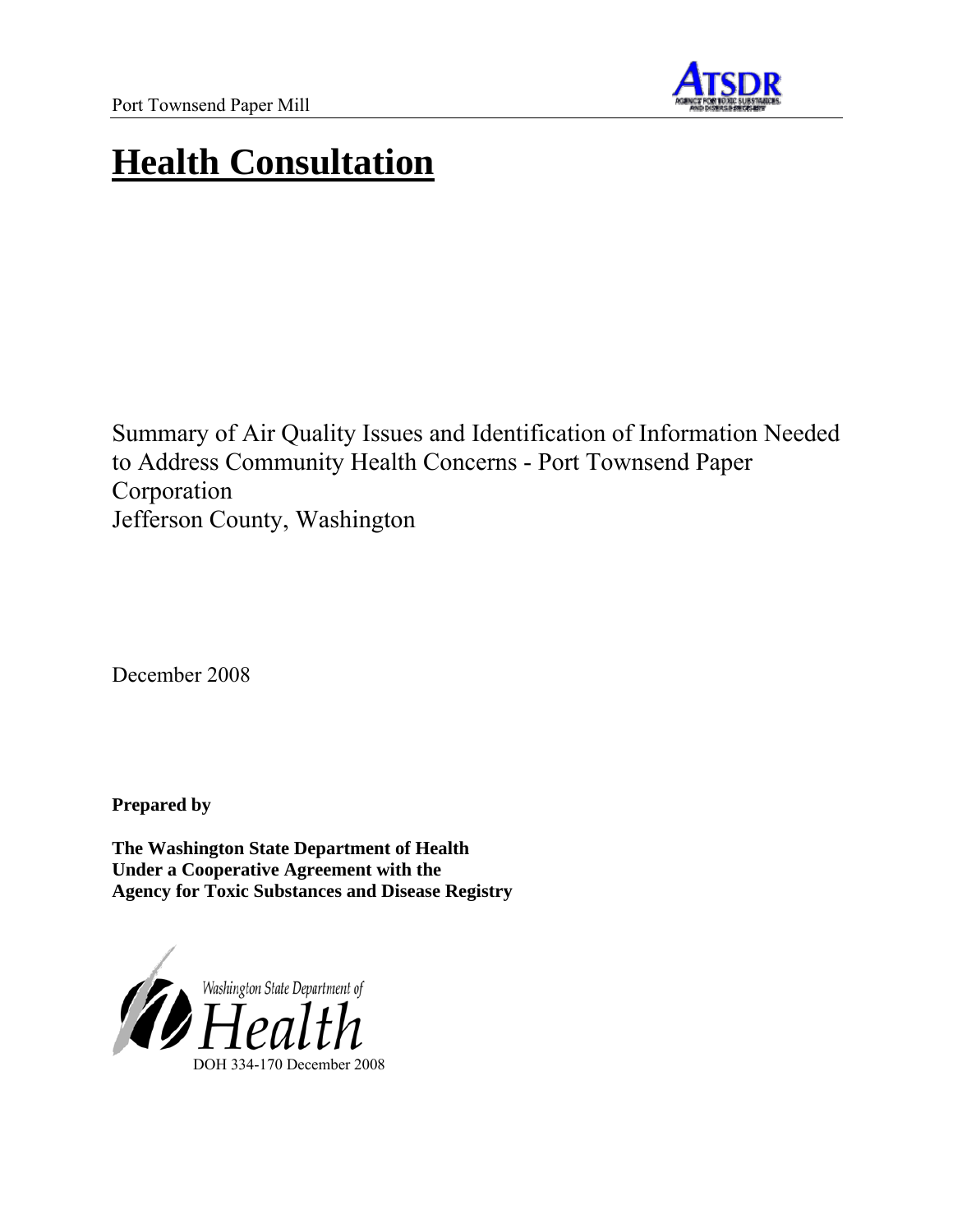### **Foreword**

The Washington State Department of Health (DOH) has prepared this health consultation in cooperation with the Agency for Toxic Substances and Disease Registry (ATSDR). ATSDR is part of the U.S. Department of Health and Human Services and is the principal federal public health agency responsible for health issues related to hazardous waste. This health consultation was prepared in accordance with methodologies and guidelines developed by ATSDR.

The purpose of this health consultation is to identify and prevent harmful human health effects resulting from exposure to hazardous substances in the environment. Health consultations focus on specific health issues so that DOH can respond to requests from concerned residents or agencies for health information on hazardous substances. DOH evaluates sampling data collected from a hazardous waste site, determines whether exposures have occurred or could occur, reports any potential harmful effects, and recommends actions to protect public health. The findings in this report are relevant to conditions at the site during the time of this health consultation, and should not necessarily be relied upon if site conditions or land use changes in the future.

For additional information or questions regarding DOH or the contents of this health consultation, please call the health advisor who prepared this document:

Elmer Diaz Washington State Department of Health Office of Environmental Health Assessments P.O. Box 47846 Olympia, WA 98504-7846 (360) 236-3357 FAX (360) 236-3383 1-877-485-7316 Web site: www.doh.wa.gov/consults

For people with disabilities this document is available on request in other formats. To submit a request, please call 1-800-525-0127 (TDD/TTY call 711).

For more information about ATSDR, contact the ATSDR Information Center at 1-888-422-8737 or visit the agency's Web site: www.atsdr.cdc.gov/.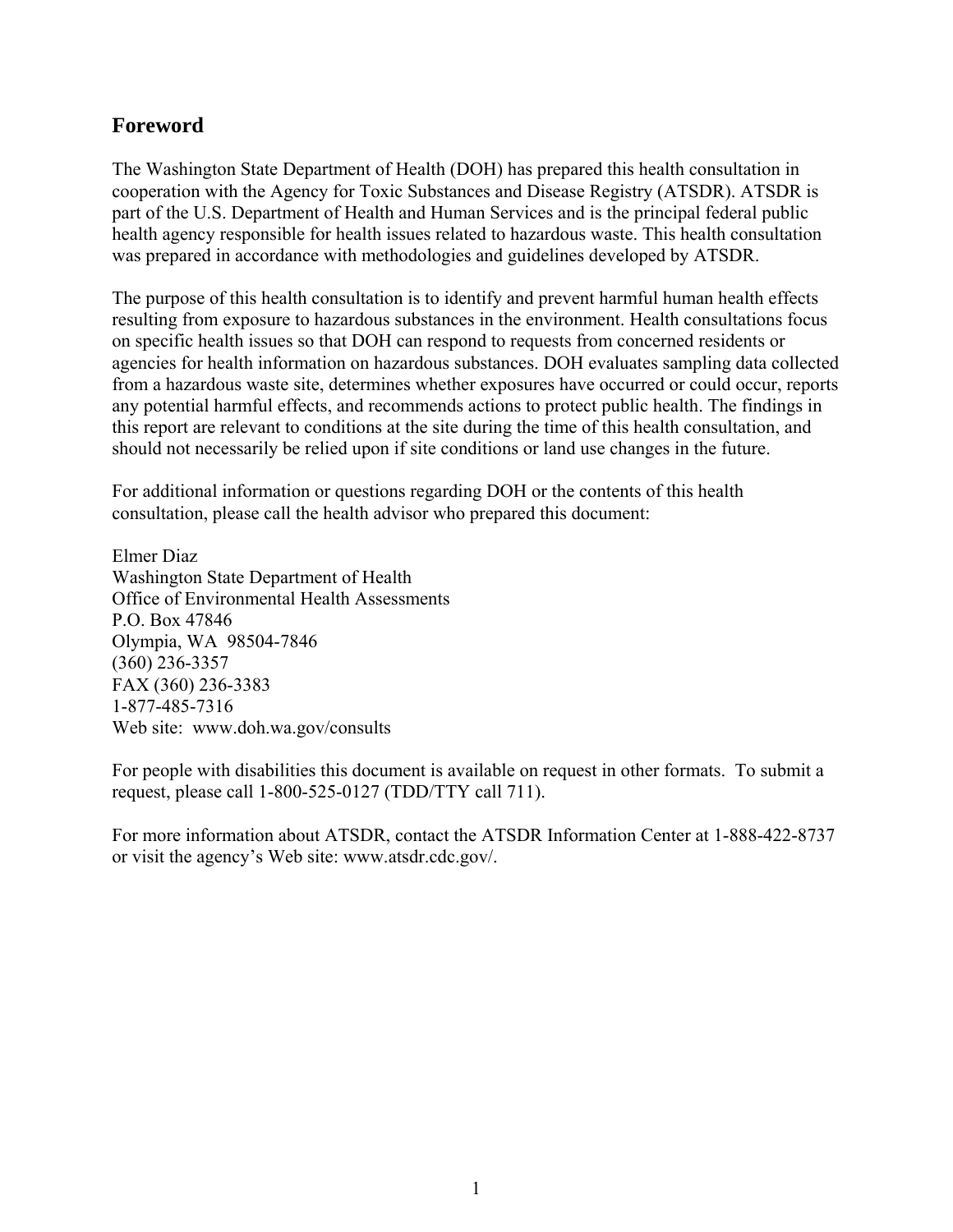# **Glossary**

| Air emissions inventory                                                             | An air emissions inventory is a listing of the amount of air pollution<br>emitted by various sources. Every year, Ecology and the local air quality<br>agencies inventory large businesses. Every three years, Ecology<br>inventories many additional sources such as motor vehicles, woodstoves,<br>outdoor burning, agricultural sources, and natural sources.                                                                                                                                                                                                                                                          |
|-------------------------------------------------------------------------------------|---------------------------------------------------------------------------------------------------------------------------------------------------------------------------------------------------------------------------------------------------------------------------------------------------------------------------------------------------------------------------------------------------------------------------------------------------------------------------------------------------------------------------------------------------------------------------------------------------------------------------|
| Acute                                                                               | Occurring over a short time [compare with chronic].                                                                                                                                                                                                                                                                                                                                                                                                                                                                                                                                                                       |
| <b>Agency for Toxic</b><br><b>Substances and Disease</b><br><b>Registry (ATSDR)</b> | The principal federal public health agency involved with hazardous waste<br>issues, responsible for preventing or reducing the harmful effects of<br>exposure to hazardous substances on human health and quality of life.<br>ATSDR is part of the U.S. Department of Health and Human Services.                                                                                                                                                                                                                                                                                                                          |
| Carcinogen                                                                          | Any substance that causes cancer.                                                                                                                                                                                                                                                                                                                                                                                                                                                                                                                                                                                         |
| <b>Chronic</b>                                                                      | Occurring over a long time (more than 1 year) [compare with <b>acute</b> ].                                                                                                                                                                                                                                                                                                                                                                                                                                                                                                                                               |
| <b>Comparison value</b>                                                             | Calculated concentration of a substance in air, water, food, or soil that is<br>unlikely to cause harmful (adverse) health effects in exposed people. The<br>CV is used as a screening level during the public health assessment<br>process. Substances found in amounts greater than their CVs might be<br>selected for further evaluation in the public health assessment process.                                                                                                                                                                                                                                      |
| Contaminant                                                                         | A substance that is either present in an environment where it does not<br>belong or is present at levels that might cause harmful (adverse) health<br>effects.                                                                                                                                                                                                                                                                                                                                                                                                                                                            |
| <b>Dose</b><br>(for chemicals that are not<br>radioactive)                          | The amount of a substance to which a person is exposed over some time<br>period. Dose is a measurement of exposure. Dose is often expressed as<br>milligram (amount) per kilogram (a measure of body weight) per day (a<br>measure of time) when people eat or drink contaminated water, food, or<br>soil. In general, the greater the dose, the greater the likelihood of an effect.<br>An "exposure dose" is how much of a substance is encountered in the<br>environment. An "absorbed dose" is the amount of a substance that<br>actually got into the body through the eyes, skin, stomach, intestines, or<br>lungs. |
| <b>Emissions inventory</b>                                                          | An emissions inventory provides a detailed description of the quantity of<br>pollutants along with their emissions characteristics (how and where<br>contaminants are being emitted.                                                                                                                                                                                                                                                                                                                                                                                                                                      |
| <b>Exposure</b>                                                                     | Contact with a substance by swallowing, breathing, or touching the skin or<br>eyes. Exposure may be short-term [acute exposure], of intermediate<br>duration, or long-term [chronic exposure].                                                                                                                                                                                                                                                                                                                                                                                                                            |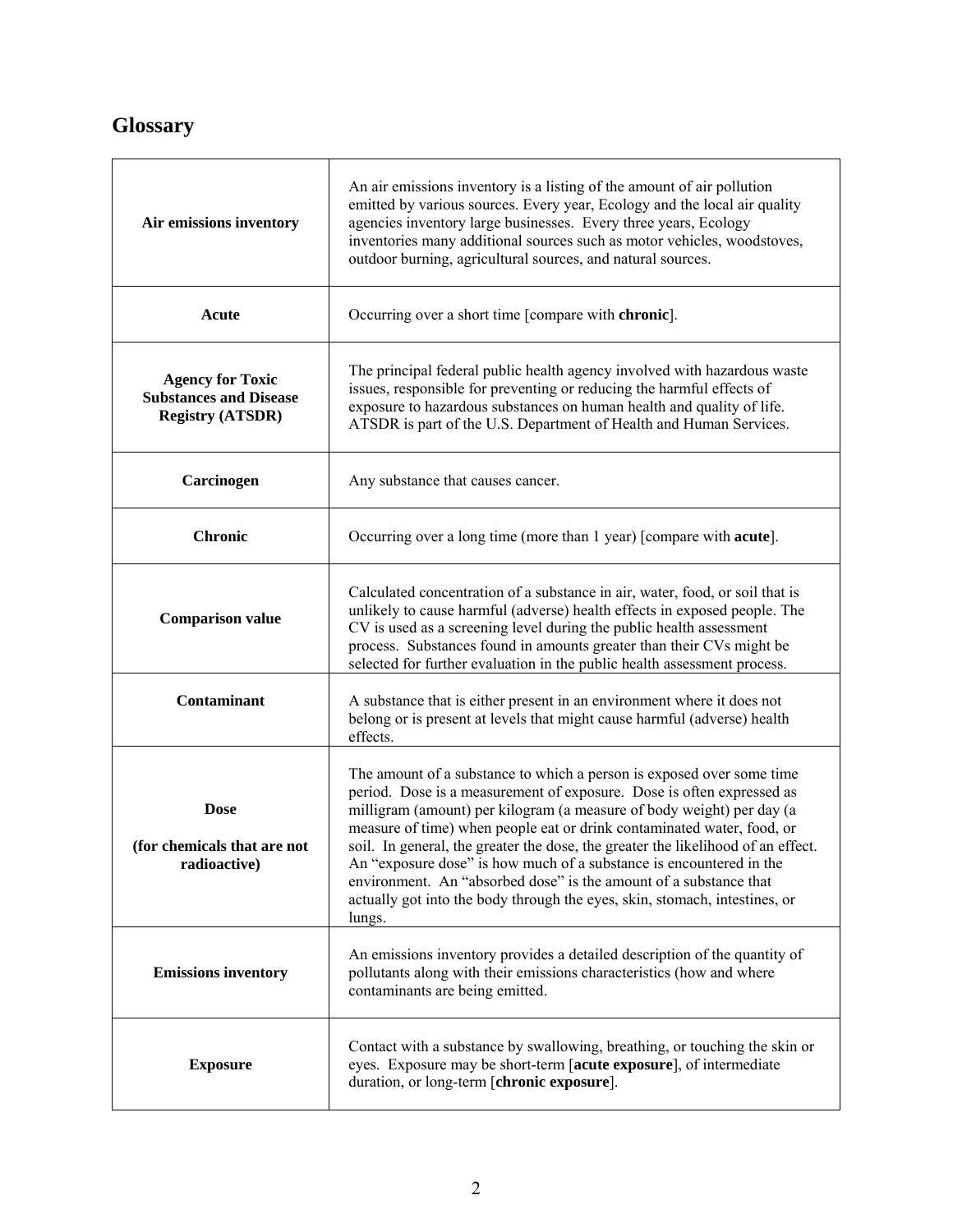| <b>Hazardous air pollutants</b><br>(HAPs)             | HAPs are those pollutants that are known or suspected to cause cancer or<br>other serious health effects, such as reproductive effects or birth defects, or<br>adverse environmental effects. Examples of toxic air pollutants include<br>benzene, which is found in gasoline; perchlorethlyene, which is emitted<br>from some dry cleaning facilities; and methylene chloride, which is used as<br>a solvent and paint stripper by a number of industries. EPA has identified<br>188 chemicals as HAPs (http://www.epa.gov/ttn/atw/188polls.html).                                                                                                                                          |
|-------------------------------------------------------|----------------------------------------------------------------------------------------------------------------------------------------------------------------------------------------------------------------------------------------------------------------------------------------------------------------------------------------------------------------------------------------------------------------------------------------------------------------------------------------------------------------------------------------------------------------------------------------------------------------------------------------------------------------------------------------------|
| <b>Inhalation</b>                                     | The act of breathing. A hazardous substance can enter the body this way<br>[see route of exposure].                                                                                                                                                                                                                                                                                                                                                                                                                                                                                                                                                                                          |
| Media                                                 | Soil, water, air, plants, animals, or any other part of the environment that<br>can contain contaminants.                                                                                                                                                                                                                                                                                                                                                                                                                                                                                                                                                                                    |
| Organic                                               | Compounds composed of carbon, including materials such as solvents, oils,<br>and pesticides that are not easily dissolved in water.                                                                                                                                                                                                                                                                                                                                                                                                                                                                                                                                                          |
| <b>Pollutants</b>                                     | Air pollution describes a collection of airborne pollutants that contribute to<br>our air quality. The term "pollutants" recognizes that these substances are<br>undesirable because of their impact on human health, the environment and<br>the <u>economy</u> .                                                                                                                                                                                                                                                                                                                                                                                                                            |
| Parts per billion<br>(ppb)/Parts per million<br>(ppm) | Units commonly used to express low concentrations of contaminants. For<br>example, 1 ounce of trichloroethylene (TCE) in 1 million ounces of water<br>is 1 ppm. 1 ounce of TCE in 1 billion ounces of water is 1 ppb. If one drop<br>of TCE is mixed in a competition size swimming pool, the water will<br>contain about 1 ppb of TCE.                                                                                                                                                                                                                                                                                                                                                      |
| Route of exposure                                     | The way people come into contact with a hazardous substance. Three<br>routes of exposure are breathing [inhalation], eating or drinking [ingestion],<br>or contact with the skin [dermal contact].                                                                                                                                                                                                                                                                                                                                                                                                                                                                                           |
| <b>Toxics Release Inventory</b><br>(TRI)              | Toxics Release Inventory (TRI) - TRI is the common name for Section 313<br>of the Emergency Planning and Community Right-to-Know Act (EPCRA).<br>Each year, facilities that meet certain thresholds must report their releases<br>and other waste management activities for listed toxic chemicals. That is,<br>facilities must report the quantities of toxic chemicals recycled, collected<br>and combusted for energy recovery, treated for destruction, or disposed of.<br>A separate report must be filed for each chemical that exceeds the reporting<br>threshold. EPA compiles the reported information into a publicly available<br>database known as the Toxics Release Inventory. |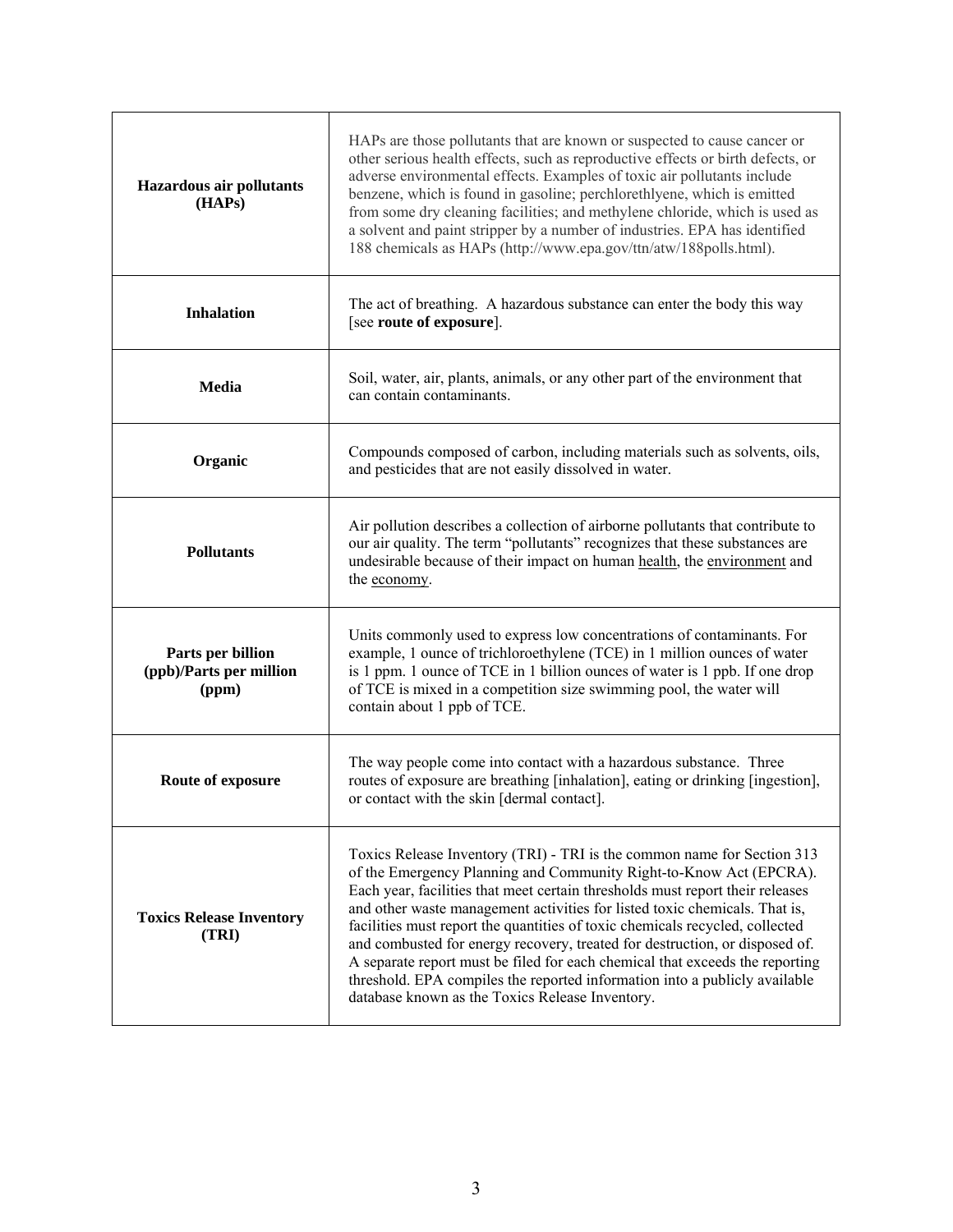# **Purpose**

The Washington State Department of Health (DOH) prepared this health consultation at the request of citizens of Port Townsend and Jefferson County. Local residents expressed concern over the potential health impacts of both past and current air emissions from the Port Townsend Paper Corporation (PTP) mill. The purpose of this health consultation is to summarize health concerns regarding air pollution generated from the PTP mill and respond to the requests made by some members of the community for an investigation of the following issues:

- Epidemiological analysis of the incidence of cancer cases and detailed geographic tracking of cancer cases in Jefferson County.
- Tracking of hospital visits for asthma, respiratory issues, and/or cardiac problems with comparison to wind direction and speed at the time of visit to the emergency room to see if there is a correlation to mill plume or other sources of air pollution.
- Tracking of self-reported health impacts from the mill.

DOH reviewed available information and attempted to find answers for these questions, unfortunately, they are complex and not easy to address. In order to measure the relationship between the given exposure and the observed health effect an epidemiological health study would need to be conducted. DOH found no record of specific health evaluation studies done in the Port Townsend area by either Jefferson County Public Health or the Washington State Department of Health Office of Epidemiology. Such a study would require a sufficiently large population exposed in sufficient concentrations to the contaminants being investigated. It would also need distinctions between exposed and unexposed populations of sufficient size to be able to attribute health effects to these air pollutants.

In addition, it would have to consider that several health endpoints (health conditions) could also be associated with other causes (e.g., diesel emissions, wood stoves, fireplaces, outdoor burning, etc). For example, the symptoms and community health concerns, including headache, sleep disturbance, nausea, vomiting, and worsening of respiratory symptoms and asthma could be associated with many other exposures and conditions.

In order to conduct a health study, it would also be necessary to clearly identify the contaminants of concern, measure the exposure, and demonstrate a complete exposure pathway. All the information necessary to conduct a health study, as described above, is not available to assess the possible health effects associated with air emissions from PTP mill.

Instead, DOH focused on available information and studies on health effects of mill emissions released by kraft paper and pulp mills in general. DOH also conducted a health statistics review and evaluated available epidemiological data in order to assess whether Port Townsend residents experience a higher rate of certain health conditions than those reported for Washington State residents overall. Please refer to Appendix C which includes detailed information about what a health statistics review is, why it is conducted, and its strengths and limitations.

In addition, this health consultation included a discussion of data gaps that need to be filled in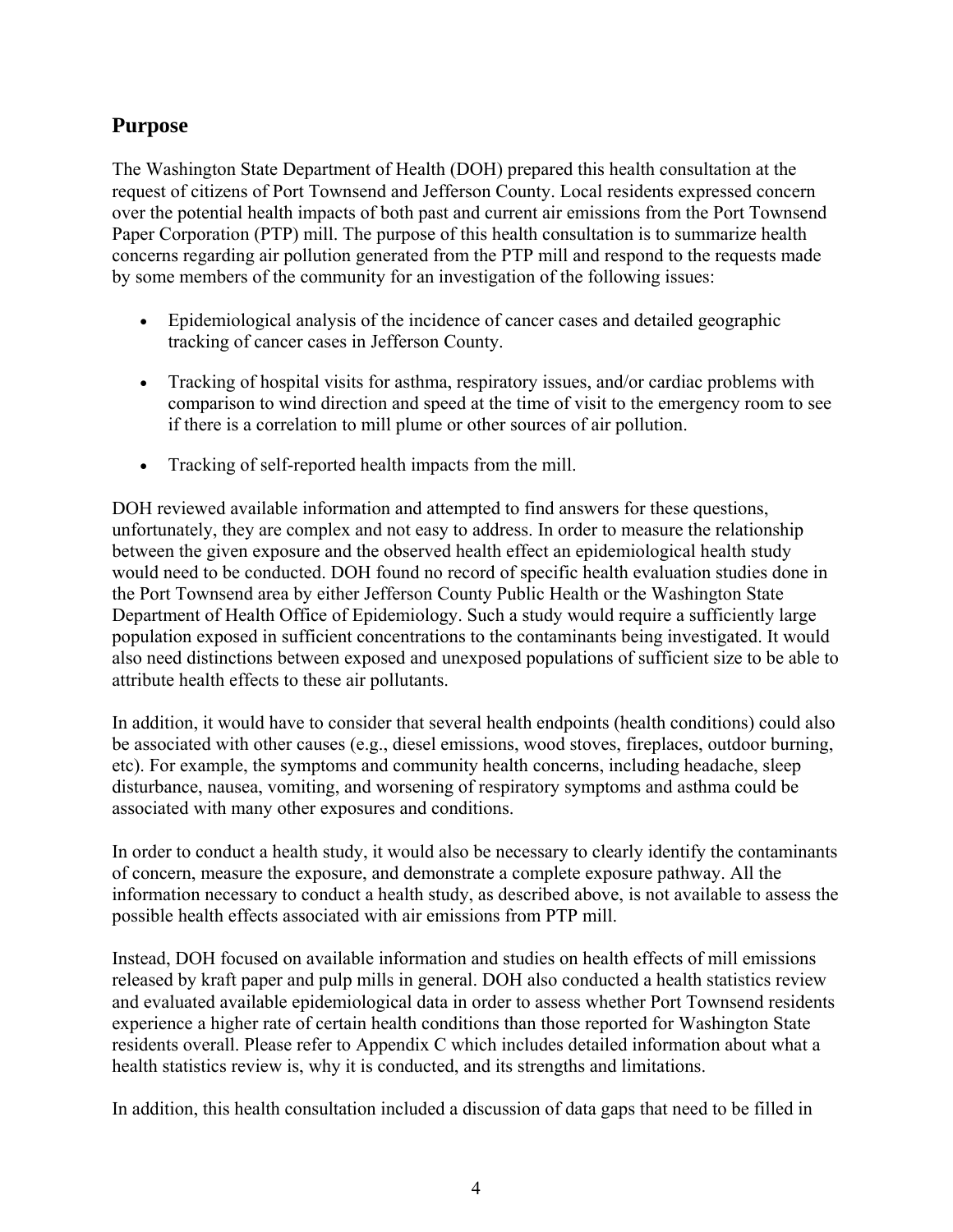order to assess the health impacts of mill related pollutants on the community.

DOH prepares health consultations under a cooperative agreement with the Agency for Toxic Substances and Disease Registry (ATSDR).

# **Background and Statement of Issues**

#### *Site Description and History*

Port Townsend is situated at the extreme northeastern end of the Olympic Peninsula in Jefferson County, Washington. The elevation is 131 feet. The 2000 census indicated a population of 8,334. The Port Townsend Paper (PTP) mill is just south of Port Townsend. It is an active facility located along the southeast shore of Port Townsend Bay on the northeastern corner of the Olympic Peninsula in Port Townsend, Jefferson County, Washington (Figures 1 and 2). The Port Townsend site began operation in 1927, employs approximately 325 full-time employees, and manufactures unbleached kraft pulp paper and lineboard for sale both domestically and internationally.<sup>1</sup> The process produces approximately 941 tons of pulp per day. This corresponds approximately to  $2/3$  of unbleached kraft pulp and  $1/3<sup>rd</sup>$  of recycled pulp from corrugated cardboard.

Kraft is the German word for "strength," which is an important characteristic for paper making. The kraft chemical pulping process includes a recycling process where most of the chemicals used to produce pulp and paper are captured, recovered, and reused again and again. At the same time, byproducts from the pulping process are used as a fuel source to generate steam and electricity. The site contains both a pulp mill and a paper mill. The product of the pulp milling process is pulp fiber and water slurry which, through the use of mechanical and chemical treatment at the paper mill, is turned into various paper products such as boxes, paper bags, paper towels, and paper sheets.

#### *Industry description and practices*

The main steps in pulp and paper manufacturing are raw material preparation, such as wood deb[a](#page-5-0)rking and chip making<sup>a</sup>; pulp manufacturing; pulp bleaching; paper manufacturing; and fiber recycling. The following general description of the kraft industry does not necessarily depict actual practices at the PTP mill. For example, PTP mill does not do wood debarking and chip making on-site. PTP mill uses a chemical pulp process without bleaching to make prin ting papers for applications in which low brightness is acceptable. The pulp mill uses wood chips and sawdust as raw material and adds them separately to digesters. The digesters chemically break down the lignin holding the cellulose fibers together in the wood. The chip digesters use steam and a sodium hydroxide and sodium sulfide solution (liquor) to break down the wood fibers into a brown wood pulp. The pulp is washed, screened, and the liquor is removed and recycled.

#### *Air permit*

 $\overline{a}$ 

<span id="page-5-0"></span><sup>&</sup>lt;sup>a</sup> PTP mill does not do wood debarking and chip making. The mill is an unbleached mill and does not make printing papers.<sup>2</sup>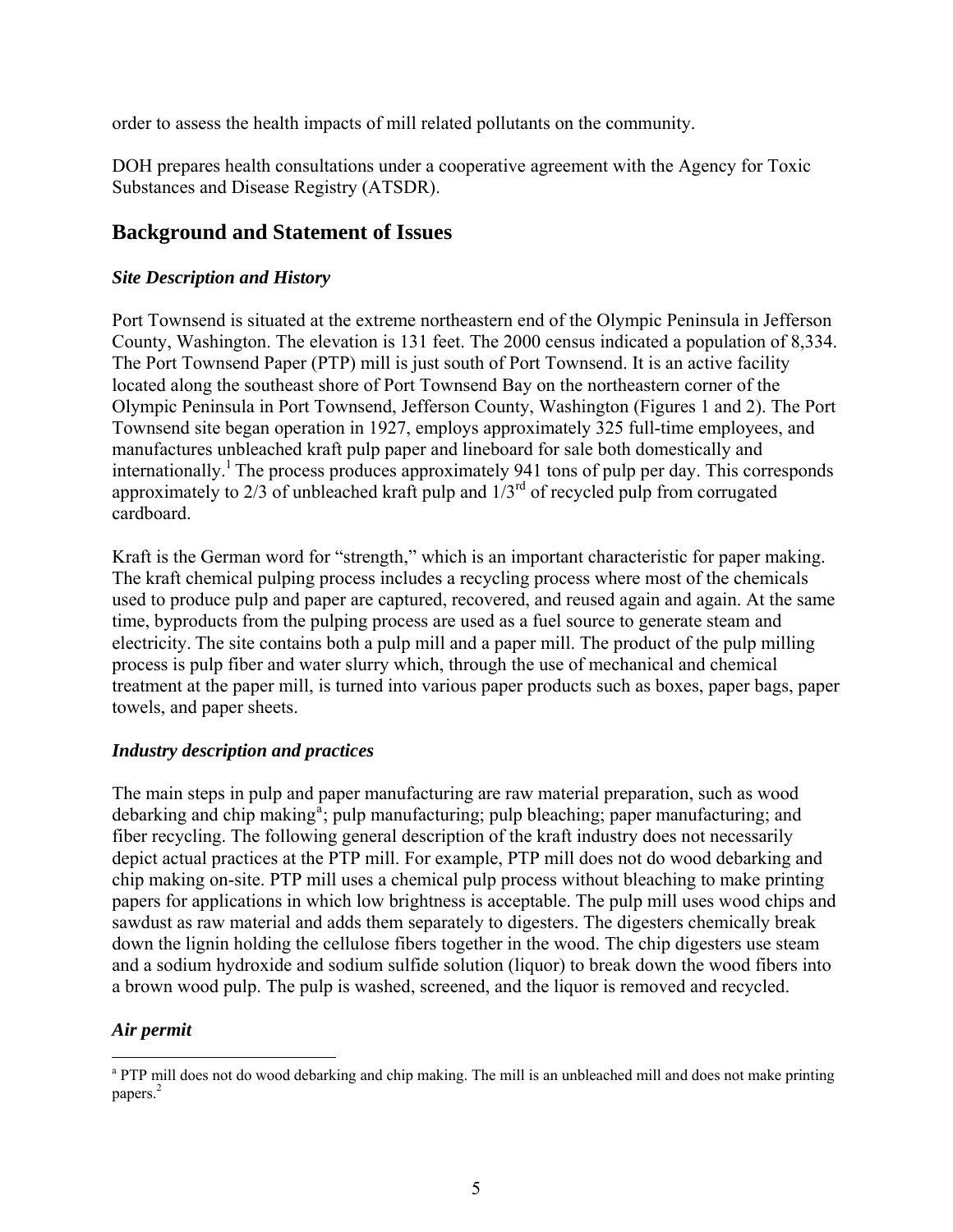PTP mill is required to have a Title V Air Operating Permit because it emits or has the potential to emit, one hundred tons per year or more of one or more air pollutants (WAC 173-401-  $300(1)$ .<sup>3</sup> Under the Title V permit sulfur dioxide and hydrogen sulfide are monitored periodically. SO<sub>2</sub> and H<sub>2</sub>S are monitored from the appropriate emissions sources, including continuous total reduced sulfur (TRS) monitoring for the recovery boiler and lime kiln stacks. However, a complete set of toxic air emissions<sup>[b](#page-6-0)</sup> are not routinely monitored. According to PTP mill, they only monitor the required HAPs. The mill is regulated under the National Emission Standards for Hazardous Air Pollutants (NESHAP) rules which is in compliance with the Maximum Achievable Control Technology (MACT) standards I and II.<sup>2</sup> However, one limitation of the MACT approach is that it relies mostly on engineering judgment about the amount of emissions reduction that can be achieved, and not on analyses of where action is needed to protect the public's health. According to Ecology and PTP mill, chlorine, chloroform, and chlorine dioxide are not currently being released at the mill.<sup>4,5</sup> Consequently, chlorine, chloroform, and chlorine dioxide are not monitored.

#### **Local air monitoring**

 $\overline{a}$ 

In Port Townsend, monitoring for air pollution occurs at Blue Heron Middle School, 3339 San Juan Avenue in Jefferson County. This monitor only collects information on particulate matter  $(PM2.5)$ .<sup>6</sup> Additionally, it may not be sited in a place that is relevant (i.e., does not consistently capture emissions from PTP mill). Indeed, this monitoring station was sited to represent air quality conditions representing the overall air shed. It was never intended to capture emissions directly from the mill but many other sources such as woodstoves, motor vehicle emissions, and other combustion sources in Port Townsend.

According to the EPA, air quality samples are generally collected for several reasons: (1) to judge compliance [of an air shed] with and/or progress made towards meeting ambient air quality standards, (2) to activate emergency control procedures that prevent or alleviate air pollution episodes, (3) to observe pollution trends throughout the region, including non-urban areas, and (4) to provide a data base for research evaluation of effects: urban, land-use, and transportation planning; development and evaluation of abatement strategies; and development and validation of diffusion models.<sup>7</sup>

#### *Potential air pollution sources at PTP mill*

There are many potential emission sources at the pulp mill including combustion units, chemical manufacturing operations, and effluent treatment processes. According to EPA's Toxics Release Inventory (TRI), industries in the Port Townsend industrial area release toxic substances into the air. Estimates of the annual air emissions of many chemicals can be found at http://www.epa.gov/triexplorer/. TRI data provide DOH staff with a general overview of the potential chemicals in an area. However, the TRI regulations only require facilities in certain

<span id="page-6-0"></span><sup>&</sup>lt;sup>b</sup> Air toxics can be defined as having three characteristics: a) they have the potential to cause serious adverse health effects in the general population or to organisms in the environment as a result of airborne exposures; b) they are released from anthropogenic sources; and c) they include 189 hazardous air pollutants listed in Section 112.b.1 of the Clean Air Act of 1990.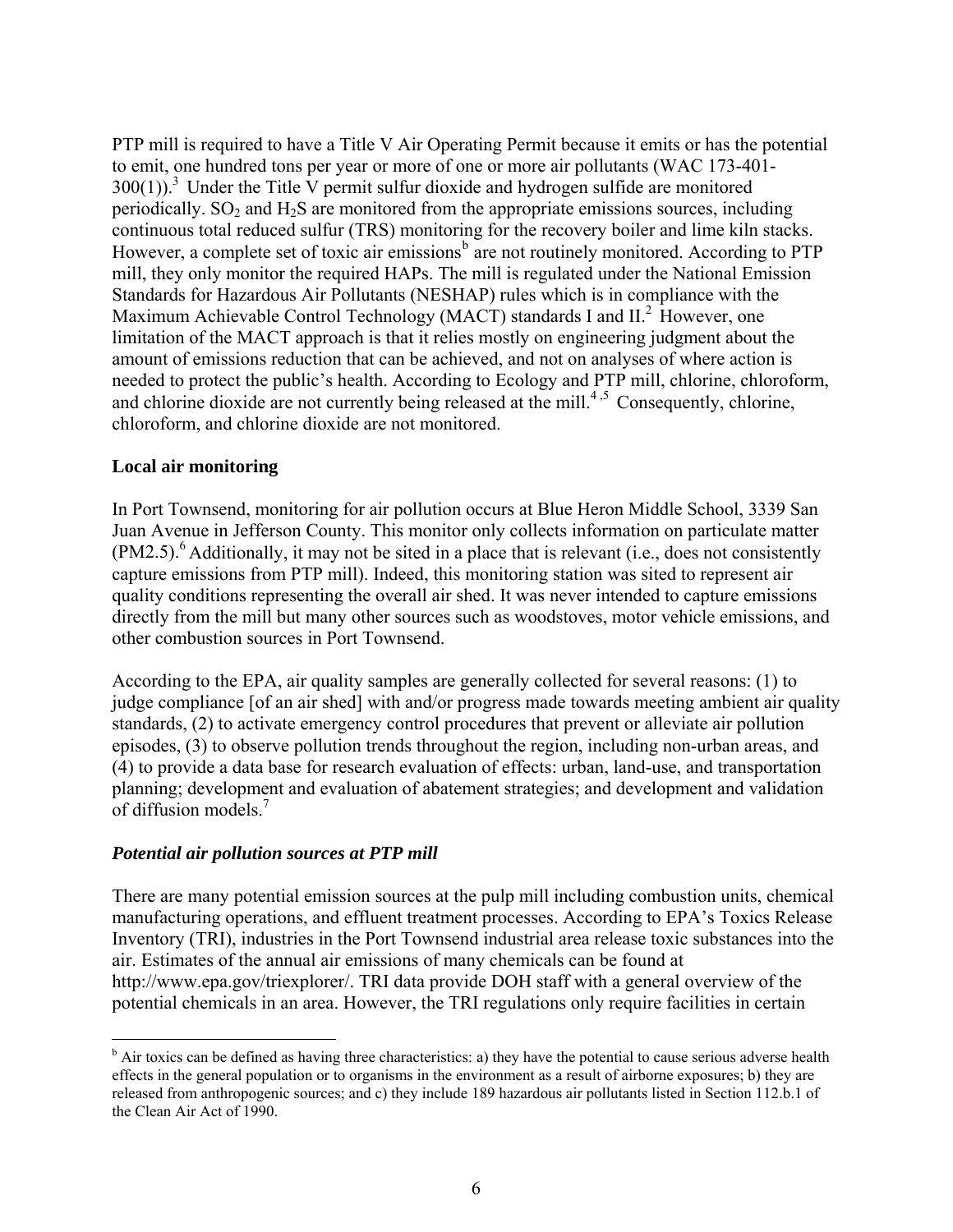industries to disclose releases for specific hazardous chemicals. The regulations do not require that all facilities report and do not address all chemicals. In addition, information in the TRI database does not represent measured concentrations; rather, it represents industry-reported estimates of emissions. The accuracy of these estimates of emissions is not known. Furthermore, while TRI data typically capture large stationary sources of emission releases, smaller stationary sources are not captured. These smaller stationary sources could include offices and residences, gasoline stations, and dry cleaners. Additionally, TRI data do not capture mobile sources, like automobiles, trucks, buses, and motorcycles. These mobile sources may be a significant source of outdoor air pollution, including such chemicals as acetaldehyde, propionaldehyde, and formaldehyde. TRI data shows self-reported estimates of pollutants emitted from PTP in the past. Tables 1 and 2 show TRI emissions (tons per year) from 2002, 2005 and 2006. Additional limitations of the data collected in the TRI inventory include the following. $8$ 

- TRI requires the reporting of chemical releases only when a facility manufactures, processes, or otherwise uses an amount greater than the TRI reporting threshold [e.g., more than 0.1 grams/year of dioxin and dioxin-like compounds, more than 100 pounds/year of polycyclic aromatic hydrocarbons (PAHs)].
- Per TRI guidance, release reports may be based on estimates, not measurements. As a result, facilities may overstate releases because they can be penalized for under-reporting releases<sup>8</sup>
- Certain chemicals (PAHs, dioxin and dioxin-like compounds, metal compounds) are reported as a class, not as individual chemical compounds. Because the individual compounds in the class have widely varying toxic effects, the potential toxicity of chemical releases can be inaccurately estimated.
- Year-to-year comparisons are nearly impossible given that the TRI rules and definitions for reporting change year-to-year.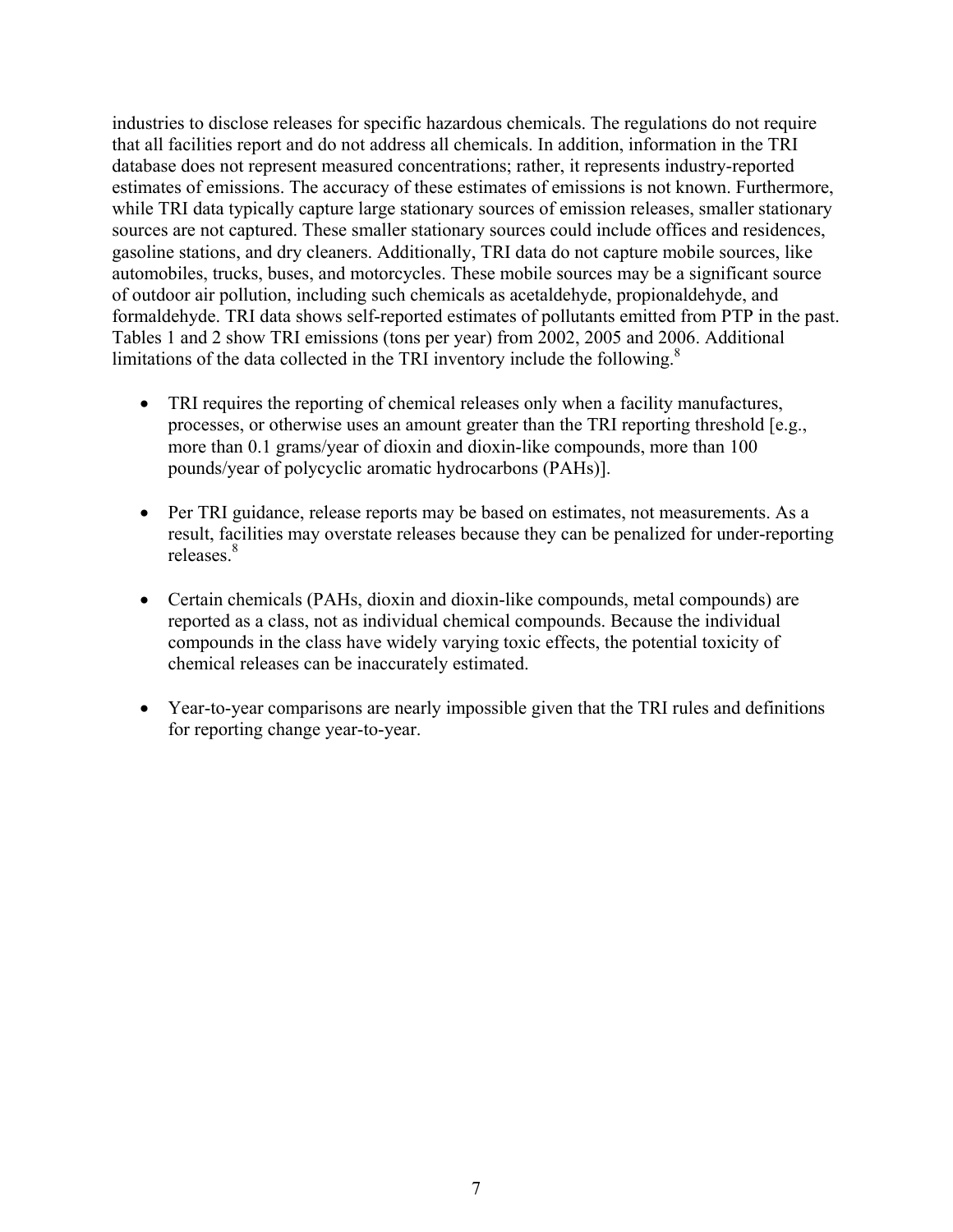**Stack source** Description of Pollutant Units (Tons per year) **fuel or material processed Pollutant 2002\* 2005 2006**  Recovery Furnace Pulp -unbleached kraft Formaldehyde PM  $PM_{10}$  $PM<sub>2.5</sub>$  $SO<sub>2</sub>$  $NO<sub>x</sub>$ CO VOC (reported as THC) 1 71 53 48 298 185 1124 35 1 150 113 101 196 193 1166 36 1 144 107 97 195 185 1122 35 Smelt Tank Pulp – unbleached kraft Phenol PM  $PM_{10}$  $PM<sub>2.5</sub>$  $SO<sub>2</sub>$  $NO_{x}$ CO Ammonia (NH<sub>3</sub>) 0.1 40 30 27 3 5 0 23 0.1 43 34 30 3 5 0 26  $\overline{0.1}$ 29 21 19 3 5 0 2 Lime Kiln Pulp – unbleached kraft PM  $PM_{10}$  $PM<sub>2.5</sub>$  $SO<sub>2</sub>$  $NO<sub>x</sub>$ CO VOC (reported as THC)  $NH<sub>3</sub>$ 38 38 37 1 62 10 1 13 20 19 19 2 64 11 1 14 26 26 25 1 62 10 1 13 #10 Power Boiler Wood/Bark & Reprocessed Fuel Oil Lead Manganese **Mercury** Hydrochloric acid aerosol (HCl) PM  $PM_{10}$  $PM<sub>2.5</sub>$  $SO<sub>2</sub>$  $NO<sub>x</sub>$ CO VOC 0.01 0.7 0.0001 7 116 113 113 167 250 531 12 0.03 0.03 0.0002 60 110 107 107 140 273 592 17 0.03 0.03 0.0002 57 102 99 99 14 239 515 15 Package Boiler Specification Reprocessed Fuel Oil PM  $PM_{10}$  $PM<sub>2.5</sub>$  $SO<sub>2</sub>$  $NO<sub>x</sub>$ CO VOC (reported as VOC) 18 15 10 76 48 8 0 25 21 14 69 46 8 0 33 28 18 74 60 10 1 Kraft pulping Washer vents, pulp & paper dryers Methanol VOC (reported as THC) 31 14 29 15 29 14 Pulp & paper, wood products, fugitive emissions Material handling & storage (excluding mobile sources) PM  $PM_{10}$  $PM<sub>2.5</sub>$ 4 1 0 13 5 1 6 2 1

**Table 1.** Annual Air Emissions and Toxics Release Inventory for 2002-2006 from PTP Corporation, Port Townsend, Washington.<sup>9,10</sup>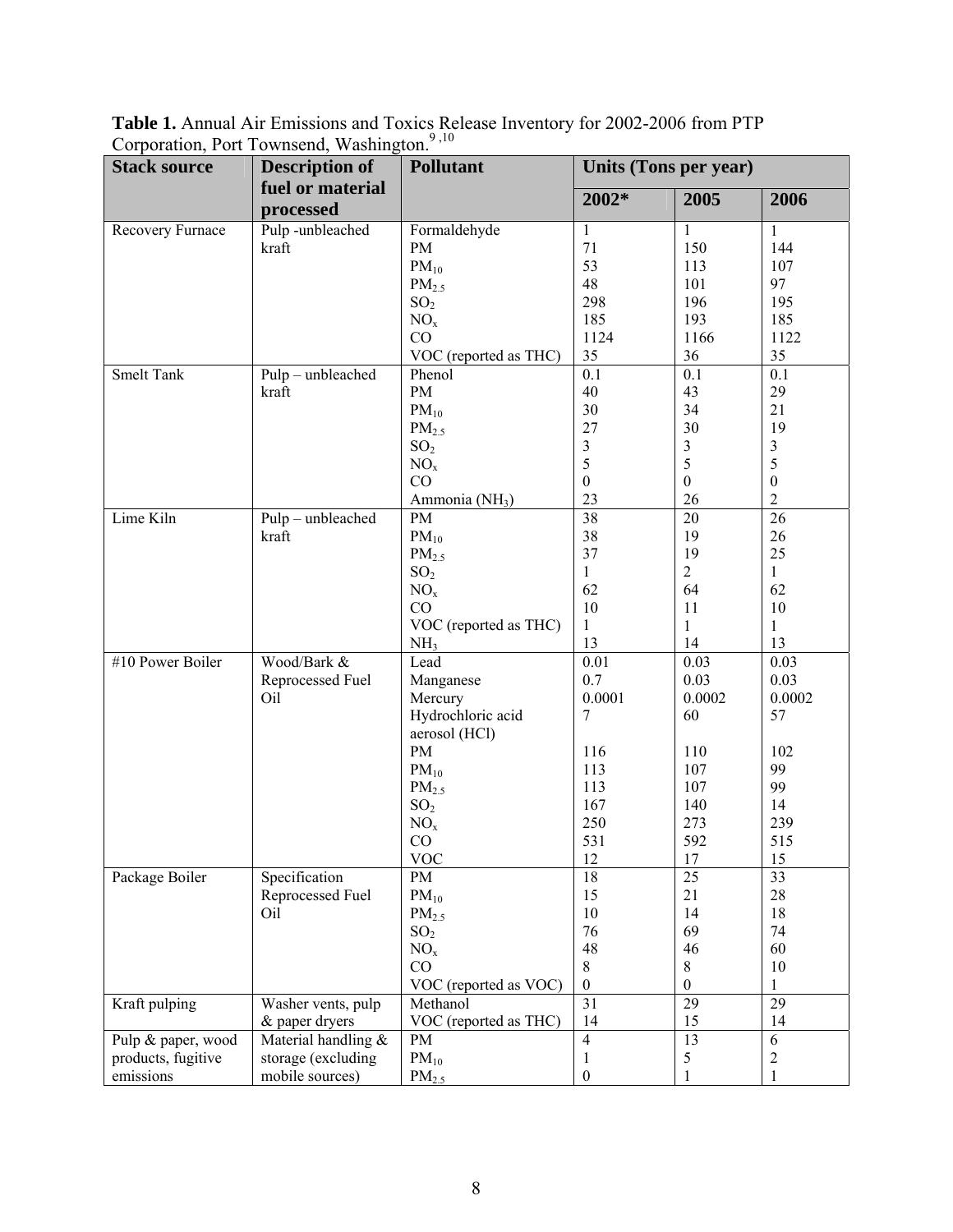VOC = volatile organic compounds; PM = particulate matter; PM  $_{2.5}$  = particle matter size equal or less than 2.5 micrometers ( $\mu$ m); PM <sub>10</sub> = particle matter size equal or less than 10 $\mu$ m; SO<sub>2</sub> = sulfur dioxide; NO<sub>x</sub> = nitric oxide;  $CO =$  carbon monoxide; THC = Total hydrocarbon.

\* Emission year 2002 represents emissions and stack data: This data set gives emissions of criteria pollutants and some air toxics by emission point (emission unit) basis - and includes stack data; criteria pollutants are from Washington Department of Ecology (WDOE) data, broken down by stack. The portion of the air toxic data presented here is from the Toxic Release Inventory (TRI). The TRI pollutants are reported in accordance with the federal law, on a plant wide basis. The TRI pollutants were assigned to emission points based on engineering judgments. $<sup>1</sup>$ </sup>

**Pollutant Annual emissions, Tons/year** 

|  |  |  | <b>Table 2.</b> Summary of PTP TRI and annual air emissions, TRI 2002/2005. |
|--|--|--|-----------------------------------------------------------------------------|
|  |  |  |                                                                             |

| 1 vuutant                          | Allituai Chiissiviis, Tuiis/Veal |        |  |  |
|------------------------------------|----------------------------------|--------|--|--|
|                                    | 2002                             | 2005   |  |  |
| Acetaldehyde                       | 32                               | 44     |  |  |
| Ammonia                            | 36                               | 41     |  |  |
| $Benzo(g,h,i)$ per ylene           | 0.001                            | NA     |  |  |
| Cresol (mixed isomers)             | NA                               | 9      |  |  |
| Dioxin & dioxin-like compounds*    | 0.4 g                            | 0.4 g  |  |  |
| Formaldehyde                       | 5                                | 8      |  |  |
| Hydrochloric acid aerosols         | 137                              | 11     |  |  |
| Lead compounds                     | 0.04                             | 0.04   |  |  |
| Manganese compounds                | 0.7                              | 0.05   |  |  |
| Mercury compounds                  | 0.0005                           | 0.0005 |  |  |
| Methanol                           | 57                               | 56     |  |  |
| Naphthalene                        | NA                               | 7      |  |  |
| Phenol                             | 3                                | 3      |  |  |
| Polycyclic aromatic compounds      | 0.03                             | 0.03   |  |  |
| Propionaldehyde                    | NA                               | 11     |  |  |
| $\underline{PM}_{10}$              | 268                              | 333    |  |  |
| $\frac{\overline{PM_{2.5}}}{SO_2}$ | 240                              | 282    |  |  |
|                                    | 545                              | 410    |  |  |
| $NO_x$                             | 550                              | 582    |  |  |
| <b>VOC</b>                         | 63                               | 72     |  |  |
| $\rm CO$                           | 1,680                            | 1,788  |  |  |
| Total reduced sulfur (TRS)         | 18                               | 15     |  |  |

Source: Port Townsend Paper Emissions Inventory & Toxic Release Inventory, year 2002 & 2005.<sup>12</sup>

NA – Pollutant was not reported because mass emissions were zero or below federal reporting thresholds. VOC = volatile organic compounds; PM = particulate matter; PM  $_{2.5}$  = particle matter size equal or less than 2.5 micrometers ( $\mu$ m); PM <sub>10</sub> = particle matter size equal or less than 10 $\mu$ m; SO<sub>2</sub> = sulfur dioxide; NO<sub>x</sub> = nitric oxide; CO = carbon monoxide.

\* Dioxin & dioxin-like compounds are in grams (g) per year.

Based on annual air emissions reported in 2005 (Table 2), total chemical releases at PTP mill were about 3,657 tons per year. PTP mill's emissions consist of 51% carbon monoxide (CO), 17% nitrogen dioxide (NO<sub>2</sub>), 12% sulfur dioxide (SO<sub>2</sub>), 10% particulate matter PM<sub>10</sub>, 8% PM<sub>2.5</sub>, and 2% volatile organic carbons (VOCs).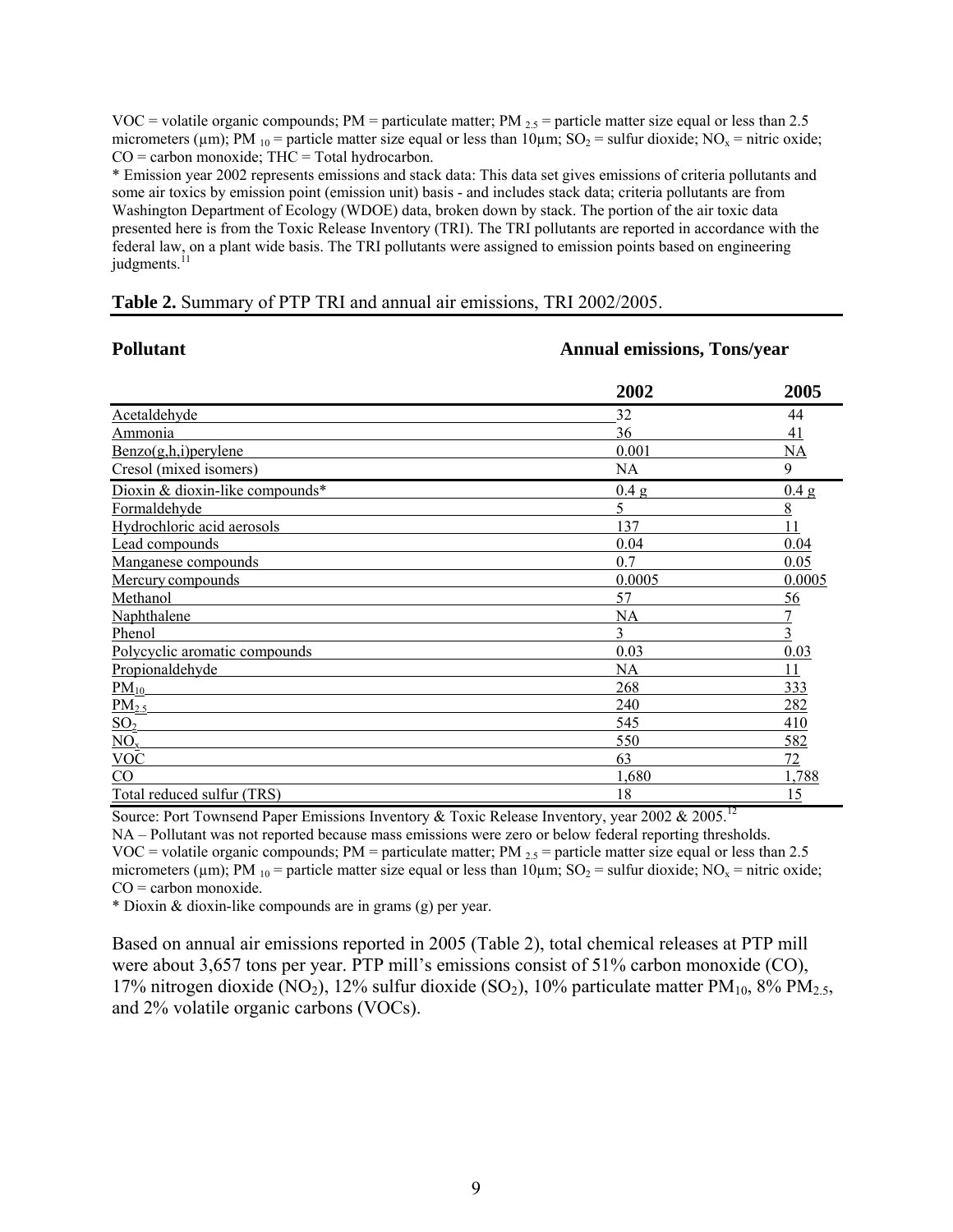#### *Use of Reprocessed Fuel Oil (RFO)*

The package boiler is run on reprocessed fuel oil (RFO). In 2006, the total pulp mill burned an estimated 13.2 million gallons of RFO (the package boiler itself used 3.8 million gallons).<sup>13,14</sup> Used oil is any oil that has been refined from crude oil, or any synthetic oil, that has been used and as a result of such use is contaminated by physical or chemical impurities (WAC 173-303- 040 and 40 CFR 279.10).<sup>15</sup> According to Ecology, reprocessing removes heavy metals and some other contaminants from used oil. Most oil used in Washington is reprocessed to remove the toxic components of the oil so it can be used as a fuel.<sup>16</sup> RFO is less expensive than alternate fuels such as #2 fuel oil or diesel, and it has properties most similar to #4 fuel oil. It is used in all of the power boilers, recovery furnace, and lime kiln. Burning RFO emits less sulfur into the atmosphere than burning #6 fuel oil, but RFO creates significantly more ash. WAC 173-303-515 rule describes standards for management of used oil. Used oil exceeding any specification level described in this rule is subject to this section when burned for energy recovery.<sup>17</sup> RFO combustion generates an ash content of  $0.54\%$  weight compared to  $0.05 - 0.10$  for #6 fuel oil.

#### *Notices of violation at PTP mill*

Notices of violation have occurred periodically since 1999 at PTP mill. Most of the violations were for opacity (measurement of PM emissions) exceedances, but included TRS and nitrogen oxides (NOx) exceedances. For instance, in 1999 most exceedances were related to opacity, while in 2000, most exceedances were related to opacity, TRS and NOx. In 2001 and 2002, most exceedances were attributed to opacity, NOx, TRS and PM. Violation of opacity limits have decreased since 2004 until 2007. No data exist to evaluate opacity violations before 2004 and 2008. Violations of NOx standards were more frequent in 2005 and decreased in 2006 and 2007.<sup>18</sup> By emitting pollutants in excess of what is normally allowed there are some potential for release of more particulate matter and/or chemicals which can be harmful to humans.

#### *Community health concerns*

DOH has received numerous health complaints since May 2007, from the Port Townsend AirWatchers and local citizens. DOH received community complaints by regular mail, electronic mail and summaries from the Port Townsend Paper Corporation. DOH received a list of 285 complaints recorded by the mill from 1/19/2004 to 7/10/2007, ten written letters and ten electronic mail messages. Overall, the community complaints include smells of rotten egg and/or "pungent acid" odors that irritate eyes, throat, and nose and causes headaches. Some residents have reported that these odors trigger asthma-like reactions and vomiting. The following summarizes community health complaints made by citizens of Port Townsend to the mill related to air emissions from March 2004 to July 2007:<sup>19</sup>

- Chronic throat and lung irritation
- Persistent "respiratory and cardiac" problems in a previously healthy 43-year old female
- Strong smells "pungent acid"
- High noise level
- Headaches and/or nausea and/or eye irritation and/or respiratory irritation
- Development of "chronic respiratory problems" that disappear when people leave town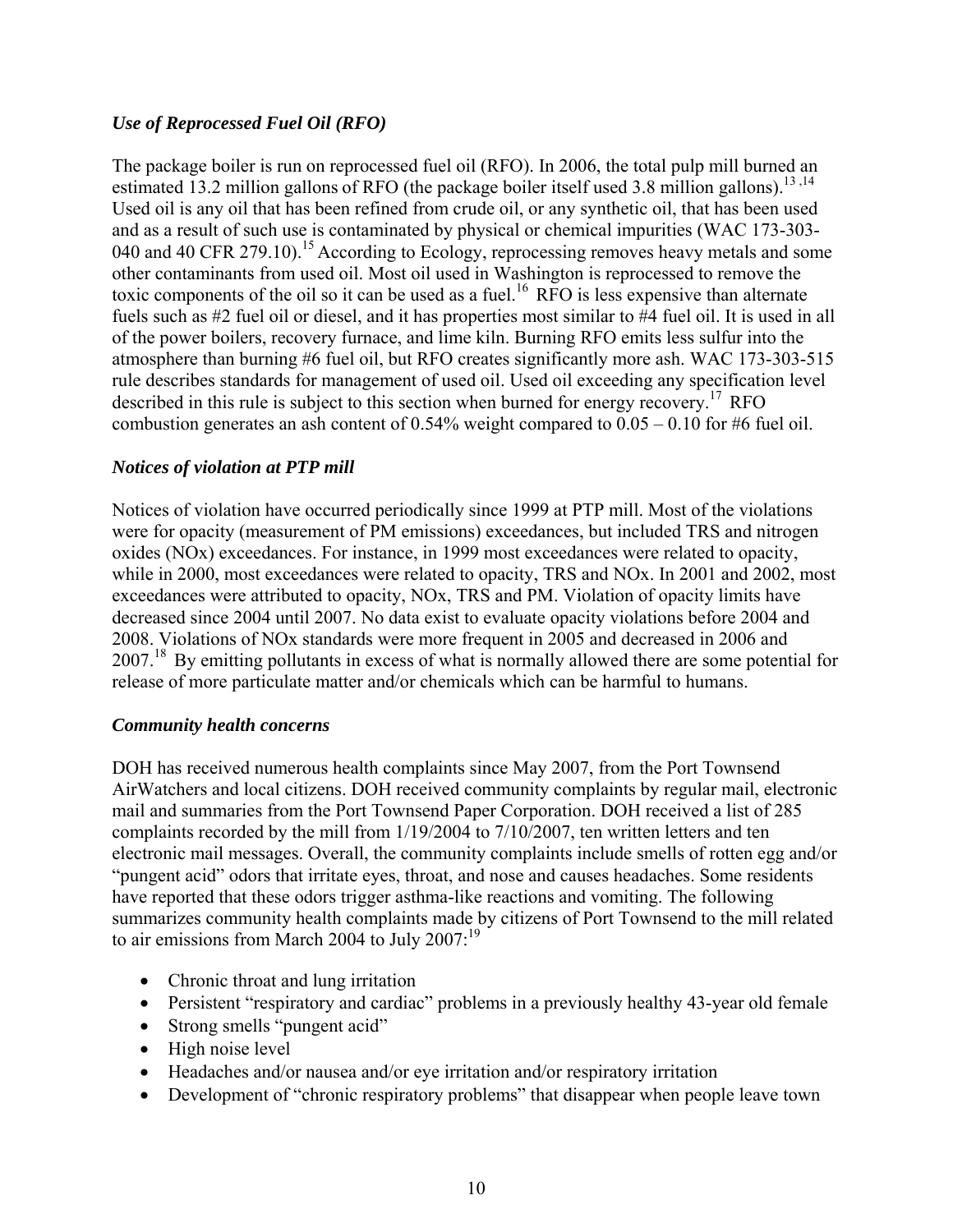• Development of "extreme chemical sensitivity" and severely heightened seasonal allergies

Some members of the community complain that smoke emissions from the mill are higher in the middle of the night, and on weekends. Residents per[c](#page-11-0)eive higher odor levels at night.<sup>c</sup> People living in close proximity to the pulp mill (i.e., people living within 3 to 5 mile radius from the mill) often complain (e.g., some people complain that they are breathing "toxic fumes" at least once per week and some people expressed they can smell rotten egg odors within an approximately three to five mile radius from the mill) of breathing discomfort, with some people expressing concern about possible adverse health effects following exposure. Residents reported experiencing headaches, coughing, nausea, allergies, mucous irritation in eyes and respiratory tract concurrent with odors. Odors are typically a rotten egg and pungent acid smell that may be associated with hydrogen sulfide  $(H_2S)$  and sulfur dioxide  $(SO_2)$  respectively (these chemicals are described in detail below). DOH has been informed of at least one family that has left the area because of the impact mill emissions had on their health.<sup>21</sup>

#### **Port Townsend employee non-health concerns**

DOH also received a list of 101 signatures from employees of Port Townsend Paper Corporation that feel do not suffer any health concerns from any emissions released from this mill. They believe the mill meets or exceeds all local, state, and federal laws concerning emissions.<sup>22</sup>

# **Air pollution and health effects**

 $\overline{a}$ 

Air pollution is associated with a variety of health effects including respiratory tract irritation, asthma, heart and lung diseases, decreased immunity, and increased risk of cancer. The very young and very old are particularly sensitive to air pollution. Most healthy people recover from the effects of air pollution when air quality improves. However, people with existing lung and heart diseases (such as asthma or chronic obstructive pulmonary disease) are at risk of dying from either short-term or long-term exposure to air pollution.

The air we breathe contains a mixture of gases and particles, and breathing this mixture affects us 24 hours a day, indoors and outside. Humans are exposed to air pollution outdoors and indoors, including during transit in vehicles. Indoor air pollution comprises a mixture of contaminants penetrating from outdoors and those generated indoors. Because most of the health effects attributable to air pollutants can also be attributable to a wide variety of other risk factors, the impact of air pollution on human health is further complicated by human exposure to a mixture of substances at various concentrations present in the air. The mixture is different inside and outside, and may affect people in different ways.

<span id="page-11-0"></span><sup>&</sup>lt;sup>c</sup> Ecology has determined that the mill does not release more reduced sulfur gases during the night. Reduced sulfur gas emissions remains steady, day and night. The natural behavior of air in relation to day and night warming and cooling of water can explain why more odorous gases are released from water bodies at night. Winds tend to be calmer at night, and there is little or no mixing of the air. As the surface of the water cools at night, mixing occurs as the cooler water sinks, and more dissolved gases are released. In the daytime there is good mixing of air as the land heats up, and this leads to ventilation that disperses and dilutes gases. Because of topography, odorous, heavier than air gases can also be trapped so that their concentrations increase under an inversion layer and the smell will be more intense.<sup>20</sup>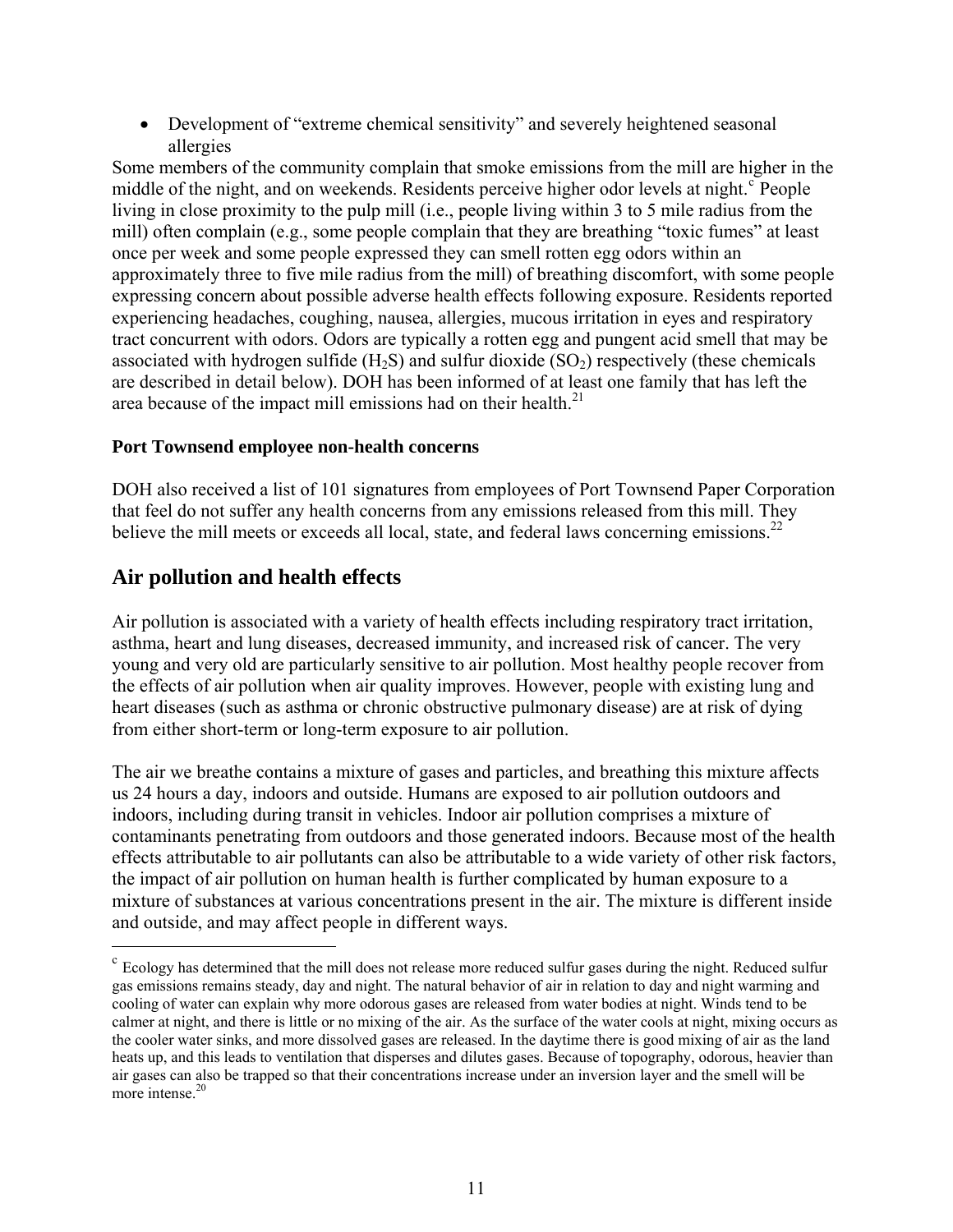There are many different factors that contribute to air pollution. Depending on the length of time you are exposed, your health status, your genetics, and the concentration of pollutants, air pollution can have a negative effect on your respiratory system (lungs and airways) and on your cardiovascular system (heart function and blood circulation) by:

- Making it harder to breathe
- Irritating the respiratory system
- Affecting Chronic Obstructive Pulmonary Diseases such as chronic bronchitis emphysema and in some cases asthma
- Causing heart attack, heart failure and other manifestations of heart disease because of narrowing (constriction) of blood vessels, altering heart rate and rhythm and affecting blood clotting

The relationship between current concentrations of ambient air pollution and adverse health effects is controversial. Very little is known on the concentration or physical/chemical properties of pollutants in places where people live and work, such as in community air, homes, schools, workplaces, restaurants, or vehicles. Adverse health effects associated with air pollution, especially particulate matter increase as air pollution worsens. PM is associated with decreased respiratory function, aggravation of existing respiratory and cardiovascular conditions, altered defense mechanisms and even premature death.<sup>23, 24, 25, 26, 27, 28, 29, 30, 31, 32, 33</sup> Studies have shown that even modest increases in air pollution can cause small but measurable increases in emergency room visits, hospitals admissions and death. Some health effects, such as an increase in asthma attacks, have been observed in conjunction with episodes of high pollution concentration lasting one or two days. Such effects are considered acute, because they are associated with short-term exposures to a pollutant. In fact, it has been shown that even small increases in air pollution levels for a short period of time can exacerbate illness among sensitive or at-risk people. $34,35,36$ 

Information about health risks of people living near kraft pulp mills and/or evidence of disease is limited and inconclusive.<sup>37,38,39,40,41,42,43</sup> There are many substances emitted from kraft mills that can have an effect on the respiratory tract, and little is known about the health effects of living in close proximity to pulp and paper mills and low-level exposure to malodorous sulfur compounds. A review of the scientific literature indicated there is a possible association between a paper mill's location and wheezing symptoms among adolescents. The results of a study conducted in North Carolina suggests that the community-based exposure to pulp and paper mill emissions may have a greater impact on smokers and individuals exposed to cigarette smoke in the home than on non-smokers without such household exposure.<sup>44</sup> In 1995, DOH conducted a health study (Phase I) in Port Angeles to determine the amount of respiratory disease among elementary school children in response to community health concerns regarding air pollution. This study reported levels of cough and bronchitis among school children in Port Angeles as high as those in other areas of the U.S. with relatively high levels of air pollution. The reported levels of other respiratory conditions (wheeze, asthma, etc.) in Port Angeles were not high compared to those in other areas of the U.S.<sup>45</sup> A second phase (Phase II) of the study in Port Angeles was conducted in order to determine whether children who reported asthma, wheeze, or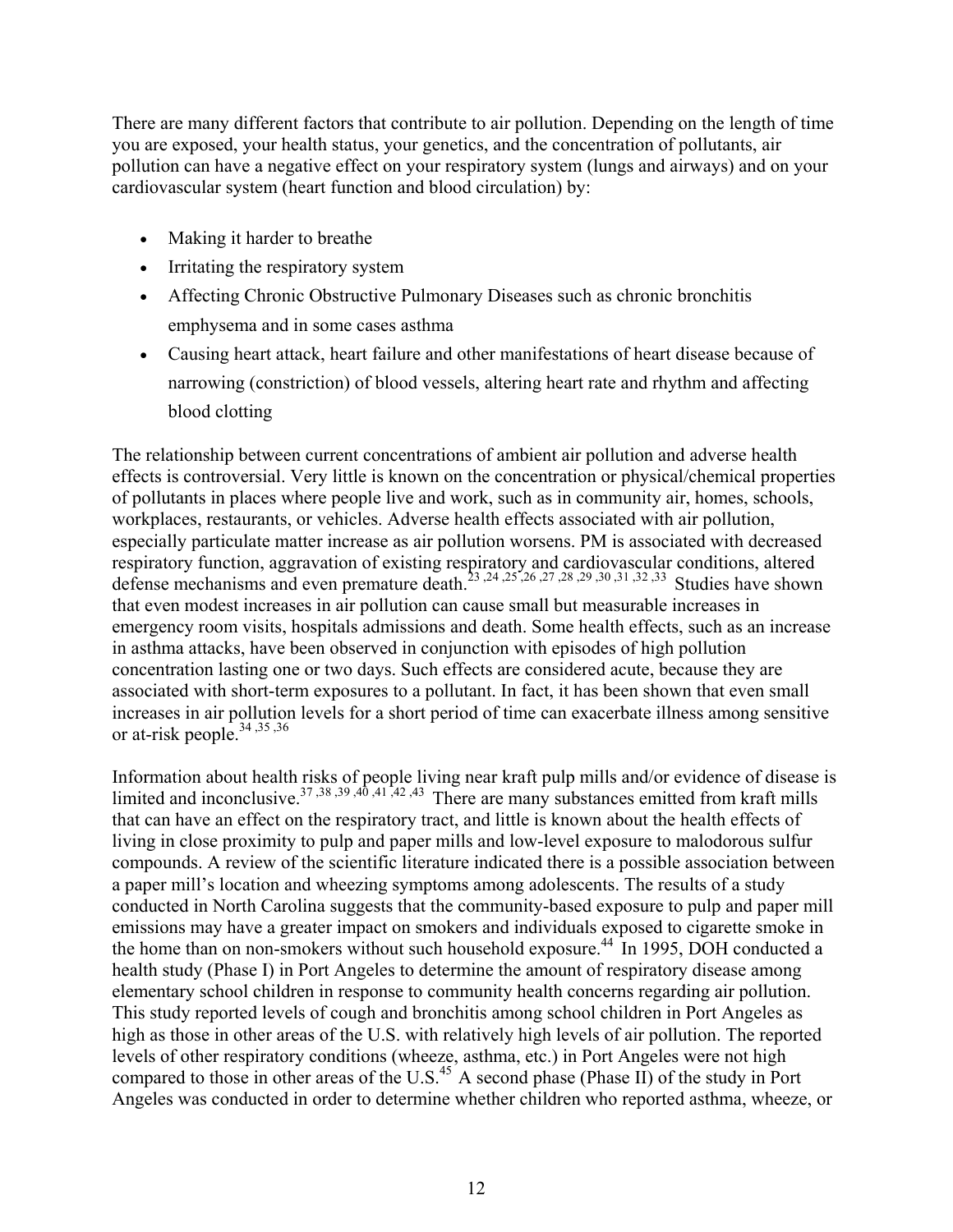chronic cough in the Phase I study had more respiratory symptoms on days with relatively high levels of ambient air pollution compared to days with relatively low levels of air pollution. The results of this study showed that respiratory symptoms in children increased as levels of air pollution (i.e.,  $SO_2$ ) increased. However, there were several limitations of this study which made the results uncertain including changes in symptom reporting over time and difficulties in accurately characterizing individual exposures using air pollution data collected from monitoring stations  $46$ 

An air pollution study conducted in 1996, assessed exposure to very low levels of ambient-air malodorous sulfur compounds and their effects on eye irritation, respiratory-tract symptoms, and central nervous system symptoms in adults. This study concluded that residents living in close proximity to a pulp mill had a higher risk of developing respiratory infections, headache and cough.<sup>42</sup> An exposure investigation study conducted in 2007 at a kraft pulp and paper mill in Plymouth, North Carolina concluded that  $SO<sub>2</sub>$  levels found in Plymouth can cause respiratory irritation and, thus pose a health hazard. Elevated levels of other sulfur compounds, including carbonyl sulfide may contribute to respiratory irritation.47

No data currently exist for the Port Townsend area that specifically can be used to assess the direct relationship between health effects in the community and PTP mill air emissions. Even if there were reports from the community about these types of health effects such as headache, nausea, or respiratory irritation, asthma, and cancer, it would be difficult to establish the extent the mill's emissions contribute to these effects. There may be other air contaminant exposures (e.g., motor vehicle exhaust inclu[d](#page-13-0)ing di[e](#page-13-1)sel emissions,  $d$  chemicals released by wood stoves<sup>e</sup>, [f](#page-13-2)ireplaces, outdoor burning, and wildfires)<sup> $f$ </sup>, and reasons why people experience these symptoms. Thus, the relationship of health effects to PTP emissions remains undetermined.

#### **Possible health effects associated with odors**

 $\overline{a}$ 

Odors in the air can be caused by various things and can affect people in different ways. According to some experts, it is possible for unpleasant odors from environmental sources to be associated with health symptoms that are dependent on many individual and environmental factors.<sup>49,50</sup> Bad odors do not necessarily mean people are inhaling bad things or that they would have negative health impacts. When faced with strong smells, some people may experience physical symptoms, which may include headaches, nausea or dizziness.<sup>51</sup> People may also feel that underlying medical conditions such as asthma or other respiratory problems may become aggravated by an exposure to strong odors.

<span id="page-13-0"></span><sup>&</sup>lt;sup>d</sup> Chemicals in vehicle emissions can irritate the eyes, nose and throat; cause wheezing, coughing and breathing difficulties; worsen existing heart and lung problems; increase the risk of heart attacks; and lead to premature death.

<span id="page-13-1"></span><sup>&</sup>lt;sup>e</sup> Health effects of wood-smoke exposure include an increased risk of lower respiratory tract illness such as coughing, wheezing, shortness of breath, and chest tightness. For people with asthma, wood smoke is associated with an exacerbation (or flaring up) of asthma. Other health effects include a decrease in lung function or decreased breathing ability resulting in increased emergency room visits.

<span id="page-13-2"></span><sup>&</sup>lt;sup>f</sup> Wood stoves, fireplaces, on-road diesel, and on-road gasoline have been identified as sources of air pollution in Port Townsend area.<sup>48</sup>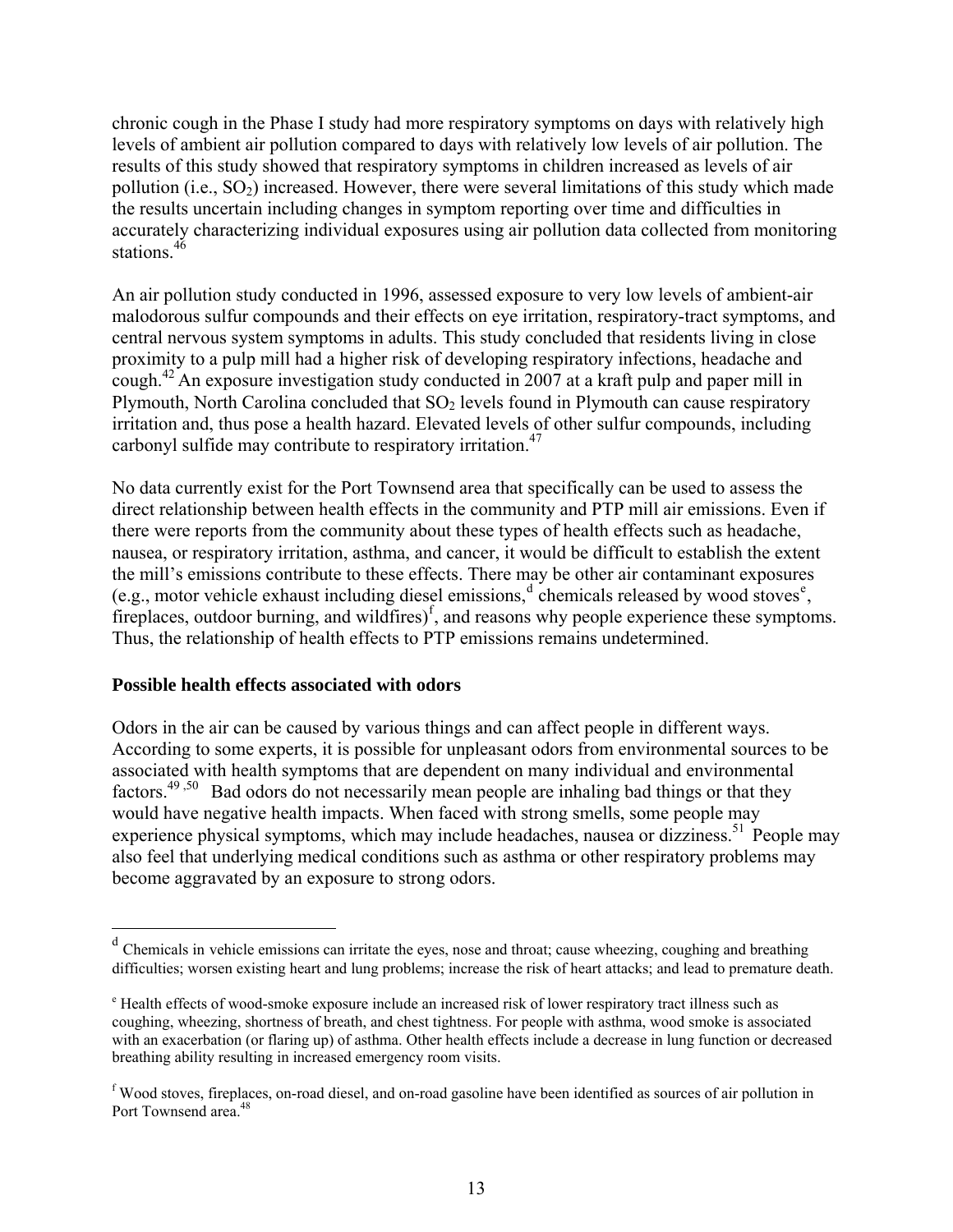Additional data will need to be collected in order to determine the relationship of mill emissions and odors, and the potential impact to human health. Currently, odor and data in the Port Townsend area are not sufficient to determine health impacts, if any.

# **Discussion**

Community members in Port Townsend and surrounding neighborhoods have raised health concerns regarding potential exposures to chemical compounds emitted into the air from the PTP mill. The residents have contacted state and local agencies. The discussion that follows will address sources of pollution, key pollutants, possible exposures, health data relevant to air pollution concerns, and data gaps.

# *Sources of pollution at PTP mill*

TRI data indicate that emissions from the mill occur from these predominant sources (Tables 1 and 2).

- Recovery furnace
- Smelt Tank
- Lime Kiln
- Hog Fuel and package boiler
- Treatment system
- Water treatment ponds

The TRI data for the PTP mill includes plant-wide emissions to air, land and water. However, the list of chemicals in TRI is not comprehensive and does not report emissions of many air toxics below certain threshold quantities, nor does it attribute emissions to specific sources at the mill.

# *Key pollutants at PTP mill*

Air pollution is not completely characterized in most kraft pulp mills. In fact, air pollution from any source (e.g., automobiles, agriculture, volcanoes, industry) is never completely characterized. PTP Corporation only monitors emissions specified in their Air Operating Permit.<sup>3</sup> Toxics emissions are not monitored. The TRI emissions inventory only includes a partial list of chemicals emitted from the mill. Key pollutants from the mill that could possibly cause odors or health effects are nitrogen dioxide, sulfur containing chemicals (i.e., sulfur dioxide, and total reduced sulfur compounds), and particulate matter. As mentioned above, local residents typically report rotten egg and pungent acid smells that may be associated with  $H_2S$  and  $SO_2$  respectively. Some people believe that the odors signal something harmful to their health, and that the odors reduce their quality of life and sense of well-being.

Without knowing more about the specific emissions from PTP mill and the resulting ambient air concentrations, it is difficult to identify which chemical substances might contribute to adverse health effects. The presence of odors in the air does not necessarily suggest that adverse health effects will occur among exposed populations. To estimate, identify and quantify the public health impact at any given level of exposure of a specific pollutant is a challenging task and typically requires the use of large sample sizes and sophisticated statistical methods. The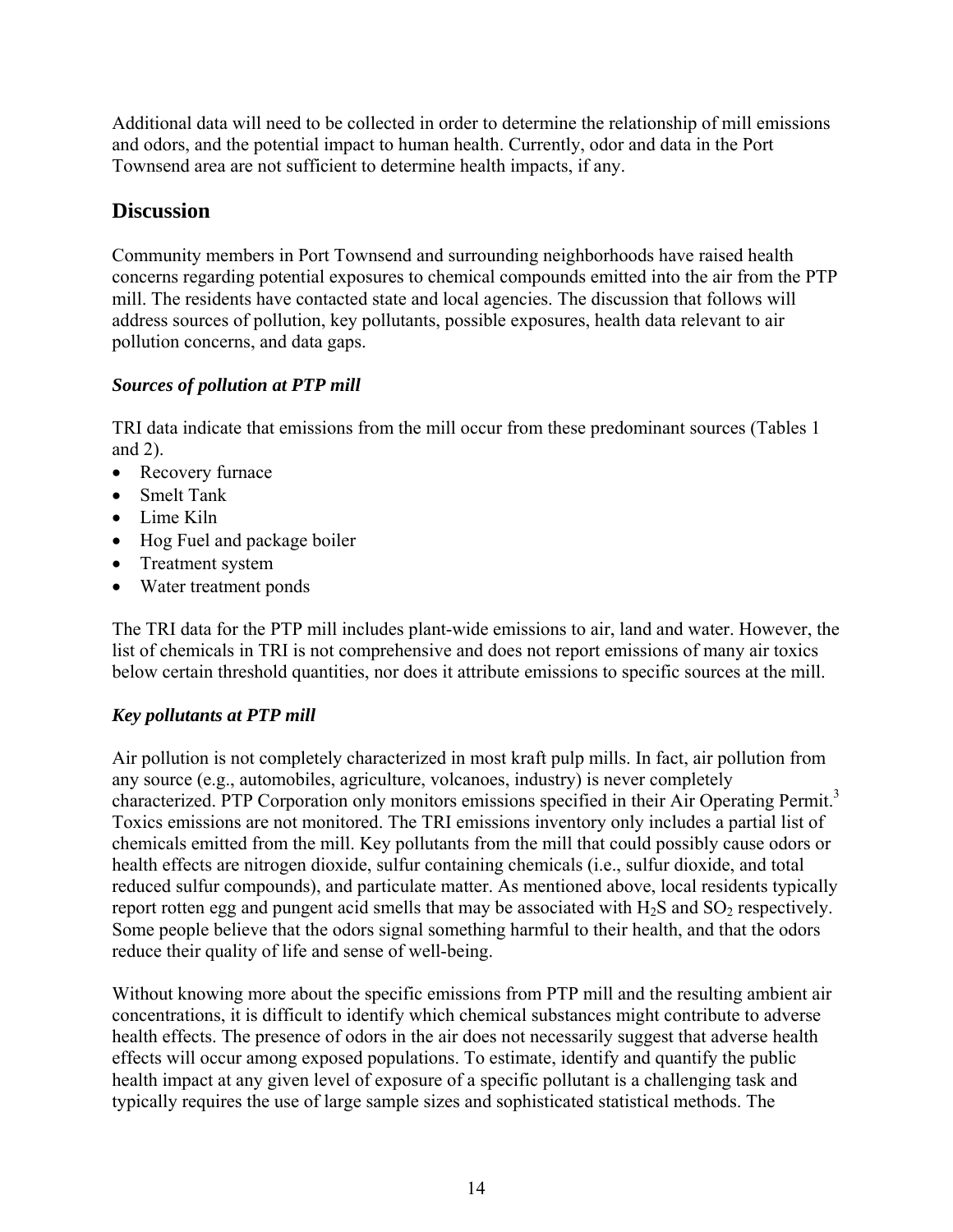following discussion summarizes health related information for each of the primary air pollutant categories associated with kraft paper mill production methods.

#### *Nitrogen Dioxide (NO2)*

 $NO<sub>2</sub>$  is a gas produced as a by-product of nitrogen oxide incineration at sufficiently high temperatures. NO<sub>2</sub> is a product of the combustion of fuels in boilers. NO<sub>2</sub> contributes to two major pollution problems: smog and acid rain.  $NO<sub>2</sub>$  combines with volatile organic compounds and sunlight in the lower atmosphere to form ozone, a key component of smog. In moist air, nitrogen oxides can also form nitric acid, which is precipitated as a component of acid rain.  $NO<sub>2</sub>$ is harmful to the lungs, irritates bronchial and respiratory systems, and increases symptoms in asthmatic patients.

#### *Sulfur containing chemicals*

#### *Sulfur Dioxide* (*SO<sub>2</sub>*)

 $SO<sub>2</sub>$  is a colorless gas or liquid that has a pungent odor.  $SO<sub>2</sub>$  is emitted when sulfur containing fuel (i.e., burning of fossil fuels (coal, oil) is combusted for uses during kraft pulp production). SO2 increases symptoms in asthmatic patients and irritates the respiratory system.

#### *Total reduced sulfur (TRS)*

Total reduced sulfur compounds cause the distinct odor typically associated with kraft pulp mills. These mills can release a range of odorous sulfur compounds that include hydrogen sulfide  $(H<sub>2</sub>S)$ , methyl mercaptan (CH<sub>3</sub>SH), dimethyl sulfide (CH<sub>3</sub>SCH<sub>3</sub>), and dimethyl disulfide  $(CH<sub>3</sub>SSCH<sub>3</sub>)$ .

The sulfur in these malodorous substances can be measured or monitored in ambient air as a group. When measured in this manner they are referred as "total reduced sulfur" (TRS) compounds, also known as "non-condensable" gases. According to the Environmental Protection Agency (EPA) Sector Notebook for the pulp and paper industry, "humans can detect some TRS compounds in the air as a 'rotten egg' odor at as little as one part per billion"<sup>52</sup> Mercaptan has a skunky odor (it is about ten times less toxic than  $H_2S$ ) while  $H_2S$  smells like rotten eggs at low concentrations. The combined odor of the TRS gases may not be distinctly the odor of rotten eggs or skunk, but a different complex odor. Residents from Port Townsend report that this odor irritates the eyes and the respiratory tract, can awaken people from sleep, and causes a sensation of "not being able to breathe."

Generally H2S, methyl mercaptan, dimethyl sulfide and dimethyl disulfide account for 95% of TRS in air, with other sulfur compounds generally present in small amounts. Environmental exposures to malodorous emissions are usually to a mixture of sulfur-containing gases. The exact concentration of hydrogen sulfide in these types of mixtures cannot be determined. In estimating exposure, there is also uncertainty about the dose and duration of exposure. Based on limited information presented in toxicological studies, rodents appear to be less sensitive to hydrogen sulfide than humans. Since the respiratory tract is the major target organ of hydrogen sulfide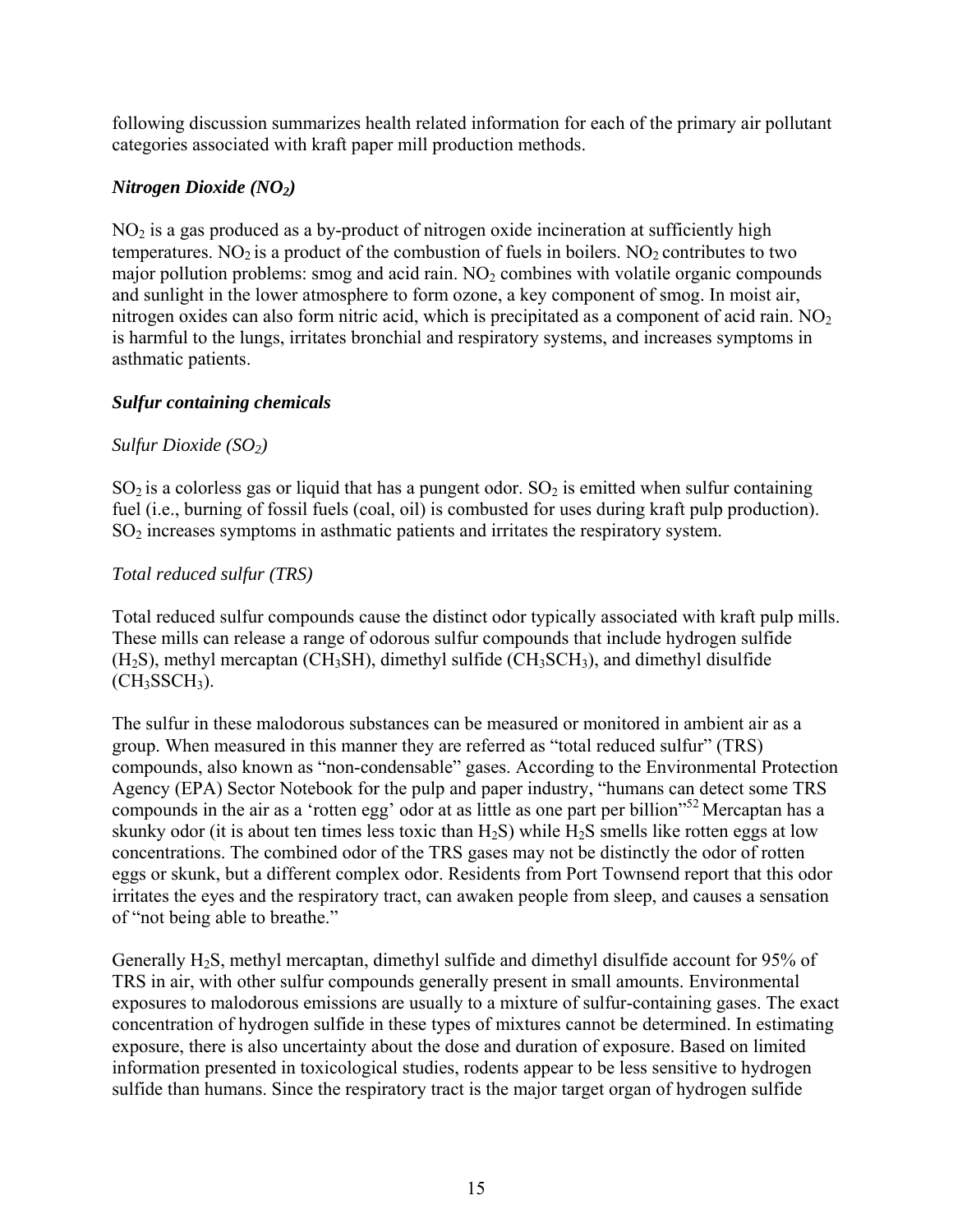toxicity, humans with asthma, the elderly and young children with compromised respiratory function represent sensitive subpopulations.  $53,54$ 

#### *Hydrogen sulfide*

Hydrogen sulfide can be found in sewage treatment facilities, fish aquaculture and in areas where livestock or manure is handled.<sup>54</sup> Hydrogen sulfide is also present in emissions from industrial paper plants that use the kraft process (i.e., it is a by-product of kraft pulp and paper manufacturing). Of all reduced sulfur gases, hydrogen sulfide is the most toxic, followed by methyl mercaptan (about one-tenth as toxic) and the methyl sulfides (much less toxic).

Effects resulting from short-term, relatively high exposures are well documented and are of great concern for occupational safety and health. Hydrogen sulfide is a respiratory tract irritant and exposures greater than 20 ppm can cause irritation of the mucous membranes. Respiratory irritation may decrease the ability of people to fight off infection. Generally pulmonary function tests changes are not seen in healthy people exposed to 5-10 ppm. However, asthmatics have shown changes in pulmonary function following exposure to 2 ppm for 30 minutes.<sup>55</sup> Eye irritation is another sensitive effect. A normal healthy adult male exposed to concentrations in the range of 30 ppm and higher could exhibit olfactory sense paralysis—so he could no longer smell the gas.<sup>56,54</sup> At very high exposures—greater than 500 ppm during brief periods, or greater than 50 ppm during several hours—the exposed person could lose consciousness and stop breathing. H2S in ambient air could, at times, pose a health risk to area residents, especially for persons with pre-existing respiratory conditions. In some people, levels found in the air (i.e., at low levels, perhaps at less than 1,000 ppb) could lead to headaches, eye irritation, nausea, and can sometimes make asthma symptoms worse or more frequent. In general, symptoms are unlikely to occur if the odor is not present. (See Appendix A, Table 1 for a detailed description of effects of hydrogen sulfide at increasing concentrations).

The emissions that most people are likely to notice (reduced sulfur gases) are not known to be causes of cancer, and other known emissions such as the aldehydes, are not known to be associated with the top five common cancers in Jefferson County (i.e., prostate, bladder, breast (female), lung, and melanoma of the skin). $57$ 

Asthma is not a condition that results from hydrogen sulfide exposure.<sup>58,54</sup> Asthma can be a relatively non-specific indicator for exposure to irritant gases, of which TRS are one class. Acute exposures to such gases could be tracked if monitoring in the community were done over a period of time sufficient to encompass a fair number of odor episodes, and if tracking of asthmarelated indicators (emergency room (ER) visits, hospitalizations, physician visits or medication use) was conducted over the same time period. However, the reported effects are not necessarily related to TRS gases or the mill, but may result from exposure to other sources of pollution.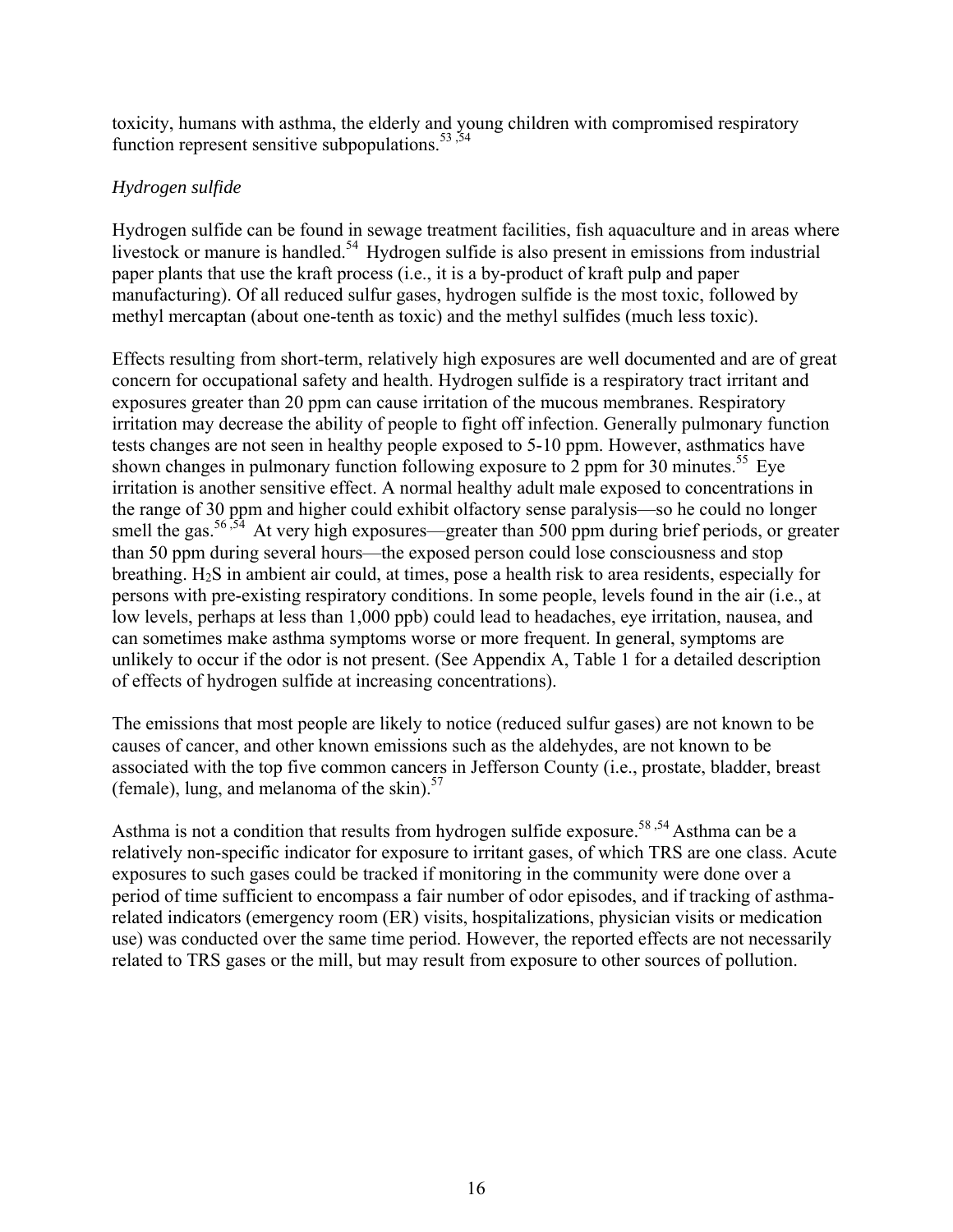#### *Particulate Matter (PM)*

Epidemiological studies indicate that small particles or PM air pollution is associated with increases in mortality, especially in people older than 65 years old who have existing cardiopulmonary diseases and in infants.<sup>59,25,32,31,27,28,60,61,30</sup> It is also associated with health problems including aggravation of asthma, especially in children, and other chronic lung diseases, impacts on lung function, and increased susceptibility to infectious illnesses.<sup>62</sup>,<sup>63</sup>,<sup>64</sup>,<sup>65</sup>,  $(60, 67, 68, 69, 24, 70, 71, 72, 73, 74, 75)$  Most studies on PM conclude that there is little information abo Most studies on PM conclude that there is little information about the relative effects of PM constituents with less than 2.5 µm in diameter (i.e., it is not clear what constituents of particles contribute to their toxicity). Despite the wealth of data supporting associations between health outcomes and PM exposures, there are many gaps in our knowledge. One concern is whether the particle concentration measured at an outdoor monitoring site is, in fact, related to the exposure of people in the community. Another concern is also the lack of knowledge on the synergistic interaction of various pollutants or the effects of multiple exposures.

Particulate matter air pollution includes several types of particles with different chemical compositions. Particulate matter with a diameter of less than 10 micrometers ( $\mu$ m), PM<sub>10</sub> has been the criteria pollutant of greatest current interest with respect to lung cancer because particles of size 10µm or less can be inhaled into the lung and generally originates from combustion processes and may carry carcinogenic substances, such as polycyclic aromatic hydrocarbons, on their surfaces. Smaller sized particulate matter with less than 2.5 $\mu$ m in diameter  $(PM_{2.5})$  has the potential to penetrate deeply into the lung's small airways and alveoli.  $PM<sub>2.5</sub> comes from combustion sources, while larger particles between  $PM<sub>2.5</sub>$  and equal or greater$ than 10 um and up to 30-40 um in diameter include wind-blown dust as well as bacteria, pollen, and mold spores. Particles emitted from a combustion source generally consist of a central carbon core upon which other pollutants can be attached, such a polycyclic aromatic hydrocarbons (PAHs) or metals, depending on the source.

#### *Other potential contaminants released at pulp mills*

PTP Corporation has never been a bleaching mill, so it never used chlorine as a bleaching agent. There is no historical reason to associate dioxin with the mill's liquid effluent. Chlorinated organic compounds such as dioxin, however, may form as a by-product of combustion if chlorine is present in hogged fuel,<sup>20</sup> and/or halogenated materials are present in the combustion of reprocessed fuel oil. According to the mill under the PTP Title V permit it is prohibited to burn salty hogged fuel. However, it is likely that dioxins can be released if the analysis of RFO indicates the presence of halogenated materials in it. Any used oil exceeding any specification level when burned for energy recovery has the potential to release dioxins into the environment. The total halogens permitted in Washington are  $4,000$  ppm maximum.<sup>17</sup>

In addition to pollutants identified in the TRI, PTP mill may also emit numerous other compounds in smaller quantities (e.g., dioxins, mixtures of dioxin-like compounds (DLCs) (the TRI and emissions inventory data for 2002 and 2005 revealed the presence of dioxins in very small quantities (0.4 g per year)), chlorinated forms of dibenzofurans and certain polychlorinated biphenyls (PCBs), VOCs (volatile organic compounds), and metals). Emissions from fuel oil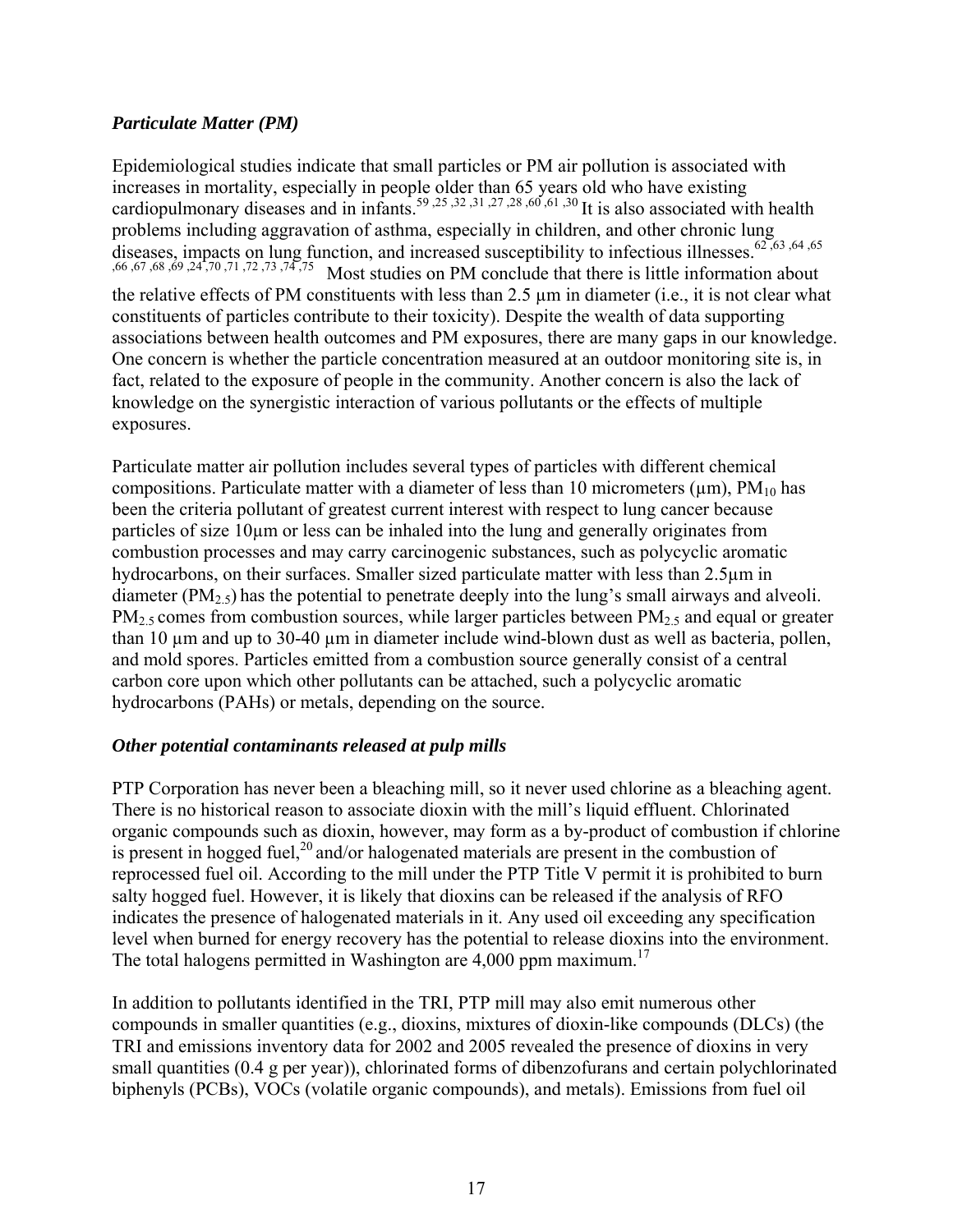combustion depend on the grade and composition of the fuel, the type and size of the boiler, the firing and loading practices used, and the level of equipment maintenance. Because the combustion characteristics of distillate and residual oils are different, their combustion can produce significantly different emissions.<sup>76</sup> An emissions inventory is not available at this time to assess potential human health risks related to air emissions from the mill. The mill process releases these chemicals through:

- Air emissions, i.e., from burning of lignin/black liquor to generate energy
- Water emissions through effluent disposal
- Sludge incinerated or landfilled
- Contaminants in products

Dioxins and DLCs are released into the environment from several sources, including combustion, metal processing, and chemical manufacturing and processing. They are ubiquitous in the environment. The most toxic of these compounds is TCDD (2,3,7,8-tetrachlorodibenzo-pdioxin), often simply called dioxin. PCBs, dioxins and furans have been found in fly ash from the burning of sludge from bleached kraft pulp mills<sup>77</sup> raising concerns that some quantities may be emitted to the atmosphere. Because of its exceptional potency TCDD is the most studied dioxin or furan, therefore, the IARC (International Agency for Research on Cancer) has classified TCDD as a known human carcinogen (Group 1) and NTP (National Toxicology Program) as a known human carcinogen.78 ,79 Other polychlorinated dibenzo*-p-*dioxins and dibenzofurans have not been studied sufficiently for IARC to determine their carcinogenicity. Information about environmental levels and health effects is available http://www.atsdr.cdc.gov/toxprofiles. The U.S. EPA provides updated exposure and health assessments online at http://www.epa.gov/ncea/pdfs/dioxin.

#### **Review of Jefferson County health data**

 $\overline{a}$ 

DOH reviewed the literature and compiled available data. DOH used age-adjusted hospitalization, cancer incidence and death rates for Jefferson County and compared these to the Washin[g](#page-18-0)ton State total. The use of age-adjusted rates<sup>g</sup> is necessary due to differences in population demographics between Jefferson County and Washington State overall. Also, the population of Jefferson County is relatively small and so rates vary from year to year relative to Washington State rates. Differences in rates may be assessed by comparing 95% confidence intervals  $(CIs)^{h}$  $(CIs)^{h}$  $(CIs)^{h}$ .<sup>80</sup>

<span id="page-18-0"></span><sup>&</sup>lt;sup>g</sup> Age-adjustment is a method of developing rates that eliminate the impact of different age structures in two populations. Age-adjustment also allows us to compare rates in the same population over a period of time during which the population may have aged. Age-adjusted rates are computed by multiplying the rate for a specific age group in a given population by the proportion of people in the same age group in a standard population and then adding across age groups.

<span id="page-18-1"></span><sup>&</sup>lt;sup>h</sup> In statistics a confidence interval (CI) is an interval [estimate](http://en.wikipedia.org/wiki/Estimate) of a [population parameter.](http://en.wikipedia.org/wiki/Population_parameter) Instead of estimating the parameter by a single value, an interval of likely estimates is given. How likely the estimates are, is determined by the confidence coefficient. The more likely it is for the interval to contain the parameter, the wider the interval will be. Specifically, when two confidence intervals do not overlap, this implies statistical significance. When one confidence interval is contained entirely within the other, or when one confidence interval includes the other estimate rate, this implies that the two rates are not significantly different. We use the statistical test when the confidence intervals overlap, but neither confidence interval includes the other rate.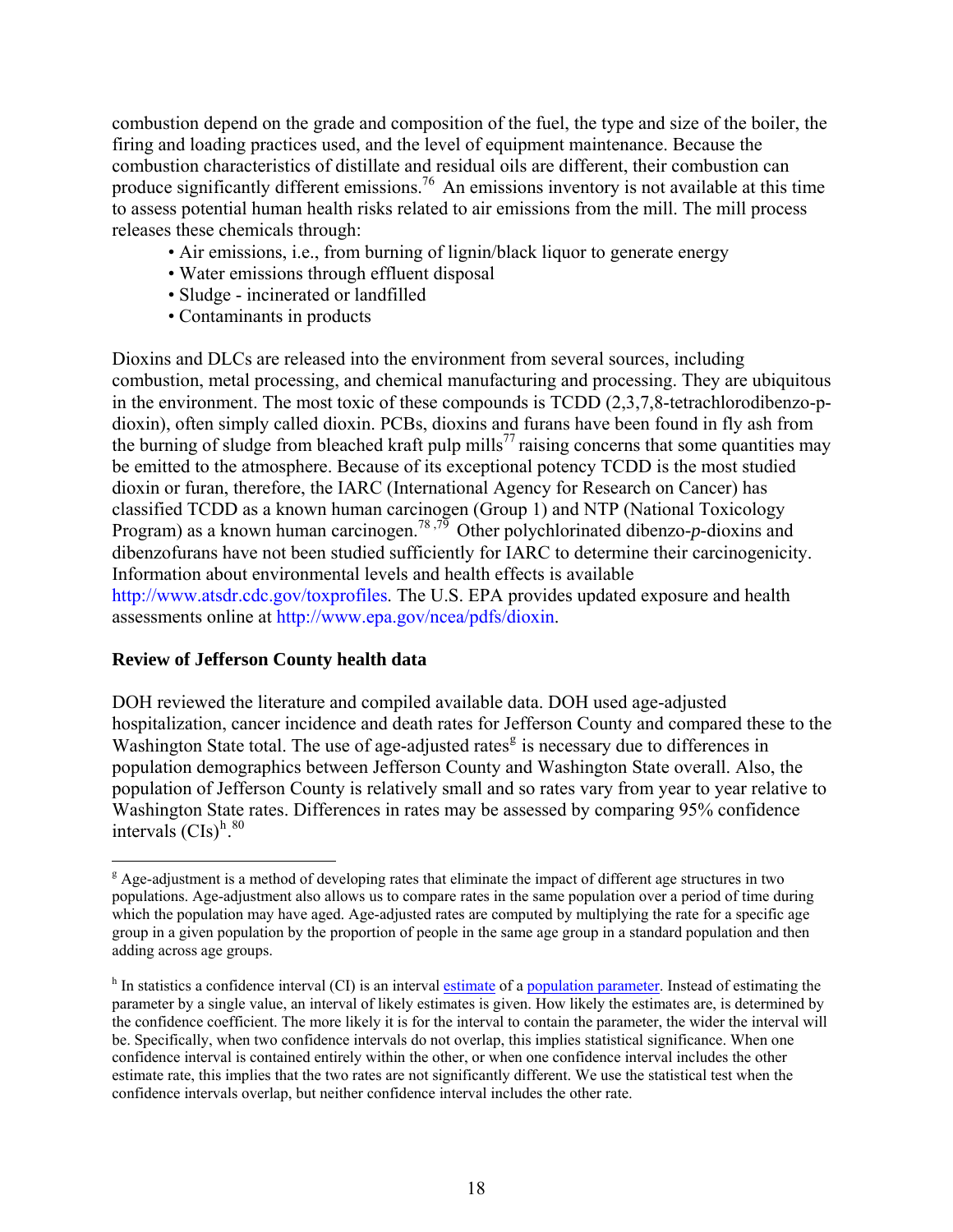Limited information exists on health data relevant to air pollution concerns for residents of Jefferson County. In general, air pollution can increase the risk of developing asthma attacks through several different mechanisms including: 1) a direct irritant effect on sensitive airways; 2) a toxic effect on the respiratory epithelium; 3) generating bronchial hyper reactivity, both allergen-specific and nonspecific; or 4) modifying the immune response by increasing susceptibility to an immunological trigger.<sup>81</sup> Exposure to other allergens, airborne pollen, irritant gases, cold air, physical and emotional stress, and exercise have been shown also to initiate  $a$ sthma attacks.<sup>82</sup>,83,84

#### Health statistics reviews (HSRs)

DOH used HSR to determine whether higher rates of a specific disease occurred at Jefferson County. To achieve this objective, DOH compared disease occurrence in the community of concern, in this case Jefferson County and compared these to Washington State rates. For example, hospitalization rates in Jefferson County were compared to those in Washington State. To obtain these data, DOH compared age-adjusted rates in Jefferson County to age-adjusted rates for Washington State. Appendix C describes in more detail the advantages and limitations of **HSR** 

Based on published reports and the health concerns raised by residents, disease conditions that might be associated with mill air emissions in general are respiratory diseases (i.e., diseases of the lung such as, asthma<sup>[i](#page-19-0)</sup>, and chronic obstructive pulmonary disease  $(COPD)$ <sup>[j](#page-19-1)</sup>, ischemic heart diseases<sup> $k$ </sup> and some forms of cancers.

#### *Asthma*

One of the diseases that might be associated with air pollution is asthma. The telephone-based Behaviora[l](#page-19-3) Risk Factor Surveillance System (BRFSS)<sup>1</sup> reported that Jefferson County in 2003-2005, the age-adjusted county level prevalence for current asthma was 8.8%, 95% confidence

<span id="page-19-0"></span> $\overline{a}$ <sup>i</sup> Asthma is a chronic inflammatory disorder of the airways characterized by variable airflow obstruction and airway hyper-responsiveness. Prominent clinical manifestations include wheezing and shortness of breath.

<span id="page-19-1"></span><sup>&</sup>lt;sup>j</sup> Chronic obstructive pulmonary disease (COPD) is a term referring to two lung diseases, chronic bronchitis and emphysema, that are characterized by obstruction to airflow that interferes with normal breathing. Both of these conditions frequently co-exist, hence physicians prefer the term COPD. It does not include other obstructive diseases such as asthma. COPD is most often caused by smoking, but also cause by exposure to second-hand smoke and in some instances by exposure to other toxic substances.

<span id="page-19-2"></span><sup>&</sup>lt;sup>k</sup> Ischemic heart disease: A condition in which there is an inadequate blood supply to the heart due to blockage of the blood vessels to the area.

<span id="page-19-3"></span><sup>&</sup>lt;sup>1</sup> The purpose of the BRFSS is to provide indicators of health risk behavior, preventive practices, attitudes, health care use and access, and prevalence of selected diseases in Washington. BRFSS is the largest telephone survey of health in the world sponsored by the Centers for Disease Control and Prevention (CDC), BRFSS utilizes randomdigit-dialing to survey adults ages 18 and over, and is used to track health risks among the American people.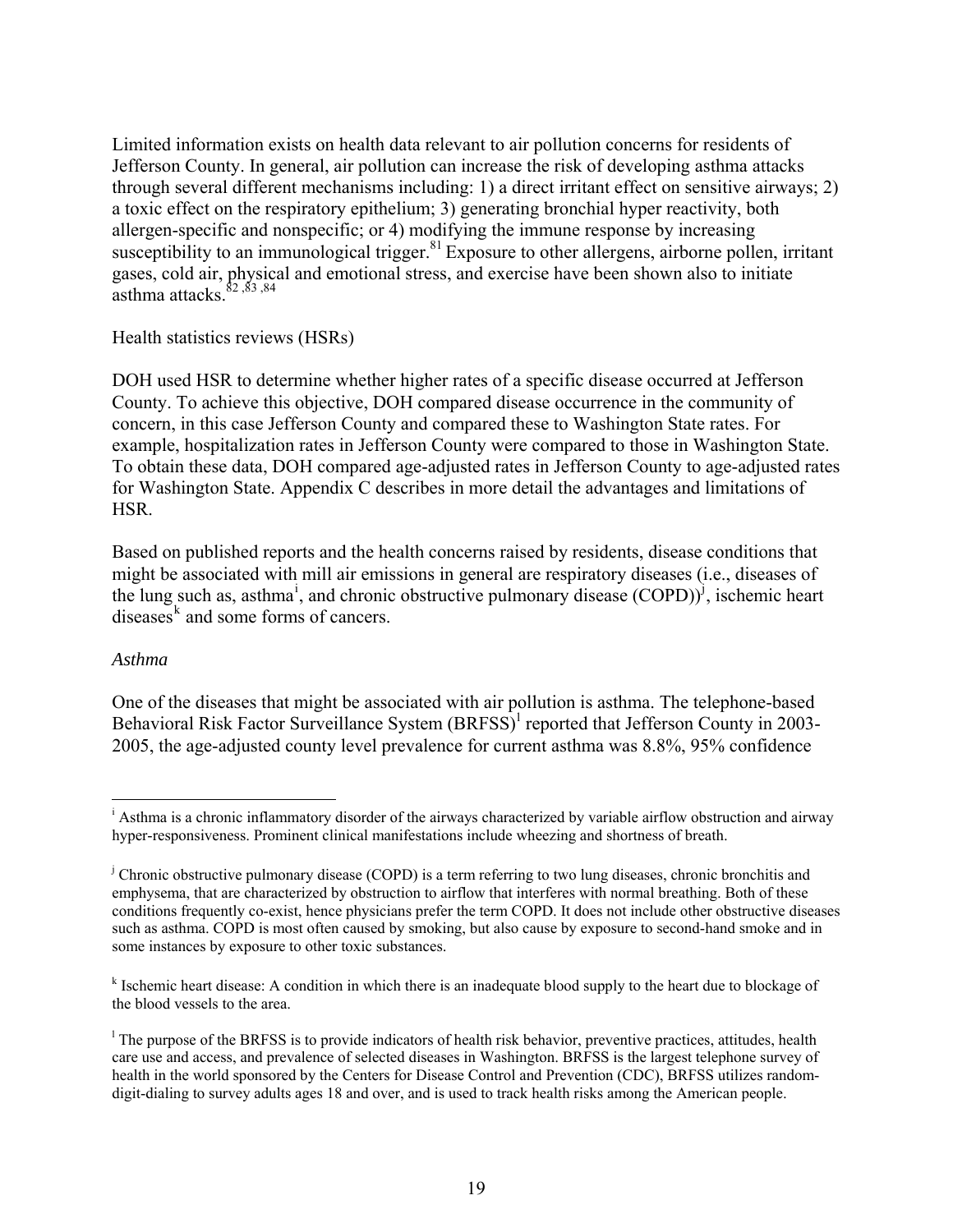interval (CI)  $(6.5 - 12\%)$ . The overall asthma prevalence rate in Washington for 2003 to 2005 was  $9.1\%$  (8.8 – 9.3%).<sup>85,86</sup> The Jefferson County rate is similar to the Washington State rate.

The rates of hospitalization for asthma have been declining in Washington and Jefferson County over the past decade. $87$  In the period 1997-1999, the state asthma age-adjusted hospitalization rate was  $91.3$  per 100,000.<sup>87</sup> The Jefferson County rate was similar to the Washington State rate  $(Table 3).$ <sup>85</sup>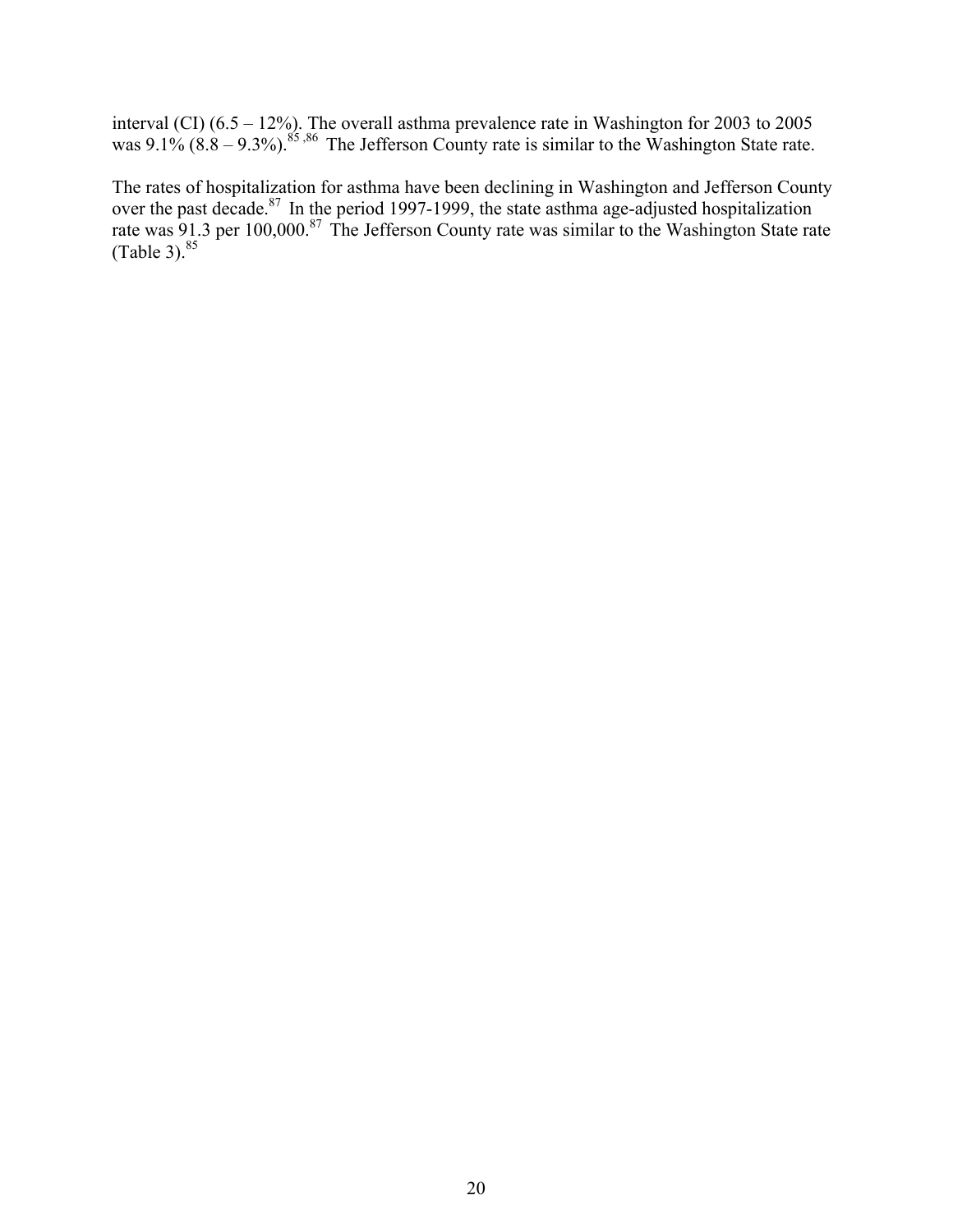| <b>PLACE</b>       | <b>RATE</b>       | LB               | <b>UB</b> |  |
|--------------------|-------------------|------------------|-----------|--|
| <b>State Total</b> | 80.6              | 79.3             | 81.9      |  |
| Adams              | 109.3             | 83.5             | 141.3     |  |
| Asotin             | 38.4              | 24.2             | 58.4      |  |
| Benton             | 85.0              | 76.7             | 94.0      |  |
| Chelan             | 78.3              | 66.8             | 91.3      |  |
| Clallam            | 118.6             | 103.4            | 135.6     |  |
| Clark              | 46.3              | 42.3             | 50.5      |  |
| Cowlitz            | 109.7             | 98.0             | 122.5     |  |
| Douglas            | 74.4              | 58.9             | 93.2      |  |
| Ferry              | 61.8              | 29.6             | 117.2     |  |
| Franklin           | $88.\overline{5}$ | $\frac{1}{74.5}$ | 104.8     |  |
| Grant              | 88.2              | 76.8             | 100.9     |  |
| Grays Harbor       | 92.2              | 79.6             | 106.4     |  |
| Island             | 31.8              | 24.8             | 40.2      |  |
| <b>Jefferson</b>   | 85.2              | 63.3             | 113.4     |  |
| King               | 83.7              | 81.2             | 86.3      |  |
| Kitsap             | 79.9              | 73.3             | 86.9      |  |
| Kittitas           | 41.9              | 29.6             | 58.0      |  |
| Klickitat          | 90.7              | 67.5             | 120.1     |  |
| Lewis              | 85.8              | 73.9             | 99.3      |  |
| Lincoln            | 99.0              | 66.9             | 144.0     |  |
| Mason              | 69.0              | 55.9             | 84.4      |  |
| Okanogan           | 51.6              | 39.2             | 67.0      |  |
| Pacific            | 76.0              | 54.7             | 104.4     |  |
| Pend Oreille       | 98.0              | 65.7             | 143.0     |  |
| Pierce             | 91.3              | 87.4             | 95.5      |  |
| Skagit             | 54.2              | 46.6             | 62.7      |  |
| Skamania           | 87.6              | 51.2             | 141.9     |  |
| Snohomish          | 60.3              | 56.8             | 63.9      |  |
| Spokane            | 104.9             | 99.4             | 110.7     |  |
| Stevens            | 120.4             | 99.8             | 144.5     |  |
| Thurston           | 80.7              | 73.8             | 88.1      |  |
| Wahkiakum          | 166.7             | 91.7             | 287.3     |  |
| Walla Walla        | 75.2              | 62.2             | 90.3      |  |
| Whatcom            | 98.4              | 89.8             | 107.6     |  |
| Whitman            | 51.5              | 38.0             | 68.5      |  |
| Yakima             | 108.0             | 100.3            | 116.2     |  |

**Table 3.** Age-adjusted asthma hospitalization rates per 100,000 for all ages combined from 2003 to 2005 in Washington. $85$ 

*Counties with fewer than 10 hospitalizations not reported.* 

*Asthma Hospital Rates per 100,000, 2003-2005 combined, by age, by county* 

*11-27-2007, VistaPHw 7.2.0.0, Calculator Version 6.0.2.1 Web. LB = lower bound, and UB = upper bound LB and UB correspond to 95% confidence intervals.*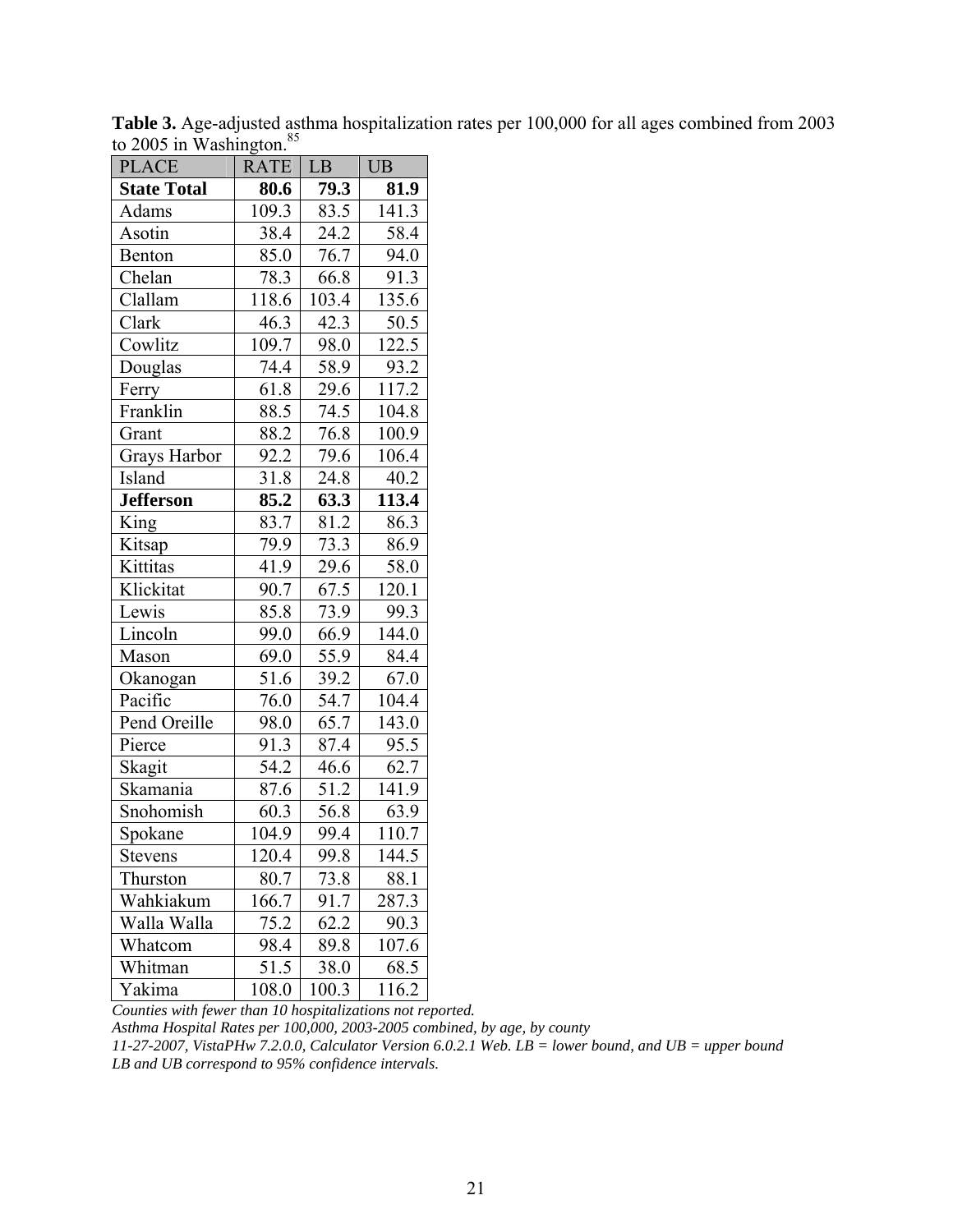From 2000 through 2005, while the age-adjusted asthma hospitalization rates in Jefferson County appear to be higher than for the state overall, in fact, the rates are not different than the Washington State rates (Table 4). Due to the small numbers of cases in Jefferson County, asthma rates vary between years and have wide confidence intervals. Asthma is a complex illness that varies in extent and severity among individuals. Some studies on short-term exposure to gaseous pollution on asthma hospitalization in children showed that carbon monoxide, sulfur dioxide, coarse particulate matter (PM10-2.5) and nitrogen dioxide were positively associated with asthma admissions in both sexes. $88,89,75$ 

|           | <b>State Total</b> |      |           | <b>Jefferson County</b> |      |       | <b>Jefferson</b><br>different<br>than WA* |
|-----------|--------------------|------|-----------|-------------------------|------|-------|-------------------------------------------|
| Year      | Rate               | LB   | <b>UB</b> | Rate                    | LB   | UB    |                                           |
| 2000      | 91.7               | 89.3 | 94.3      | 126.0                   | 82.6 | 187.8 | N <sub>o</sub>                            |
| 2001      | 88.7               | 86.3 | 91.2      | 104.3                   | 62.8 | 165.7 | N <sub>0</sub>                            |
| 2002      | 93.4               | 91.0 | 95.9      | 92.0                    | 53.7 | 150.1 | N <sub>0</sub>                            |
| 2003      | 81.4               | 79.1 | 83.7      | 88.7                    | 52.8 | 143.9 | N <sub>0</sub>                            |
| 2004      | 75.9               | 73.7 | 78.1      | 92.8                    | 56.3 | 148.4 | N <sub>o</sub>                            |
| 2005      | 84.1               | 81.8 | 86.4      | 70.6                    | 37.1 | 124.8 | N <sub>0</sub>                            |
| 2000-2005 | 84.6               | 83.6 | 85.7      | 89.6                    | 71.7 | 111.2 | N <sub>o</sub>                            |

**Table 4**. Age-adjusted hospitalization rates per 100,000 for asthma, Jefferson County vs. Washington State, 2000-2005.

*Data Sources:* 

 $\overline{a}$ 

*Hospitalization Discharge Data: Washington State Department of Health, Office of Hospital and Patient Data Systems. 1990-2005 Population Estimates: Population Estimates for Public Health Assessment, Washington State Department of Health. Vista Partnership, and Krupski Consulting. November 2006.* 

*LB = lower bound, and UB = upper bound, LB and UB correspond to 95% confidence intervals.*

*International classification of disease (ICD) ICD -9 codes: 493* 

*\*Jefferson County rates are not significantly*[m](#page-22-0) *different than Washington state rates.* 

| <b>Table 5</b> . Childhood (0-14 years old) hospitalization rates per 100,000 for asthma, Jefferson |  |
|-----------------------------------------------------------------------------------------------------|--|
| County vs. Washington State, 2000-2005.                                                             |  |

|                    |      |      |      |                         |       |       | <b>Jefferson</b><br>different |
|--------------------|------|------|------|-------------------------|-------|-------|-------------------------------|
| <b>State Total</b> |      |      |      | <b>Jefferson County</b> |       |       | than WA*                      |
| Year               | Rate | LΒ   | UΒ   | Rate                    | LВ    | UΒ    |                               |
| 2000-2005          |      | 54.2 | 59.9 | 152.6                   | 105.8 | 213.3 | No                            |

*LB = lower bound, and UB = upper bound, LB and UB correspond to 95% confidence intervals. \* The significance for individual years in Jefferson County can't be tested because the number of hospitalizations is too small to perform a statistical test.* 

<span id="page-22-0"></span> $<sup>m</sup>$  Significantly different means that the number of asthma cases in a place or time is greater than would be expected</sup> due to normal fluctuations alone. Researchers use statistics to help them decide if a disease rate is really unusual. For asthma concerns, researchers commonly agree that an excess of asthma cases is "statistically significant" when it is so different from average that you would expect it only 5 out of 100 times by chance alone. "Statistical significance" only means that the number of cases that has occurred is unusual. It does not explain why the number of cases is elevated. Furthermore, it does not rule out chance as a cause.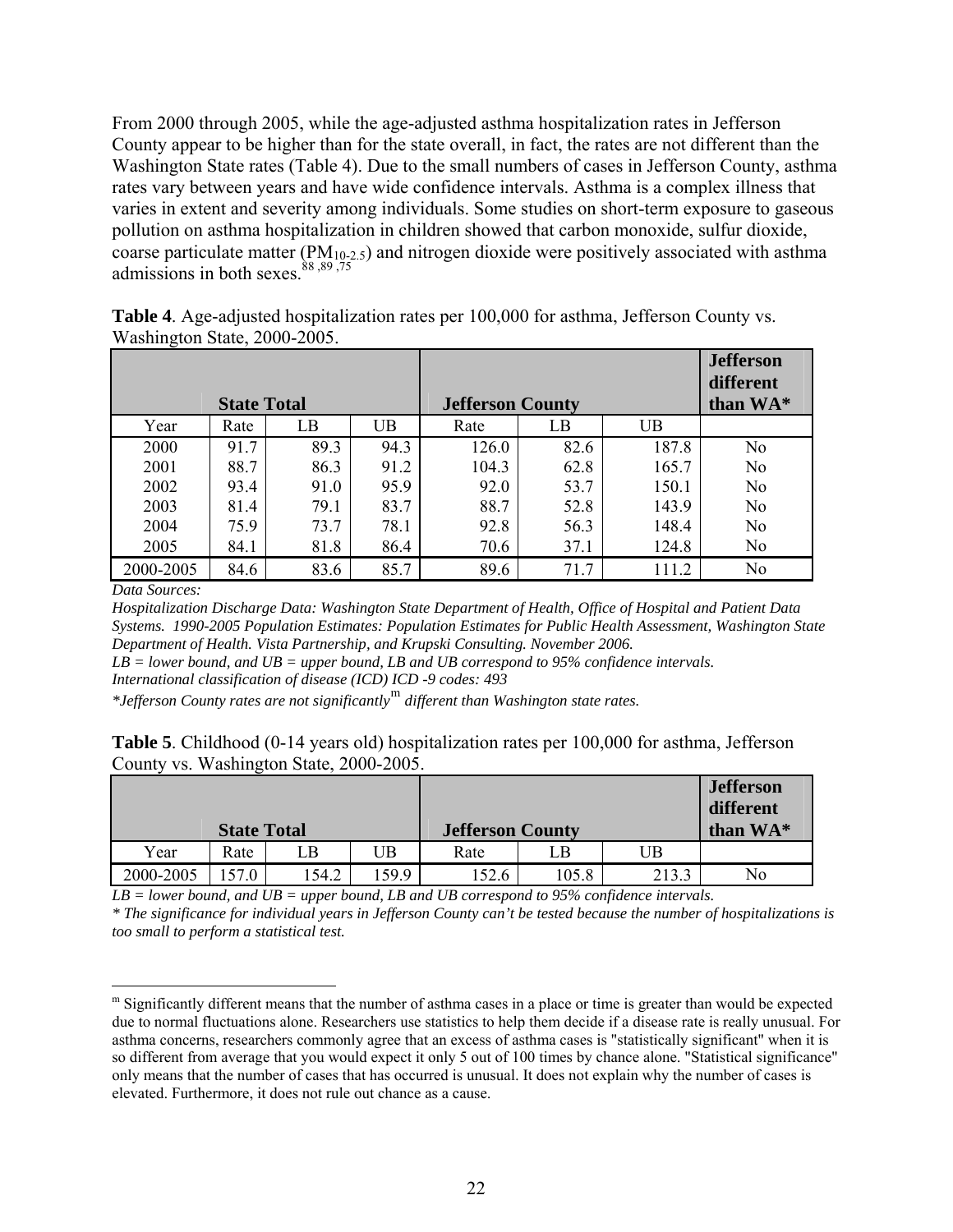|           |                    |      |      |                         |      |       | <b>Jefferson</b><br>different |
|-----------|--------------------|------|------|-------------------------|------|-------|-------------------------------|
|           | <b>State Total</b> |      |      | <b>Jefferson County</b> |      |       | than WA*                      |
| Year      | Rate               | LB   | UB   | Rate                    | LB   | UB    |                               |
| 2000      | 64.5               | 62.2 | 66.9 | 91.4                    | 55.1 | 142.5 | N <sub>o</sub>                |
| 2001      | 67.5               | 65.1 | 69.8 | 76.1                    | 43.6 | 123.4 | N <sub>o</sub>                |
| 2002      | 70.2               | 67.8 | 72.6 | 75.7                    | 43.4 | 122.8 | N <sub>0</sub>                |
| 2003      | 67.6               | 65.3 | 69.9 | 79.6                    | 46.4 | 127.3 | N <sub>0</sub>                |
| 2004      | 58.9               | 56.8 | 61.1 | 101.7                   | 63.8 | 153.9 | N <sub>0</sub>                |
| 2005      | 64.3               | 62.1 | 66.6 | 58.4                    | 31.1 | 99.5  | N <sub>0</sub>                |
| 2000-2005 | 65.4               | 64.5 | 66.4 | 80.3                    | 65.6 | 97.4  | No                            |

**Table 6**. Adult (15-99 years old) hospitalization rates per 100,000 for asthma, Jefferson County vs. Washington State, 2000-2005.

*Data sources:* 

*Hospitalization Discharge Data: Washington State Department of Health, Office of Hospital and Patient Data Systems. 1990-2005 Population estimates: Population Estimates for Public Health Assessment, Washington State Department of Health. Vista Partnership and Krupski Consulting. November 2006.* 

*LB = lower bound, and UB = upper bound, LB and UB correspond to 95% confidence intervals. ICD-9 codes: 493* 

*\* The statistical test did not show significant differences between Jefferson County and the state, even though there is little overlap the statistical test did not reveal a statistical significance. When one CI is contained entirely within other, or when one confidence interval includes the other estimate rate, this implies that the two rates are not significantly different.* 

The observed childhood (0-14 years old) asthma hospitalization rate is not significantly different for Jefferson County compared to Washington State (Table 5). A statistical test cannot be performed for individual years because the number of hospitalizations is too small. The observed adult (15- 99 years old) hospitalization rates for asthma were not significantly different for Jefferson County compared to Washington state rates (Table 6).

Other health conditions that might be associated with air pollution in Port Townsend are ischemic heart diseases and chronic lower respiratory diseases. Tables 7 and 8 present hospitalization rates for these conditions, comparing Jefferson County with the overall Washington State hospitalization rates.

The observed hospitalization rate for Jefferson County compared to Washington State for ischemic heart disease was higher in 2000, 2001 and 2002, but not different than the Washington State rate in 2003, 2004, and 2005 (Table 7). The combined hospitalization rate (2000-2005) for ischemic heart disease was higher in Jefferson County compared to Washington State total.

The observed hospitalization rates for chronic lower respiratory disease was higher only in 2003 in Jefferson County compared to Washington State total (Table 8). The combined hospitalization rates (2000-2005) were not significantly different in Jefferson County compared to Washington State total. Due to the small numbers of cases in Jefferson County, rates vary between years and have wide confidence intervals, which indicate that rates are quite variable.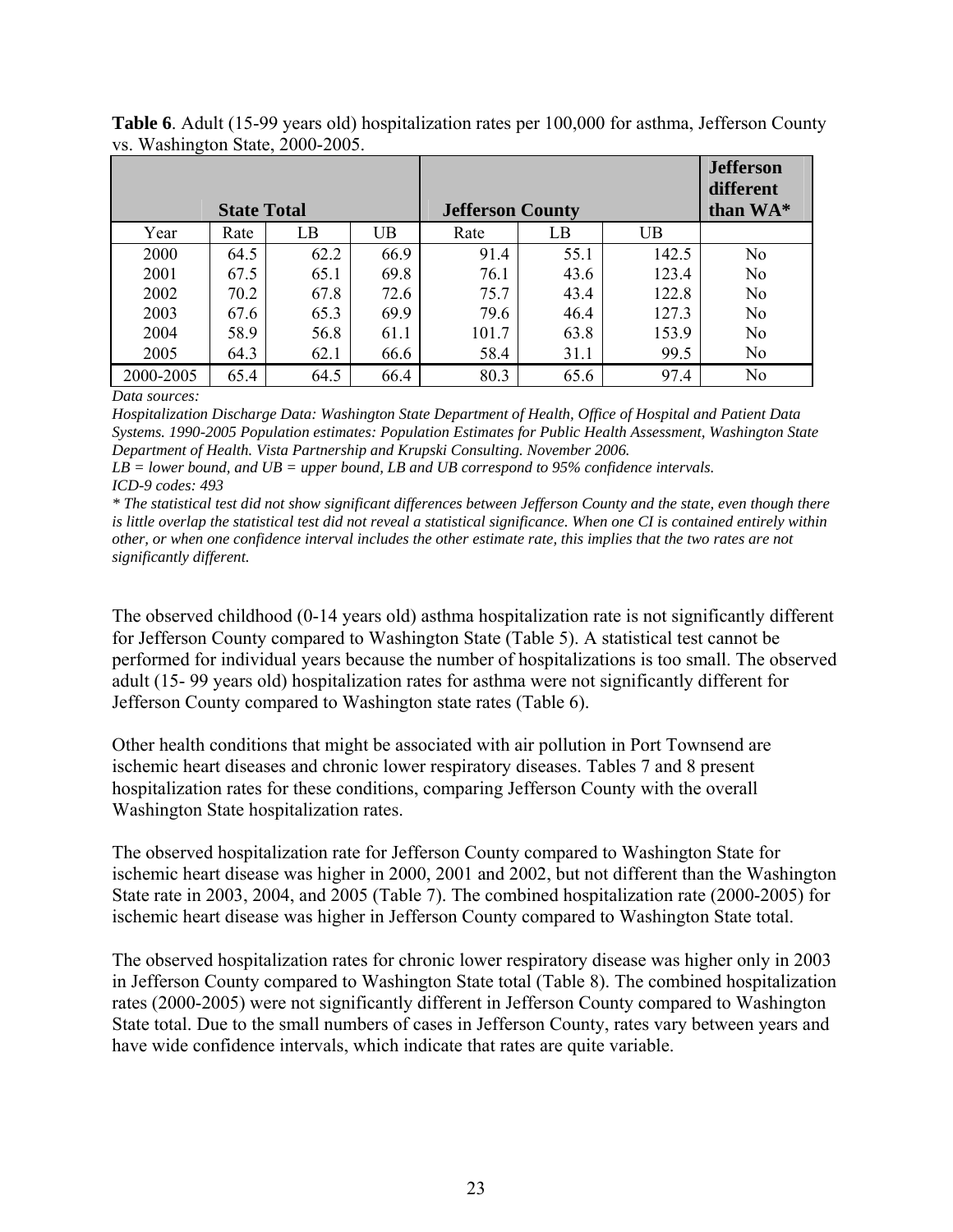|           |                    |       |       |       |                         |       | <b>Jefferson</b><br>different |
|-----------|--------------------|-------|-------|-------|-------------------------|-------|-------------------------------|
|           | <b>State Total</b> |       |       |       | <b>Jefferson County</b> |       | than WA                       |
| Year      | Rate               | LB    | UB    | Rate  | LB                      | UB    |                               |
| 2000      | 488.4              | 482.6 | 494.3 | 631.3 | 553.5                   | 722.7 | Yes, higher                   |
| 2001      | 463.2              | 457.6 | 468.9 | 618.8 | 543.5                   | 707.5 | Yes, higher                   |
| 2002      | 441.4              | 435.9 | 446.8 | 592.8 | 515.8                   | 683.7 | Yes, higher                   |
| 2003      | 418.6              | 413.4 | 423.9 | 377.7 | 319.2                   | 450.3 | N <sub>0</sub>                |
| 2004      | 407.7              | 402.6 | 412.9 | 446.8 | 383.3                   | 524.1 | N <sub>0</sub>                |
| 2005      | 383.6              | 378.7 | 388.5 | 343.2 | 288.3                   | 412.0 | N <sub>0</sub>                |
| 2000-2005 | 432.3              | 430.1 | 434.4 | 499.7 | 471.3                   | 530.2 | Yes, higher                   |

**Table 7.** Age-adjusted hospitalization rates per 100,000 for ischemic heart disease, Jefferson County vs. Washington State, 2000-2005.

*Age adjusted to 2000 US population.* 

*Data Sources for the Ischemic Heart Disease and Respiratory disease figures:* 

*Hospitalization Discharge Data: Washington State Department of Health, Office of Hospital and Patient Data Systems.* 

*1990-2005 Population Estimates: Population Estimates for Public Health Assessment, Washington State Department of Health, Vista Partnership, and Krupski Consulting. November 2006.* 

*LB = lower bound, UP = upper bound, LB and UB correspond to 95% confidence intervals.* 

*ICD-9 codes: 410-414, 429.2* 

| <b>Table 8.</b> Age-adjusted hospitalization rates per 100,000 for chronic lower respiratory disease, |  |
|-------------------------------------------------------------------------------------------------------|--|
| Jefferson County vs. Washington State, 2000-2005.                                                     |  |

|           |                    |       |       |                         |       |        | <b>Jefferson</b><br>different |
|-----------|--------------------|-------|-------|-------------------------|-------|--------|-------------------------------|
|           | <b>State Total</b> |       |       | <b>Jefferson County</b> |       |        | than WA                       |
| Year      | Rate               | LB    | UB    | Rate                    | LB    | UB     |                               |
| 2000      | 760.6              | 753.3 | 767.9 | 794.3                   | 689.1 | 915.1  | No                            |
| 2001      | 756.0              | 748.8 | 763.2 | 729.5                   | 628.8 | 845.7  | N <sub>0</sub>                |
| 2002      | 762.9              | 755.7 | 770.1 | 728.6                   | 631.3 | 841.1  | N <sub>0</sub>                |
| 2003      | 754.8              | 747.7 | 761.9 | 904.8                   | 795.3 | 1029.6 | Yes, higher                   |
| 2004      | 684.9              | 678.2 | 691.6 | 780.4                   | 681.0 | 895.0  | No                            |
| 2005      | 798.9              | 791.8 | 806.1 | 769.6                   | 668.5 | 886.2  | No                            |
| 2000-2005 | 752.9              | 750.0 | 755.8 | 783.7                   | 741.1 | 828.7  | $No*$                         |

*Age adjusted to 2000 US population.* 

*Data Sources for the Ischemic Heart Disease and Respiratory disease figures:* 

*Hospitalization Discharge Data: Washington State Department of Health, Office of Hospital and Patient Data Systems.* 

*1990-2005 Population Estimates: Population Estimates for Public Health Assessment, Washington State Department of Health, Vista Partnership, and Krupski Consulting. November 2006.* 

*LB = lower bound, UP = upper bound, LB and UB correspond to 95% confidence intervals. ICD-9 codes: 460-519* 

*The statistical test did not show significant differences between Jefferson County and the state. When one CI is contained entirely within other, or when one confidence interval includes the other estimate rate, this implies that the two rates are not significantly different.* 

Death and hospitalization rates have similar trends. The age-adjusted annual death rates in Jefferson County show that death rates for chronic lower respiratory disease and major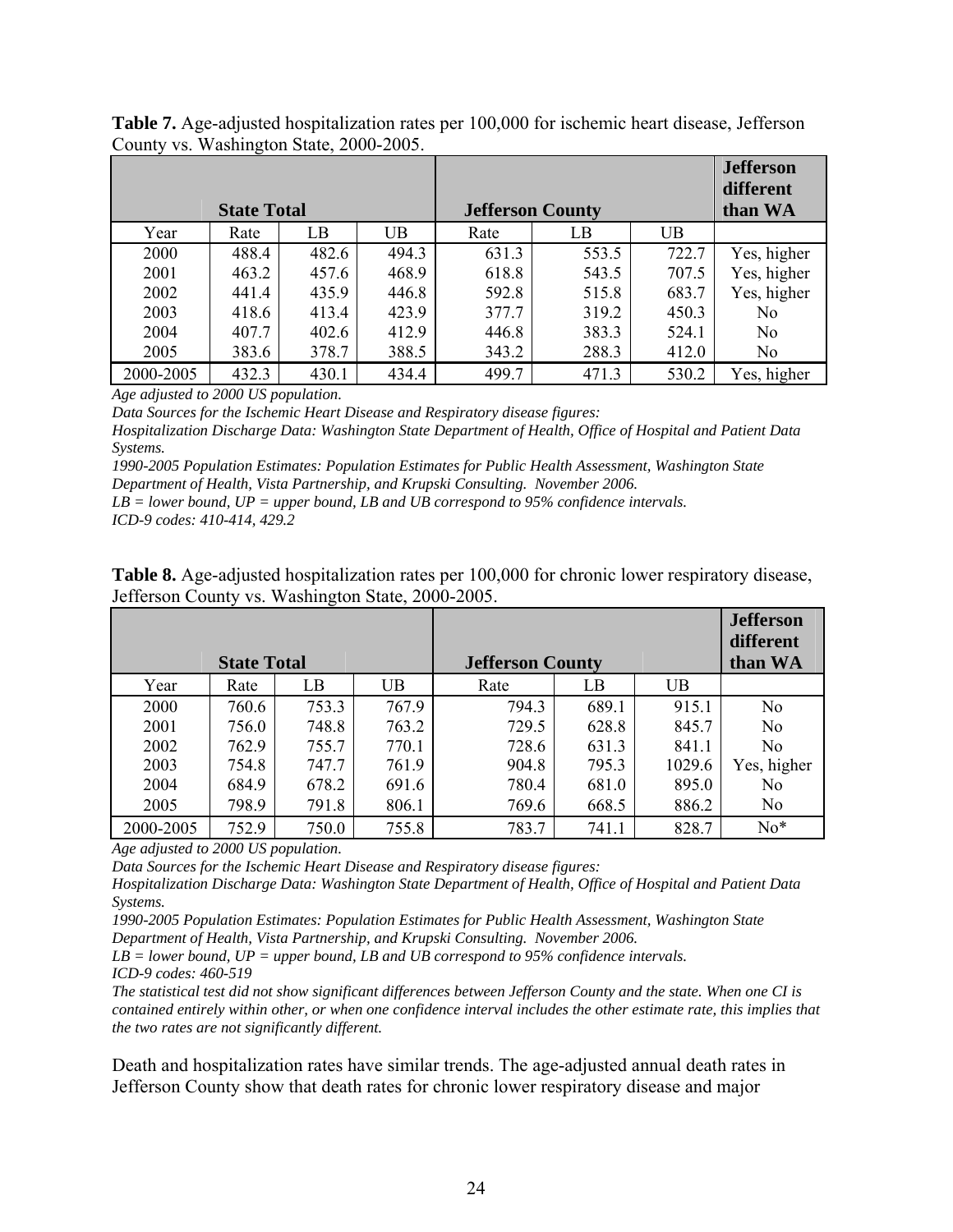cardiovascular diseases are not significantly different compared to Washington State rates (Tables 9 and 10).

| ັ<br>$\overline{\phantom{a}}$<br><b>State Total</b> |             |      |           | <b>Jefferson County</b> |      |      | <b>Jefferson</b><br>different<br>than<br>$WA^*$ |
|-----------------------------------------------------|-------------|------|-----------|-------------------------|------|------|-------------------------------------------------|
| <b>YEAR</b>                                         | <b>RATE</b> | LB   | <b>UB</b> | <b>RATE</b>             | LB   | UB   |                                                 |
| 2000                                                | 49.3        | 47.4 | 51.2      | 43.5                    | 25.7 | 77.5 | N <sub>o</sub>                                  |
| 2001                                                | 48.2        | 46.3 | 50.0      | 32.5                    | 17.7 | 64.2 | N <sub>0</sub>                                  |
| 2002                                                | 48.6        | 46.7 | 50.4      | 33.6                    | 18.3 | 65.8 | N <sub>o</sub>                                  |
| 2003                                                | 46.4        | 44.6 | 48.2      | 25.6                    | 12.8 | 56.4 | N <sub>o</sub>                                  |
| 2004                                                | 43.6        | 41.9 | 45.4      | 51.1                    | 31.2 | 87.3 | N <sub>0</sub>                                  |
| 2005                                                | 45.1        | 43.4 | 46.9      | 42.7                    | 25.6 | 76.0 | N <sub>0</sub>                                  |
| 2000-2005                                           | 46.8        | 46.1 | 47.5      | 38.3                    | 31.0 | 47.9 | N <sub>0</sub>                                  |

**Table 9.** Age-adjusted chronic lower respiratory disease death rate per 100,000 in Jefferson County vs. Washington State, 2000-2005.

*Source: Center for Health Statistics Death Data.90* 

*Rate per 100,000 age-adjusted to U.S. 2000 population. Does not include deaths where age is unknown. LB and UB correspond to 95% confidence intervals.* 

*ICD-10 codes: J40-J47; ICD-9 codes: 490-494, 496* 

*Comparability ratio: 1.0411, standard error (SE): 0.00095* 

*\* There were no significant differences for Jefferson County compared to Washington State rates.* 

*For each individual year and for 2000 – 2005 combined years, the confidence interval for Jefferson County either completely contained the state confidence interval or at least contained the point estimate for the state. This implies that there were no significant differences between Jefferson County and the state.* 

**Table 10.** Age-adjusted cardiovascular death rate per 100,000 in Jefferson County vs. Washington State, 2000-2005.

|                    |       |       |           |                         |       |       | <b>Jefferson</b><br>different |
|--------------------|-------|-------|-----------|-------------------------|-------|-------|-------------------------------|
| <b>State Total</b> |       |       |           | <b>Jefferson County</b> |       |       | than WA*                      |
| Year               | Rate  | LВ    | <b>UB</b> | Rate                    | LB    | UB    |                               |
| 2000               | 299.1 | 294.5 | 303.8     | 245.1                   | 198.5 | 305.4 | No                            |
| 2001               | 290.3 | 285.9 | 294.9     | 314.6                   | 260.9 | 382.0 | No                            |
| 2002               | 281.6 | 277.3 | 286.0     | 253.0                   | 206.3 | 313.3 | N <sub>0</sub>                |
| 2003               | 272.6 | 268.4 | 276.9     | 261.5                   | 214.0 | 322.8 | N <sub>0</sub>                |
| 2004               | 251.3 | 247.2 | 255.3     | 201.4                   | 160.7 | 256.0 | N <sub>0</sub>                |
| 2005               | 244.9 | 241.0 | 248.9     | 237.4                   | 193.6 | 294.8 | No                            |
| 2000-2005          | 272.5 | 270.7 | 274.2     | 252.1                   | 232.5 | 273.8 | No                            |

*Source: Center for Health Statistics Death Data.90* 

*Rate per 100,000 age-adjusted to U.S. 2000 population. Does not include deaths where age is unknown. LB = lower bound, UP = upper bound, LB and UB correspond to 95% confidence intervals.* 

*ICD-10 codes: I00-I78, ICD-9 codes: 390-434, 436-448* 

*Comparability ratio: 0.9963, SE: 0.00021* 

*For each individual year and for 2000 – 2005 combined years, the confidence interval for Jefferson County either completely contained the state confidence interval or at least contained the point estimate for the state. This implies that there were no significant differences between Jefferson County and the state.*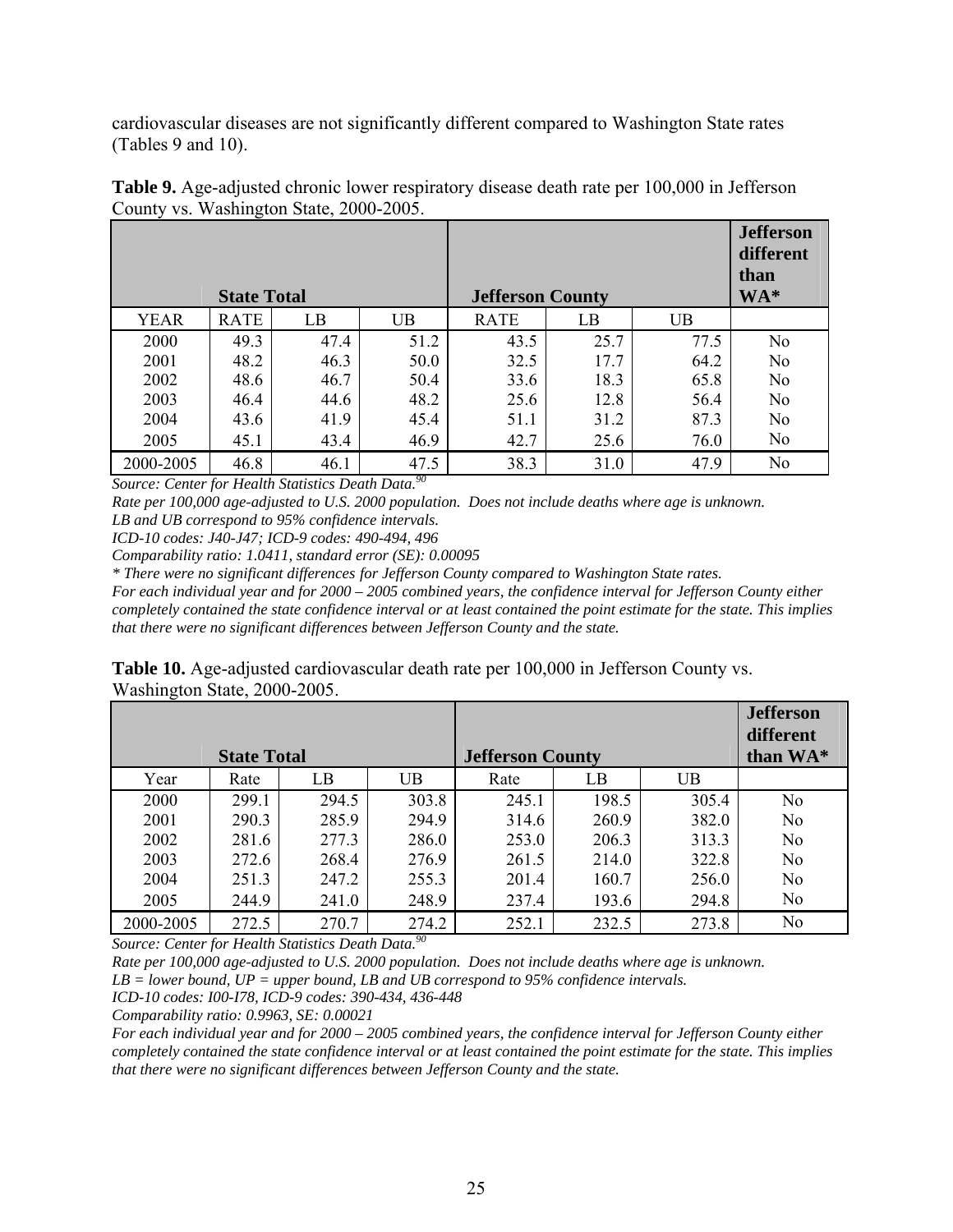#### *Cancer incidence data*

1

Heart and lung illnesses and diseases are common in Washington, and there are many factors that can increase the chances of contracting them such as smoking and genetic predisposition. The role of air pollution as the underlying cause remains unclear but it is the subject of considerable research. However, it is clear that air pollution, infections and allergies can exacerbate these conditions. An early diagnosis can lead to appropriate treatment and ensure a normal or close to normal quality of life. In many cases however, there is no cure and those affected may die prematurely.

The Washington State Cancer Registry (WSCR) has collected information on all Washington residents diagnosed with cancer since 1992.<sup>91</sup> Information includes the type of cancer, age and ZIP code of the person's residence at diagnosis. Data sharing agreements with Oregon and Idaho assure that we obtain information on Washington residents who have cancer even if they are not diagnosed and treated in Washington.

Lu[n](#page-26-0)g and bronchus cancer<sup>n</sup> rates for Jefferson County and Washington State are presented below (Table 11). The age adjusted incident rates for lung and bronchial cancer are not significantly different in Jefferson County compared to the state overall. Rates vary considerably between years due to the small number of cases. The overall observed pattern of lung and bronchial cancer does not indicate Jefferson County has a significantly elevated occurrence of lung and bronchial cancer over the years compared to Washington.

<span id="page-26-0"></span><sup>n</sup> **Lung Cancer -** is the most common cause of death due to cancer in women and men. Cigarette smoke contains various carcinogens and is responsible for most cases of this often fatal disease. The symptoms of lung cancer begin silently and then progress to chronic cough, wheezing and chest pain. Air pollution has been linked somewhat weakly to lung cancer.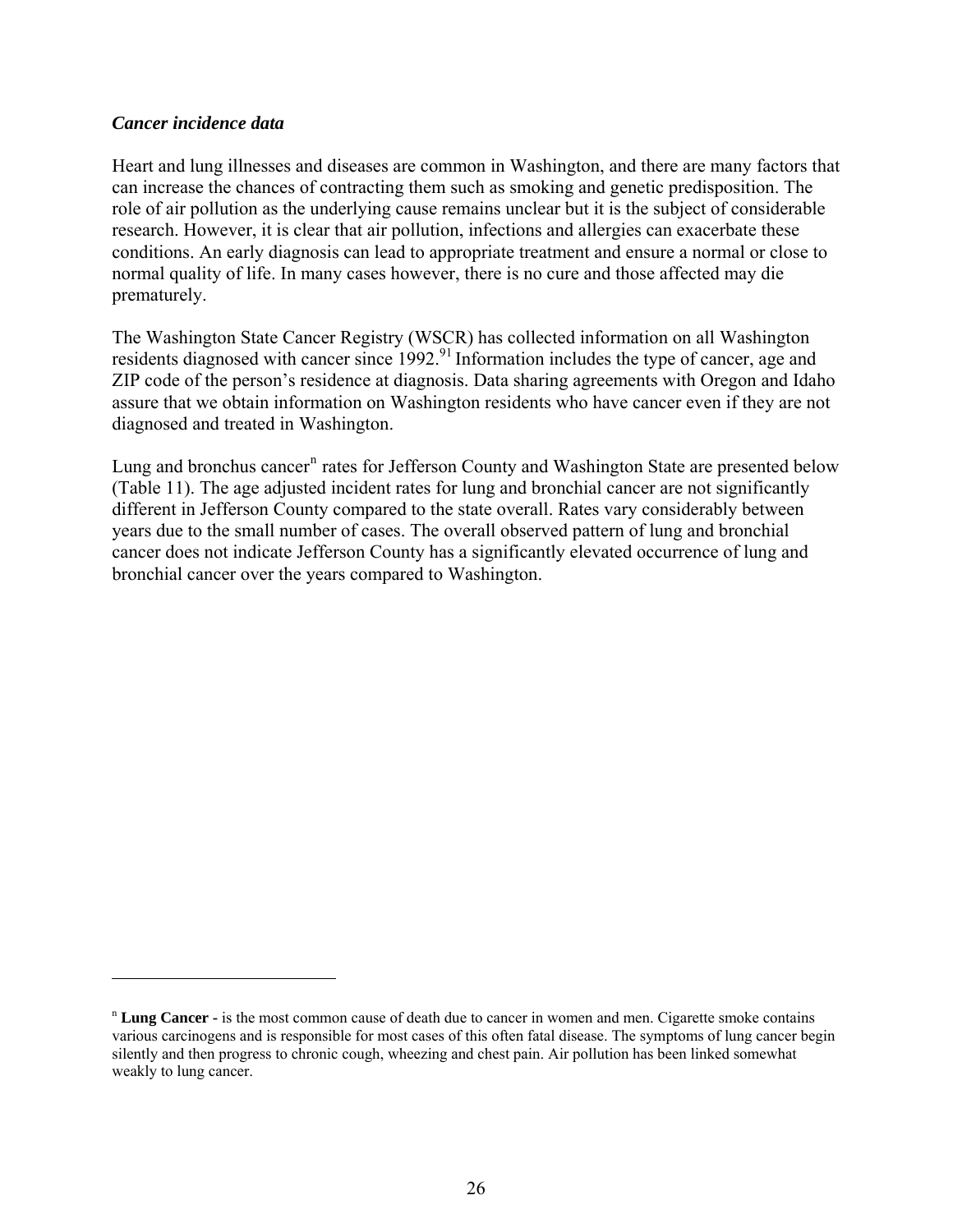| <b>Table 11.</b> Age-adjusted incident rates per 100,000 for lung and bronchial cancer, |
|-----------------------------------------------------------------------------------------|
| Jefferson County vs. Washington Sate, 2000-2005.                                        |

|                    |      |      |                         |      |      |                           | <b>Jefferson</b><br>different<br>than |
|--------------------|------|------|-------------------------|------|------|---------------------------|---------------------------------------|
| <b>State Total</b> |      |      | <b>Jefferson County</b> |      |      | $\mathbf{W} \mathbf{A}^*$ |                                       |
| Year               | Rate | LB   | UB                      | Rate | LB   | UB                        |                                       |
| 2000               | 71.3 | 69.1 | 73.6                    | 55.7 | 34.6 | 92.7                      | N <sub>o</sub>                        |
| 2001               | 72.0 | 69.8 | 74.3                    | 71.4 | 48.1 | 110.0                     | N <sub>0</sub>                        |
| 2002               | 68.9 | 66.8 | 71.1                    | 70.9 | 46.9 | 110.6                     | N <sub>0</sub>                        |
| 2003               | 69.8 | 67.6 | 72.0                    | 87.9 | 62.4 | 128.4                     | N <sub>0</sub>                        |
| 2004               | 67.3 | 65.3 | 69.5                    | 54.6 | 34.9 | 90.4                      | No                                    |
| 2005               | 67.0 | 65.0 | 69.1                    | 74.0 | 50.4 | 112.8                     | No                                    |
| 2000-2005          | 69.3 | 68.4 | 70.2                    | 69.0 | 59.1 | 81.1                      | N <sub>0</sub>                        |

*RATE = Cancer cases per 100,000, age-adjusted to year 2000 US population.* 

*Data Sources for the cancer rates: Cancer Registry: Washington State Cancer Registry, Washington State Department of Health, November 2006.* 

*1990-2005 Population Estimates: Population Estimates for Public Health Assessment, Washington State Department of Health, Vista Partnership, and Krupski Consulting. November 2006.* 

*LB = lower bound, UB = upper bound, LB and UB correspond to 95% confidence intervals.* 

*ICD-O: C34.0-34.9, excluding histologies 9140, 9590-9989, SiteCode Codes: 14* 

*For each individual year and for 2000 – 2005 combined years, the Jefferson County confidence interval completely contains the state confidence interval, implying that the rates are not significantly different.* 

# **Child health considerations**

ATSDR and DOH recognize infants and children are susceptible to environmental hazards from multiple sources and in a variety of settings that can occur at levels much lower than those causing other types of toxicity. Infants and children are also more vulnerable to exposures than adults. The following factors contribute to this vulnerability at this site:

- Children can be at increased risk because they are more sensitive to air pollution.
- Not only do children have less developed respiratory systems, but because of their relative size, children also breathe more rapidly and inhale more air per kilogram of body weight compared to adults.
- Children also tend to be more exposed to ambient air pollution because they spend more time outdoors being physically active.
- Fetal and child exposure to many chemicals can cause permanent damage during critical growth stages.

These unique vulnerabilities of infants and children demand special attention in communities with contamination of their water, food, soil or air.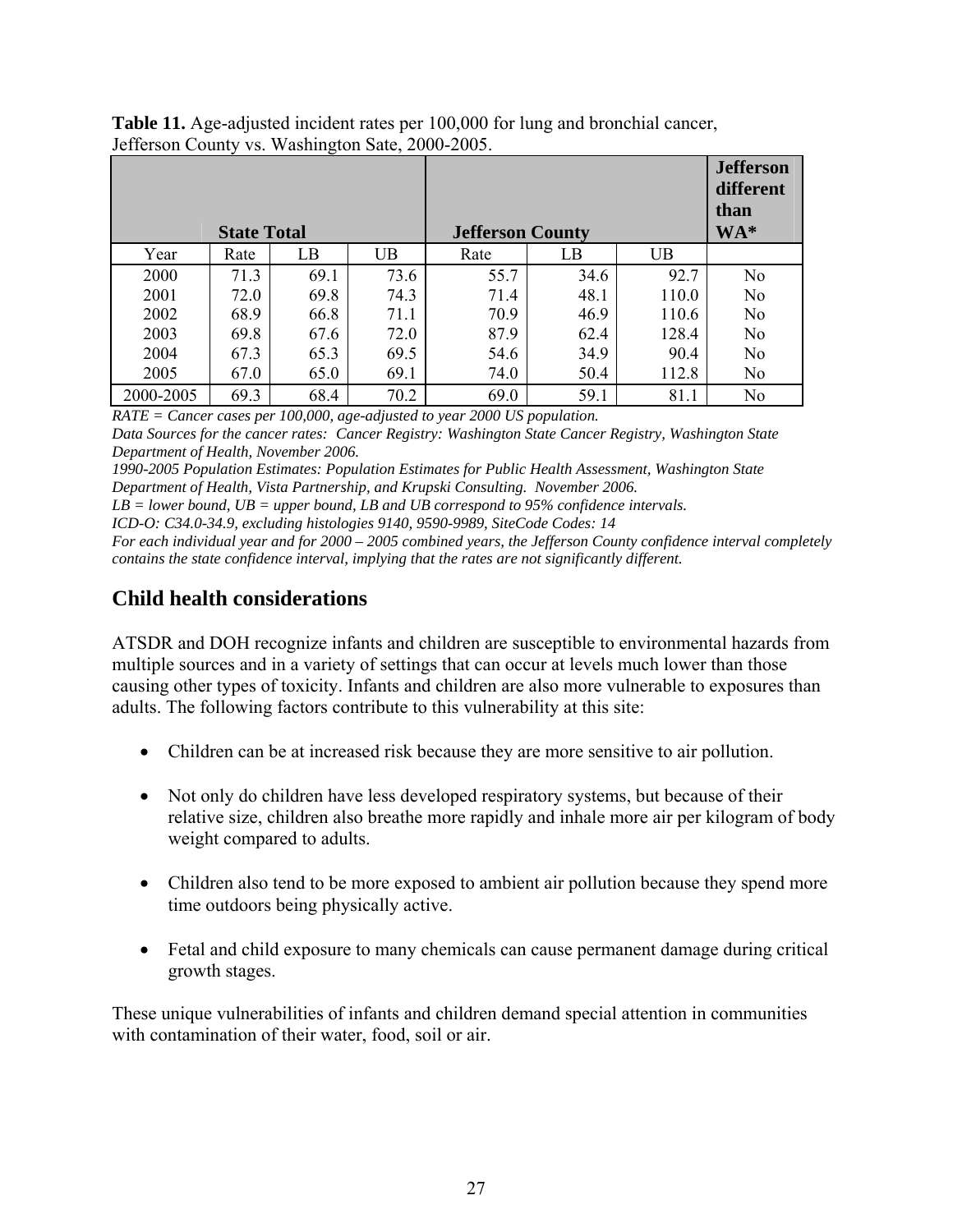# **Conclusions**

 $\overline{a}$ 

Port Townsend residents have long reported odor and health illnesses from the mill's air emissions. The following is a summary of DOH findings.

A review of available health statistics in Jefferson County revealed that:

- Age-adjusted asthma hospitalization rates are not significantly different in Jefferson County compared to Washington State overall between 2000 and 2005.
- Childhood (0-14 years old) asthma hospitalization rates are not significantly different in Jefferson County compared to Washington State overall between 2000 and 2005.
- Adult (15-99 years old) asthma hospitalization rates are not significantly different in Jeffers[o](#page-28-0)n County compared to Washington State overall.<sup>o</sup>
- Age-adjusted hospitalization rates for ischemic heart disease are higher in 2000, 2001 and 2002 in Jefferson County compared to Washington State overall. The hospitalization rate was higher for the combined period 2000 to 2005 in Jefferson County compared to Washington State overall.
- The age-adjusted hospitalization rates for chronic lower respiratory disease in Jefferson County were only significantly higher in 2003 compared to Washington State overall.
- Age-adjusted death rates for chronic lower respiratory and major cardiovascular diseases for individual and combined years are not significantly different for Jefferson County compared to Washington State overall.
- Age-adjusted incidence rates for lung and bronchial cancer are not significantly different in Jefferson County compared to Washington State overall.

At this time, it is not possible to directly associate any of the observed disease conditions at Port Townsend to chemical substances that may be emitted to the air from the mill. Even in the presence of certain chemicals, not all individuals would be expected to develop a disease, and for those who did, pinpointing the sole cause to emissions from the mill would be very challenging. This is because several other factors can contribute to respiratory diseases, ischemic heart diseases, and cancer. In order to identify specific cause(s), information on all possible exposure factors, and a follow-up of healthy individuals for a long period of time would be required.

Since levels of all air pollutants in the community of Port Townsend are unknown, exposure cannot be fully assessed. DOH cannot conclude whether air emissions from PTP mill could harm

<span id="page-28-0"></span><sup>o</sup> *The statistical test did not show significant differences between Jefferson County and the state, even though there is little overlap the statistical test did not reveal a statistical significance. When one CI is contained entirely within other, or when one confidence interval includes the other estimate rate, this implies that the two rates are not significantly different.*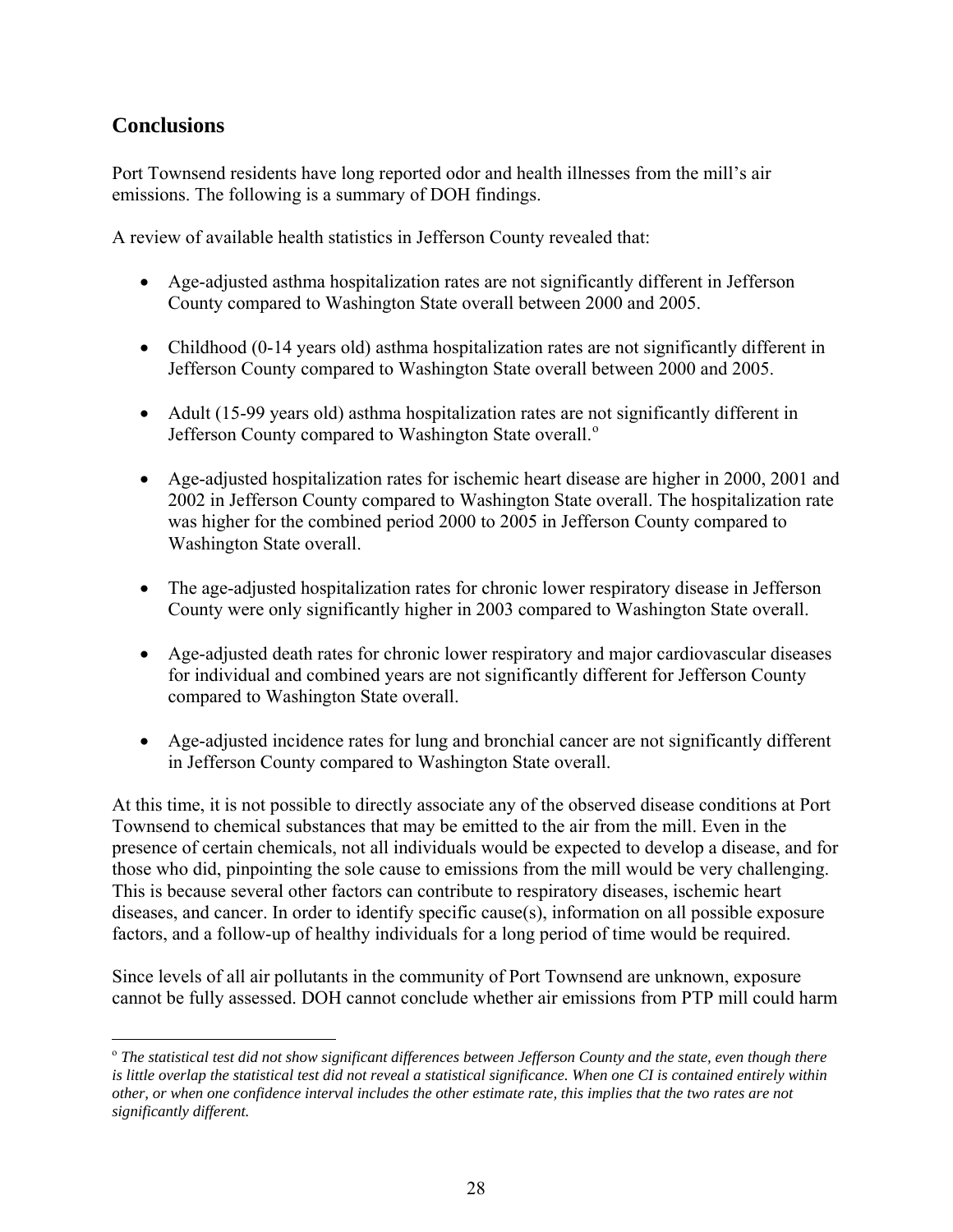people's health because the information on the six criteria air pollutants and air toxics is not available to fully assess the health risks in the community. DOH cannot currently evaluate the degree of past, current, or future exposure to PTP site-related contaminants. (Appendix B lists a more detailed description about general steps for evaluating exposure pathways that can be applied at PTP mill). In communities where hazardous chemicals exist, DOH's goal is to ensure that the community has the best information possible to safeguard its health. In order to reach a conclusion, DOH needs air monitoring data for levels of chemicals emitted by the mill which could impact neighborhoods surrounding the plant.

#### *Data gaps*

DOH has identified the following data gaps:

- $\bullet$  Emissions inventory data e.g., information about all the possible chemicals being released from the mill to outdoor air.
- Dispersion modeling (See Appendix B, for more detail to better understand the exposed populations).
- Meteorological data

In order to help determine if the odors experienced by individuals are coming from PTP or if there are certain meteorological conditions under which odors seem to be more prevalent, DOH needs meteorological data. Data must be collected during these events. Useful information would include temperature, wind speed, wind direction, relative humidity, and barometric pressure etc.

• Limitations of looking at county-wide data when the exposed population may only be a small subset of the population.

# **Recommendations**

1

- 1. In addition to the criteria [p](#page-29-0)ollutants and precursors<sup> $p$ </sup> (e.g., carbon monoxide, particulate matter, nitrogen oxides, sulfur dioxide, and lead) and the non-condensable gases coming from the pulping process (e.g., TRS compounds), DOH has identified the following chemicals of concern (COCs) as the most significant hazardous air pollutants (HAPs) emitted from the pulping process and combustion sources:
	- Metals (e.g., cadmium, beryllium, arsenic, chromium (total), manganese compounds and all forms of mercury)
	- Various organic compounds (e.g., methanol, propionaldehyde, acetaldehyde, and formaldehyde)
	- Hydrochloric acid (HCl)

<span id="page-29-0"></span><sup>&</sup>lt;sup>p</sup> A precursor of a criteria pollutant is a compound that reacts in the air to produce that pollutant (e.g., the precursors of ozone are VOCs, and nitrogen oxides).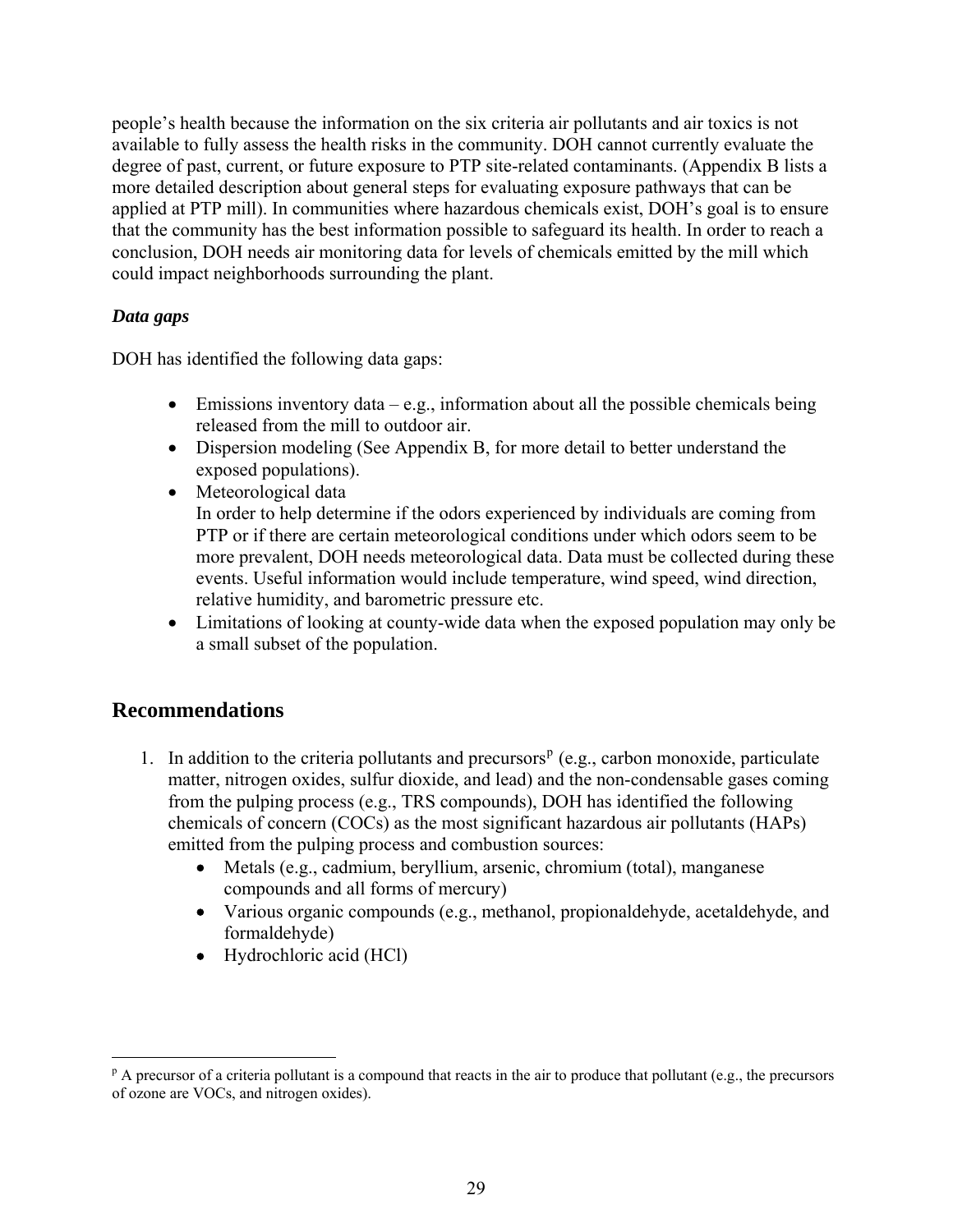However, there may be other COCs released by the mill which can cause health impacts. In order to begin assessing exposure to air pollutants, DOH recommends Ecology, as the regulatory enforcement authority, re[q](#page-30-0)uire an expanded emissions inventory<sup>q</sup>.

The information obtained from the emissions inventory should be used with appropriate emission facto[r](#page-30-1)s (e.g., EPA's AP-42 emission factors<sup>r</sup>, and/or emission factors listed in the EPA's National Emission Inventories (NEI) clearinghouse for inventories and emission factors, web page ([http://www.epa.gov/ttn/chief/\)](http://www.epa.gov/ttn/chief/), and/or emission factors listed in the Environmental Resource Handbook for Pulp and Paper Mills from the National Council for Air and Stream Improvement (NCASI), web page (http:/[/www.ncasi.org](http://www.ncasi.org/) )) from the PTP mill to determine what, how and where they are being emitted. If PTP mill is unable to estimate emission rates based on existing data, Ecology should require the mill to do source test of stacks, ponds, and identify other emission sources. In conjunction with recommendations 2 - 4, this information will be used to estimate community exposures at various locations downwind of the PTP mill.

- 2. Obtain meteorological data near the source:
	- Useful information includes temperature, wind speed, wind direction, relative humidity, and barometric pressures etc.
	- These data in conjunction with emissions data will be useful to model air emissions
- 3. Ecology should ensure that air dispersion modeling or risk modeling is conducted in order to estimate levels of contaminants in ambient air at locations in the community. This will help us to determine the community's short- and long-term exposures to contaminants from the mill.
- 4. Continue to track odor complaints from community members specifically identifying the date, time, and nature of the complaint. Useful information would include:
	- Address where the odor was detected
	- Time when odor was first detected
	- Duration of odor

 $\overline{a}$ 

- Description of the odor, perhaps taken from a list of possible descriptors
- Intensity of the odor, rated on a 1-2-3 scale rather than a 0-to-5 scale, without fractions
- Any additional information the citizen wishes to share

<span id="page-30-0"></span><sup>&</sup>lt;sup>q</sup> An emissions inventory provides a detailed description of the quantity of pollutants along with their emissions characteristics (how and where they are being emitted).

<span id="page-30-1"></span> $\overline{r}$  An EPA42 is an emission factor is a representative value that attempts to relate the quantity of a pollutant released to the atmosphere with an activity associated with the release of that pollutant. These factors are usually expressed as the weight of pollutant divided by a unit weight, volume, distance, or duration of the activity emitting the pollutant (e. g., kilograms of particulate emitted per megagram of coal burned). Such factors facilitate estimation of emissions from various sources of air pollution. In most cases, these factors are simply averages of all available data of acceptable quality, and are generally assumed to be representative of long-term averages for all facilities in the source category (i.e., a population average).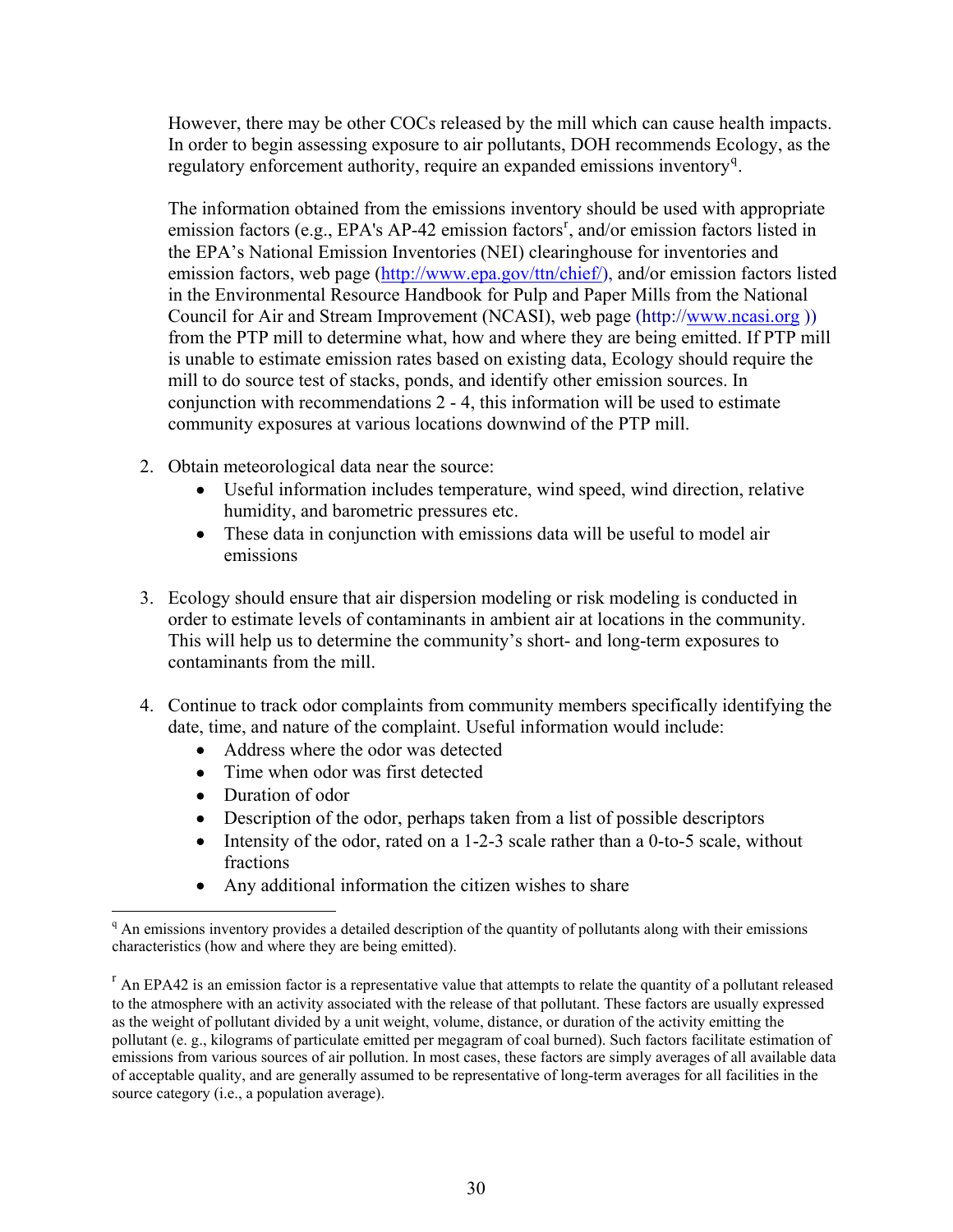Communicate the results of this health consultation and health messages to the community through fact sheets and public health meetings.

#### **Why DOH is making these recommendations?**

Additional data is necessary in order for DOH to provide a response to the community of Port Townsend and to fully assess the health significance of air pollutants in the vicinity of PTP mill. The data gaps are related to air emissions (both criteria and air toxics chemicals). Many of these chemicals (i.e., criteria and air toxics) may be associated with community respiratory complaints and/or some cancers in the community. An approach to investigating the health significance of ambient concentrations of chemicals in the air would involve two phases:

#### **Phase I**

- 1. Better characterization of both criteria pollutants and air toxics is necessary to determine levels of contaminants in the surrounding air near PTP mill. Criteria pollutants may be particles  $(PM_{10}, PM_{2.5}, lead or gases (CO, NO<sub>2</sub>, SO<sub>2</sub>, O<sub>3</sub>). Air$ toxics may be particles (various metals), gases (VOCs), or a combination (semivolatiles, including PAHs, PCBs, etc).
- 2. Modeling of air toxics concentrations should be conducted as a screening process to identify both pollutants for subsequent further assessment and areas of concern or hotspots in Port Townsend.
- 3. Air modeling can help us determine:
	- Which air pollutants are key contributors to acute and/or chronic health risks in the Port Townsend area.
	- Whether or not the PTP mill is the only significant source of pollution and if there are other key contributors to acute and/or chronic health risk in the Port Townsend area.
	- To what degree and/or extent the community of Port Townsend is affected by air emissions from the mill (i.e., once ambient concentrations of these pollutants is determined, the second step would involve defining the number of people exposed at different concentrations).

#### **Phase II**

Once modeling has been completed, DOH will be available to conduct a human health risk and toxicological assessment of PTP mill's emissions. Risk assessment examines the likelihood of adverse health effects to the general public as a result of acute (short-term) and chronic (longterm) exposures to mill emissions. The assessment will evaluate non-cancer and cancer hazards of chemicals in the air through the inhalation (breathing in) pathway. (See Appendix D which describes the risk assessment process in more detail.)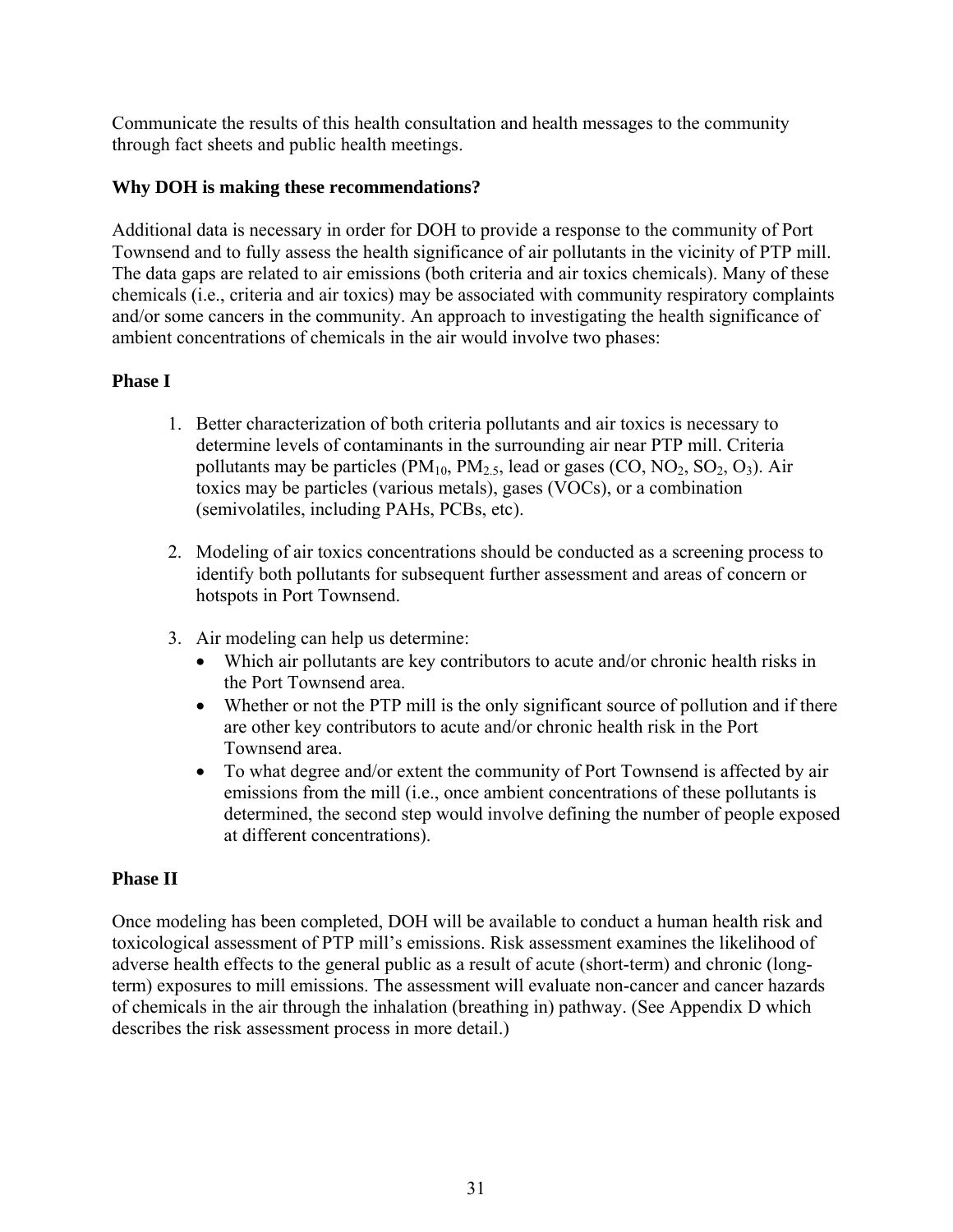# **Public Health Action Plan**

DOH understands that the uncertainty surrounding air quality issues and their health is stressful to community members. In order to assure that community concerns are addressed DOH provided this document to the community for review and comment. Comments received are listed in Appendix E, with responses. DOH will work closely with PTP mill and Ecology to assure air emissions data is collected and conduct air modeling in the community in order to gather the information needed to assess community exposures to emissions from PTP mill. Once this information is at hand, one could look at "hot spots' and determine the best locations to establish air monitoring, if possible.

The adverse health effects caused by industrial air pollution have been the subject of international health research for many decades. The association between air pollution and human illness has been well established. People who are most sensitive to air pollution are those with heart and lung disease (including asthma), stroke, diabetes, infants and children, and older adults, (those 65 and older), or people with a current respiratory infection. While we are gathering the information we need, if you are among those sensitive to air pollution or are concerned about your health, limit outdoor activity during poor air quality days. If this is not possible, reduce the amount and intensity of activity or exercise and take frequent breaks.

Establishing a cause and effect relationship between specific industrial pollution sources and patterns of illness in a community requires expensive, large scale studies that are oftentimes inconclusive. Human disease is the result of many risk factors – behavioral, genetic, and environmental – with effects cumulative over an individual's entire life span. If the goal is improvement of air quality, the highest priority should be given to accurately characterizing the type and range of contaminants released by mill emissions, determining whether they exceed legally permitted levels, and measuring the concentrations of pollutants that community members are being exposed to. This information can be used to guide individual health recommendations and, if indicated, prompt regulatory action or changes in industrial practice (i.e. reduced emissions during adverse weather conditions).

DOH will be available to comment on work plans that are generated in the future at this site. DOH will also explore the need to conduct further studies. Residents can get general information on air quality from the Olympic Regional Clean Air Agency at 2940 B Limited Lane NW Olympia, Washington 98502, 360-586-1044 or 1-800-422-5623. Email: [info@orcaa.org](mailto:info@orcaa.org) or <http://www.orcaa.org/>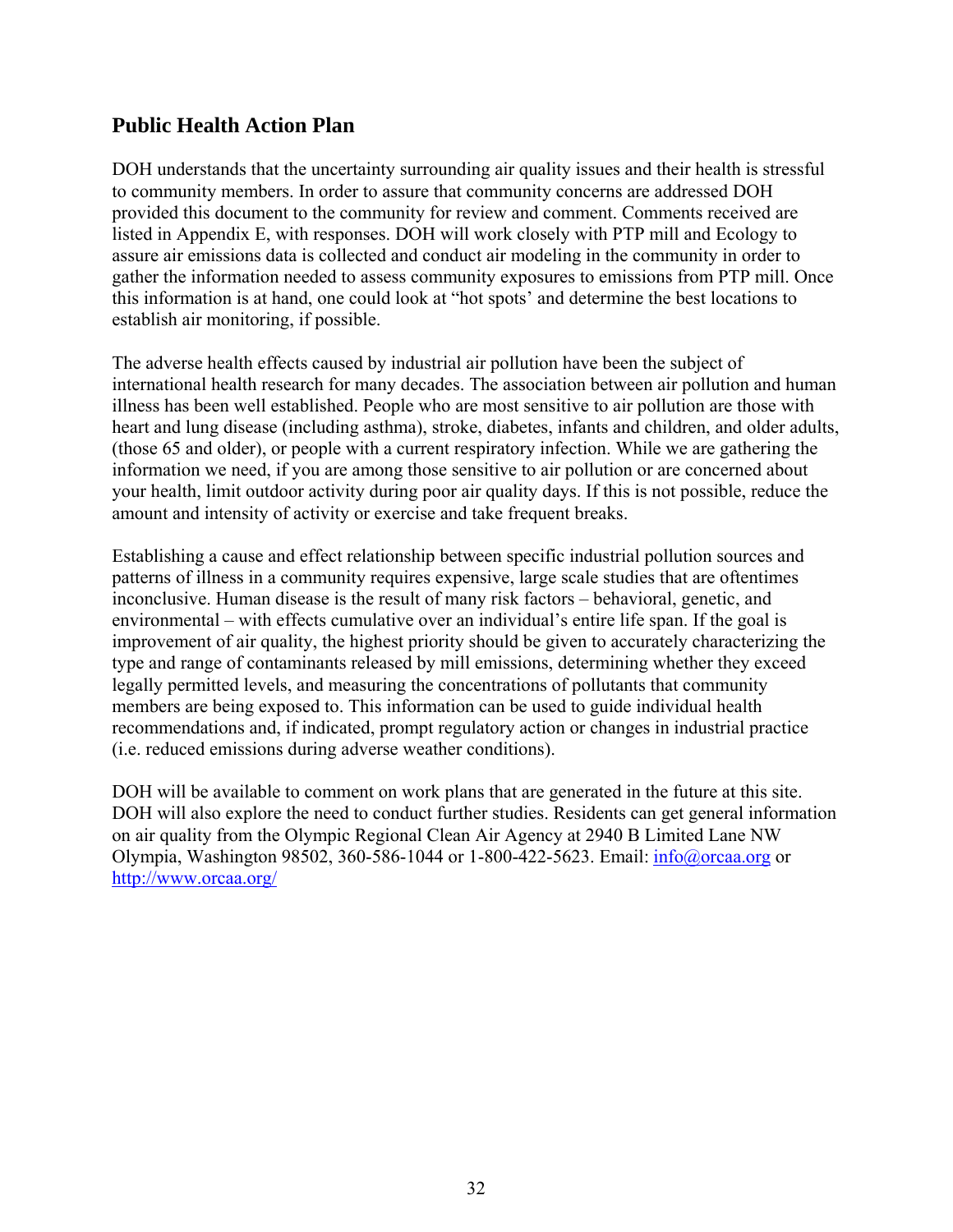

**Figure 1.** Port Townsend Paper Mill, Jefferson County, Washington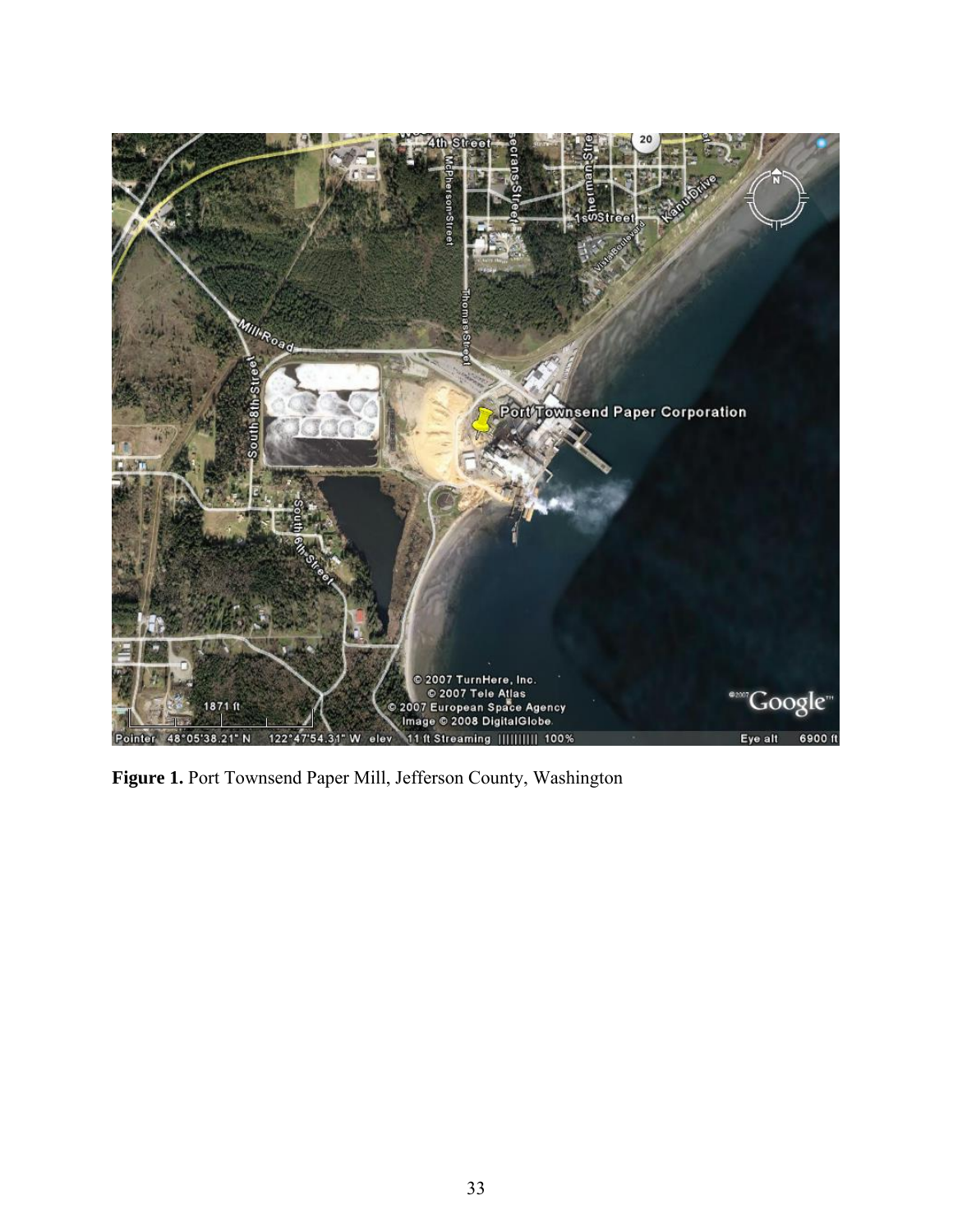

**Figure 2.** Demographic Statistics within One Mile of the Site\* - Port Townsend Paper Corporation, Jefferson County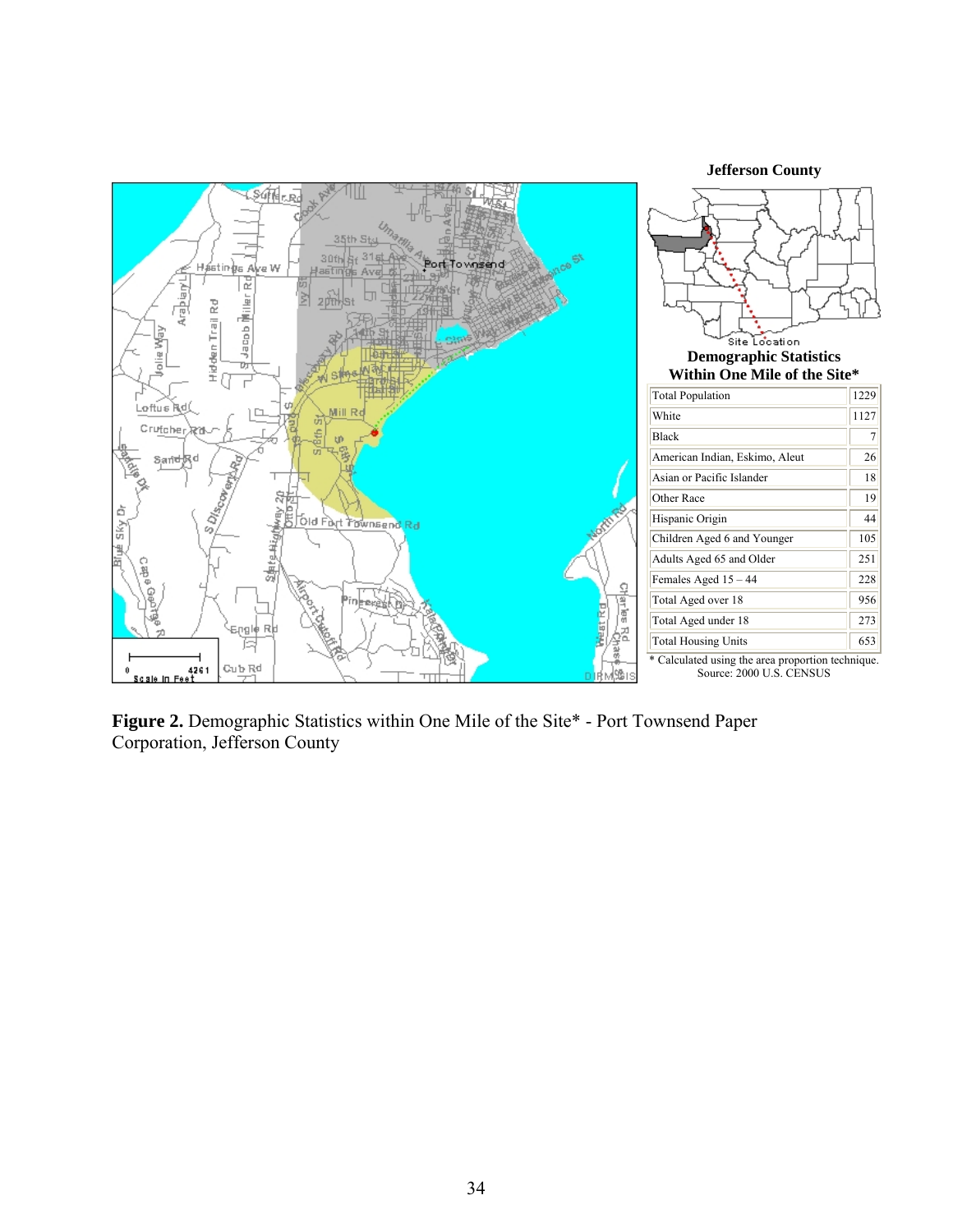#### **Preparer of Report**

Elmer Diaz, Health Assessor Site Assessments Section Office of Environmental Health Assessments Washington State Department of Health

#### **Designated Reviewer**

Dan Alexanian, Manager Site Assessment Section Office of Environmental Health Assessments Washington State Department of Health

#### **ATSDR Technical Project Officer**

Jeff Kellam, U.S. Public Health Service National Centers for Environmental Health Agency for Toxic Substances and Disease Registry Division of Health Assessment and Consultation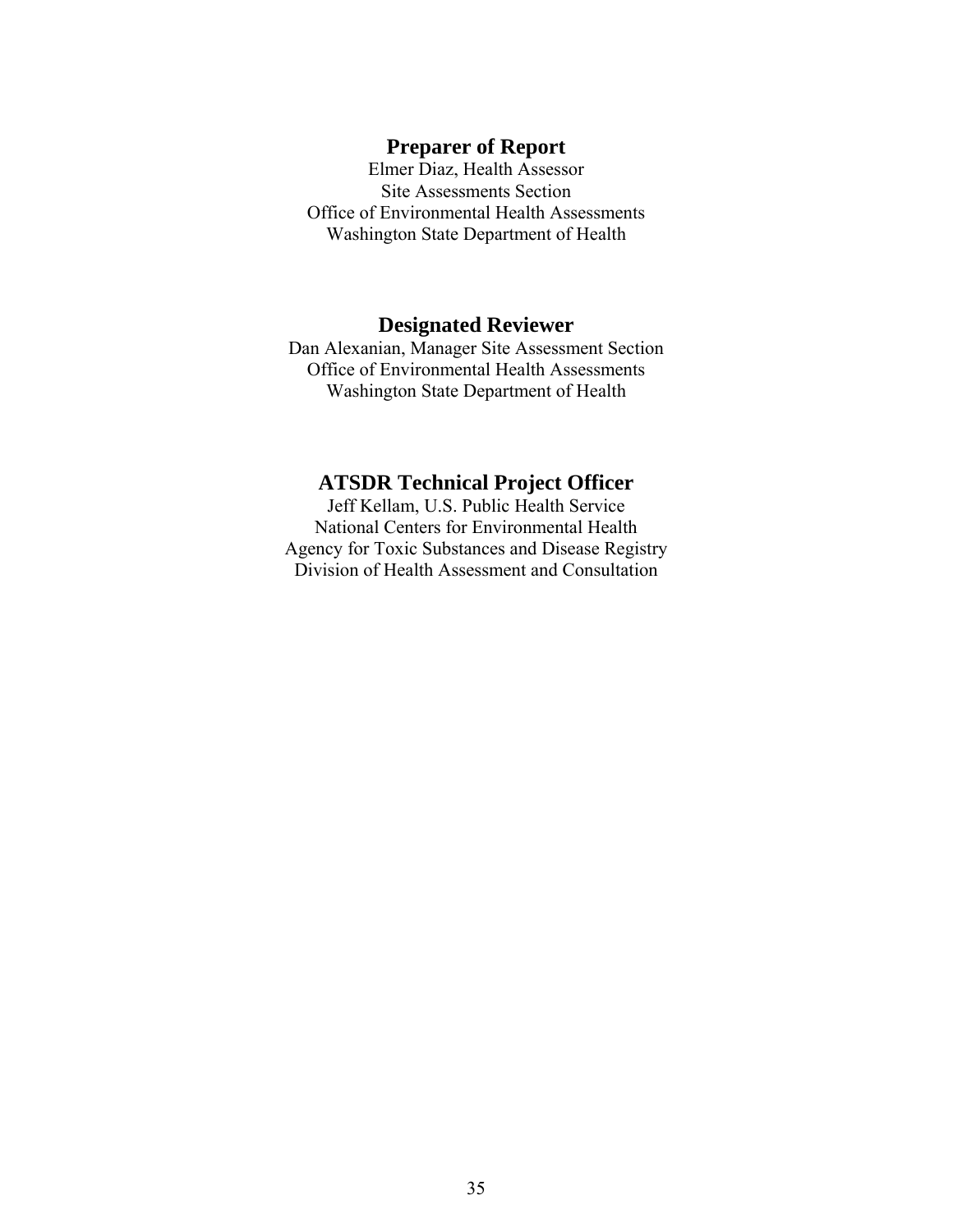# **Appendix A**

| <b>H<sub>2</sub>S</b> concentration                    | <b>Reported effects</b>                                                                                                                                                                                                                                                                                                                                                                                   |
|--------------------------------------------------------|-----------------------------------------------------------------------------------------------------------------------------------------------------------------------------------------------------------------------------------------------------------------------------------------------------------------------------------------------------------------------------------------------------------|
| $0.02 - 0.05$ ppb                                      | This is the concentration of H <sub>2</sub> S measured in undeveloped<br>$area^{92}$ .                                                                                                                                                                                                                                                                                                                    |
| $0.5$ ppb                                              | The odor of $0.5$ ppb H <sub>2</sub> S can be detected by 2% of the population. <sup>93,94</sup>                                                                                                                                                                                                                                                                                                          |
| $0.7$ ppb                                              | This is the Chronic Reference Concentration (RfC) for H2S<br>For the United States Environmental Protection Agency<br>(USEPA). It is an estimate (with uncertainty<br>Spanning perhaps and order of magnitude) of a daily<br>inhalation exposure of the human population (including<br>sensitive subgroups) that is likely to be without an<br>appreciable risk of deleterious effects during a lifetime. |
| <b>H<sub>2</sub>S</b> concentration                    | <b>Reported effects</b>                                                                                                                                                                                                                                                                                                                                                                                   |
| 2 ppb                                                  | The odor of 2 ppb $H_2S$ can be detected by 14% of the<br>population, and 2% of the population is annoyed by the<br>odor. <sup>93,94</sup>                                                                                                                                                                                                                                                                |
| 4 ppb                                                  | The odor of 4 ppb H <sub>2</sub> S can be detected by 30% of the<br>population and 5% of the population is annoyed by the<br>odor. <sup>93,94</sup>                                                                                                                                                                                                                                                       |
| 5 ppb                                                  | The World Health Organization (WHO) recommends that<br>H <sub>2</sub> S concentrations not exceed 5 ppb (7 $\mu$ g /m <sup>2</sup> ) for <sup>1</sup> / <sub>2</sub> -<br>hour. $42,39$                                                                                                                                                                                                                   |
| 7 to 27 ppb annual average with<br>peaks up to 500 ppb | Exposure to ambient air containing H <sub>2</sub> S at these levels<br>resulted in elevated self-reported health symptoms<br>(especially those related to the central nervous system) for<br>9 of 12 symptom categories. <sup>95</sup>                                                                                                                                                                    |
| 8 ppb                                                  | The odor of 8 ppb H <sub>2</sub> S can be detected by 50% of the<br>population, and 11% of the population is annoyed by the<br>odor <sup>93,94</sup>                                                                                                                                                                                                                                                      |
| $10$ ppb                                               | The odor of 10 ppb H <sub>2</sub> S can be detected by 56% of the<br>population and 17% of population is annoyed by the odor.<br>93,94                                                                                                                                                                                                                                                                    |
| 10 ppb average (100 ppb peak)                          | Exposure to air containing 10 ppb $H_2S$ on average resulted<br>in neurophysiological abnormalities in reaction time, color<br>discrimination, and mood in humans. <sup>96,97,98</sup>                                                                                                                                                                                                                    |
| 10 ppb daily average                                   | At an average daily exposure to this level of $H_2S$ , there<br>were increased reports of eye and nasal symptoms and<br>cough for the previous year. <sup>39</sup>                                                                                                                                                                                                                                        |

**Table 1. Literature review on the effects of hydrogen sulfide at increasing concentrations**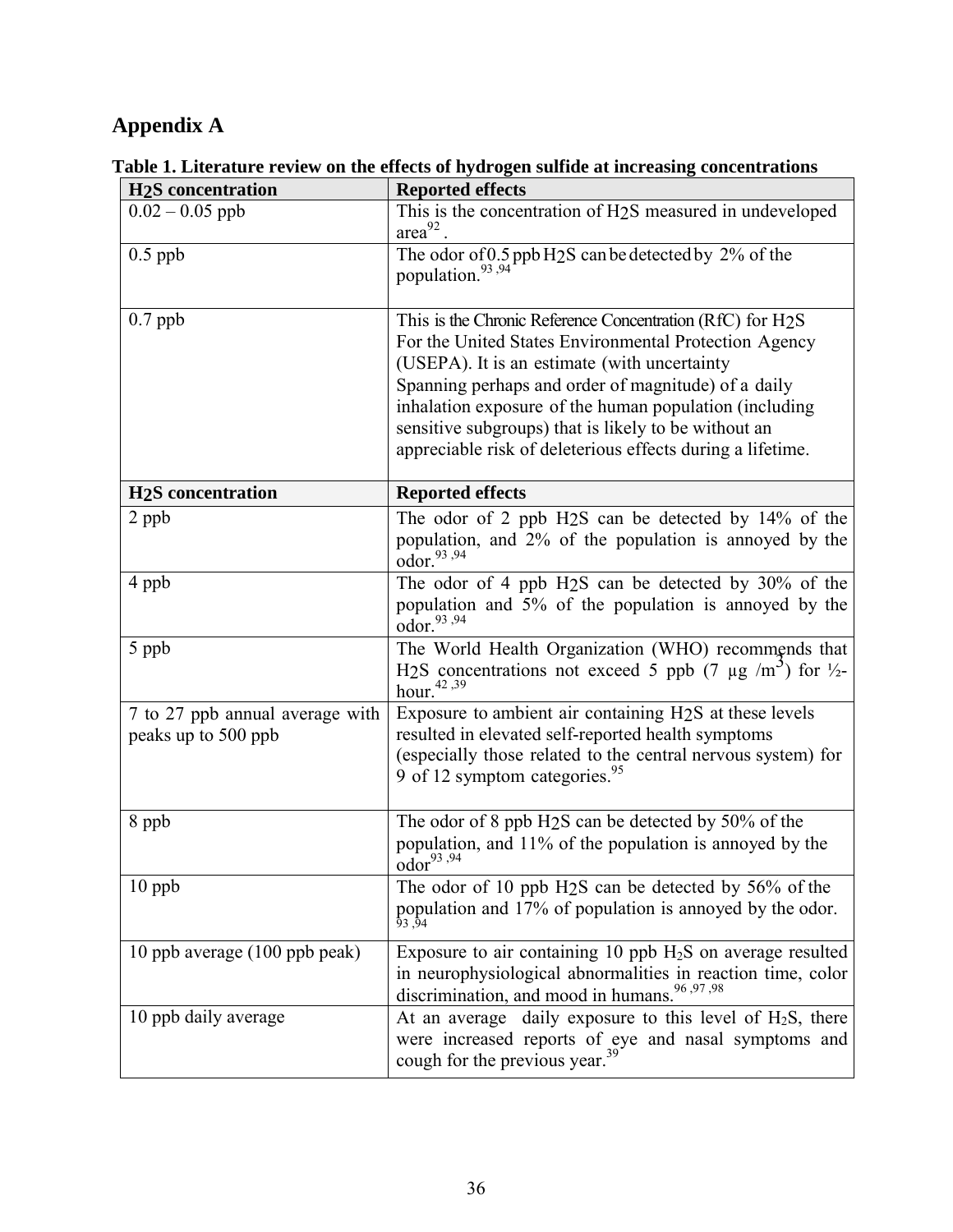| 30 ppb              | This is the intermediate inhalation minimum risk level<br>(MRL) for ATSDR. <sup>54</sup>                                                                                                                                                                                                                                                                                                 |
|---------------------|------------------------------------------------------------------------------------------------------------------------------------------------------------------------------------------------------------------------------------------------------------------------------------------------------------------------------------------------------------------------------------------|
| 30 ppb (CAAQS)      | The odor of 30 ppb $H_2S$ can be detected by 83% of the<br>population, and 40% of the population is annoyed by the<br>odor. In addition, 30 ppb or 42 $\mu$ g /m3 H <sub>2</sub> S averaged over<br>1 hour and not to be equaled or exceeded is the California<br>Ambient Air Quality Standard (CAAQS). <sup>94</sup>                                                                    |
| $H2S$ concentration | <b>Reported effects</b>                                                                                                                                                                                                                                                                                                                                                                  |
| 40 ppb              | This concentration constitutes the mean annoyance<br>threshold, i.e., odor annoyance for 50% of the population<br>(annoyance occurs by 5 times the detection threshold; 5<br>times 8 ppb = 40 ppb). <sup>94</sup>                                                                                                                                                                        |
| 70 ppb              | This is the acute inhalation minimum risk level<br>(MRL) for the Agency for Toxic Substances and Disease<br>Registry (ATSDR). This MRL is an estimate of the daily<br>exposure that is likely to be without appreciable risk of<br>adverse non-cancer health effects for acute (1-14 days)<br>exposure. <sup>92,54</sup>                                                                 |
| $\geq$ 30 ppb       | TRS or $H_2S$ levels may be associated with exacerbations of<br>asthma or other respiratory diseases among the residents of<br>Dakota City and South Sioux City when they are exposed to<br>high ambient level (30-min rolling average $\geq$ 30 ppb). <sup>99,100</sup>                                                                                                                 |
| $\geq 90$ ppb       | Air data for 1999 indicated that Dakota city residents, in<br>Nebraska were repeatedly exposed, both indoors and<br>outdoors, to moderate levels of $H_2S$ . Individual and<br>population exposures to air contaminants depend upon<br>many factors including time spent outdoors and indoors,<br>permeability of housing structures, and mobility within a<br>community. <sup>101</sup> |
| $\geq 90$ ppb       | Repeated and long-term exposure to moderate-to-low-level<br>$H_2S$ was not associated with poorer performance on<br>neurobehavioral tests. <sup>97</sup>                                                                                                                                                                                                                                 |
| 2 ppm               | Headache and increased airway resistance were found in an<br>asthmatic subset. <sup>55</sup>                                                                                                                                                                                                                                                                                             |
| $2.5$ to 5 ppm      | Coughing and throat irritation (after 15 minutes) were found<br>for this level of $H_2S$ . <sup>94,102</sup>                                                                                                                                                                                                                                                                             |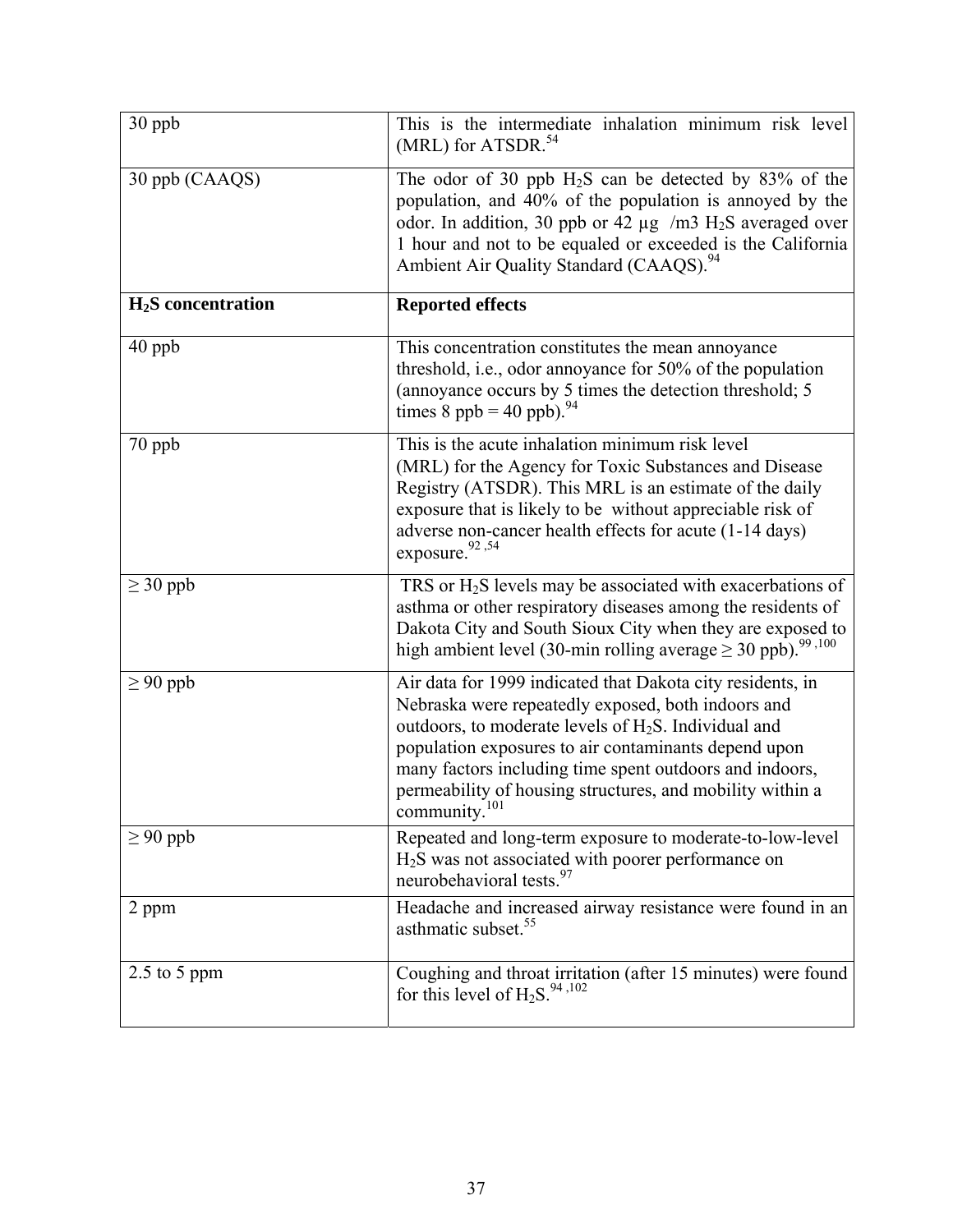## **Appendix B**

## **General steps for evaluating exposures that can be applied at PTP mill**

To evaluate whether the public will be exposed to concentrations of chemicals that could cause adverse health effects, chemical concentrations in the emissions are compared to health comparison values (CVs). When exposure to contaminated media occurs, the exposure pathway is regarded as "complete." To determine whether completed pathways pose a potential health hazard, DOH compares contaminant concentrations to health-based comparison values. Comparison values are calculated from scientific literature available on exposure and health effects. These values, which are derived for each of the different media, reflect the estimated contaminant concentration for a given chemical that is *not* likely to cause adverse health effects, given a standard daily ingestion rate and standard body weight. If contaminant concentrations are greater than comparison values, DOH further analyzes exposure variables (for example, duration and frequency) and the toxicology of the contaminant.

The following questions need to be answered in order to determine exposure pathways for residents of Port Townsend exposed to air pollutants and to conduct a prospective health risk assessment for air emissions from the facility:

- What is in the emissions? And/or what chemicals and at what concentrations are they in the air when odor events are reported?
- Where are people exposed?
- How much are people exposed?
- How much is in the air and what is the personal exposure pattern?
- What is the direction of the wind?

## *What is in the emissions?*

An adequate emissions inventory, dispersion analysis and meteorological data can help identify "hot spots" and determine the best locations to establish air monitoring, if possible.

1) What chemicals, at what concentrations, are detected in the air during odor events? Are the concentrations above background, or control, levels?

2) Are chemicals detectable in the air during odor events? Is there a temporal (time) trend to the detection of these chemicals?

3) What airborne particulates, and at what concentrations, are in the air?

4) Is it plausible that the Port Townsend citizen's complaints of health effects are associated with detected chemicals and concentrations?

5) When an odor event occurs, do meteorological data indicate that the PTP mill is upwind of the odor detection?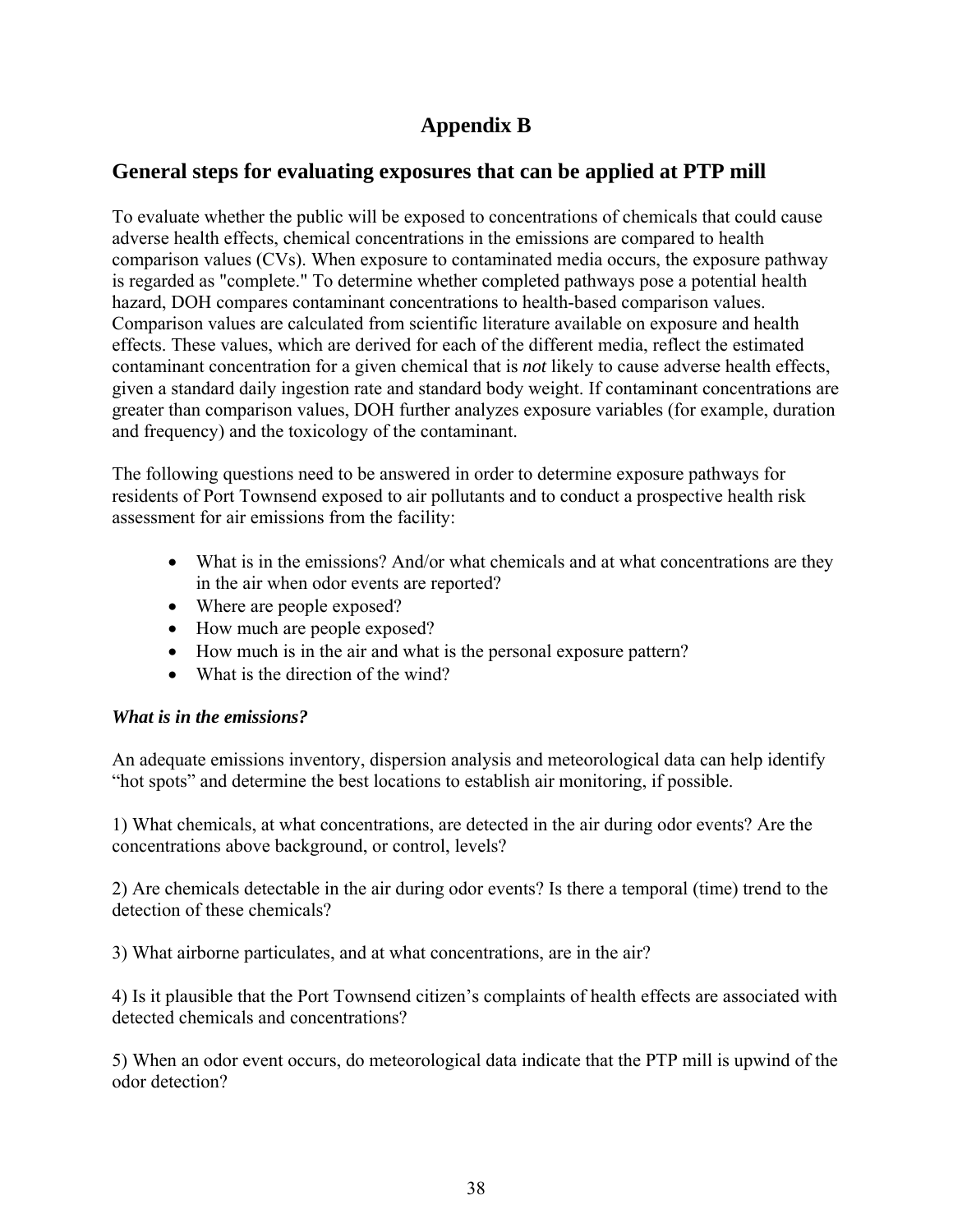#### *Where are people exposed?*

Modeling is used to predict the average concentration of a pollutant at different distances and directions from the source in the air for a specific time. Air dispersion models are mathematical equations that predict (simulate or model) the movement of chemicals in the air; this movement is called dispersion since the chemicals disperse after they are released into the air. The mathematical equations are entered into a computer program for ease of use. Data needed for these air dispersion models include weather data, the amount of pollutants released to the air over time, site topography, and site geometry. Predicted concentrations are generally calculated for one hour or 24 hours and are called the predicted one hour average or the 24 hour average ground level concentrations. The modeled hourly results can be used to calculate 24-hour or annual averages or maximums. Dispersion modeling works by matching patterns of emissions from a specific source with the variability of winds (meteorology data) that occur over a year in the general area.

Overall air models can:<sup>103</sup>

- Be used to estimate a substance's concentration over different time frames, such as a given day or an entire year.
- Be used to estimate the level of multiple substances in the air as a result of emissions from a single source or multiple sources.
- Estimate a substance's concentration at a wide range of locations.
- Be used to estimate levels of air pollution in residential areas.
- Offer insights into where contaminants deposit in greatest quantities.
- Identify areas where air sampling should take place.

Models usually require inputs that describe the source of contamination and local weather conditions. Model outputs are estimates of air pollution levels and the amount of air contaminants that might land on the ground. Though many models are quite advanced, none are perfect. Therefore, outputs from models should be viewed as estimates of actual conditions.

Certain meteorological patterns may exacerbate conditions that result in health complaints. Air current monitoring is extremely complex in coastal Washington, especially along the Straits of Juan de Fuca, where the interaction of sea, mountains, water currents, and atmospheric changes complicate most software modeling efforts. Therefore, certain meteorological conditions which odors seem to be more prevalent need to be considered.

## *How much are people exposed?*

The extent people are exposed to background pollutants and mill emissions is determined by two major factors; how much is in the air and the behavior of the person.

## *How much is in the air?*

Concentrations of pollutants in the air from point industrial sources are not constant; the concentration varies according to the direction and strength of the wind, time of day, how far away the location is from the emission source etc. Sometimes the pollutant concentration may be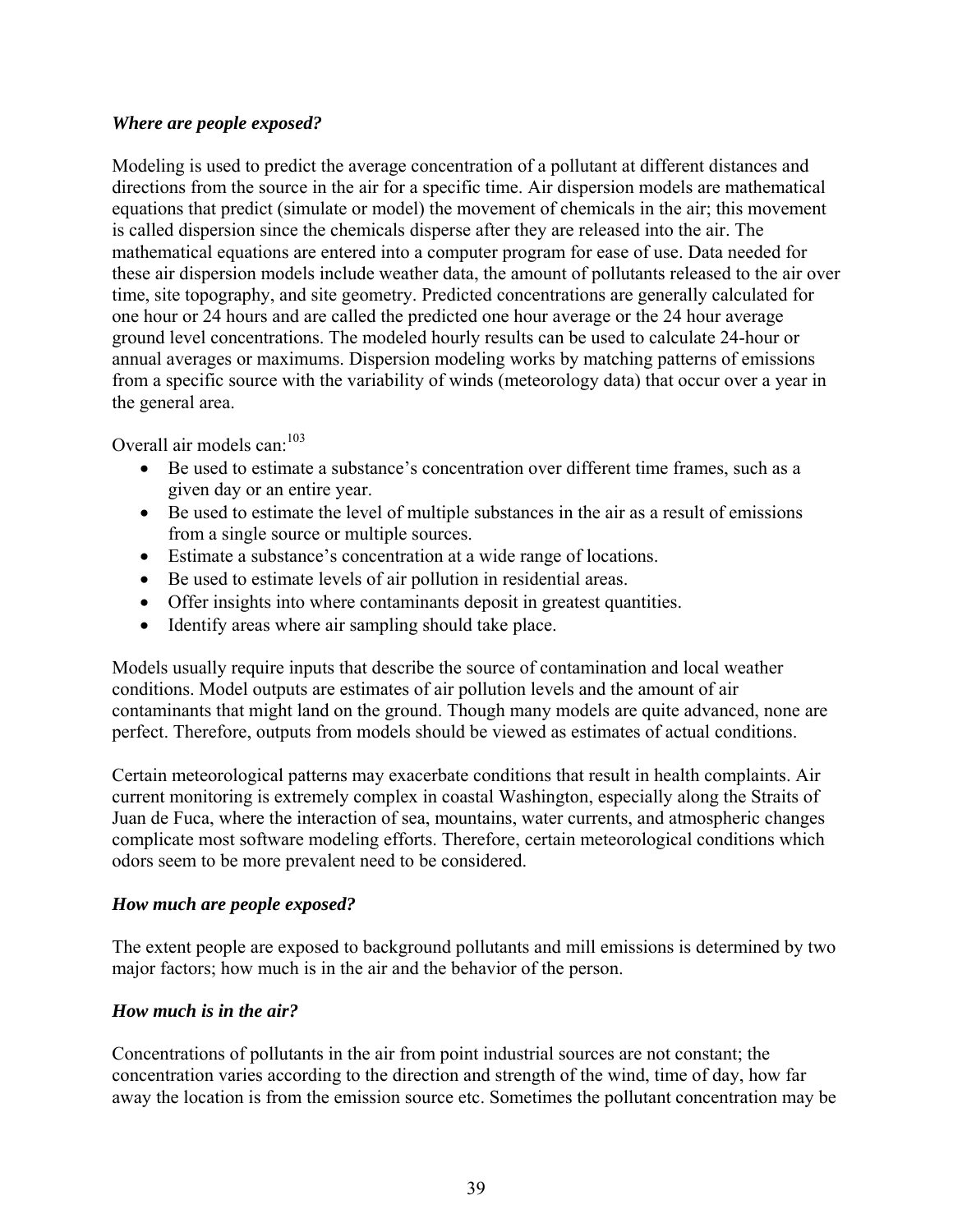high for a short time but not present at other times and will be between these extremes for varying periods. Most of the time the concentration will not be zero, but nonetheless will be very low.

#### *Personal exposure pattern*

Most people spent  $90 - 95\%$  of the time indoors. Whether or not a person is affected by a pollutant in air from an industrial source requires them to be present at the location at the same time the high concentration occurs. Although people may move around, they can still receive different levels of exposure while they are indoors or outdoors. Although the chances of being present during an episode may be low if the receptor is a residence, the chances are high if the modeled receptor is a workplace.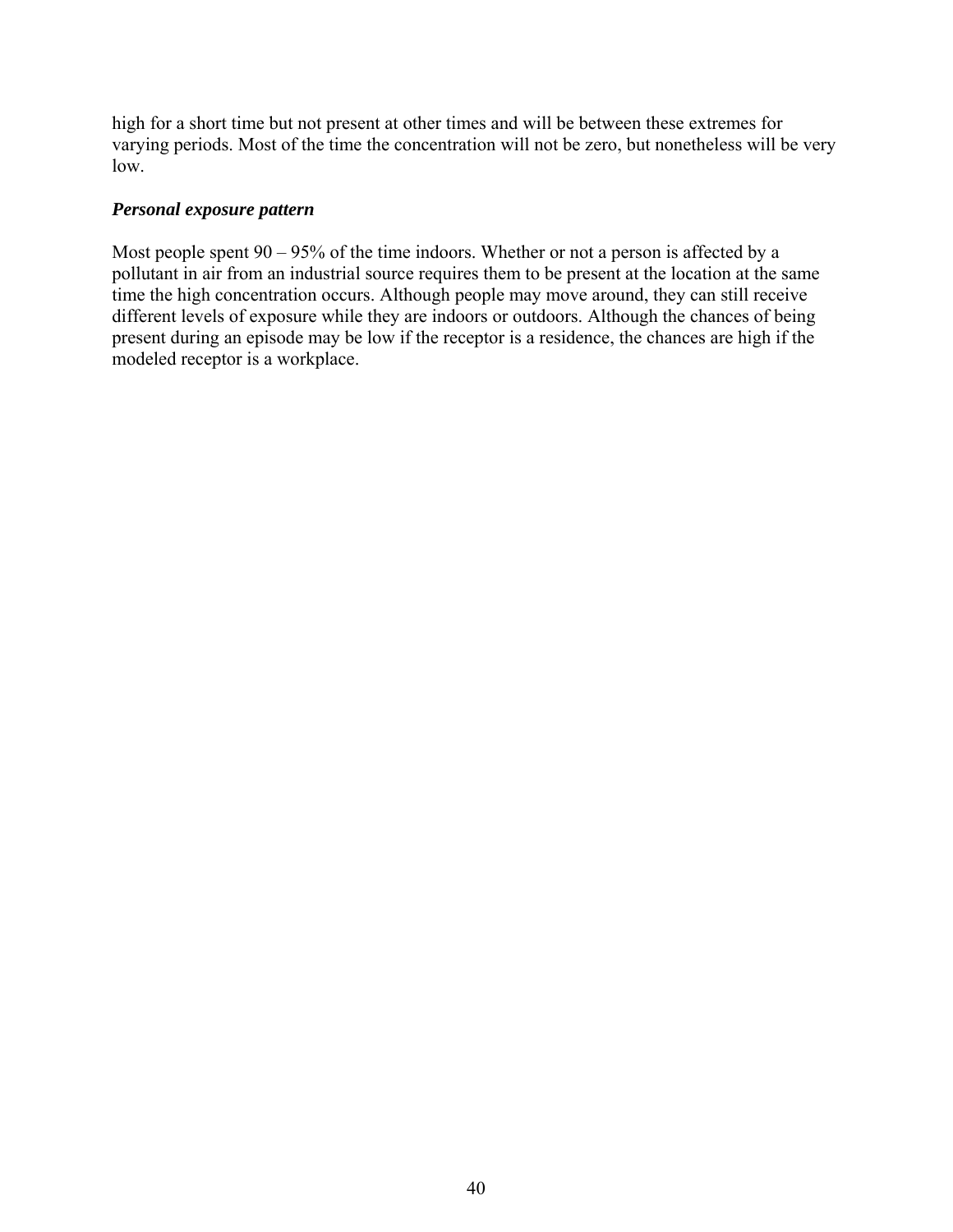## **Appendix C**

### **What is a Health Statistics Review?**

A HSR uses existing health data from data sources like health registries database to determine whether health outcomes in a particular community are occurring at higher, lower, or about the same level compared to statewide or national levels after taking into account the age, race, and sex of individuals in the community. A HSR does not tell us why elevations or deficits in health outcomes exist and can not prove whether there is a cause and effect relationship between exposure to chemicals and health outcomes. While a health statistics review can take risk factors commonly found on health records into account, a health statistics review may not be able to take into account certain individual risk factors for health outcomes such as medical history, genetics and occupational exposures which may explain the elevations or deficits. Rather a HSR can generate hypotheses and may indicate whether a more rigorous study should be considered.

#### **Why was a HSR conducted?**

A HSR was conducted because of concerns about possible exposures to chemicals emitted from PTP mill. It is unknown what is in the emissions, and/or what chemicals and at what concentrations are in the air when odor events are reported. Because of possible health concerns, the Washington State Department of Health conducted this health statistics review. HSR are conducted to respond to community concerns; provide specific information on the health status of a community; and examine outcomes associated with exposures to chemicals. State health departments may provide annual summaries on the rates of asthma, cancer, diabetes and other diseases to provide communities with the health status in a particular area. In developing HSR, DOH only uses previously collected data, such as cancer, hospitalization rates, and other registry data as well as birth certificates, death records and other vital statistics. Data in registries are reported by physicians and hospitals to health agencies.

#### **Strengths and limitations of HSRs**

DOH acknowledges that each data source contains strengths and limitations. For example, only physical birth defects seen at delivery are reported by physicians. Malformations or internal health conditions are not captured on birth certificates. To conduct an HSR analysis, DOH examines the ratio between the observed number of cases in the area of concern and the expected number of cases based on county or state data. Particularly for cancer, the analysis accounts for age and gender. None of DOH analyses accounted for differences in race.

HSR results provide data on the number of persons in an area who have or died from a specific disease. The findings also determine whether more cases are present in the area than would be expected in comparison to the county or state. HSRs have both strengths and limitations. One the one hand, HSRs respond to community concerns about disease occurrence in the area; specify particular geographic locations and disease outcomes to examine; and use established methods to conduct analyses. On the other hand, HSRs rely on available data; cannot determine the cause of disease; do not identify other risk factors that may be associated with the disease; provide no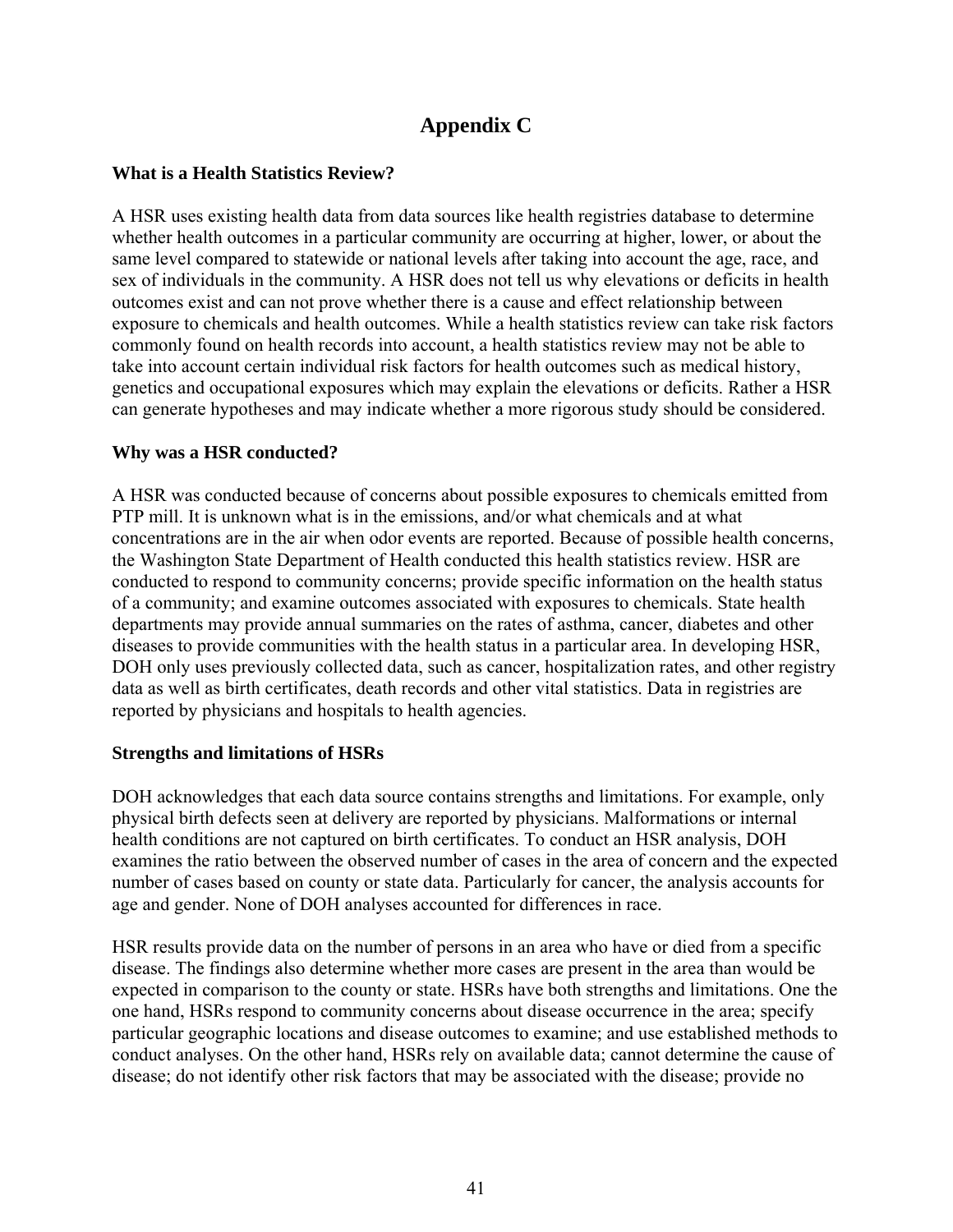information on length of residence or occupational exposures; and generate unstable estimates due to a small number of cases.

### **Other limitations of HSRs?**

As mentioned before, HSRs can not establish a cause and effect relationship between an exposure and a health outcome for a variety of reasons. While this review was conducted for Jefferson County with unknown documented exposures, current exposure and historical data was not available. Therefore, we can not be sure that all residents who were diagnosed with a respiratory illness or cancer lived in the area for a substantial duration and were exposed to mill emissions prior to the occurrence of their health outcome. Likewise, HSR does not capture longtime residents who were potentially exposed to chemicals and moved away prior to a respiratory illness or cancer diagnosis. Also, the small population size of Jefferson County limited the ability to detect meaningful elevations or deficits in disease rates, hospitalization rates, and certain types of respiratory problem or cancer.

#### **Will DOH conduct additional HSRs?**

DOH will not conduct additional HSRs until complex exposure (i.e., exposure pathways to air emissions) and risk characterization (i.e., how individuals or populations are affected, or what is the extra risk to health, cancer versus non-cancer health effects) is resolved.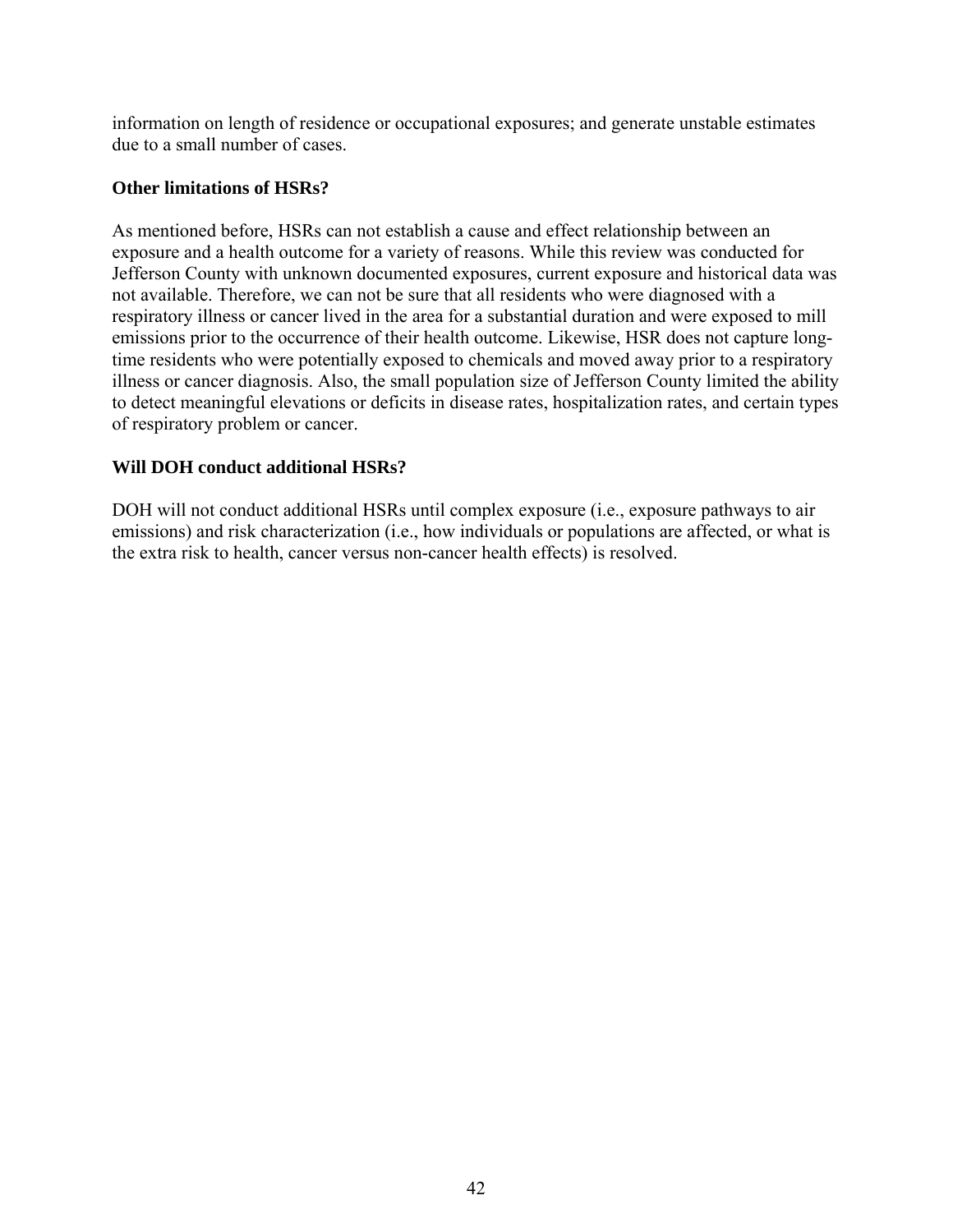## **Appendix D**

#### **Risk Assessment**

 $\overline{a}$ 

In order to evaluate the potential for non-cancer adverse health effects that may result from exposure to air pollutants, a dose (how much of something a person takes into the body) is estimated for each pollutant. These doses are calculated for situations (scenarios) in which residents might breathe in air pollutants. The estimated dose for each contaminant under each scenario is then compared to a reference exposure level (REL). RELs are doses below which non-cancer adverse health effects are not expected to occur (so called "safe" doses). They are derived from toxic effect levels obtained from human population and laboratory animal studies. Due to uncertainty in these data, the toxic effect level is divided by "safety factors" giving a lower and more protective REL. If a dose exceeds the REL, this indicates only the potential (possibility) for adverse health effects. The magnitude of this potential can be inferred from the degree to which this value is exceeded (the higher the number is above the REL the greater the possibility there might be a health risk). If the estimated exposure dose is only slightly above the REL, then that dose will fall well below the toxic effect level (i.e., the level of exposure where health effects were observed in animal or epidemiological studies). The higher the estimated dose is above the REL, the closer it will be to the actual toxic effect level. This comparison is typically known a[s](#page-43-0) a hazard quotient.<sup>8</sup> For the purposes of this report, the term hazard index (HI) is used in place of hazard quotient.

HI (inhalation) = Estimated average daily exposure concentration ( $\mu$ g/m<sup>3</sup>)  $REL (\mu g/m^3)$ 

Theoretical cancer risk is estimated by calculating a dose similar to that described above and multiplying it by a cancer potency factor, also known as the cancer slope factor. Each chemical has a different cancer potency factor which is based on the best studies available of either cancer in people or animals. Laboratory animal studies involve doses much higher than what would be encountered in the environment. Use of animal data requires extrapolation of the cancer potency obtained from these high dose animal studies down to real-world human exposures. This process involves much uncertainty.

Current regulatory practice assumes there is no "safe dose" of a carcinogen and that a very small dose of a carcinogen will give a very small cancer risk. Cancer risk estimates are, therefore, not yes/no answers but measures of chance (probability). Such measures, however uncertain, are useful in determining the degree or amount of a cancer threat assuming that any level of a carcinogenic contaminant carries some risk, and are a helpful tool for prioritizing pollutants to target for emissions reduction. Some people are more likely to develop cancer than others depending on a number of factors including: their age, genetic make up, sex, or the amount of chemical exposures they have received in a lifetime.

<span id="page-43-0"></span>s In this Health Risk Assessment report, the term health hazard index (HHI) will be used in place of hazard quotient. Typically, the term hazard index is used to define the sum of hazard quotients.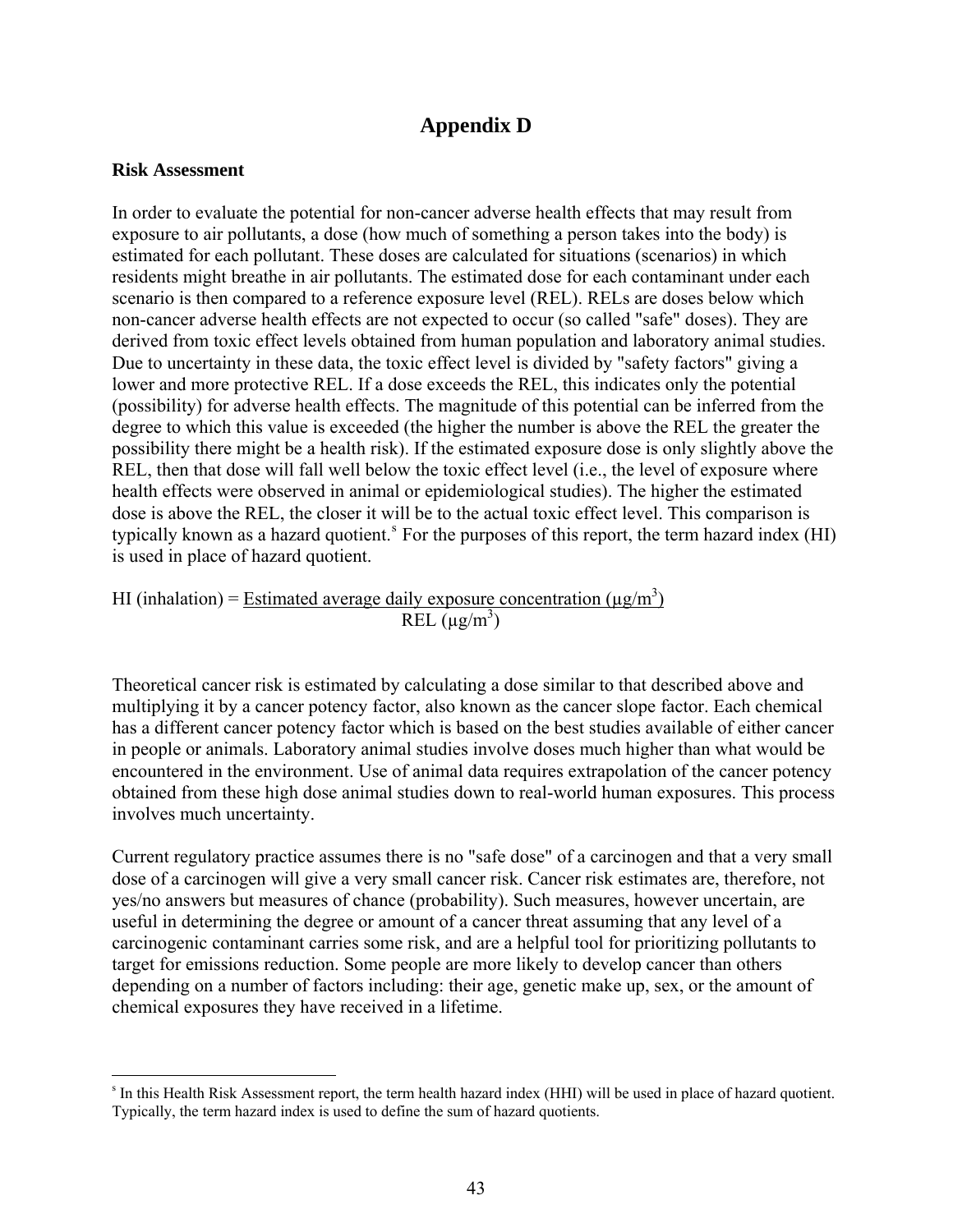The following equations in Table 2a show how cancer risk and hazard indices are calculated for inhalation pathway. Table 2b defines each parameter.

| <b>Exposure</b><br>Route/<br><b>Pathway</b> | <b>Cancer Risk</b>                                      | <b>Chronic non-cancer hazard</b><br>index | Acute<br>hazard<br>index |
|---------------------------------------------|---------------------------------------------------------|-------------------------------------------|--------------------------|
| Inhalation                                  | Cair x IR x EF x ED x CF x CPF<br>AT                    | Cair x IR x EF x ED x CF<br>AT x REL      | Cair<br>Acute<br>REL     |
| Soil                                        | Cs x BAF x SIR x EF x ED x CF x CPF                     | Cs x BAF x SIR x EF x ED x CF             | NA                       |
| ingestion                                   | AT                                                      | AT x REL                                  |                          |
| Dermal                                      | $Cs$ x $SA$ x $SL$ x $EF$ x $ABS$ x $CF$ x $ED$ x $CPF$ | Cs x SA x SL x EF x ABS x CF x ED         | NA.                      |
| Absorption                                  | BW x AT                                                 | BW x AT x REL                             |                          |

**Table 2a.** Equations to calculate cancer risk and non-cancer hazard indices.

#### **Table 2b**. Exposure parameters defined

| <b>Exposure Route</b><br>/ Pathway | <b>Parameter</b>                           | <b>Value</b>                                                                                                                           | <b>Units</b>                               | Source /<br>comments                                     |
|------------------------------------|--------------------------------------------|----------------------------------------------------------------------------------------------------------------------------------------|--------------------------------------------|----------------------------------------------------------|
| Inhalation                         | $Cair =$ Concentration<br>in Air           | Modeled<br>concentration:<br>average<br>concentration for<br>chronic and one-<br>hour maximum<br>concentrations for<br>acute exposures | micrograms per<br>cubic meter $g/m^3$ )    | Based on assumed<br>emission rates.                      |
|                                    | $IR = Inhalation Rate$                     | 393                                                                                                                                    | Liters per kilogram<br>body weight per day | $95th$ percentile<br>inhalation rate                     |
|                                    | $EF = Exposure$<br>Frequency               | 350                                                                                                                                    | days/year                                  |                                                          |
|                                    | $ED = Exposure$<br>duration                | 70                                                                                                                                     | years                                      |                                                          |
|                                    | $CF = Conversion$<br>Factor                | 0.000001                                                                                                                               | ug/mg<br>Liters/ $\overline{m}^3$          | Converts ug to mg<br>Converts liters to $m3$             |
|                                    | $AT = Averageing$<br>Time                  | 25,550                                                                                                                                 | days                                       | 70 years                                                 |
|                                    | $REL = Reference$<br><b>Exposure Level</b> | Contaminant-<br>specific                                                                                                               | $\text{ug/m}^3$                            | Available for<br>chronic and acute<br>non-cancer hazards |
|                                    | $CPF = Cancer$<br>Potency Factor           | Contaminant -<br>Specific                                                                                                              | $(mg/kg/day)^{-1}$                         |                                                          |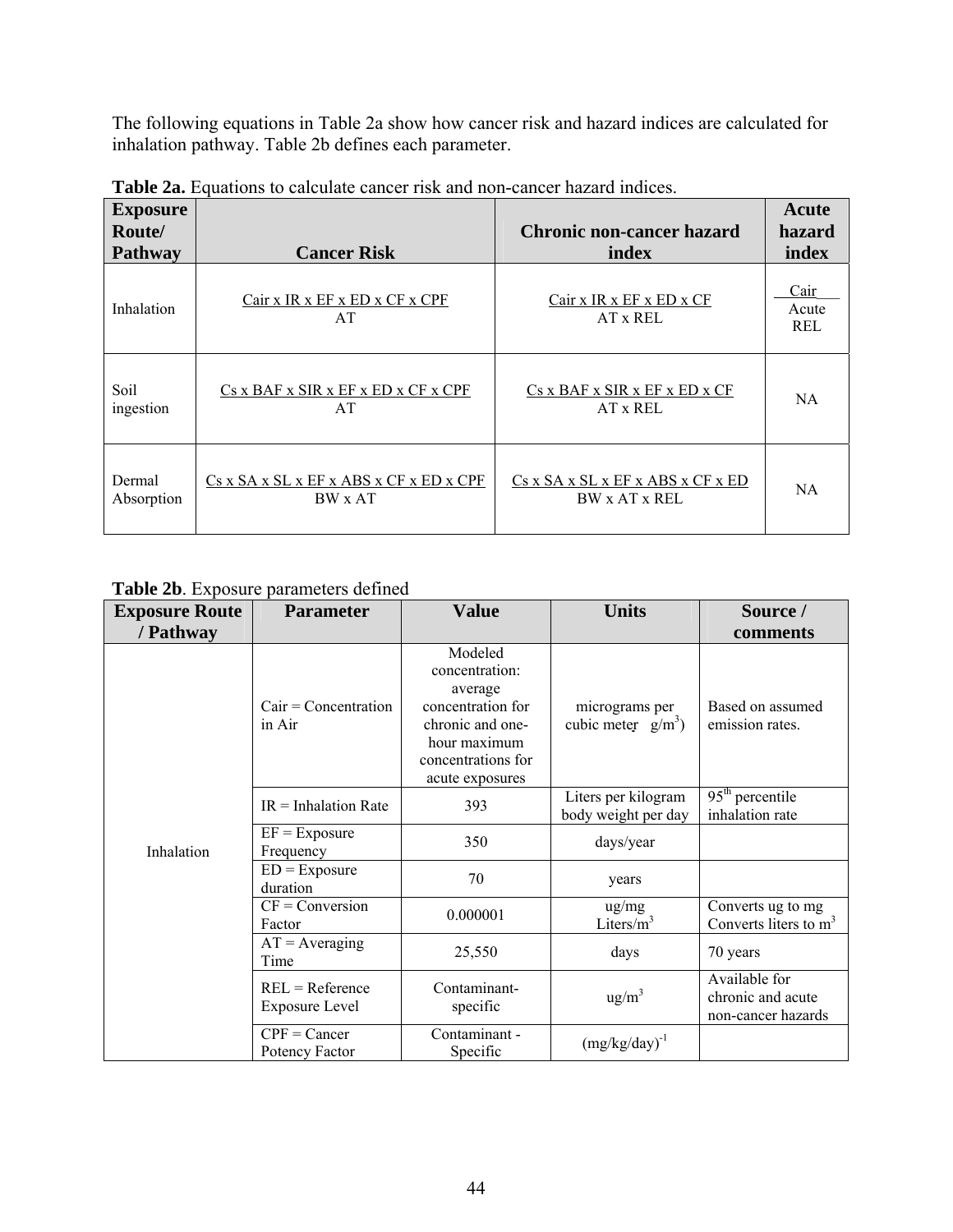Many of the assumptions used in the risk assessment portion of the project are designed to be especially protective of the public. For example, many of the exposure parameters (i.e., inhalation rate and dermal soil loading) are intended to be high-end estimates. Cancer potency factors used to estimate a chemical's cancer risk are generally based on the theoretical upper bound (the 95% upper confidence limit) probability of extra cancer cases occurring in an exposed population, assuming a lifetime exposure. These assumptions, because they are intended to be conservative and not underestimate exposure and risk, are likely to result in overestimation of the actual risk. Additionally, OEHHA has defined cancer potency factors for many contaminants that U.S. EPA has not. The uncertainty with many of these factors may tend to over-estimate risk as opposed to underestimate. HARP risk assessment guidance points out that the risks estimated using this methodology are meant to err on the side of public health protection, so they are on the cautious side in order to protect as many people as possible. An individual's true risk is likely to be lower than the estimates provided using this methodology. The results are not intended to predict disease rates in the community, but to prioritize concerns for potential public health actions (or figure out which chemicals or exposures we should be most concerned about). The following statement from the HARP guidance document summarizes the issue:

> "Risk estimates generated by a health risk analysis should not be interpreted as the expected rates of disease in the exposed population but rather as estimates of potential risk, based on current knowledge and a number of assumptions. Additionally, the uncertainty factors integrated within the estimates of non-cancer reference exposure levels (RELs) are meant to err on the side of public health protection in order to avoid underestimation of risk. Risk assessment is best used as a ruler to compare one source with another and to prioritize concerns. Consistent approaches to risk assessment are necessary to fulfill this function."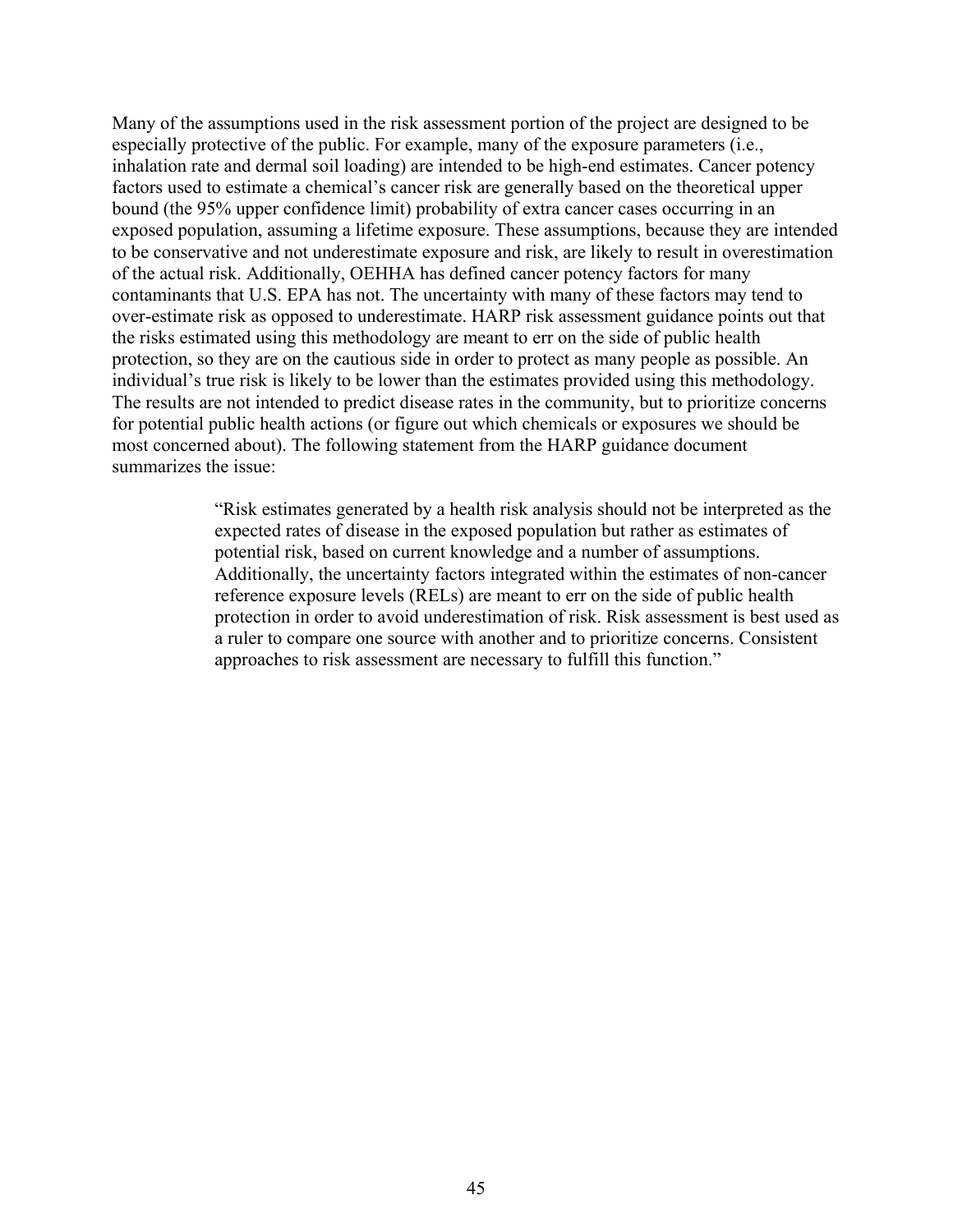## **Appendix E**

## **Community Health Concerns, questions and answers on the health consultation report**

## **April 2008**

This section addresses questions received from members of the community and the PTP mill, and answers regarding the draft Port Townsend health consultation. This initial report was released for public comment on March 2008. The Public was invited to review and comment on the health consultation report titled "Summary of air quality issues and identification of information needed to address community health concerns - Port Townsend Paper Corporation." Comments were submitted to the Department of Health from March  $10^{th}$  to April  $10^{th}$ , 2008. All pages referenced in this appendix are comments from the public.

1) Question: The report does not review the cancers for which Jefferson County has high rates because it states that these cancers are not linked to the toxins emitted from the mill. However, my quick online search suggests that bladder and prostate cancer may be linked to exposure of burning fuel oil and that endometrial cancer may be linked to exposure to paper and lumber industry emissions. Is this information incorrect?

Answer: Bladder cancer is associated with numerous occupational exposures. For example, increased risk of bladder cancer has been reported in many occupational settings: dyestuff workers and dye users, rubber workers, leather workers, painters, drivers of trucks and other motor vehicles, aluminum workers, metal workers, printers, chemical workers, hairdressers, dry cleaners, carpenters, construction workers, miners, gas workers, coke plant workers, auto mechanics, petroleum workers, railroad workers, textile workers, tailors, engineers, butchers, clerical workers, cooks and kitchen workers, food processing workers, electricians, medical workers, pharmacists, glass processors, photographic workers, welders, stationary fireman or furnace operators, paper and pulp workers, roofers, gardeners, bootblacks, and asbestos workers, etc.<sup>104</sup>

There is epidemiological evidence of the relationship between polycyclic aromatic hydrocarbons (PAH) and cancer. Cancer has been associated with some occupational exposures such as, aluminum production, coal gasification, coke production, iron and steel foundries, tar distillation, shale oil extraction, wood impregnation, roofing, road paving, carbon black production, carbon electrode production, chimney sweeping, and calcium carbide production. In addition, workers exposed to diesel engine exhaust in the transport industry and in related occupations are exposed to PAHs and nitro-PAHs. Heavy exposure to PAHs entails a substantial risk of lung, skin, and bladder cancer, which is not likely to be due to other carcinogenic exposures present in the same industries. The lung seems to be the major target organ of PAH carcinogenicity and increased risk is present in most of the industries and occupations listed above.<sup>105</sup>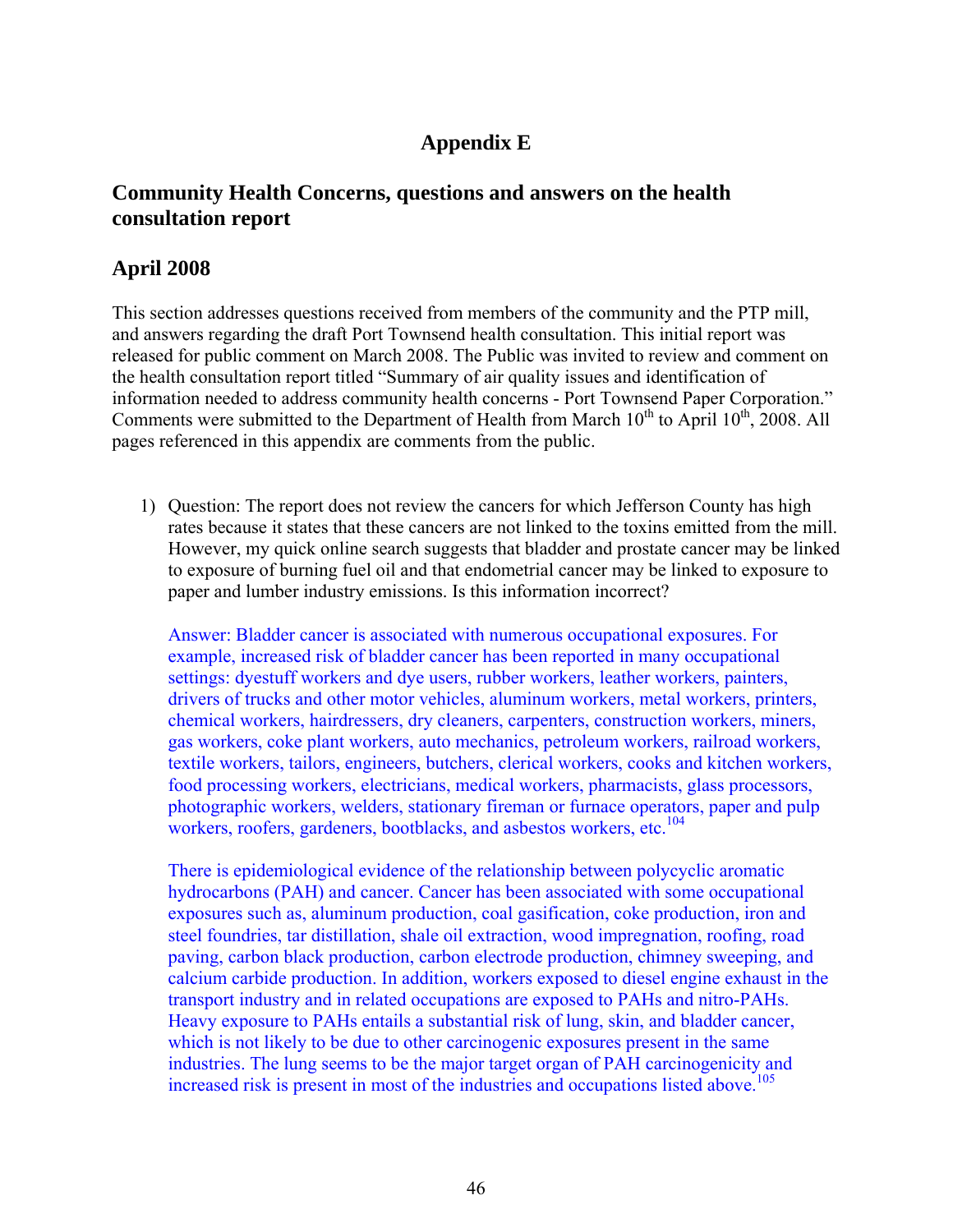There are not air emissions data on chemicals from the PTP mill to associate with any types of cancer. There are no epidemiological studies conducted in Jefferson County to link prostate and bladder cancer with mill emissions. In 2003, a health of Jefferson County study was conducted. This study compiled data from a health database about the people of Jefferson County. The goal of this study was to provide vital statistics, health measures and economic indicators that can be used to better understand the complex pattern of preventable disease and disability within the community of Jefferson County.<sup>106</sup> As mentioned in the report the amount of air toxic species in the vicinity of the PTP mill has not been well characterized. Thus it is necessary to quantify the amount of chemicals released in pulp and paper mill processing.

2) Question: A number of the toxins released by the mill are suspected neurological, reproductive, and developmental toxins, yet the report makes no attempt to investigate neurological diseases in the community (such as Parkinson's) or reproductive or developmental problems in the community. Why is this?

Answer: As mentioned in the report, air toxics are not well characterized at the PTP mill. Therefore, it is unknown what, how, and where chemicals are being emitted. We have not yet identified an exposed population in Port Townsend and pinpointing the cause of disease with environmental exposure (i.e., unknown chemicals released by the mill) is difficult and challenging. The report does not address suspected neurological diseases in Port Townsend based on assumptions or epidemiological studies. Until PTP mill identifies what is in the air emissions and air modeling is conducted it is impossible to predict levels of chemicals in the air. Thus, exposure pathways and, risk characterization need to be resolved first to establish the link between chemical exposure and patterns of disease in a community.

The EPA does recognize that the degree of adverse health effects from kraft pulp mills can range from mild to severe. The extent and degree to which health effects may be experienced is dependent upon:

- ambient air concentrations observed in the area
- duration of exposures
- characteristics of exposed individuals (e.g., genetics, age, pre-existing health conditions, and lifestyle) which vary significantly with the population

Some of these factors are also influenced by

- Source-specific characteristics (e.g., emission rates and local meteorological conditions)
- Pollutant-specific characteristics
- 3) Question: I notice that the report was marked "Draft". Does this mean it is not complete? Is it still possible to make changes?

Answer: Yes, it is a draft for review and public comment, and it is still subject to change.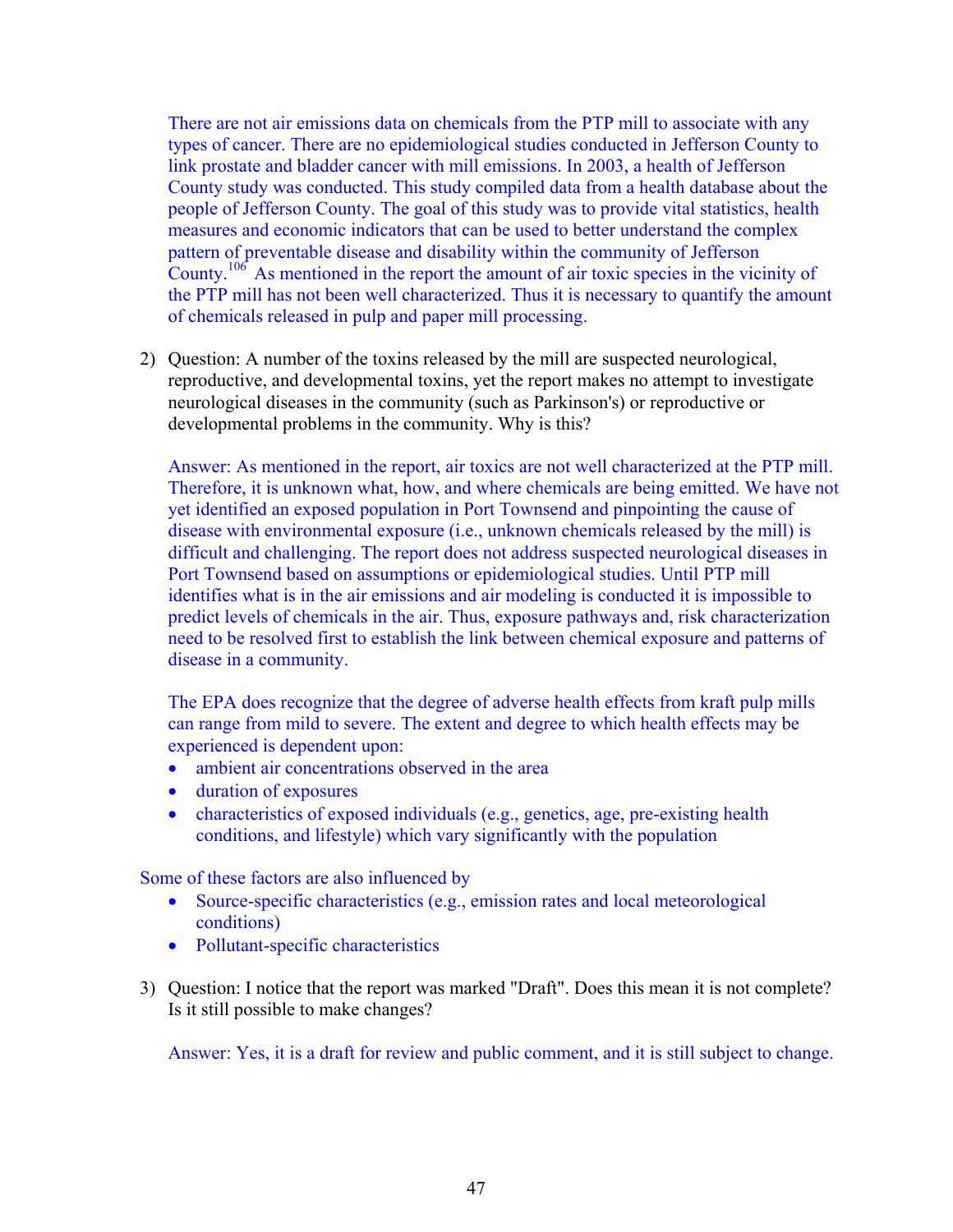4) Question: On page 5, you wrote that SO2 is not monitored frequently because the volume is thought to be low. On page 8, the amount of SO2 for 2005 is listed as 410 tons, more than a ton per day. Is this considered to be a low amount?

Answer: PTP mill released in 2005, 410 tons of  $SO<sub>2</sub>$  per year. DOH considers this amount to be significant. According to the mill, under the Title V permit, sulfur dioxide and hydrogen sulfide are monitored periodically.  $SO_2$  and  $H_2S$  are monitored from the appropriate emissions sources, including continuous total reduced sulfur (TRS) monitoring for the recovery boiler and lime kiln stacks.

5) Question: On page 7, you list "residual oil" in an unnamed boiler. Is it true that residual oil is being used? Residual oil is more like a number 6 than a number 4. It is a big difference and raises questions about the permit.

Answer: Yes, PTP mill uses residual oil; that's called reprocessed fuel oil (RFO) and it is mentioned in the report. Number 5 and 6 are considered residual oils. Number 4 is either distillate oil or a mixture of distillate and residual oils. Because residual oils are produced from the residue remaining after the lighter fractions (gasoline, kerosene, and distillate oils) have been removed from the crude oil, they contain significant quantities of ash, nitrogen, and sulfur.

It is unknown what chemicals exactly are released from burning RFO. PTP mill has not provided a list of chemicals released from burning RFO. As a result, there is no analytical data and/or evidence to determine whether chlorine is released from this process. This is one of the amendments to the permit; PTP Corporation must sample and test the recycled fuel oil it purchases from Conoco Phillips prior to burning it.

6) Question: Regarding the reprocessed fuel oil that is used in the boilers, I have questions about whether it is sufficiently monitored. Since each batch is different, how frequently are batches tested? The Mill uses about 14 million gallons of "RFO" a year so this is a significant piece of the air pollution. The Department of Ecology tells me that: "heavy metals, volatile organics, semi-volatile organics, and halogens have been found in used oils. Metals include barium, cadmium, chromium, nickel, lead, antimony, selenium and zinc. Volatiles include, but not limited to acetone, benzenes, n-butlybenzens, ethylbenzine, isopropylbenzene, naphthalene, perc, toluene, xylene. Semi-volatiles include but not limited to anthracene, benzo (a) anthracene, 2-methylnaphthalene, naphthalene, and pyrene. The halogens that have been found include fluoride and chloride."

Answer: PTP mill has not provided a list of chemicals released from burning RFO. As a result, there is no analytical data and/or evidence to determine what chemicals are released from this process. The mill has not provided information whether or not RFO is sufficiently monitored. As mentioned above, this is one of the amendments to the permit; PTP Corporation must sample and test the recycled fuel oil it purchases from Conoco Phillips prior to burning it.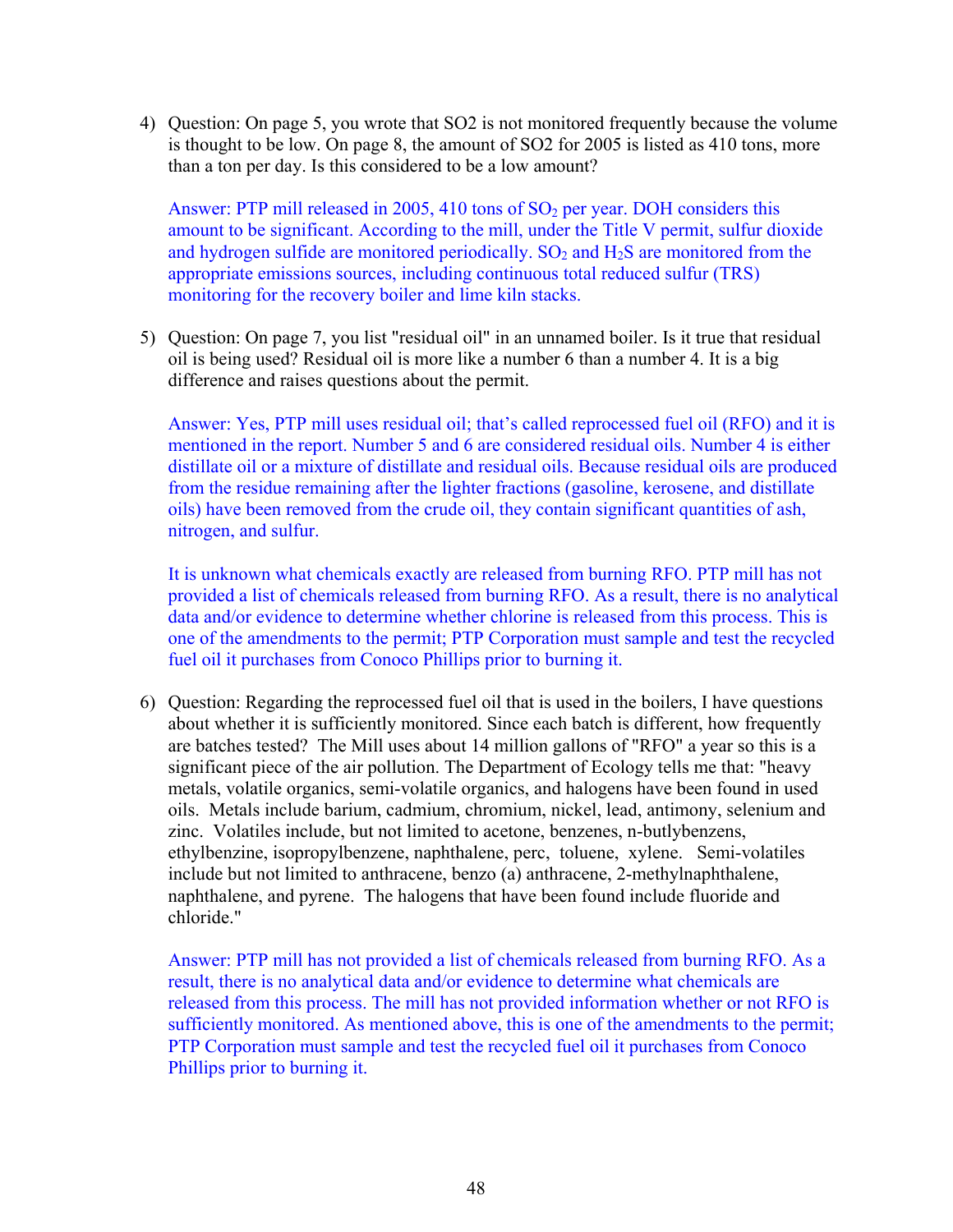7) Question: On page 16, you mention that dioxin can be present if there is chlorine in the hogged fuel. I believe that the hogged fuel is not being tested, so how do you know that it does not contain chlorine? If it is shipped by open barge, does it not pick up chloride?

Answer: According to the mill, chlorine is not present because the mill is not and has not been a bleached kraft mill nor does it burn salt-laden hog, so there is no a mechanism for introducing chlorine into the mill's processes or emissions.

8) Question: On page 16, you write about the combustion of fuel oil. Should not the fuel oil, whether residual or reprocessed be tested frequently in light of where it comes from?

Answer: Used oil is any oil that has been refined from crude oil, or any synthetic oil, that has been used and as a result of such use is contaminated by physical or chemical impurities (WAC 173-303-040 and 40 CFR 279.10).<sup>15</sup> According to Ecology, reprocessing removes heavy metals and some other contaminants from used oil. Most oil used in Washington is reprocessed into fuel oil, and reprocessing removes the toxic components of the oil so it can be used as a fuel.<sup>16</sup> WAC 173-303-515 describes standards for management of used oil. Used oil exceeding any specification level described in this rule is subject to this section when burned for energy recovery.<sup>17</sup>

Table 1. Used oil exceeding any specification level is subject to this section when burned for recovered energy.

| <b>Constituent/property</b> | <b>Allowable level</b>  |
|-----------------------------|-------------------------|
| Arsenic                     | 5 ppm maximum           |
| Cadmium                     | 2 ppm maximum           |
| Chromium                    | 10 ppm maximum          |
| Lead                        | 100 ppm maximum         |
| Flash point                 | $100^{\circ}$ F minimum |
| <b>Total halogens</b>       | 4,000 ppm maximum       |

Source: WAC 173-303-515, Standards for the management of used oil.<sup>17</sup>

 $\overline{a}$ 

9) Question: On page 24, there is a table on cancer statistics. I understand from Lillian Bensley, acting State Epidemiologist, that prostate and bladder cancer are significantly higher than expected in Jefferson County. I wonder why this was not reported in your section on cancer. I believe that bladder cancer has been associated with occupational exposures. Regarding prostate cancer, we have only a small number of urologists in the county and they do not appear to overly diagnose prostate cancer.

Answer: The answer to this question was addressed above in question No. 1. DOH does no[t](#page-49-0) address occupational exposures and health effects in workers.<sup>t</sup> This evaluation deals with the identification of chemicals from a possible source and identification of

<span id="page-49-0"></span><sup>&</sup>lt;sup>t</sup> This is one of the missions of the Occupational Safety and Health Administration (OSHA) which deals with preventing injuries and protecting the health of America's workers by ensuring safe and healthful workplaces. The Washington Industrial Safety and Health Act (WISHA) also deals with occupational safety and health programs, designed to assure a safe and healthful working conditions for all workers in the State of Washington.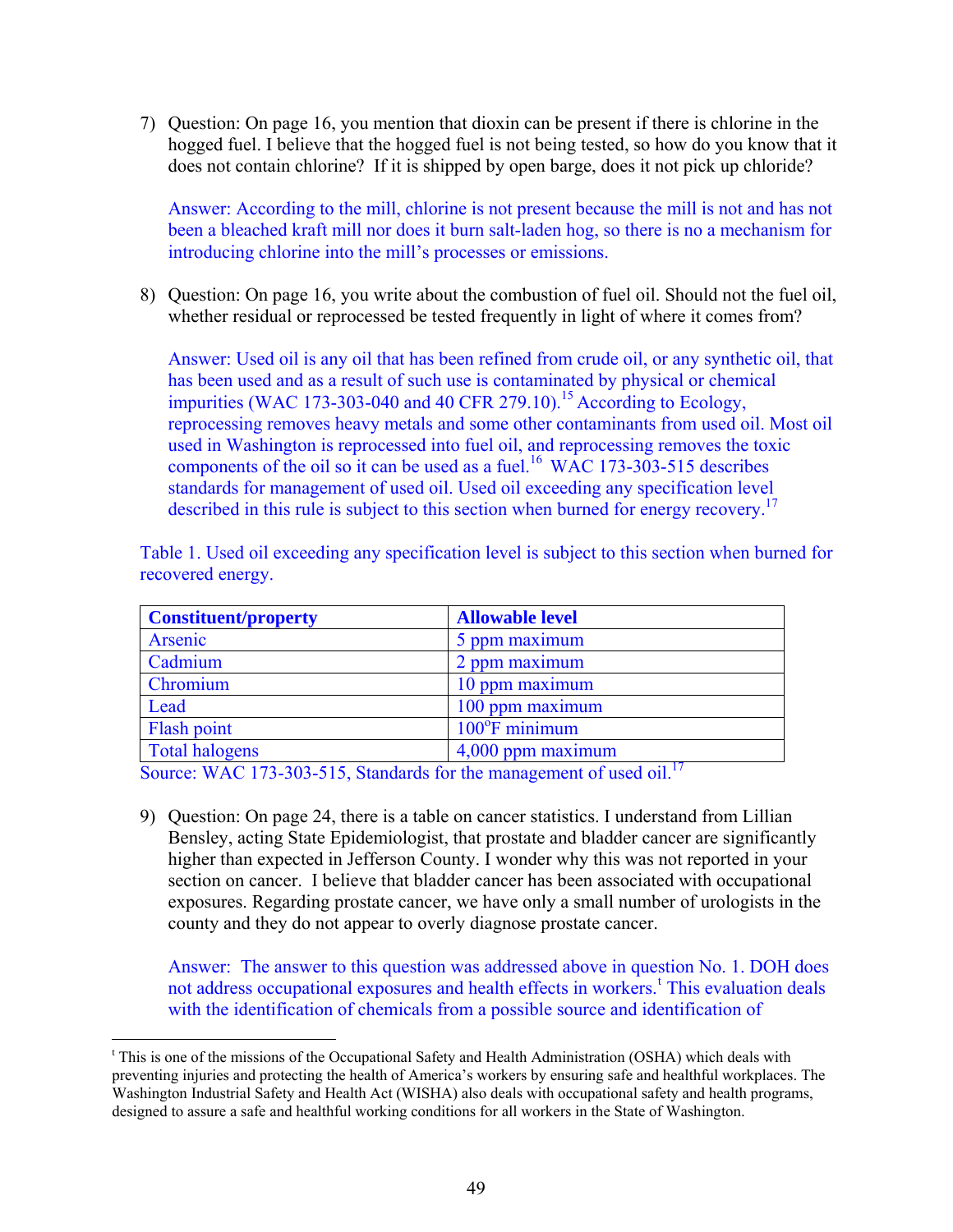information needed to address community health concerns. The findings in the report are targeted toward non-occupational exposure settings and potential health effects in the community. A summary of cancer statistics was provided to some members of the community in a separate document.

10) Question: On page 26, you mention data gaps and recommend an emissions inventory. I think we also have a data gap about days when there are odors in the community. Trained volunteers could help to fill that data gap with daily reporting. Would the DOH consider working with Ecology and the Mill to facilitate such a daily reporting? It could lead to a practical way of giving feedback to the Mill daily to enable the Mill to check for system problems. It is obvious to everyone (even the new CEO mentioned it to the newspaper) that the equipment is antiquated and frequently breaks down. This could be one source of air releases that cause symptoms. It could also give the validated daily odor data to check against symptoms reported by those affected.

Answer: This is one of the recommendations listed in the report. DOH understands the mill is responsible for tracking odor complaints. Tracking odor complaints from members of the community is one of the requirements that Ecology has listed in the agreed order. Ecology is requiring the mill to facilitate daily reporting as part of the information needed to identify odor complaints from the community. In addition, the mill has agreed to install a meteorological (met) station in order to track wind and speed direction. This met station data will be available to the general public in the near future.

11) Question: On Page 27, you mentioned DOH working with the Mill and Ecology. Will DOH also work with the community on this? Or only with the Mill and Ecology?

Answer: DOH is committed to working diligently and reviewing work plans and/or activities proposed by the paper mill and Ecology. DOH will continue to communicate with the community and let you know about the progress of these activities.

12) Question: On page 28 you recommend staying in on bad air days. I want to point out that the odors can arise quickly and catch people unawares. They also penetrate into the houses even with windows closed. The odors also permeate the elementary school, nursing home and hospital district. There is no escape if you live here.

Answer: DOH recognizes that odors and smoke can easily penetrate through tiny cracks and holes in walls, windows and doors, and in turn, pollute our indoor air. This is especially true when odors are frequent on calm days with no wind, or when temperature inversion has reached a valley community. (A **temperature inversion** occurs when warmer upper air acts like a lid to hold surface air and odors or smoke near the ground. This occurs most commonly in the fall and winter, but is also common overnight and early in the morning during clear and calm conditions at any time of the year). Because hazardous chemicals are not diluted on calm days, they can build up and remain in the air we breathe for long periods, increasing the risk for health effects and reducing the visibility.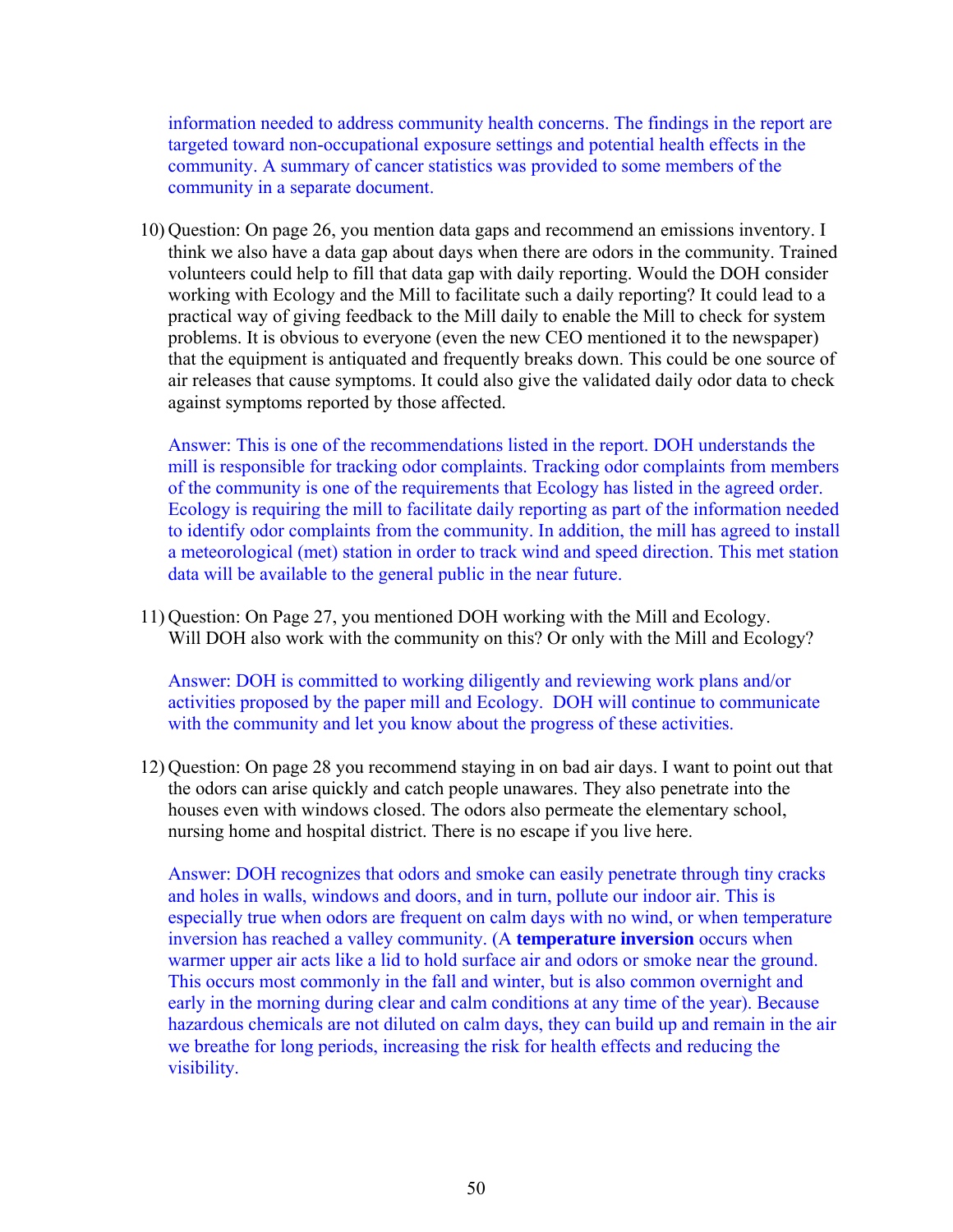In general, levels of pollutants that come from outside sources tend to be lower indoors than outdoors. Older homes often allow more air pollutants to travel indoor because they are leakier or less air-tight. The amount of air pollution that comes inside from outdoors depends on a number of factors including, the construction of the home (such as weatherization, and type of building material used), wind speed and direction, and the amount of rainfall. People frequently have a higher level of activity when they are outdoors. As people's activity increases, they breathe more deeply and frequently and take in more air pollution. People in general will be less active indoors and therefore breathe less air pollution.

There are also a number of sources of indoor air pollutants that can cause poor air quality indoors. Indoor sources of air pollutants or allergens include: mold, wood stoves, especially uncertified ones, faulty heating systems, emissions from furniture, paint, or carpets, dust mites or cockroaches, tobacco smoke, and cleaning products. Northwest Clean Air Agency has produced a video called "Attack Asthma at Home: A Practical Approach to Asthma Trigger Source Control and Prevention" the video is targeted to people with asthma but has helpful information on improving air quality indoors. The link to this video is as follows: [http://www.nwcleanair.org/aqPrograms/indoorAir.htm.](http://www.nwcleanair.org/aqPrograms/indoorAir.htm) Washington State Department of Health Indoor Air Quality Air Program can also be contacted for additional information on improving indoor air quality at 1-888-586-9427 or via the web at:<http://www.doh.wa.gov/ehp/ts/IAQ/default.HTM> Homes can be made more air tight and energy efficient by improving weatherization. Contact the agency that provides heat for you home to find out about the availability of weatherization programs in your area.

Since DOH has no air emission data to assess potential health risks from chemicals emitted from the paper mill, it is difficult to determine what chemicals produce odors that are potentially harmful and can cause health problems. While the paper mill is gathering the information we need (i.e., air emissions data is collected and air modeling is conducted), DOH recommends that people stay indoors during bad odor events, as a prudent health practice. DOH understands that communities living in close proximity to pulp mills can be annoyed by odorous emissions. Odors can alert people that something may be harmful, but generally, you can smell many chemicals before they are at levels that are harmful to your health. For example, we are able to smell hydrogen sulfide, which smells like rotten eggs at very low levels; levels much lower than those at which this chemical can cause toxic health effects.

Health effects from exposure to chemical odors can be an immediate (acute) health threat, a long-term (chronic) threat, or may pose no health threat at all. Getting sick from chemical odors will depend on what you are exposed to, how much you were exposed (dose), how long you were exposed (duration), how often you were exposed (frequency), and your individual sensitivity to the odor.

13) Question: I recently became aware of suggestions from Dr. Locke, Jefferson County Health Officer. He suggested performing ambient air sampling. He pointed out the difficulty of models of air dispersion in this area, which could complicate computerized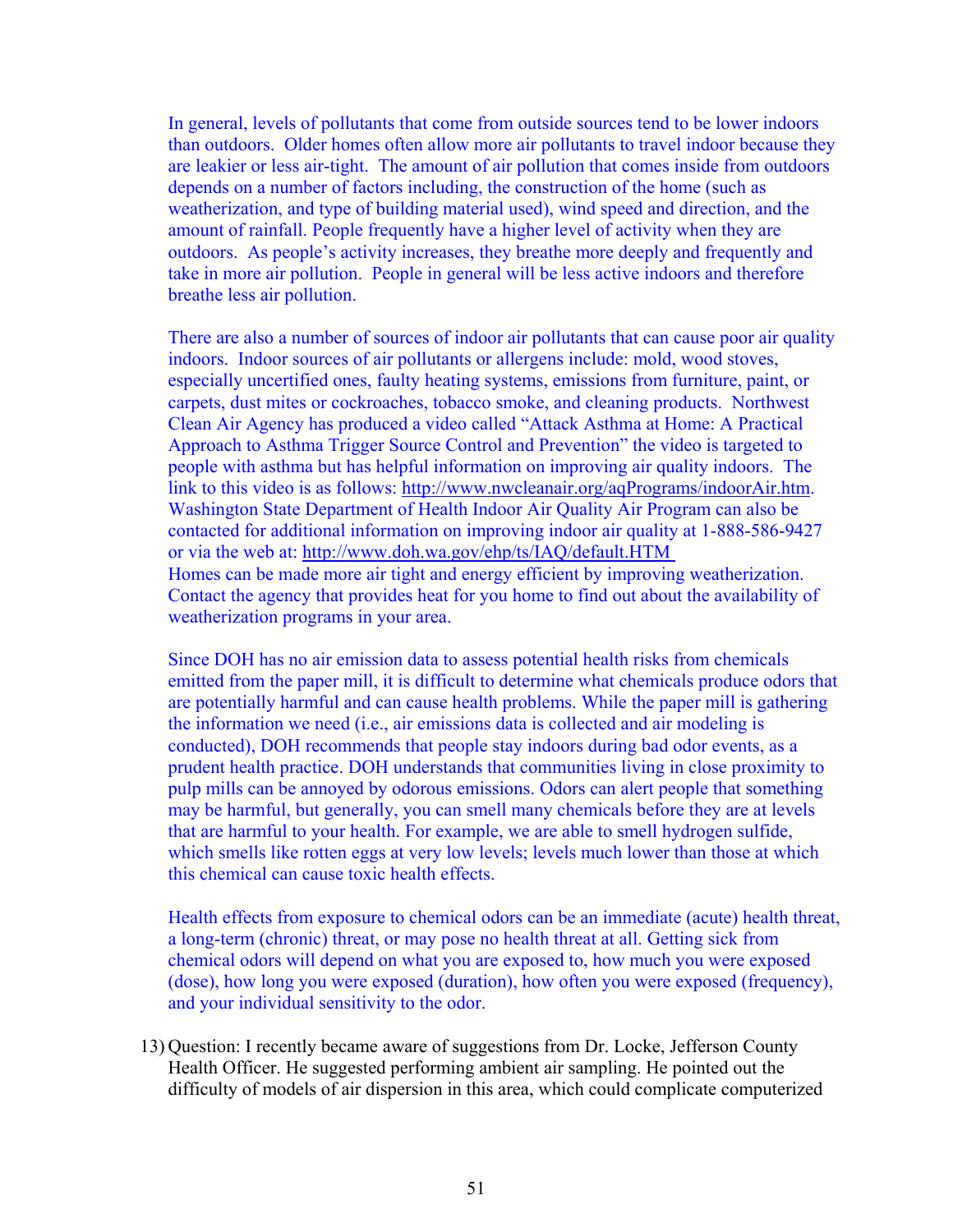models of how much of the chemicals are in the air in residential areas. I can cite a personal example of the complications. I reported a bad case of mill odor in my house one night when the wind was slight. It turns out that my house was upwind from the Mill at the time of the event. Also from my house I can see the flagpoles of two neighbors that are two blocks apart. It is not uncommon for the two flags to be blowing in opposite directions. So my question is: Why do you not recommend ambient air sampling (as suggested by Dr. Locke) of specific chemicals in the areas of Port Townsend that appear to be most affected by the mill odors?

Answer: The following is a summary of the advantages and disadvantages of ambient air monitoring versus air emissions inventories. Knowing the usefulness and limitations will help us understand both monitoring and inventories.

## Ambient air monitoring program

Advantages of air sampling

- Air sampling has the advantage of producing data considered "real" results
	- o "Real" in the sense that the mix of chemicals identified actually existed in the air at the location and time the sample was taken

#### Disadvantages of air sampling

- Difficult to target all chemicals because substances can originate from many and/or varied sources (results would not necessarily implicate the mill)
- This mix of chemicals may be the result of many different sources
- Only provides estimates of concentrations at the point at which samples are taken o Sampling results are based on *conditions* at the time of the sampling event
- Meteorological conditions and the amount of rates at which chemicals were released o Conditions could be an extremely low or high condition and not representative of average conditions
- Air sampling is expensive
	- o Not very accurate tends to underestimate concentrations
	- o Takes a long time to obtain representative results

#### Ambient air emissions program

- Air emissions
	- o Emissions is the term to describe the gases and particles which are put into the air or emitted by various sources
	- o The amounts and types of emissions change every year. In general, these changes are caused by changes in the nation's economy, industrial activity, technology improvements, traffic, etc. Air pollution regulations and emissions control also have an effect.
- Sources
	- o Point sources includes things like factories and electric power plants
	- o Mobile sources includes cars, trucks, air planes and anything that moves and puts pollution into the air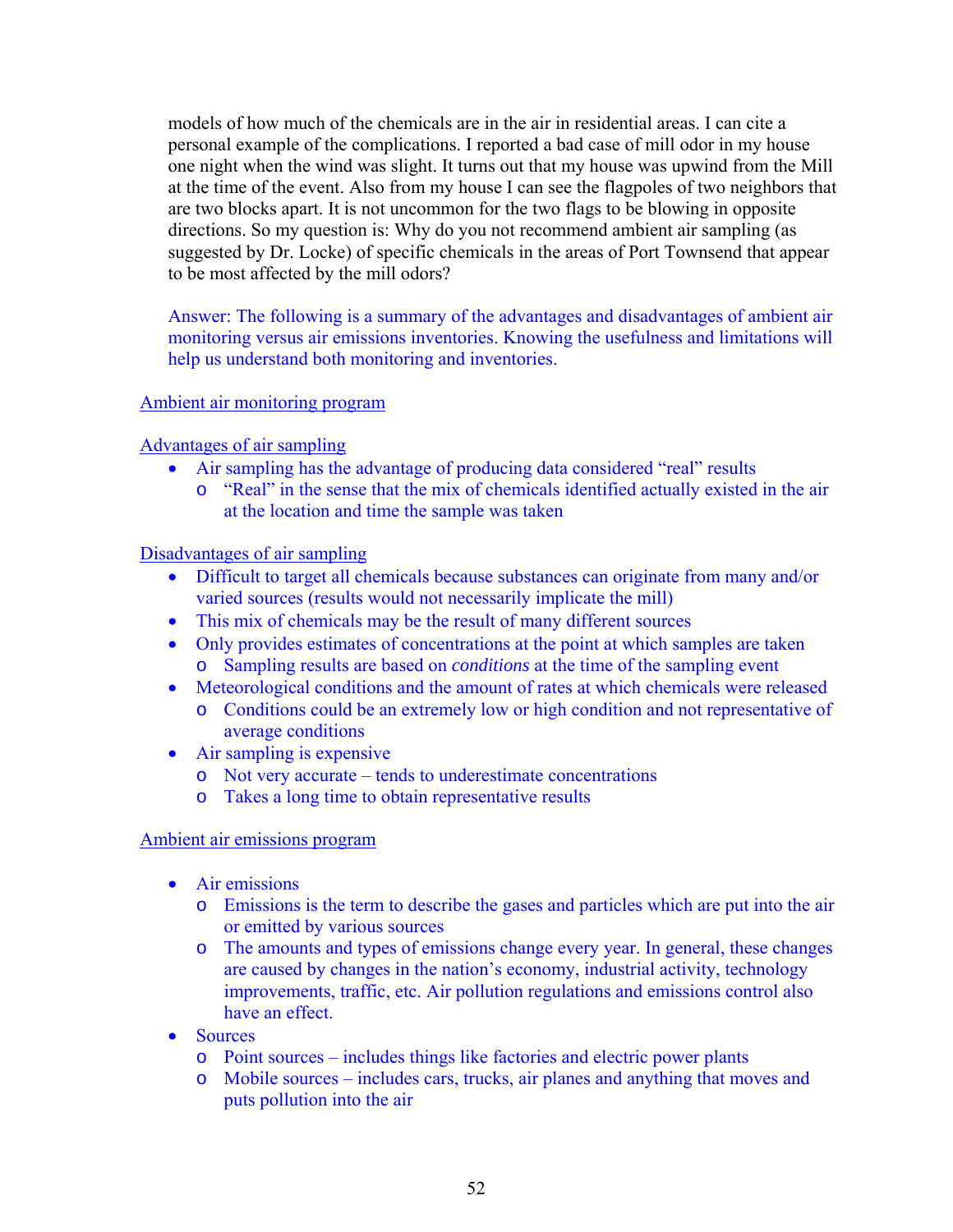- Air emissions inventories
	- o Are quantities of pollutants measured over time
	- o Emissions inventories can be *compared* with air pollutant levels in an area to determine if increased emissions decrease air quality
- Modeling
	- o Emissions data is gathered used to create models, which can help predict air quality

Overall structure of an air quality model

- Provides estimates of ambient air concentrations and/or deposition rates for one or more chemicals emitted from one or more sources
- Air quality modeling consists of three major components
	- o An emissions (release) model
	- o A meteorological model
	- o Air quality model that predicts the movements of chemicals in the air

For more information about Assessing Air Quality Modeling: [http://www.epa.gov/ttn/fera/data/risk/vol\\_1/chapter\\_09.pdf](http://www.epa.gov/ttn/fera/data/risk/vol_1/chapter_09.pdf)

14) Question: I am very puzzled by DOH's recommendation that people stay inside on days with bad air quality. The air quality issues in Port Townsend are obviously very different from typical air pollution issues associated with big cities. The emissions from the Port Townsend Paper Mill not only contain particulates, but also contain some very heavy toxic gases that can easily seep into houses. In fact, a large portion, if not vast majority of the citizen reports indicate that people were impacted by emissions from the Paper Mill while inside their houses. The advice to stay in one's home is clearly inadequate. Even previously healthy people have reported severe impacts to their health from emissions inside their homes, much less people with preexisting respiratory problems. I understand that it would be politically difficult to advise susceptible people to leave town temporarily or permanently, but I think it is highly inappropriate of the DOH to suggest that the problem can be resolved by locking oneself in your house, when there is clear evidence that homes are not air tight enough to protect people from the dense, highly toxic gases.

#### Answer: Please see response above in # 12.

15) Question: I am also puzzled as to why DOH focused on lung cancer and not any one of the several cancers that are highly elevated in Port Townsend, especially when the report indicates that lung cancer isn't even associated with air pollution. Several of the cancers that are at elevated rates in Port Townsend have been linked to exposure to chemicals from pulp mills in other studies. The Health Consultation is incomplete without a discussion of the carcinogens emitted from the pulp mill, including methanol, that itself is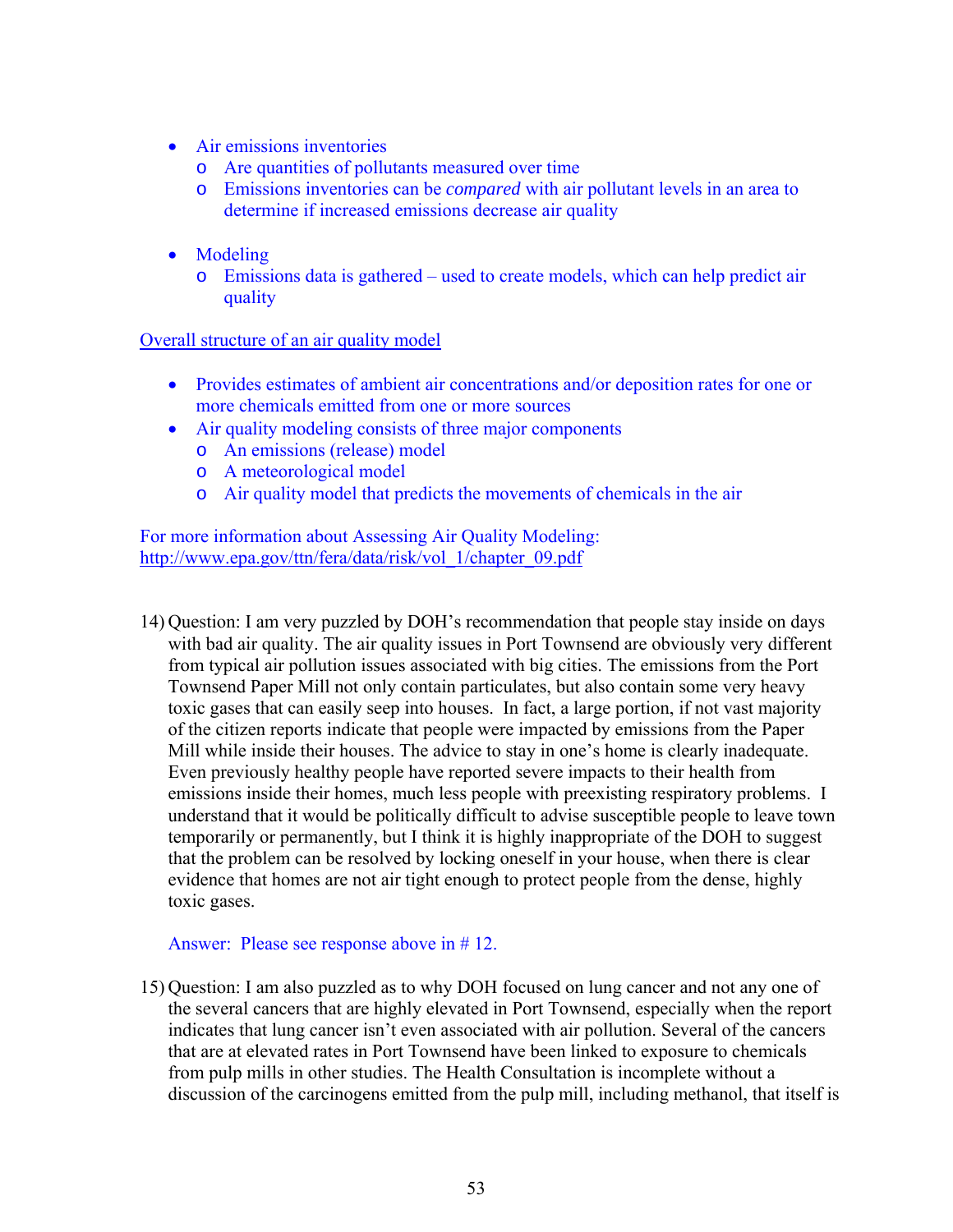not a carcinogen but is reported by the EPA to turn into formaldehyde in the body (formaldehyde is a known carcinogen). A discussion of the cancers elevated in Jefferson County, etc should also be included. You forwarded me a copy of a cancer report, but I don't understand why not all of the chemicals were discussed and why none of this information was included in the study. I understand that the health department doesn't consider Port Townsend to have a high enough population to look at cancer data, however the fact that PT has one of the highest cancer rates year after year after year is significant.

Answer: As mentioned in the report, there aren't air emissions chemical data from PTP mill to associate with any types of cancer, nor has expos[u](#page-54-0)re modeling<sup>u</sup> been conducted. Epidemiological studies have not been conducted in Jefferson County to link other forms of cancer with mill emissions. Well-conducted epidemiological studies that show a positive association between exposure to a chemical and adverse health effects often provide evidence about human health effects associated with chronic exposures. Such data, however, are not available. Even in the presence of good epidemiological data, interpretations are very difficult because the number of exposed individuals may be small, the incidence of effects may be low, doses are not well-characterized, and there may be complicating factors such as simultaneous exposure to multiple chemicals and heterogeneity among the exposed group in terms of age, sex, diet, and other factors.

As mentioned earlier, the amount of air toxins in the vicinity of PTP mill is not wellcharacterized and DOH has not yet identified a population that is exposed to these chemicals in the vicinity of the mill. In the report, DOH summarized the "key pollutants" (i.e., both criteria and hazardous air pollutants) based on TRI data and estimation of emissions inventories provided by the mill.

Without identifying species of chemicals and concentrations released from the pulp and paper mill processing and who's exposed, it is nearly impossible to assess the health significance of "air toxins" in ambient air. A quantitative risk assessment of potential effects from all of the "air toxins" emitted from the pulp and paper combustion sources has not been conducted.

The purpose of this document is to identify data gaps and make recommendations to Ecology and the mill to collect additional data. The mill has not yet identified the "toxic chemicals" released into the ambient air and DOH has not identified who is exposed to these chemicals of concern. Air emissions data and air modeling results can help us understand the overall exposure to specific contaminants from the mill.

A Health Statistics Review (HSR) was conducted because of concerns about possible exposures to chemicals emitted from PTP mill. It is unknown what is in the emissions, and/or what chemicals and concentrations are in the air when odor events are reported. Because of possible health concerns, DOH conducted this HSR which are done to

1

<span id="page-54-0"></span><sup>&</sup>lt;sup>u</sup> Exposure modeling uses the ambient air concentration estimates along with information about the population of interest and information on how the pollutant concentration can vary in different microenvironments to derive estimates of exposure concentration over the period of exposure.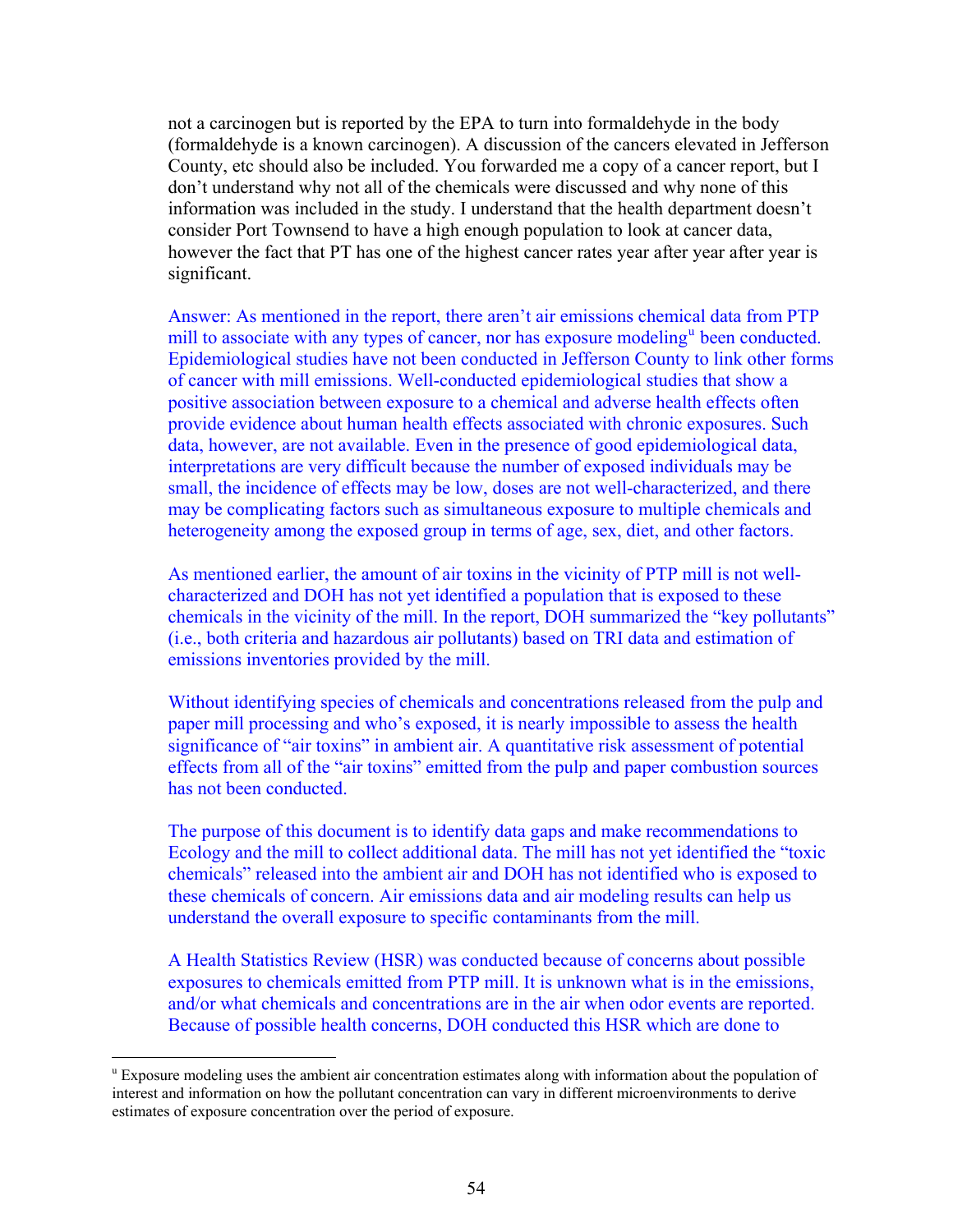respond to community concerns; provide specific information on the health status of a community; and examine possible outcomes associated with exposures to chemicals. State health departments may provide annual summaries on the rates of asthma, cancer, diabetes, and other diseases to provide communities with the health status in a particular area. In developing an HSR, DOH only uses previously collected data, such as cancer, hospitalization rates, and other registry data as well as birth certificates, death records and other vital statistics. Data in registries are reported by physicians and hospitals to health agencies. Please refer to Appendix C which includes detailed information about what a health statistics review is, why it is conducted, and its strengths and limitations.

In general, the American Cancer Society estimates that exposure to chemicals in the work place and exposure to pollutants in non-work settings is about four and two percent, respectively (ACS – Cancer Facts and Figures, 2007). On the other hand, the U.S. Centers for Disease Control (CDC) *Third National Report on Human Exposure to Environmental Chemicals* found no exposure to environmental chemicals that constituted a health risk. The CDC report included data gathered from the biomonitoring of 148 environmental chemicals including metals, pesticides, and tobacco smoke. According to the CDC, this report was the largest study ever done on human exposure to environmental chemicals.107 The CDC's *National Report on Human Exposure to Environmental Chemicals* was based on extensive biomonitoring which did not discover exposure levels that constitute a health risk.

While the CDC did not report state-specific data, it can be assumed that these findings indicate that Washingtonians are generally not subjected to exposure levels which constitute a health risk. Quantifying the cancer risk posed by environmental carcinogens is challenging due to the difficulty in measuring exposure. Human exposure to any given environmental carcinogen is highly variable and depends on a number of factors including the concentration of the carcinogen in the environment, individual behaviors (e.g., location of residence, frequency of contact with soil or air), and how the carcinogen is taken into the body. Furthermore, each person's exposure to environmental carcinogens can vary greatly over a lifetime. For these reasons, it is not possible to provide a reliable estimate of the cancer burden associated with any particular environmental carcinogen in Washington State.

16) Question: I do not understand why the DOH focused on looking at evidence for high rates of the types of disease caused by typical big city pollution instead of looking for evidence of impacts that might be expected from exposure to the highly toxic chemicals that the mill emits, which are very different. As admitted by many, the emissions data from the mill is only approximate and incomplete, but DOH didn't even discuss all of the major chemicals that are known to be emitted by the mill. All parties have admitted that emissions may accumulate in pockets due to topography, weather patterns, etc…so at times small groups of citizens may be exposed to very high levels of some of these chemicals. All the major chemicals need to be discussed. There is not enough data to be definitive, but DOH should fully discuss the available data and possible risks so citizens can make an informed decision as to whether they are willing to risk damage to their health.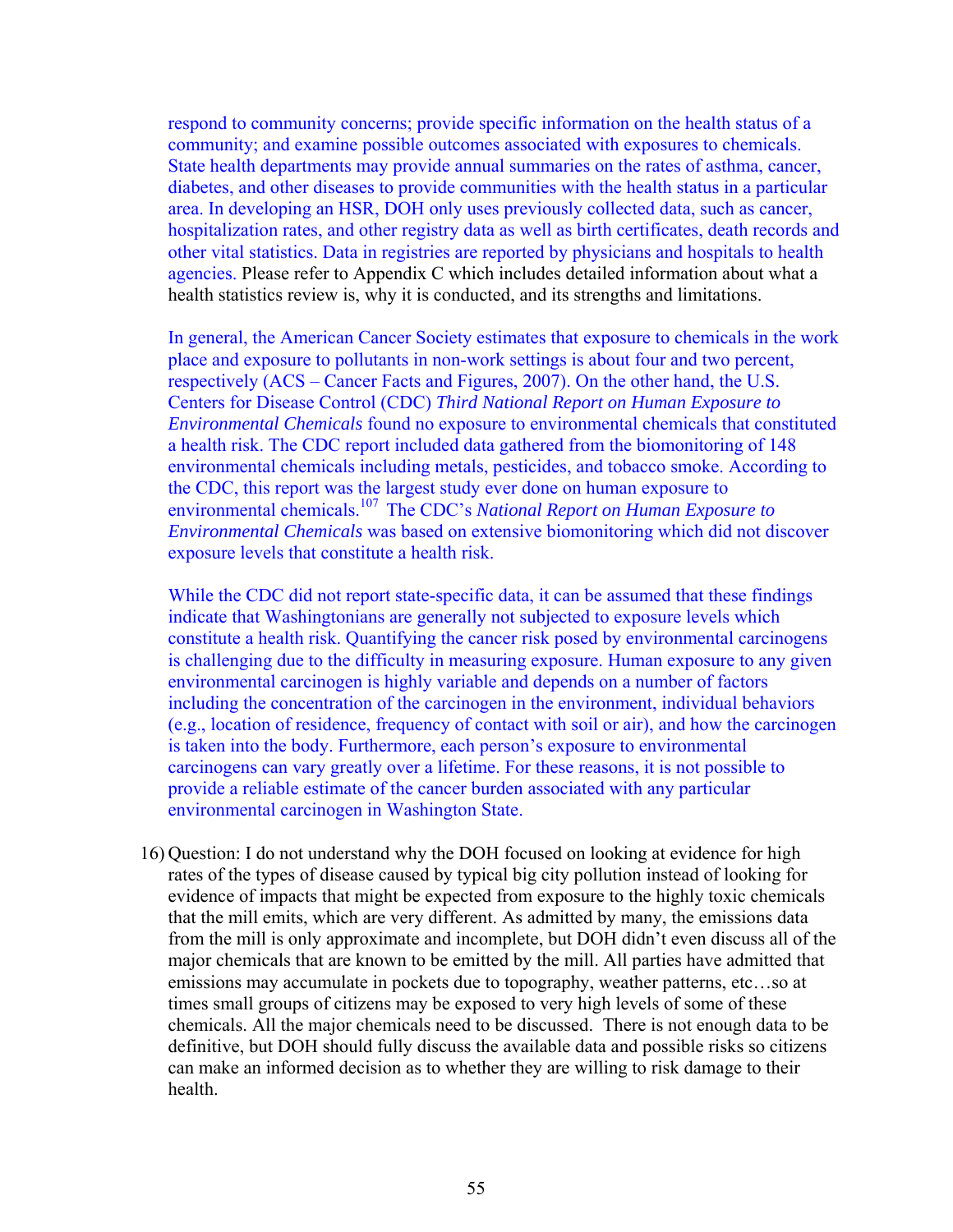Answer: Please see response above.

- 17) Question: DOH mentions that citizen reports would need to be verified. Why? Why would hundreds of citizens make up reports? Ecology claims that citizen reports are reliable enough to be used as a monitoring method. No citizens that I know of intend to open up their own paper mill and compete with the mill. What other motivation would they have for lying about being impacted? Most of the citizen reports are consistent with other reports or occurred at a time of less than ideal conditions at the mill. Also, I don't believe there is much of a mention that Ecology neglected to record the information from the citizen reports made directly to them. PTPC's records of citizen complaints are only a fraction of the number of reports made. I myself recall at least a dozen reports to Ecology, based on impacts from 20-40 episodes, and until the injury that caused severe permanent damage to me, my daughter and severe but temporary damage to my son and 2 neighbors, and others, Ecology made no note of any of my reports. Other citizens also have noted that Ecology has no record of their calls to Ecology. I think that DOH should include a note that a large portion of citizen reports were not recorded adequately thus not considered in the health consultation.
- 18) Question: How would citizen reports be verified? Most reports are of nausea, headaches in the middle of the night when resident's houses filled with pulp mill emissions. Would citizens have to pay their doctors to sleep in their houses with them for a week or two until a bad "mil night" occurs? How does one prove that you have a headache or that your eyes are irritated or that you are nauseous? How does a doctor definitively state whether a patient's condition was caused by the mill if the patient's observations of correlation of symptoms to mill odors are considered unreliable. Doctors in Port Townsend don't have the type of equipment needed to check for blood gases or whatever to find the accumulations of toxic gases in the body.

Answer: To summarize questions # 17 and 18, the relationship between current concentrations of ambient air pollution and adverse health effects is controversial. Very little is known about the concentration or physical/chemical properties of pollutants in places where people live and work, such as in community air, homes, schools, workplaces, restaurants, or vehicles.

Current understanding of the complex relationships between environmental exposures and health effects is limited. In general, few community health studies have been carried out by some kraft pulp mills, and there is not conclusive evidence that the emissions of pulp mills pose serious health risk to residents in surrounding communities.<sup>37,38,39,40,41,42,43</sup> Little is known about the synergistic interaction of various pollutants or the effects of multiple exposures. Even with good data, the cause-and-effect relationships between environmental exposures and health consequences are uncertain.

#### **Why is DOH making these recommendations?**

Additional data is necessary in order for DOH to provide a response to the community of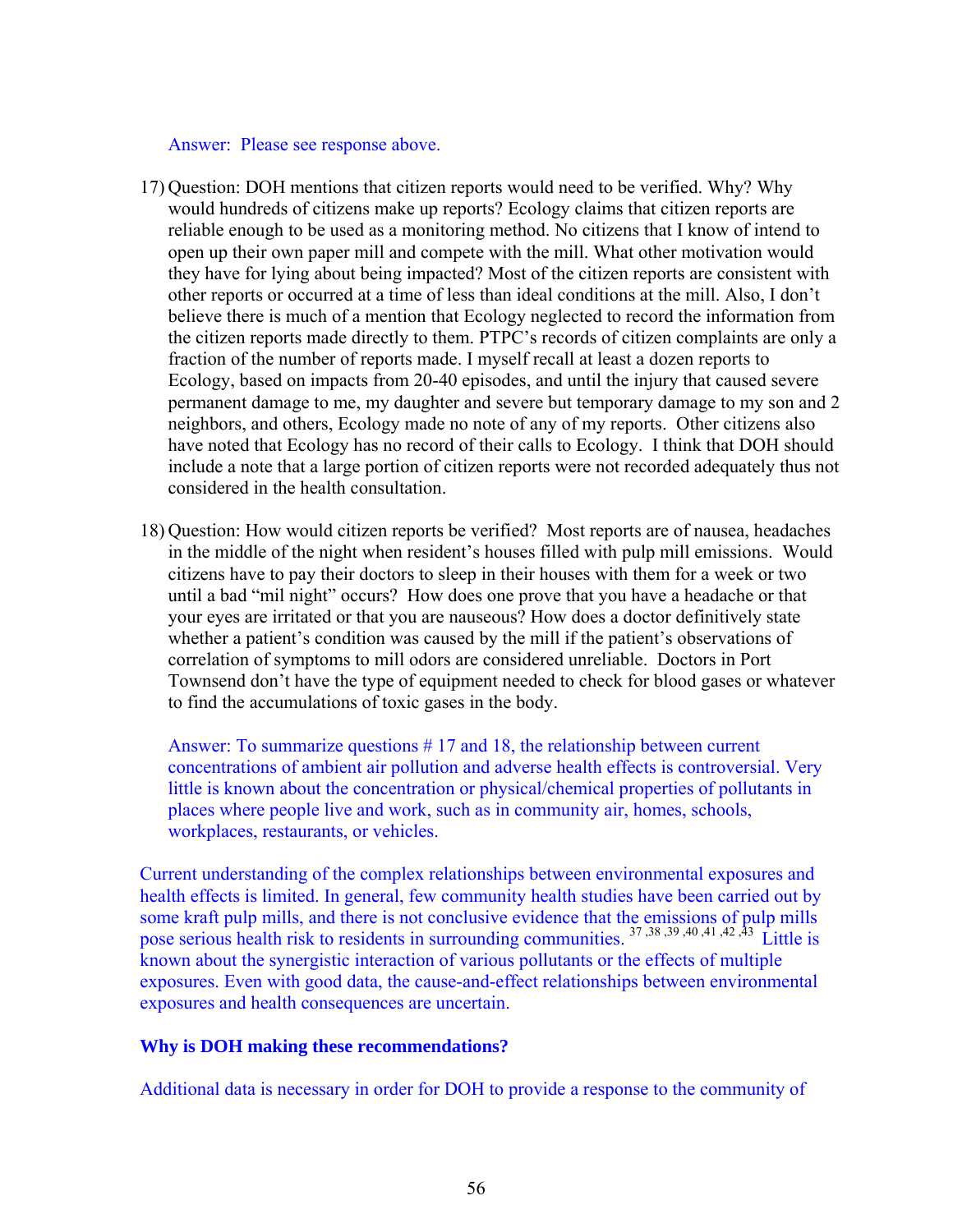Port Townsend and to fully assess the health significance of air pollutants in the vicinity of PTP mill. The data gaps are related to air emissions (both criteria and air toxics chemicals). Many of these chemicals (i.e., criteria and air toxics) may be associated with community respiratory complaints and/or some cancers in the community. An approach to investigating the health significance of ambient concentrations of chemicals in the air would involve two phases:

## **Phase I**

<u>.</u>

a) Better characterization of both criteria pollutants and air toxics is necessary to determine levels of contaminants in the surrounding air near PTP mill.

- Criteria pollutants may be particles  $(PM_{10}, PM_{2.5}, lead or gases (CO, NO<sub>2</sub>, SO<sub>2</sub>, O<sub>3</sub>).$ 
	- o Human health effects are well defined by epidemiological studies
	- o National ambient air quality standards (NAAQS) standards based on these health studies
	- o Monitoring aimed at measuring attainment of NAAQS
- $\bullet$  Air toxics<sup>[v](#page-57-0)</sup> may be particles (various metals), gases (volatile organic compounds (VOCs)), or a combination (semivolatiles, including polycyclic aromatic hydrocarbons (PAHs), polychlorinated biphenyls (PCBs), POM (polycyclic organic matter) etc).
	- o Health effects not as well documented: human health risks are generally derived from animal studies
	- o There are no air quality standards for air toxics
	- o Monitoring data is aimed at estimating human health risks, either alone or in concert with modeling efforts
- b) Modeling of air toxics concentrations should be conducted in order to identify
	- o Pollutants for subsequent further assessment
	- o Areas of concern or hotspots in Port Townsend.
- c) Air modeling can help us determine
	- o Which air pollutants are key contributors to acute and/or chronic health risks in the Port Townsend area
	- o Whether or not the PTP mill is the only significant source of pollution and if there are other key contributors to acute and/or chronic health risk in the Port Townsend area
	- o To what degree and/or extent the community of Port Townsend is affected by air emissions from the mill (i.e., once ambient concentrations of these pollutants is determined, the second step would involve defining the number of people exposed at different concentrations)

<span id="page-57-0"></span> $\alpha$  Air toxics can be defined as having three characteristics: a) they have the potential to cause serious adverse health effects in the general population or to organisms in the environment as a result of airborne exposures; b) they are released from anthropogenic sources; and c) they include 189 hazardous air pollutants listed in Section 112.b.1 of the Clean Air Act of 1990.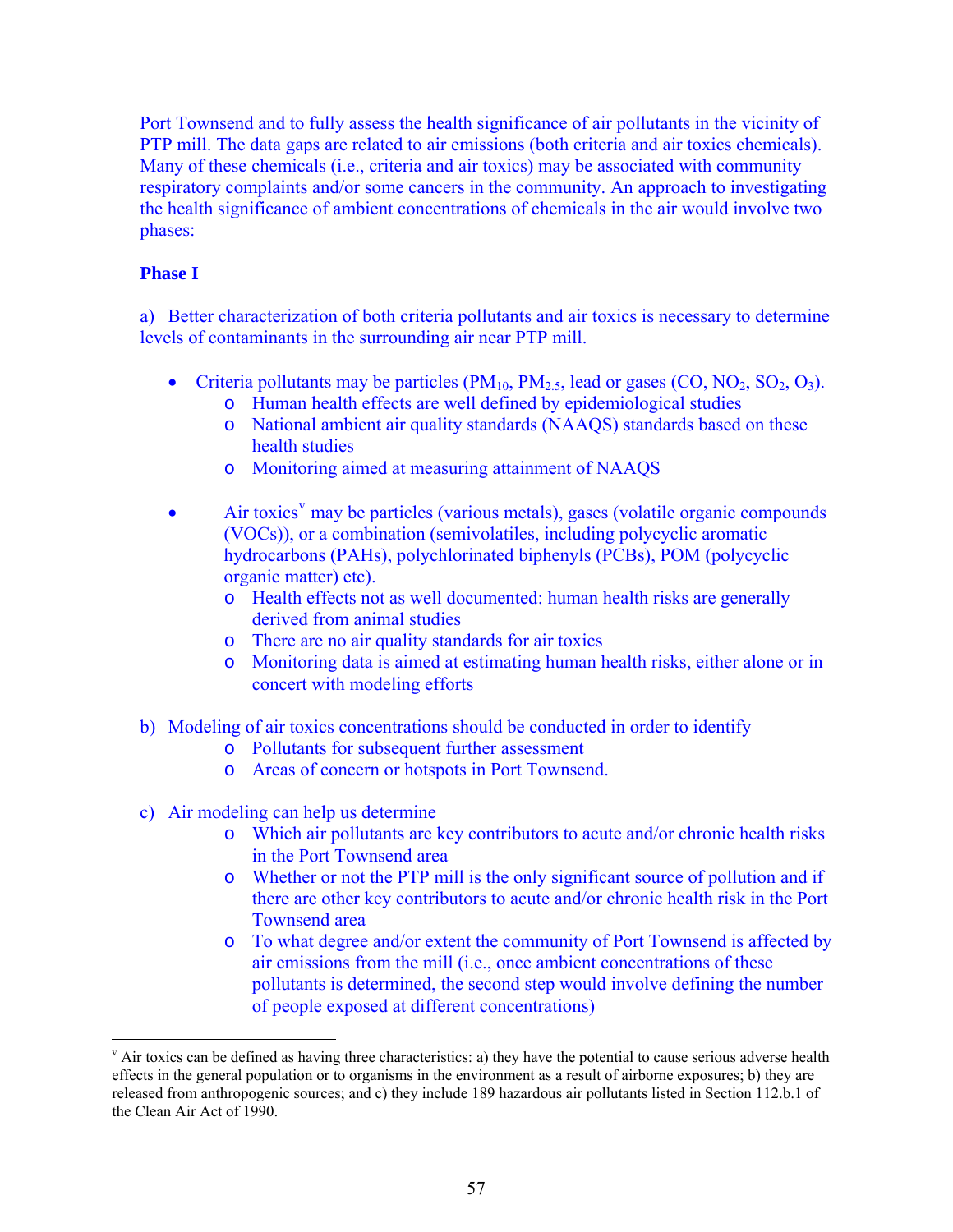#### **Phase II**

 $\overline{a}$ 

Once modeling has been completed, DOH will be available to conduct a human health risk and toxicological assessment of PTP mill's emissions. Risk assessment examines the likelihood of adverse health effects to the general public as a result of acute (short term)<sup>[w](#page-58-0)</sup> and  $chronic (long term)<sup>x</sup> exposures to mill emissions. The assessment will evaluate non-cancer$  $chronic (long term)<sup>x</sup> exposures to mill emissions. The assessment will evaluate non-cancer$  $chronic (long term)<sup>x</sup> exposures to mill emissions. The assessment will evaluate non-cancer$ and cancer hazards of chemicals in the air through the inhalation (breathing in) pathway. (Appendix D describes the risk assessment process in more detail).

- o Gathering all this information is the first part of a process that will ultimately help us assess the health significance of air pollutants in the community
- o It's important for us to clearly identify why we need to conduct an "air toxics" risk assessment and what we want to include in that assessment
- o Once this information is available, one could look at "hot spots" and determine the best locations to establish air monitoring.

However, it takes time to obtain representative or comprehensive data on emissions of various organic and trace metal "air toxics". A yearly value may not provide the level of information required to evaluate the risk assessment questions, and more detailed information may be necessary. For example, do the emissions fluctuate seasonally? Are the releases continuous around-the-clock, seven days-a-week, or more intermittent with a different schedule?

19) Question: DOH did not discuss the possibility of dioxins being produced from the burning of contaminated waste oil. Ample evidence exists in PTPC's monthly monitoring reports that ideal burning temperatures are often not met when burning this type of fuel and that the fuel is contaminated with chlorine. If the temperature is not ideal, dioxins can form during the burning of this kind of fuel. PTPC's records indicate that they burn about 14 million gallons a year of this contaminated fuel. I do not understand why DOH declined to discuss this concern. My understanding is that EPA has mentioned the possibility of dioxins from this type of fuel oil.

Answer: Based on the air emissions data, dioxins and dioxin-like compounds are emitted in very small quantities (0.4 g per year). Dioxins could be released if the analysis of RFO indicates the presence of halogenated materials. Any used oil exceeding specification levels when burned for energy recovery has the potential to release dioxins into the environment. PTP mill has not provided a list of chemicals so it's unknown what chemicals exactly are released from burning RFO. As a result, there are no analytical data

<span id="page-58-0"></span><sup>w</sup> Infrequent exposure to relatively high concentrations of air toxics over short periods of time (**acute exposures**) that may result in the expression of either near term **acute health effects** (which can range from mild effects, such as reversible eye irritation, to extreme effects, such as loss of consciousness or sudden death), or long term effects (chronic effects).

<span id="page-58-1"></span><sup>x</sup> Repeated or extended exposure to relatively low concentrations of air toxics over long periods of time (**chronic exposures**) that may result in **chronic health effects** (e.g., diseases like cancer or recurring respiratory ailments).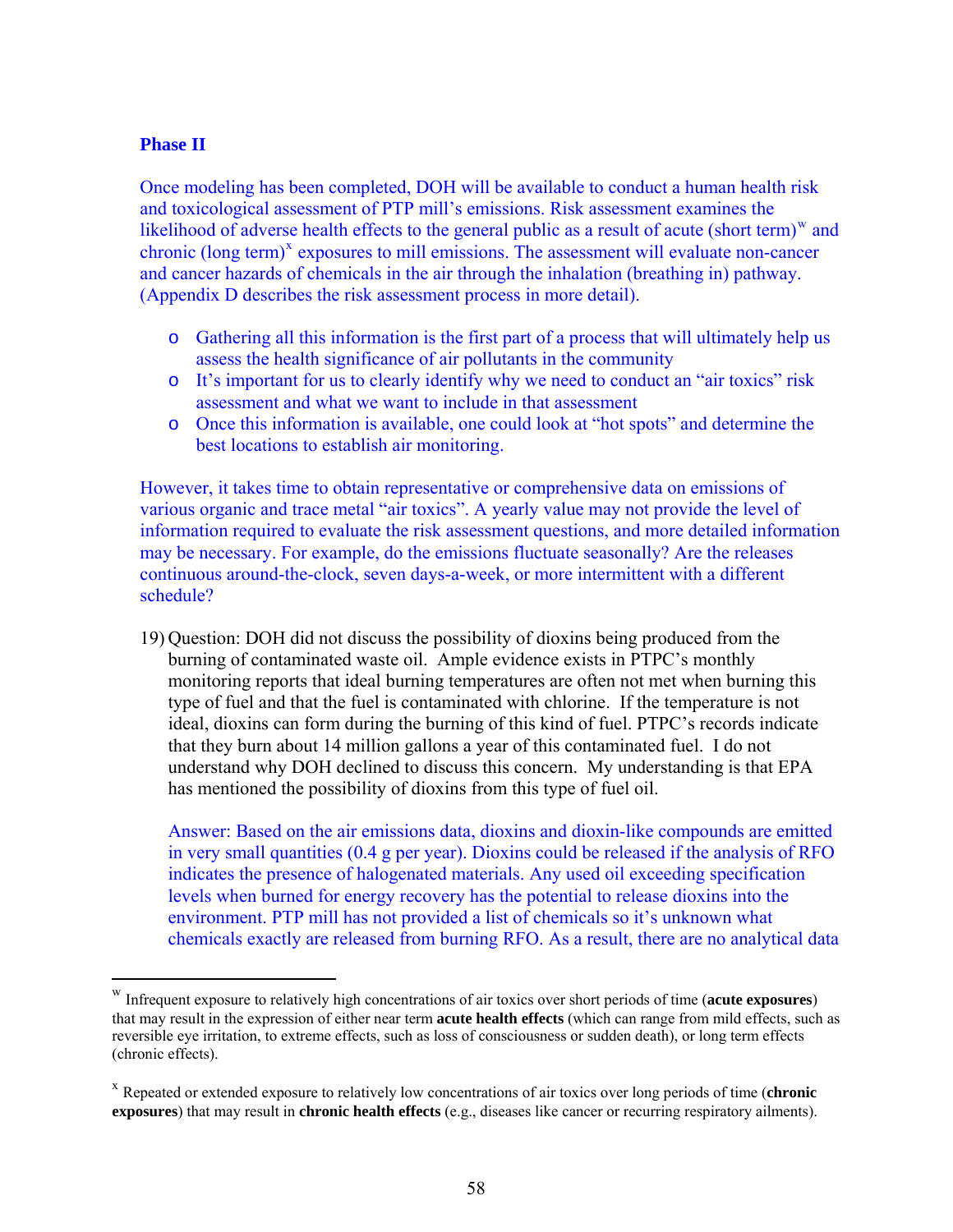and/or evidence to determine what chemicals are released from this process. This is one of the amendments to the permit; PTP Corporation must sample and test the recycled fuel oil it purchases from Conoco Phillips prior to burning it. Dioxin and dioxin-like compounds are discussed in the report in general terms because dioxin has been identified as a potential contaminant released at pulp mills.

20) Question: DOH suggests an air pollution modeling study. Such a study is needed, but real sampling of the air quality must happen as soon as possible, not in a few years after an air pollution modeling study is done. The high cancer rates and huge volume of citizen reports seem significant enough for a more active approach. I specifically feel that immediate sampling of air above the ponds needs to be completed as there does not appear to be any data about what chemicals are being emitted and what the concentrations are. PTPC claims that emissions are insignificant, and does not report emissions in the annual emissions inventory, despite much evidence that the odor from the ponds is quite significant.

Answer: Please refer to the answer to #13, above. Air dispersion modeling is a tool used to estimate the level of a pollutant (e.g., one or more chemicals emitted from one or more sources) downwind from an air pollution source.

Ecology is currently working on an agreed order with PTP mill that will require that they develop a plan to determine the emissions of methanol, acetaldehyde, propionaldehyde, and total reduced sulfur from the wastewater treatment ponds.

21) Question: I agree with the comments by the local health department…air sampling must happen. The citizens are being impacted frequently, some severely. Postponing sampling for a few years until another study is done is not ok. I also believe that a full health survey of the citizens is needed. Public data on health conditions in the area are too limited for adequate study.

Answer: DOH's recommendations and the rationale for collecting additional sampling data are clear in the health consultation report. Ambient air emissions program versus air monitoring program advantages and limitations were explained above. As mentioned previously, it takes time to obtain representative or comprehensive emissions data of various organic and trace metal "air toxins". Developing an emissions inventory requires 1) planning; 2) gathering information; 3) estimating emissions; 4) compiling data into a database; 5) data augmentation (i.e., the need to collect additional information, most notably emission data, vent parameters, and location coordinates); 6) quality control/quality assurance; 7) documentation; and 8) access to data. For detailed information about this please see:

[http://www.epa.gov/ttn/fera/data/risk/vol\\_1/chapter\\_07.pdf](http://www.epa.gov/ttn/fera/data/risk/vol_1/chapter_07.pdf)

Depending on the community goals and questions needing an answer and how those answers will be used to address a community's health, a community health survey is an option. A health survey may help to investigate a wide variety of health outcomes, not all of which may be related to the exposure. A health survey looks at many different factors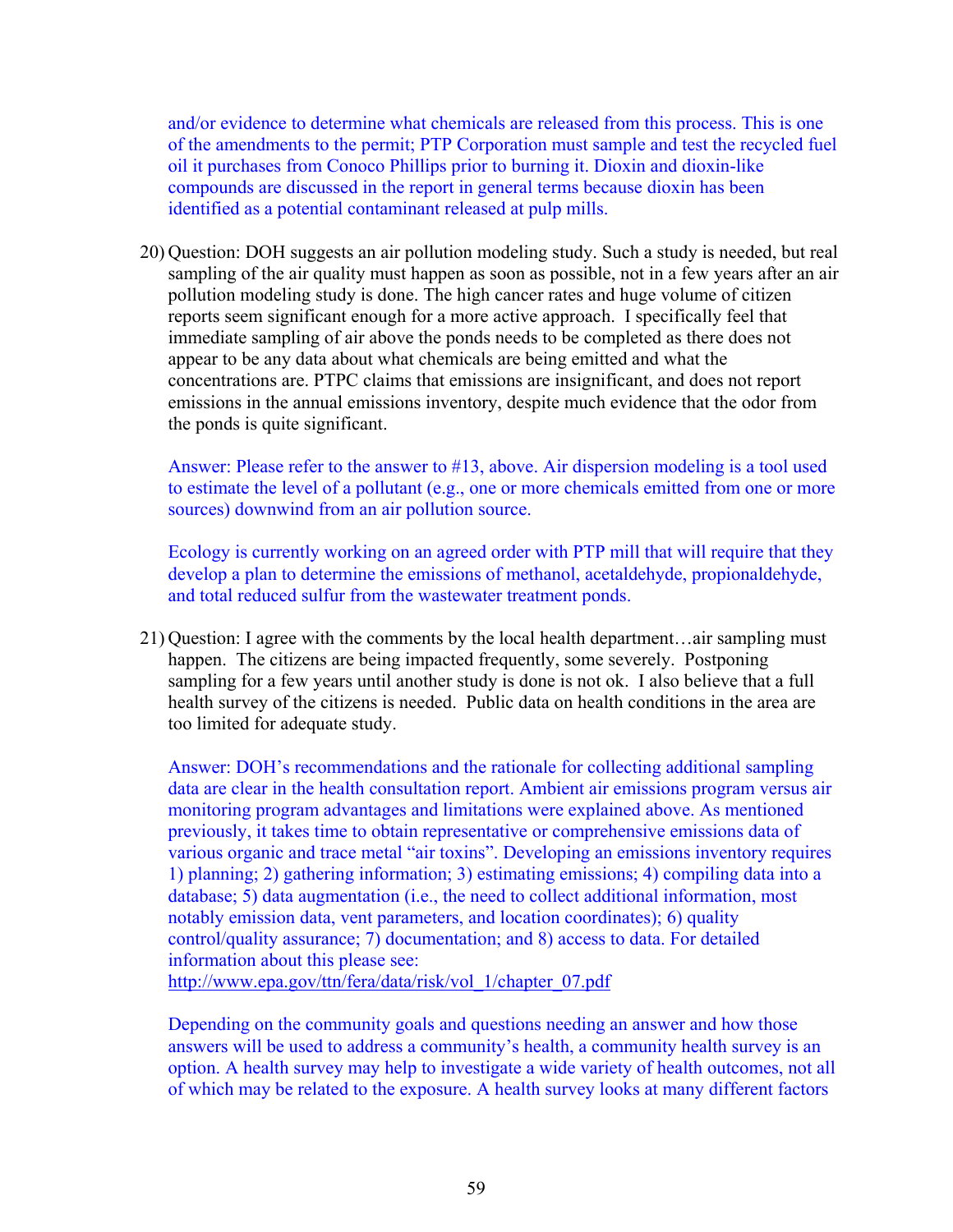that affect health (for example, social and economic status), as well as different health conditions. However, this type of survey cannot be used to show an association between exposure to contaminants and development of a specific disease.

For more information about a Health Study and/ or a health survey: <http://www.communityhealthstudies.com/content/welcome.html>

22) Question: In the Health Consultation regarding Port Townsend Paper Corporation, you mentioned that the company used approximately 14 million gallons of reprocessed fuel oil in 2006. Do you know if the amount of RFO has been similar in recent years, from 2005 onwards? I know that they are using waste wood and so are they continuing to use as much RFO?

Answer: DOH has no information on this because the mill has not provided the amount of RFO used during previous years.

May 8, 2008

## Re: WA Dept of Health Draft Health Consultation

Dear Mr. Diaz:

Thank you for the work of yourself and others at the WA Dept of Health in conducting a Health Consultation for Port Townsend. The document validates our concerns, the principal of which is that "data gaps ... need to be filled in order to assess the health impacts of mill related pollutants on the community." (p.4)

We have some questions and concerns.

23. Question: Hospitalization rates. Hospitalization rates alone are insufficient to characterize the health impacts on the community. At a minimum, general practice physicians, specialists and alternative practitioners would need to be consulted. However, for many symptoms that people experience, although debilitating and potentially with long-term effects, people do not necessarily seek medical treatment, or they go in the course of other visits or longer-range care. Yet the effect on their health can be profound and long-lasting. Asthma or migraines are but two examples: people report that the if the symptoms come on, they check the ambient air and if mill emissions are present, they often simply take their customary treatment (over-the-counter, prescription, special nutrients or herbs) and go to bed until the symptoms abate.

Thus, without doing a community survey as well as confidential surveys of other medical practitioners, a true picture of the health impacts cannot be discerned.

Answer: **Is a health study appropriate for Port Townsend?**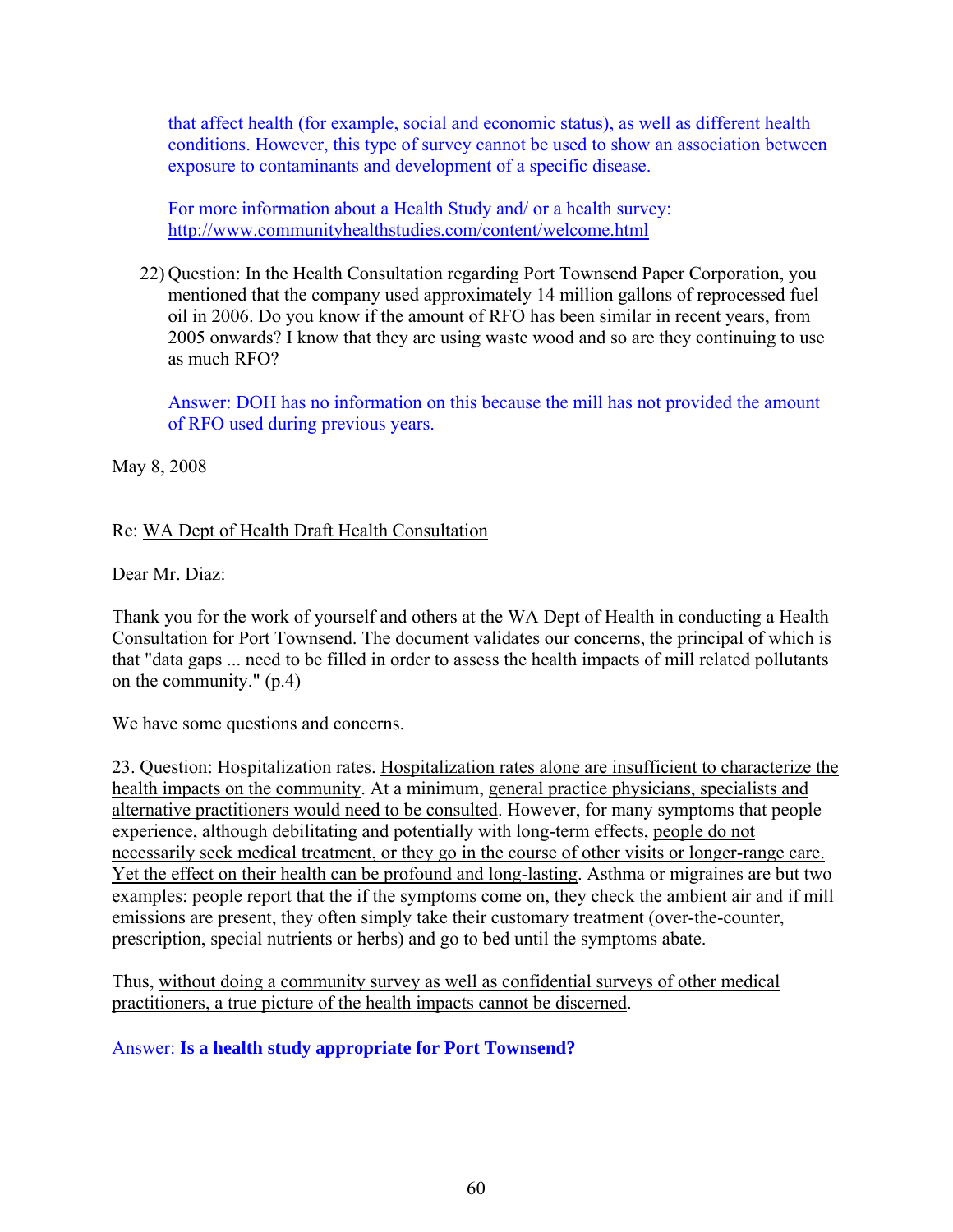Linking health problems to an exposure to environmental **contaminants** in the environment might seem straightforward at first. Often, community members suggest that a health survey be conducted in their community. A health survey is the number of people with illnesses (or health outcomes) in their community. A health survey provides information about the health status of the community. However, in order to suggest a link between **exposure** and illness, one needs to carry out a scientific health study. A scientific health study requires carefully measuring exposure and illness. A disease may be caused by many different factors. It may be difficult to determine if the disease was caused by exposure to contaminants, and not due to other factors. No community is free of disease; there is always some level of disease in a community. It can be hard to show there are an unusually high number of people with a particular disease.

Because these types of health studies present many challenges, they are rarely conducted in small communities. However, a health study is only one of many options that can address concerns about exposure and health in a community exposed to contaminants. Some goals can often be obtained more effectively through other activities.

**Epidemiologists ask various questions when evaluating whether to conduct a health study in a community.** Answering both the basic and advanced questions successfully provides the "building blocks" to conducting a good study. If there are strong answers to these questions, a health study may be appropriate from a scientific point of view. Other practical considerations, such as funding and stakeholder support, will then need to be considered. **It is important to note that health studies are not commonly carried out.** There are many conditions that need to be met before deciding to invest the large amount of time and resources needed to conduct a health study.

In an environmental epidemiology study, **there must be one or more contaminants in the environment.** Usually, these types of studies involve looking at a contaminant that was introduced into the environment by humans.

Some questions asked at this stage:

 **a)** Is there contamination?

- Do we have strong evidence of contamination?
- Do we have enough information to know where the environmental contamination is located?
- Are there sampling data that shows the contaminants in the air, water, or soil?

b) Did people come in contact with the contamination? Evidence is needed to show that people had some contact with the contaminant by touching, breathing or ingesting it.

For example, it is possible that contamination existed in the community's surrounding air. However, there is no evidence of people being exposed to chemicals by breathing the air while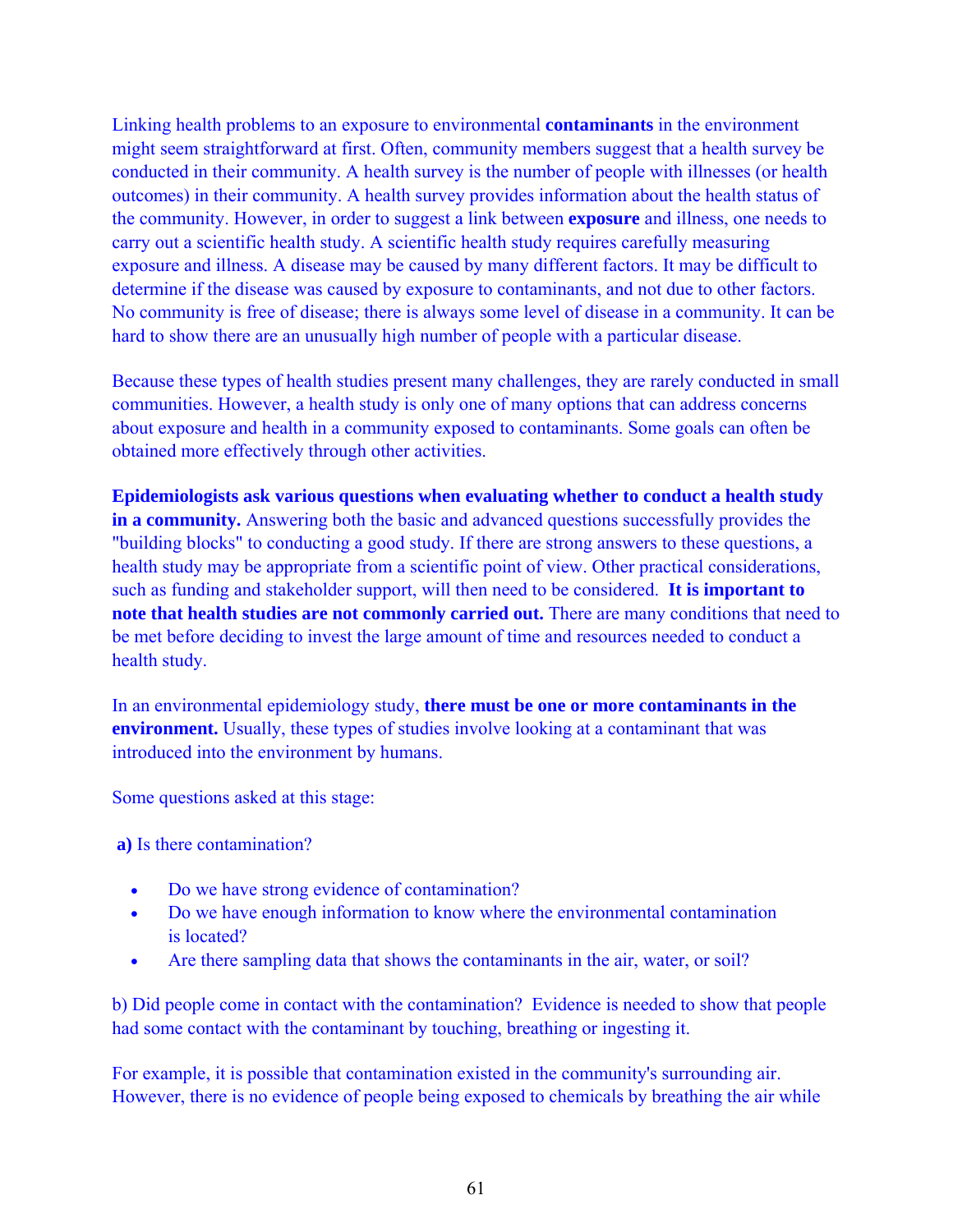living near the Port Townsend paper mill and working at the facility. DOH understands that communities living in close proximity to pulp mills can be annoyed by odorous emissions. Odors can alert people that something may be harmful, but generally, you can smell many chemicals before they are at levels harmful to health. For example, humans are able to smell hydrogen sulfide, which smells like rotten eggs, at very low levels; levels much lower than those at which this chemical causes toxic health effects.

Another scenario is that contamination exists in the community's **groundwater**. However, there is evidence that no one drank the water, touched the water, or breathed water vapor. Instead all water supplied to residents in the community came from **surface water** collected in the mountains far away from the community.

By looking at these various issues, we can determine if, in fact, people came into contact with contamination. When that occurs, we have what is known as "completed exposure pathway."

Some questions asked at this stage:

- How large of a geographical area did the contamination spread?
- Do we know if people breathed, ingested, or otherwise had some contact with the contaminant?

c) Could the contaminant cause the health outcome?

Different chemicals may cause very different health outcomes. In an environmental study, **it must be scientifically reasonable to think the exposure to contaminants could cause the health problems a community is concerned about.**

If exposure to a particular exposure is consistent with what we know about how a particular disease develops, then the connection between the exposure and the disease is said to be biologically plausible. To determine biological plausibility, scientists explore past research findings looking for evidence of a biological mechanism connecting the exposure to the disease. If there was contamination, and people were actually exposed to it, then we must also ask if the association between the exposure and the health outcome is biologically plausible.

Some questions asked at this stage:

- Is there scientific information showing a link between the chemical and the health outcome?
- Can we suspect there might be a link, based on what we know about how the chemical behaves in the body?

d) How much were people exposed to?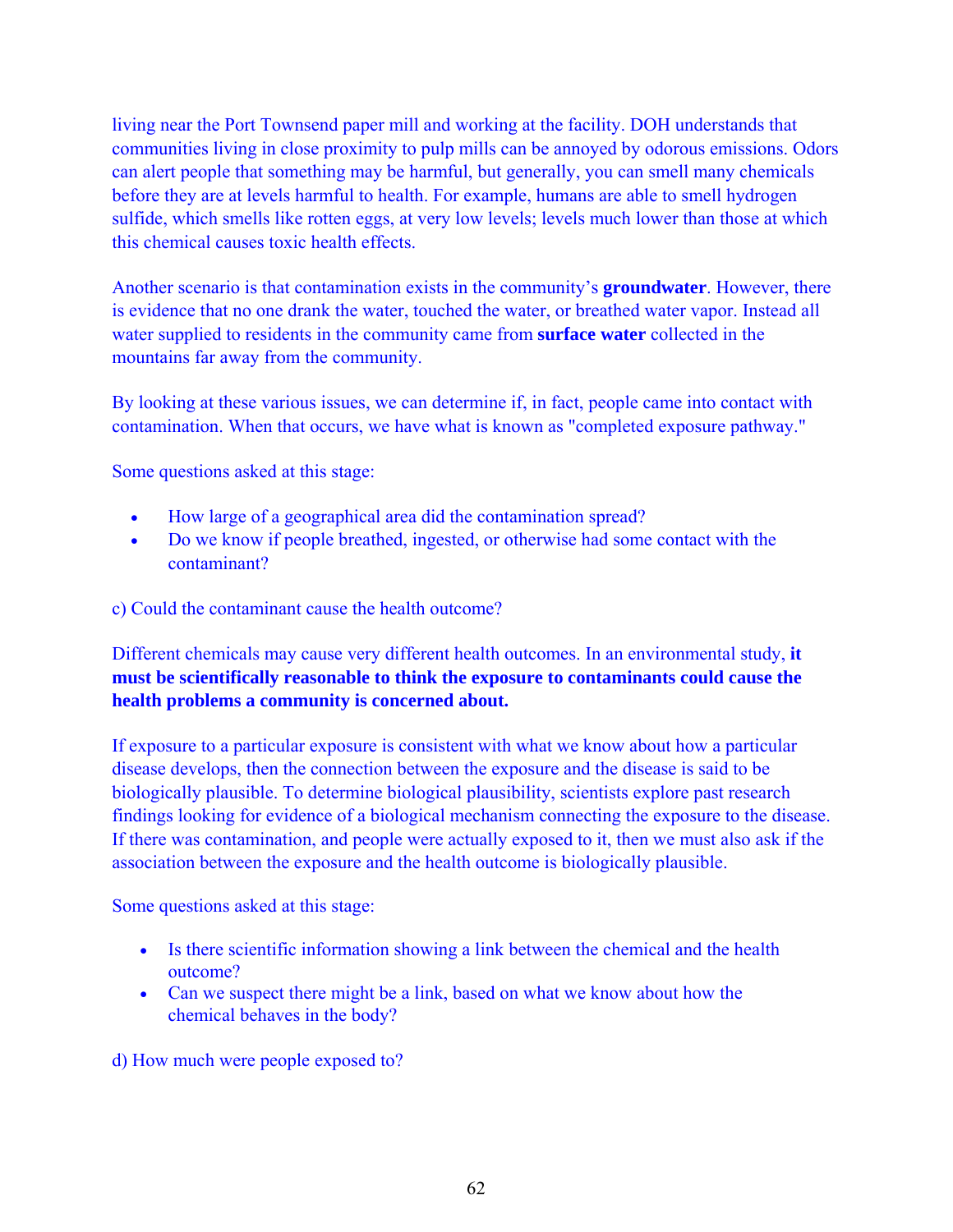## Based on what we know, **is the amount of exposure high enough to possibly cause the health outcome?**

A chemical may cause a specific health problem in people when people are exposed to a certain amount of it; yet, at low levels it may not cause that problem at all. For example, health effects from exposure to chemical odors can be an immediate (acute) health threat, a long-term (chronic) threat, or may pose no health threat at all. Getting sick from chemical odors will depend on what you are exposed to, how much you were exposed (dose), how long you were exposed (duration), how often you were exposed (frequency), and your individual sensitivity to the odor.

Some questions asked at this stage:

- According to existing toxicology studies, what levels of contaminant exposure result in a health outcome?
- Does the available data suggest the contaminant is present at levels high enough to raise a concern about a specific health outcome?

e) Is the timing right?

Are we looking for the health outcome at the right time based on when exposure occurred?

The period of time between exposure and the appearance of a related health outcome is known as the "latency period."

Some health outcomes take a long time to develop. If we look too soon after the exposure, we won't find anything, even if the contaminant could in fact cause the health outcome in the future. On the other hand, some health outcomes may only be seen while exposure is ongoing. If exposure has ceased, there would be no reason to conduct a study.

Some questions asked at this stage:

- Do we know how long it takes for a specific health outcome to appear after a person has been exposed to a specific contaminant?
- Has enough time passed from the time of exposure for the health outcome to develop?

Let's now apply all these basic questions to Port Townsend mill (PTP mill) emissions.

## **[Basic Question a:](http://www.communityhealthstudies.com/content/appropriate1.html)**

## **Is there contamination?**

Yes, PTP mill emits more than 100 tons per year or more of one or more air pollutants.

• **Do we have strong evidence of contamination?**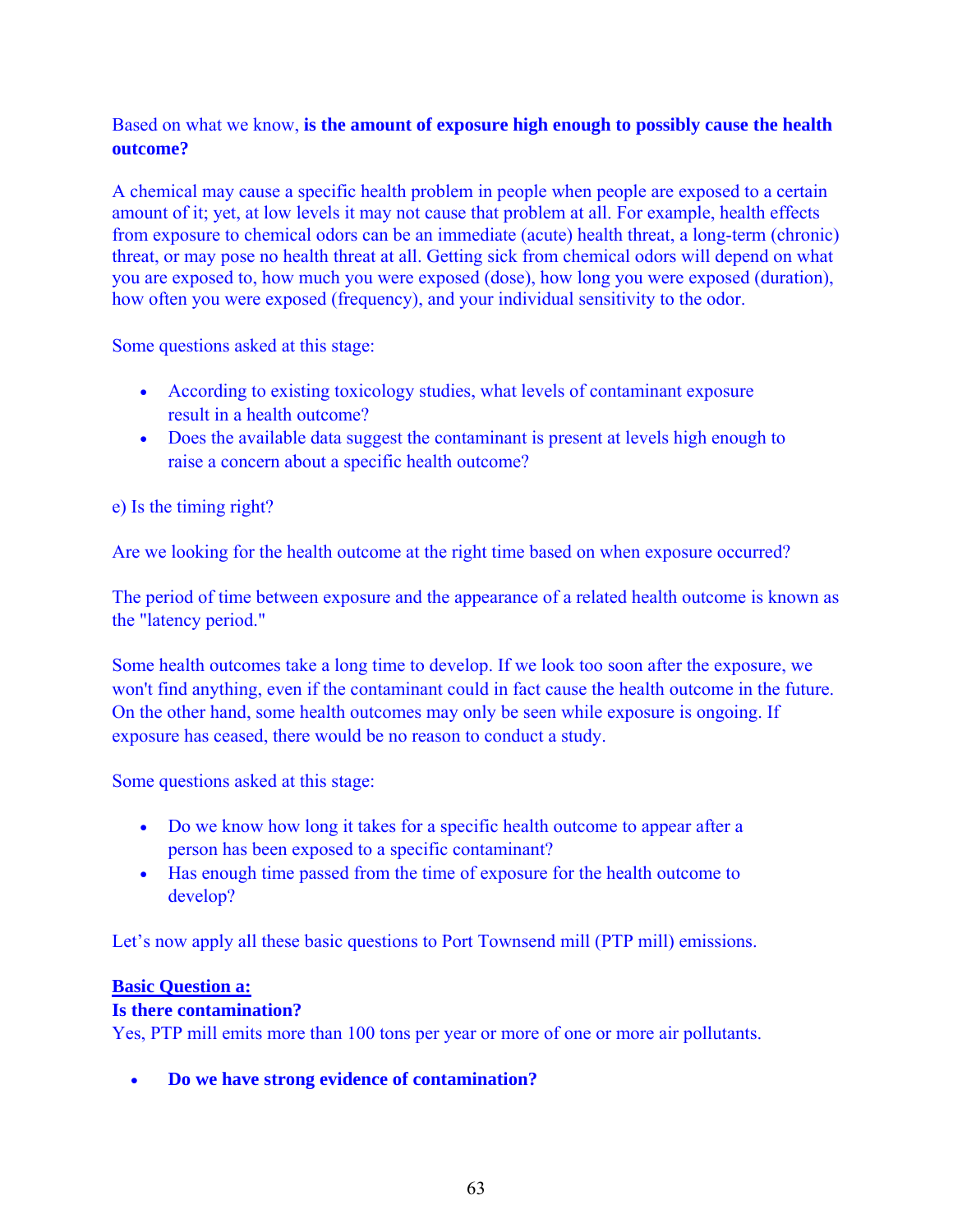We know PTP mill emits more than 100 tons per year or more of one or more air pollutants. But there are a lot of unknowns and data are needed to estimate levels of contamination in the community.

## • **Do we have enough information to know where the environmental contamination is located?**

PTP mill is not the only source of pollution; there are other sources of emissions that contribute to chemical pollution in the area. According to the Olympic Regional Clean Air Agency (ORCAA), Port Townsend's other sources of emissions include commercial sources, wood stoves, fireplaces, outdoor burning, wildfires, and motor vehicle diesel emissions.

#### Is there sampling data that shows the contaminants in the air, water, or soil?

There are not enough data that are able to quantify exactly what is coming out of the emissions (i.e., recovery furnace, smelt tank, lime kiln, hog fuel and package boiler, treatment system and water treatment ponds).

#### **[Basic Question b:](http://www.communityhealthstudies.com/content/appropriate12.html)**

#### **Did people come into contact with the contamination?**

It is unknown whether people have been exposed to chemicals by breathing the air while living near PTP mill (i.e., within 3 to 5 miles) and working at the mill. Former mill workers have expressed no health concern working at the mill.

#### **[Basic Question c:](http://www.communityhealthstudies.com/content/appropriate13.html)**

## **Could the contaminant cause the health outcome?**

It is unknown what chemicals are causing respiratory or any other type of illnesses in the community.

#### **[Basic Question d:](http://www.communityhealthstudies.com/content/appropriate14.html)**

## **How much were people exposed to?**

It is unknown what chemicals are in the emissions, how much, how often, and where people are exposed. We have not identified yet an exposed population.

#### **[Basic Question e:](http://www.communityhealthstudies.com/content/appropriate15.html) Is the timing right?**

The period of time between exposure and the appearance of a related health outcome is unknown.

For more information about a Health Study: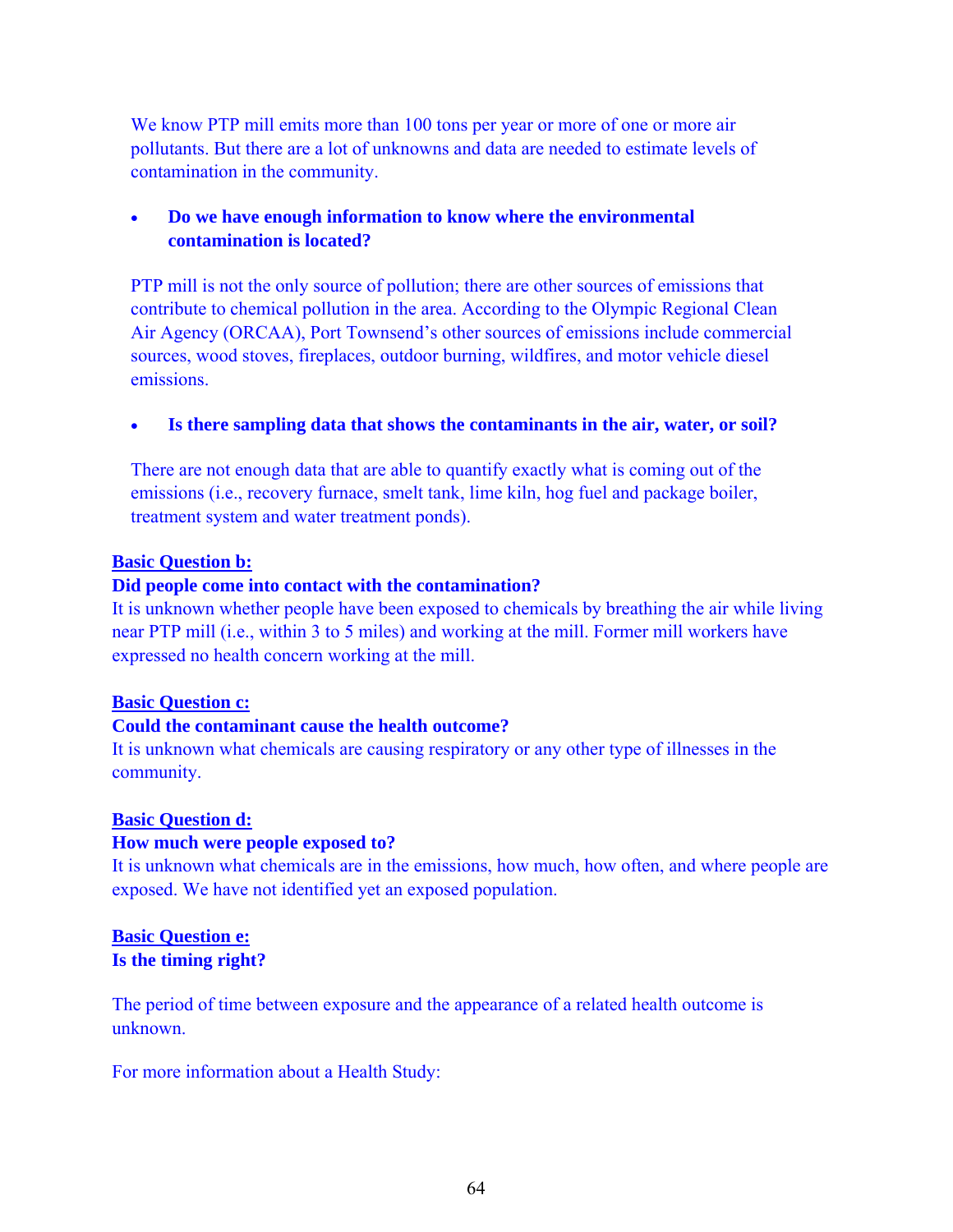<http://www.communityhealthstudies.com/content/welcome.html>

24. Question: Which Cancers? The report discusses cancers, citing the "top 5 cancers", or most frequently found cancers for Jefferson County. However, this misses the point, as these particular cancers are variously elevated throughout most of Washington. Much more telling are rates of given cancers relative to the same cancers in other WA Counties. By this measure, we find that Jefferson County not only leads all Washington Counties in total cancers, but exceeds up to double the rates for approximately 14 cancers, and this pattern has held for at least a ten-year period. This is significant.

25. Question: Irrelevant case example used. Lung cancer is used as an example but it's not one of the comparatively elevated cancers. More telling is to look at, for instance, oral cavity/pharynx, bladder or brain (almost 2x state average incidence); liver, melanoma of the skin, pancreas, prostate or stomach (1.3 to 1.6x state average incidence). This must be considered in a valid final report.

Answer: To summarize questions 24 and 25 DOH provided a thorough review of cancer rates and statistics in Jefferson County to some members of the community. A copy is available for your information. In summary:

- There is not supporting evidence to correlate the significance of any form of cancer in Jefferson County linked to air emissions from the PTP mill in absence of environmental and epidemiological data. Cancer is the product of many factors (e.g., lifestyle, genetics, and exposure to cancer causing agents) and many types of carcinogens.
- It is unknown which chemicals are the cancer and non-cancer drivers at PTP mill to fully assess adverse health effects. DOH provided a list of "suspected" chemicals based on TRI and air emissions data. A human exposure model (HEM) has not been conducted at PTP mill.
- The Human Exposure Model (HEM) is used primarily for performing risk assessments for major point sources (usually producers or large users of specified chemicals) of air toxics. The HEM only addresses the inhalation pathway of exposure, and is designed to predict risks associated with emitted chemicals in the ambient air (i.e., in the vicinity of an emitting facility but beyond the facility's property boundary). The HEM provides ambient air concentrations, as surrogates for lifetime exposure, for use with unit risk estimates and inhalation reference concentrations to produce estimates of cancer risk and noncancer hazard, respectively, for the air toxics modeled.
	- o For more information about HEM: EPA's Risk Assessment and modeling [http://www.epa.gov/ttn/fera/human\\_hem.html](http://www.epa.gov/ttn/fera/human_hem.html)
- The report does not address high incidence of cancers and/or suspected neurological diseases in Port Townsend based on assumptions or epidemiological studies. Until PTP mill identifies what is in the air emissions and air modeling is conducted it is impossible to predict levels of chemicals in the air and estimate cancer and non-cancer adverse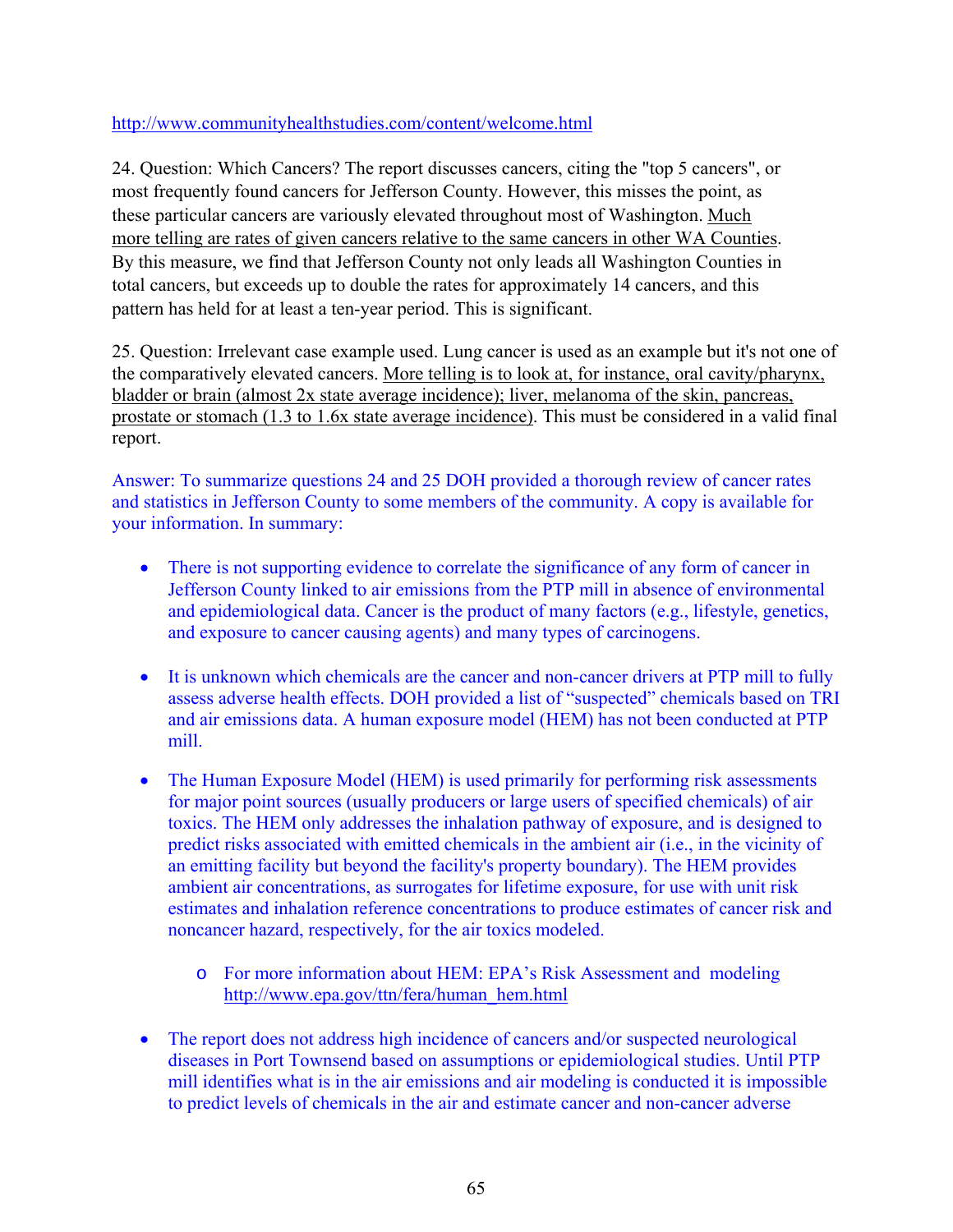health effects.

26. Question: Children's health is discussed in the abstract, but not related to the issue. No recommendations are made for collecting children's health data. This should be done.

Answer: As mentioned in the report, ATSDR and DOH recognize children's vulnerability to environmental hazards. Any data that is collected to assess human health risks will be relevant to predict potential adverse health effects in children as well as adults.

27. Question: Mill workers' health is not discussed. We feel that given our concerns, mill workers should be afforded a study to identify, remedy and prevent any undue health effects that may arise from their honest efforts to provide for their families.

Answer: DOH does not address occupational exposures and health effects in workers. This evaluation deals with the identification of chemicals from a possible source, and identification of information needed to address community health concerns. DOH received a list of 101 signatures from employees of Port Townsend Paper Corporation stating they do not suffer any health concerns from any emissions released from this mill. They believe the mill meets or exceeds all local, state, and federal laws concerning emissions.<sup>22</sup>

28. Question: Other sources? Citizens are clearly reporting health impacts which they often can directly correlate with presence of mill emissions. However, if studies by the agency fail to discern a correlation with mill emissions, nonetheless, the health impacts remain very real and well known among the populace. The WA Department of Health is charged with (and paid through taxpayer dollars to) protect the health of the populace. Therefore, regardless of ultimate source, we petition the Dept of Health to find out what is causing the health impacts and help us correct it.

Answer: In summary;

 $\overline{a}$ 

- DOH was unable to fully assess adverse health effects because it is unknown which chemicals are the cancer and non-cancer drivers at PTP mill.
- DOH has not yet identified who's exposed to environmental pollutants, what pollutants they are exposed to, how they are exposed, the toxicity of the chemicals they may be exposed to, and the likelihood that harm could occur because of the exposure. DOH's role is to answer these questions. Once data and risk modeling is conducted, DOH will be able to conduct a human health risk and toxicological assessment of PTP mill's emissions. Risk assessment examines the likelihood of adverse health effects to the general public as a result of acute  $(\text{short term})^y$  $(\text{short term})^y$  and chronic  $(\text{long term})^z$  $(\text{long term})^z$  exposures to

<span id="page-66-1"></span><span id="page-66-0"></span><sup>y</sup> Infrequent exposure to relatively high concentrations of air toxics over short periods of time (**acute exposures**) that may result in the expression of either near term **acute health effects** (which can range from mild effects, such as reversible eye irritation, to extreme effects, such as loss of consciousness or sudden death), or long term effects (chronic effects).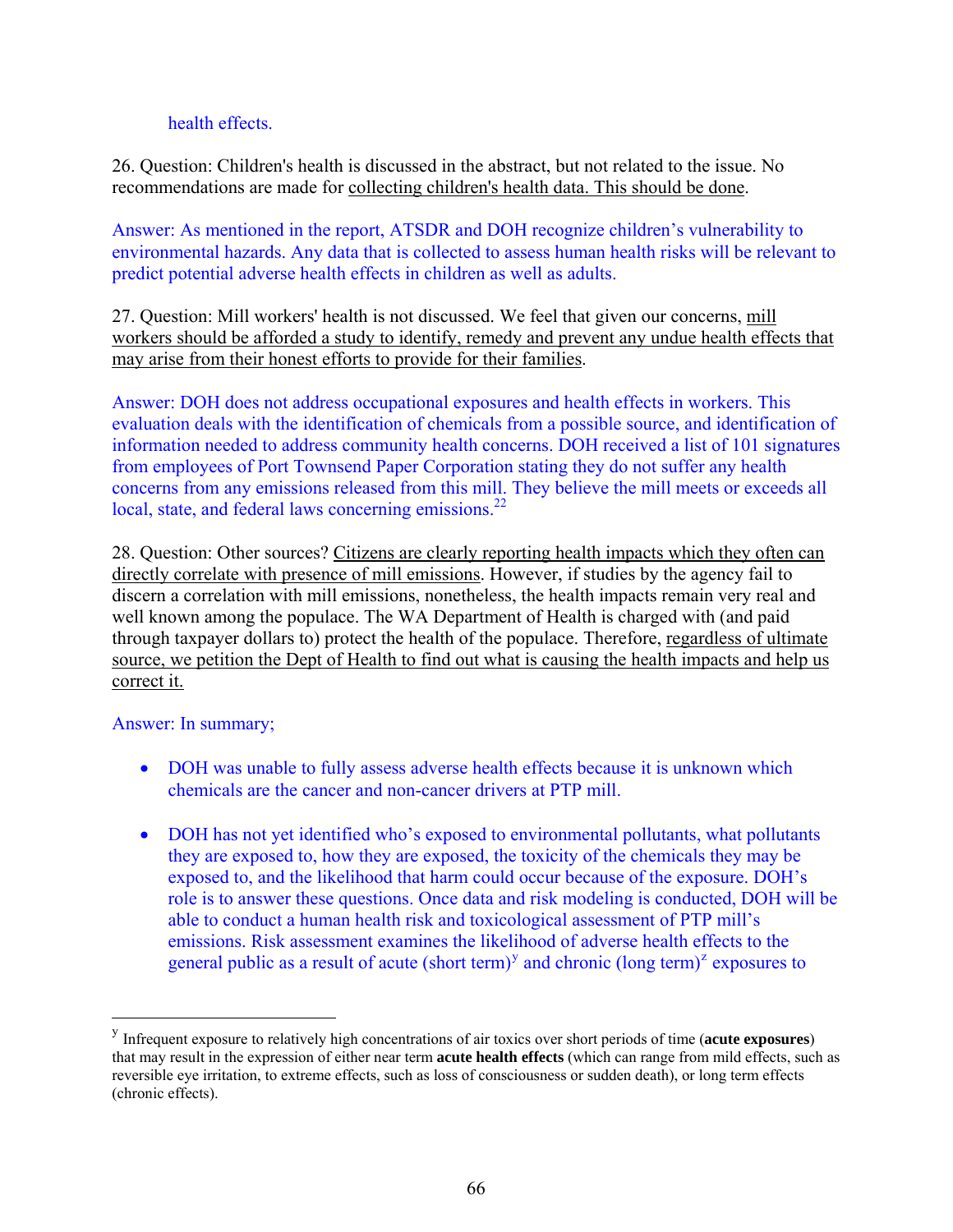mill emissions. The assessment will evaluate non-cancer and cancer hazards of chemical s in the air through the inhalation (breathing in) pathway .

- DOH is working closely with the mill and Ecology to ensure air emissions and meteorological data are collected. Once we gather this information, we will ensure that air modeling is conducted to determine what is being emitted and how and where contaminants move in the air.
- DOH is available to review air dispersion modeling results.
- DOH will use air modeling data results to conduct health risk analyses for each of the emission source areas. Then we will compute cancer and chronic non-cancer health effects.

Some specifics in the report:

29. Question: Page 10, pp2: "Most healthy people recover from the effects of air pollution when air quality improves." Generally we'd agree. However, long-term air pollution can have longterm effects on health. Nonetheless, this is a good reason for cleaning up the air. Your following sentence addresses those with more delicate or compromised systems.

30. Question: Page 10, footnote 3: "Ecology has determined that the mill does not release more reduced sulfur gases during the night." People report increased emissions on weekends as well. Regardless, without actual on-site working monitors, the statement cannot be supported. However, even if a nighttime concentration of mill pollutants is due to regular nighttime atmospheric conditions, the effect is the same: frequently, higher emission concentrations at night.

Answer: The mill and Ecology have determined the mill does not release more chemicals during the night. The mill operates 24 hours a day and seven days per week. The mill odor is noticed by the community primarily at night and in the early morning due to weather patterns, not changes in mill operations.<sup>108</sup>

31. Question: Page 10, pp3: "The mixture is different inside and outside, and may affect people in different ways." Granted, but often mill emissions collect inside buildings and may be more concentrated indoors until the outside emissions disperse and the building can be aired out. People regularly report this problem.

Answer: The answer to this statement was discussed earlier in question #12.

32. Question: Page 11. Port Angeles study and other citations. Although apparently the study did not come to a solid conclusion, it begins to corroborate other research and our point: that exposure to air pollution damages health.

z Repeated or extended exposure to relatively low concentrations of air toxics over long periods of time (**chronic exposures**) that may result in **chronic health effects** (e.g., diseases like cancer or recurring respiratory ailments).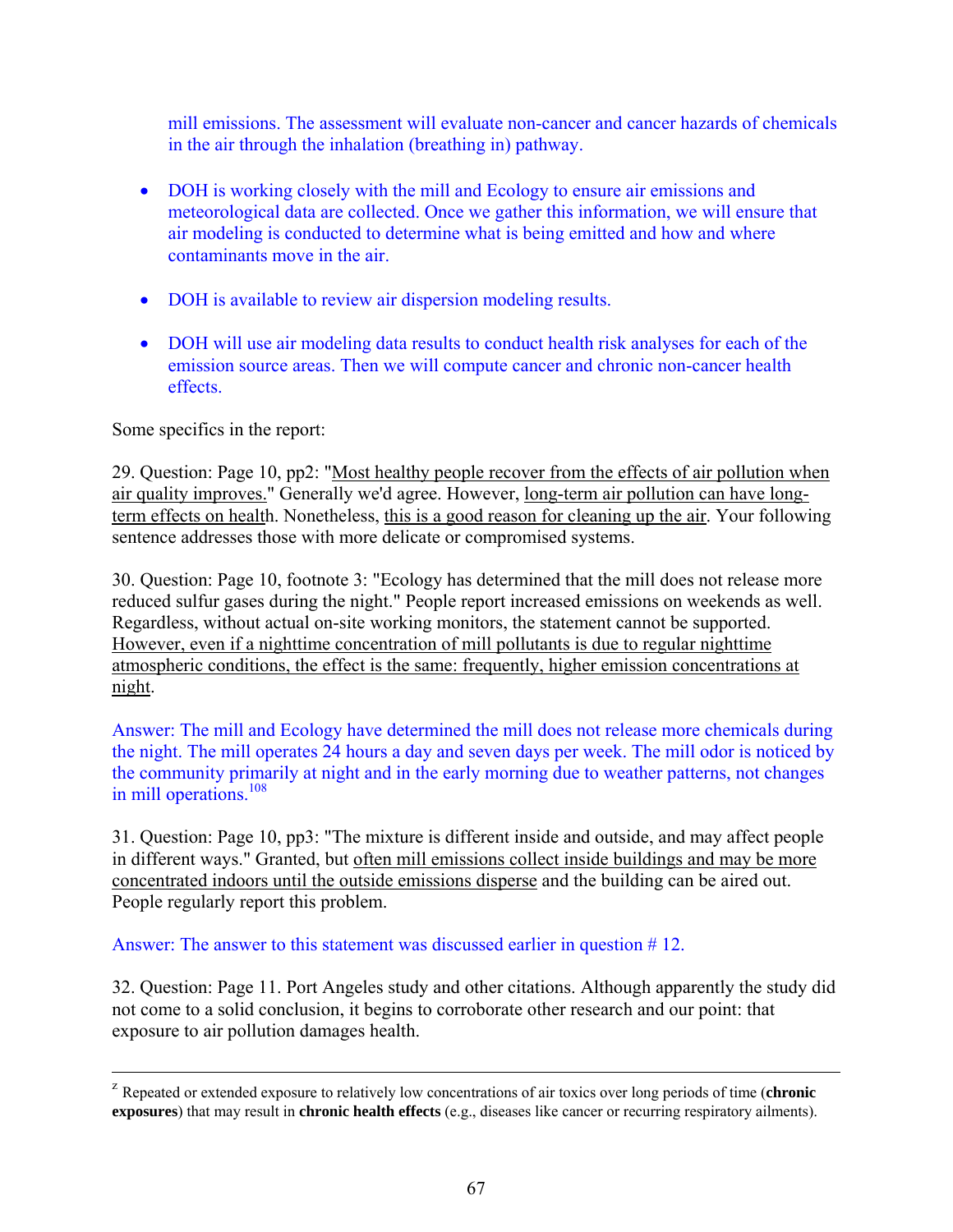Answer: Information about health risks of people living near kraft pulp mills and/or evidence of disease is limited and inconclusive.<sup>37,38,39,40,41,42,43</sup> Thus there is a need to conduct conclusive environmental and epidemiological studies so the results can provide useful information whether or not emissions of a modern pulp mill poses any serious health risk to residents of surrounding communities.

33. Question: Page 12: other exposures. Other pollutants undoubtedly contribute to overall body burden. Even there, it merits paying heed to PTPC's contribution to these other pollution sources. For instance, approximately 78% of PTPC's fuel is wood-burning, perhaps on the order of 300- 600 cords of wood per day; PTPC burns approximately 14 million gallons of reprocessed fuel oil annually, a type of fuel that produces more particulates than some other types of fuel oil. In addition, a constant stream of diesel trucks carries fuel and supplies to the mill.

Answer: According to the TRI and annual air emissions inventory, PTP mill releases approximately 3,657 tons of chemicals per year. Other commercial sources in Port Townsend area that contribute to air pollution include Port Townsend Furniture Clinic, Townsend Bay Marine and Lakeside Industries – Cape George. As mentioned in the report, the Olympic Regional Clean Air Agency (ORCAA) study identified chemical emissions also from wood stoves, fireplaces, diesel emissions, outdoor burning and wildfires.<sup>48</sup>

34. Question: Page 12-13: "Toxics emissions are not monitored."..."Without knowing more about the specific emissions from PTP mill and the resulting ambient air concentrations, it is difficult to identify which chemical substances might contribute to adverse health effects." Exactly!

Answer: This statement is correct. A complete set of toxic air emissions are not routinely monitored. According to PTP mill, they only monitor the required HAPs. The mill is regulated under the National Emission Standards for Hazardous Air Pollutants (NESHAP) rules which is in compliance with the Maximum Achievable Control Technology (MACT) standards I and  $II<sup>2</sup>$ .

35. Question: Page 16: Dioxins and dioxin-like compounds: That is one of our concerns, especially in light of the use of reprocessed fuel oil.

Answer: Even though the TRI and air emissions data showed dioxins and dioxin-like compounds in very small quantities (0.4 g per year), there is a potential for dioxins to be released by burning reprocessed fuel oil. DOH considers this paragraph important and has included it to provide potentially relevant information to the community.

The document will be revised to state: PTP Corporation has never been a bleaching mill, so it never used chlorine as a bleaching agent. There is no historical reason to associate dioxin with the mill's liquid effluent. Chlorinated organic compounds such as dioxin, however, may form as a by-product of combustion if chlorine is present in hogged fuel, $^{20}$  and/or halogenated materials are present in the combustion of reprocessed fuel oil.

According to the mill, under the PTP Title V permit it is prohibited to burn salty hogged fuel. However, it is possible dioxins could be released if the analysis of RFO indicates the presence of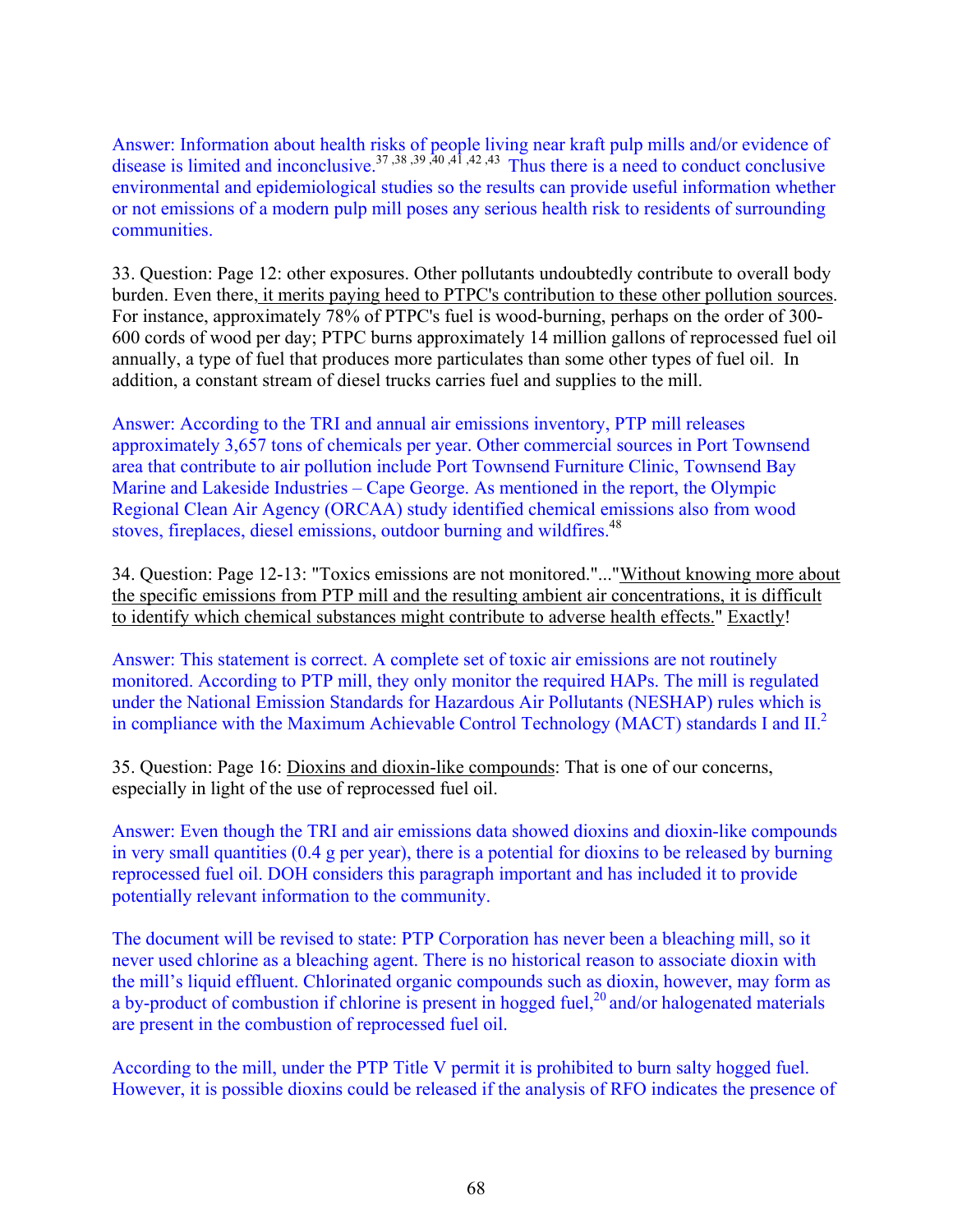halogenated materials. Used oil exceeding any specification level when burned for energy recovery has the potential to release dioxins into the environment. The total halogens permitted in Washington are 4,000 ppm maximum.

36. Question: Health data review: already commented upon in major comments, above. Data gaps: We especially feel that Direct Monitoring, both at the source and in the community are crucial to getting to the bottom of the puzzle

Answer: If air emission levels identify chemicals of concern in the surrounding ambient air then further monitoring is necessary. In other words, if "hot spots" are co-located in the vicinity of the mill there is a need to conduct air monitoring in the community.

37. Question: Recommendations: "DOH recommends Ecology, as the regulatory enforcement authority, require an expanded inventory." Yes, thank you! However, we STRONGLY feel that any characterization of the mill emissions must be proven against actual direct monitoring in the community. A wise monitoring plan is essential to accurately characterizing any relationship between reported health effects and pollution that is present at the time.

Answer: Ecology has consulted with EPA so they can provide an update in the residual risk assessment for the pulp and paper industry. Preliminary results show a list of chemicals for cancer and non-cancer risk drivers similar to those identified in the health consultation. In the agreed order with PTPC, Ecology is requiring the mill to determine emission unit specific basis on 17 chemicals and polycyclic organic matter (POM) 71002. POM 71002 includes a lists 16- PAH (polycyclic aromatic hydrocarbons).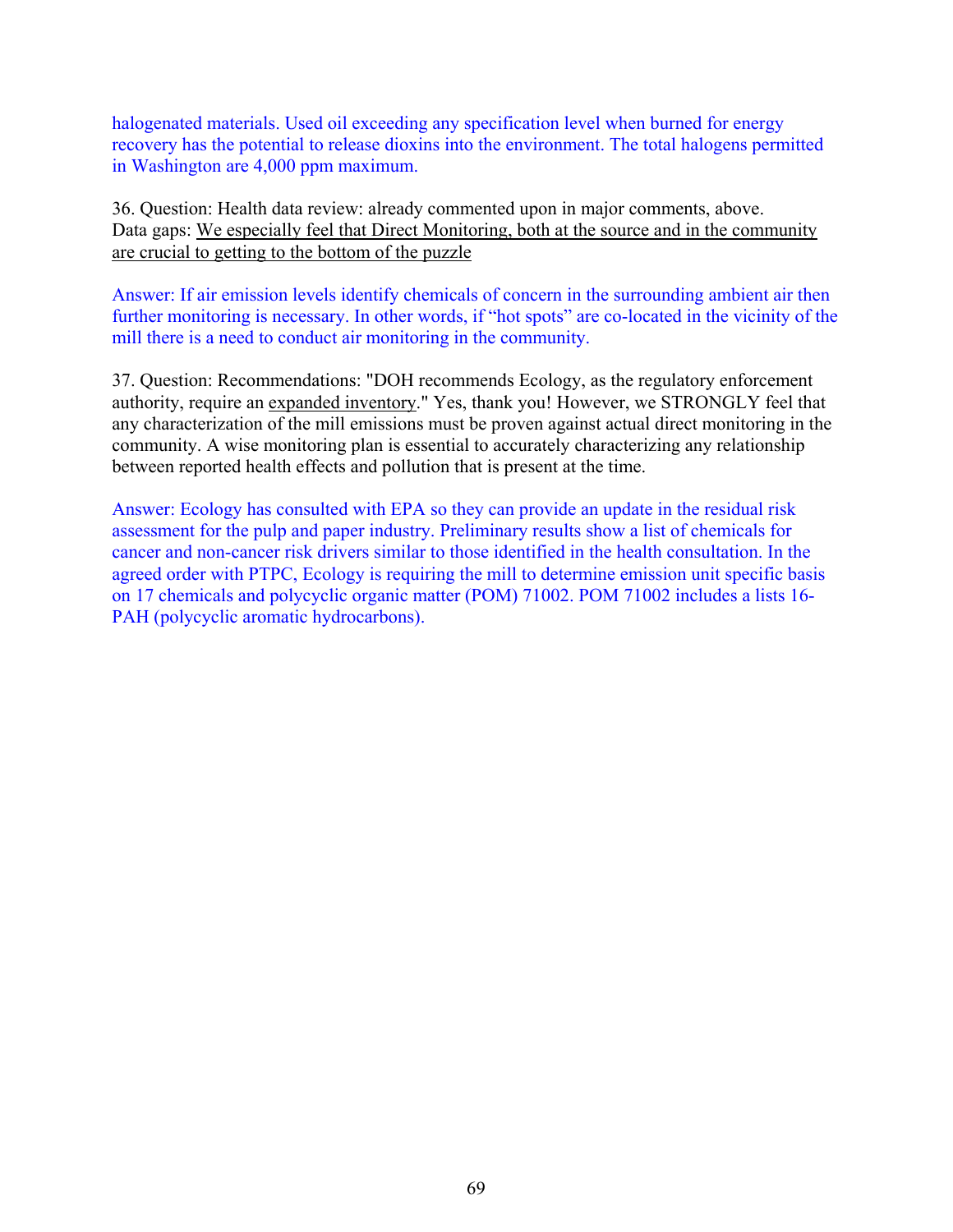#### **Port Townsend Paper Corporation comments on April 2008 health consultation**

Port Townsend Paper Corporation Comments on the April 2008 Health Consultation Page 1 of 14 May 6, 2008

### **38. Question: Purpose (p.4)**

"The purpose of this health consultation is to summarize health concerns regarding air pollution generated from the PTP mill and respond to the community's requests for an investigation of the following issues: …" In general, throughout the document, DOH refers to the petitioners as "the community."

While the petitioners represent a portion of the community, they do not represent the community as a whole. Using the term "the community" paints with too broad a brush. In our estimation, nearly 150 petition signatures were received asking for regulation of the mill, whereas in another petition, a similar amount of signatures were received from people reporting their health had not been affected by the mill.

The three bullet points are identified as the issues for which the petitioners had requested an investigation. When compared to the petition on file with DOH, these bullet items do not accurately reflect the petitioners' request.

Answer: DOH considers the petitioners as members of the community of Port Townsend. They might not represent the community as a whole but they still belong or are part of the community at large. However, the point is valid and we will revise the document to say "some members of the community"

DOH believes our characterization of the petitioner's request accurately reflects their petition on file.

#### **Background and Statement of Issues**

## **39. Question: Industry description and practices (p. 5)**

This section is confusing. PTPC does not have "…wood debarking and chip making…" on-site. The mill is an unbleached mill and does not make printing papers. This serves only to confuse a reader unfamiliar with distinctions between a generic description of the industry and an actual description of this mill.

Answer: The report has been modified as follows: The following general description of the kraft industry does not necessarily depict actual practices at the PTP mill. For example, PTP mill does not do wood debarking and chip making on-site.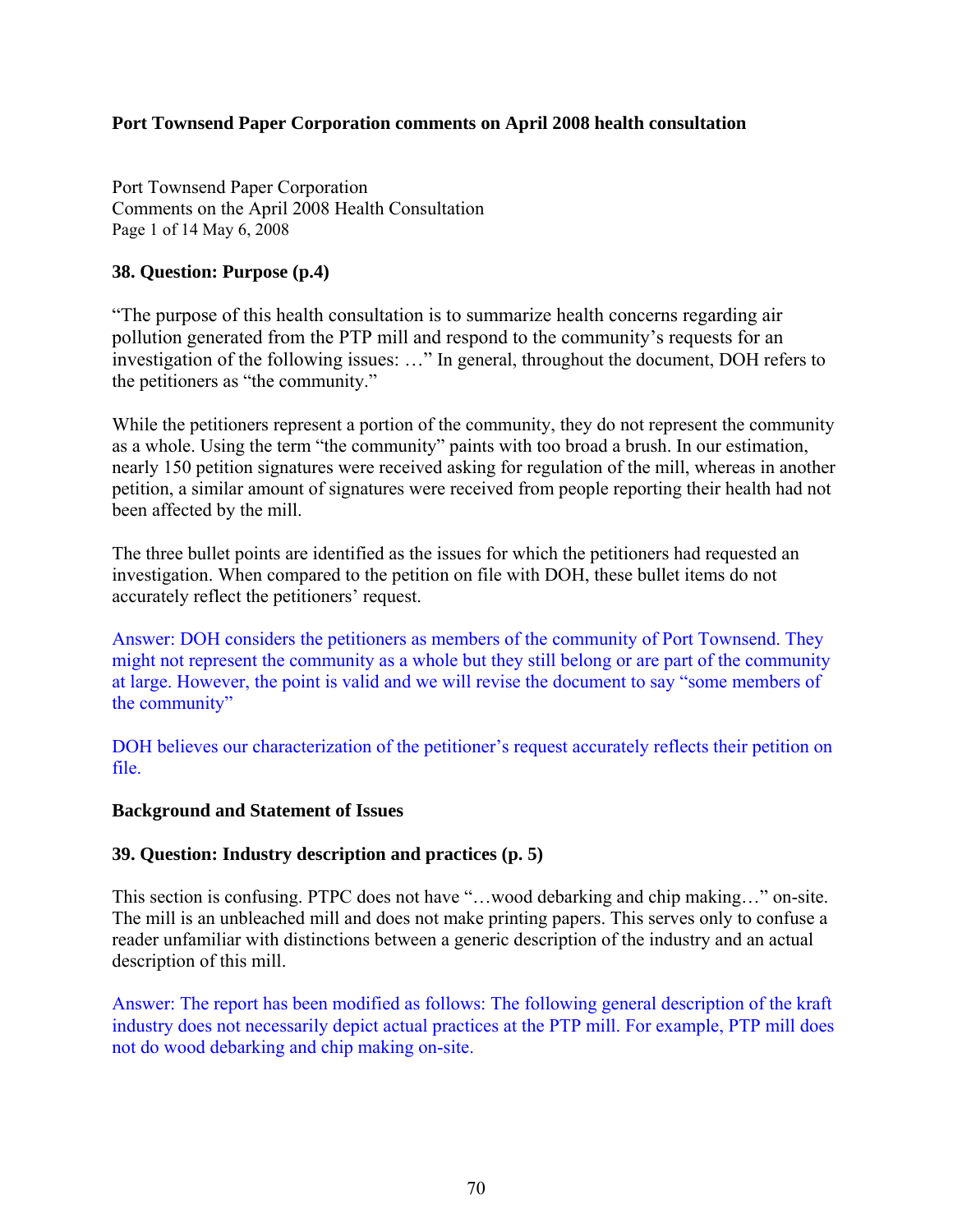#### **40. Question: Air permit (p.5)**

The report states: **"Sulfur dioxide and hydrogen sulfide are monitored periodically, but because the volumes are thought to be low, they are not monitored frequently."** PTPC's Title V permit clearly states the requirements for the ongoing monitoring SO2 & H2S from the appropriate emission sources, including continuous TRS monitoring for the recovery boiler and lime kiln stacks. Furthermore, the mill is required to track and report via the annual emission inventory the amounts of these chemicals emitted from the mill site.

Answer: The report has been modified as follows: Under the Title V permit, sulfur dioxide  $(SO<sub>2</sub>)$ and hydrogen sulfide  $(H_2S)$  are monitored periodically.  $SO_2$  and  $H_2S$  are monitored from the appropriate emission sources, including continuous total reduced sulfur (TRS) monitoring for the recovery boiler and lime kiln stacks.

**41. Question: "Toxics emissions are not monitored."** It is unclear how the author or DOH is defining the generic term "toxics emissions". The mill is required to track all emissions deemed appropriate by EPA & Ecology through over a 35-year period of rule-making to Port Townsend Paper Corporation ensure that the mill is sufficiently protective of the airshed under the Clean Air Act, including hazardous air pollutants.

Since 1970, the Clean Air Act has provided the primary framework for protecting people and the environment from the harmful effects of air pollution. A key component of the Clean Air Act is a requirement that the U.S. Environmental Protection Agency (EPA) significantly reduce daily, so-called "routine" emissions of the most potent air pollutants: those that are known or suspected to cause serious health problems such as cancer or birth defects. The Clean Air Act refers to these pollutants as "hazardous air pollutants," but they are also commonly known as toxic air pollutants or, simply, air toxics.

Prior to 1990, the Clean Air Act required EPA to set standards for each toxic air pollutant individually, based on its particular health risks. This approach proved difficult and minimally effective in reducing emissions. As a result, when amending the Clean Air Act in 1990, Congress directed EPA to use a "technology-based" and performance-based approach to significantly reduce emissions of air toxics from major sources of air pollution, followed by a risk-based approach to address any remaining, or residual, risks.

Under the "technology-based" approach, EPA develops standards for controlling the "routine" emissions of air toxics from each major type of facility within an industry group (or "source category"). These standards - known as "maximum achievable control technology (MACT) standards" - are based on emissions levels that are already being achieved by the better-controlled and lower-emitting sources in an industry. This approach assures citizens nationwide that each major source of toxic air pollution will be required to employ effective measures to limit its emissions. Also, this approach provides a level economic playing field by ensuring that facilities that employ cleaner processes and good emission controls are not disadvantaged relative to competitors with poorer controls.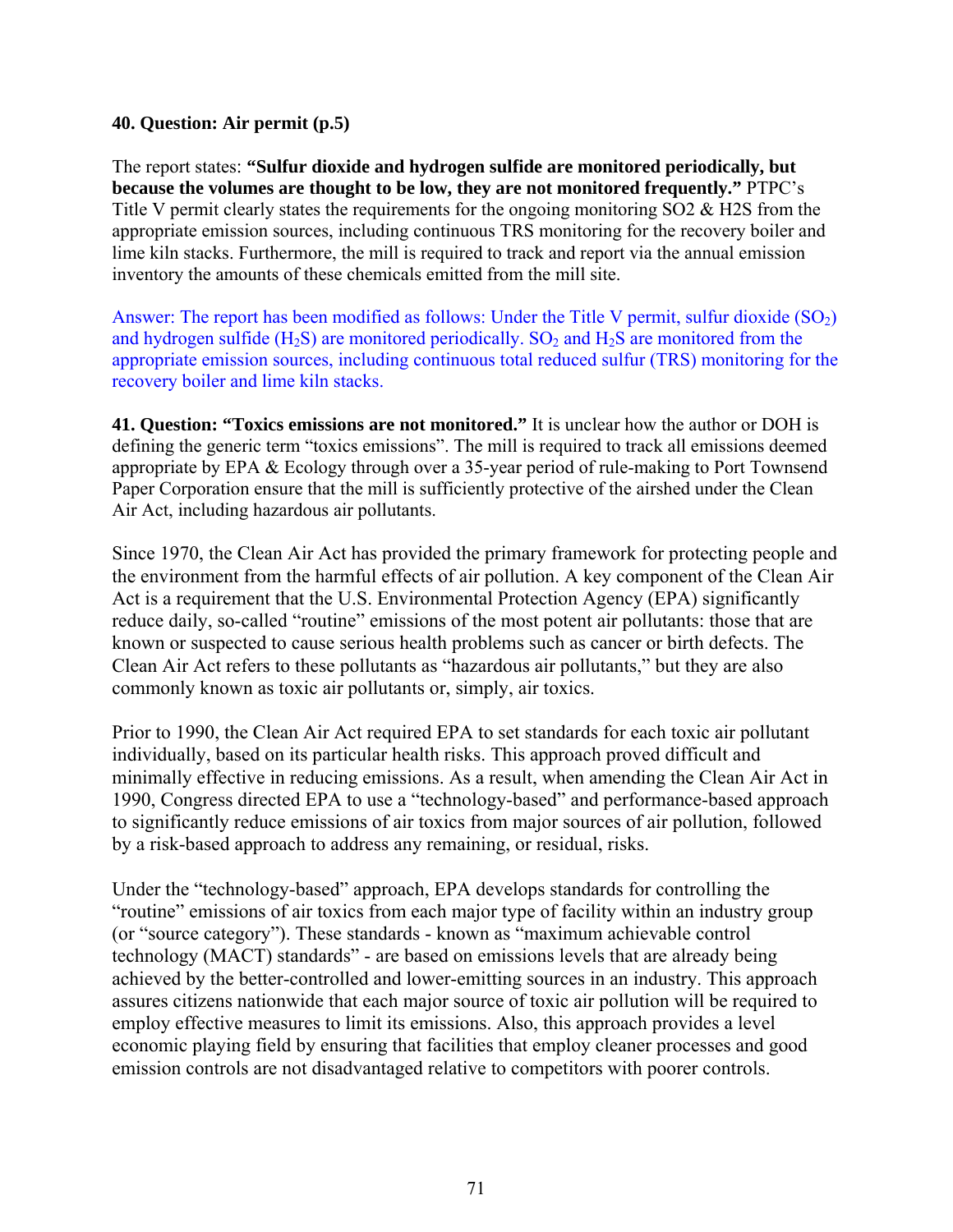In setting MACT standards, EPA does not generally prescribe a specific control technology. Instead, whenever feasible, the Agency sets a performance level based on technology or other practices already used by the industry. Facilities are free to achieve these performance levels in whatever way is most cost-effective for them. The MACT standards issued by EPA over the past 10 years have proven extremely successful. \*

\* Taken from EPA-425/K-00-002, Taking Toxics Out of the Air, Introduction, pp.1-2, USEPA Office of Air Quality Planning and Standards, Research Triangle Park, NC, August 2000, p 2.

It should be noted that all discussion of "toxic" air emissions in the health consult, including its conclusions, fails to reflect the fact that EPA has spent more than a decade evaluating emissions from pulp mills for the MACT program, and based on that work identified specific pollutants that are representative of hazardous air emissions, and required that they be controlled.

The mill is regulated under NESHAP rules and is in compliance with MACT I and II. It monitors the required hazardous air pollutants. In addition, the company reports hazardous and toxic pollutant emissions estimating them using federally approved factors.

Answer: The report has been modified as follows: Toxic air emissions, or hazardous air pollutants, or air toxics can be defined as having three characteristics: a) they have the potential to cause serious adverse health effects in the general population or to organisms in the environment as a result of airborne exposures; b) they are released from anthropogenic sources; and c) they include 189 hazardous air pollutants listed in Section 112.b.1 of the Clean Air Act of 1990.

A complete set of toxic air emissions are not routinely monitored. According to PTP mill, they monitor the required HAPs. The mill is regulated under the National Emission Standards for Hazardous Air Pollutants (NESHAP) rules which is in compliance with the Maximum Achievable Control Technology (MACT) standards I and  $II<sup>2</sup>$  However, one limitation of the MACT approach is that it relies mostly on engineering judgment about the amount of emissions reduction that can be achieved, and not on analyses of where action is needed to protect the public's health.

## **42. Question: "According to Ecology and PTP mill, chlorine, chloroform, and chlorine dioxide are not currently being released at the mill. Consequently, chlorine, chloroform, and chlorine dioxide are not monitored."**

The reason that these chemicals are not monitored is that the mill is not and has not been a bleached kraft mill nor does it burn salt-laden hog. Absent a process that uses chlorine bleach or the burning of hog fuel that contains salt, there is no mechanism for introducing chlorine into the mill's processes or emissions, and as a result, no potential for emissions of chlorine compounds, including dioxin. Some comments have suggested that RFO fuel could be a source of chlorine, through solvents mixed with used oil, since RFO is made from used oil. EPA regulations require testing of used oil for the presence of chlorinated solvents, and the specifications for RFO include the EPA limitations on chlorinated solvents. As a result, there is no factual basis for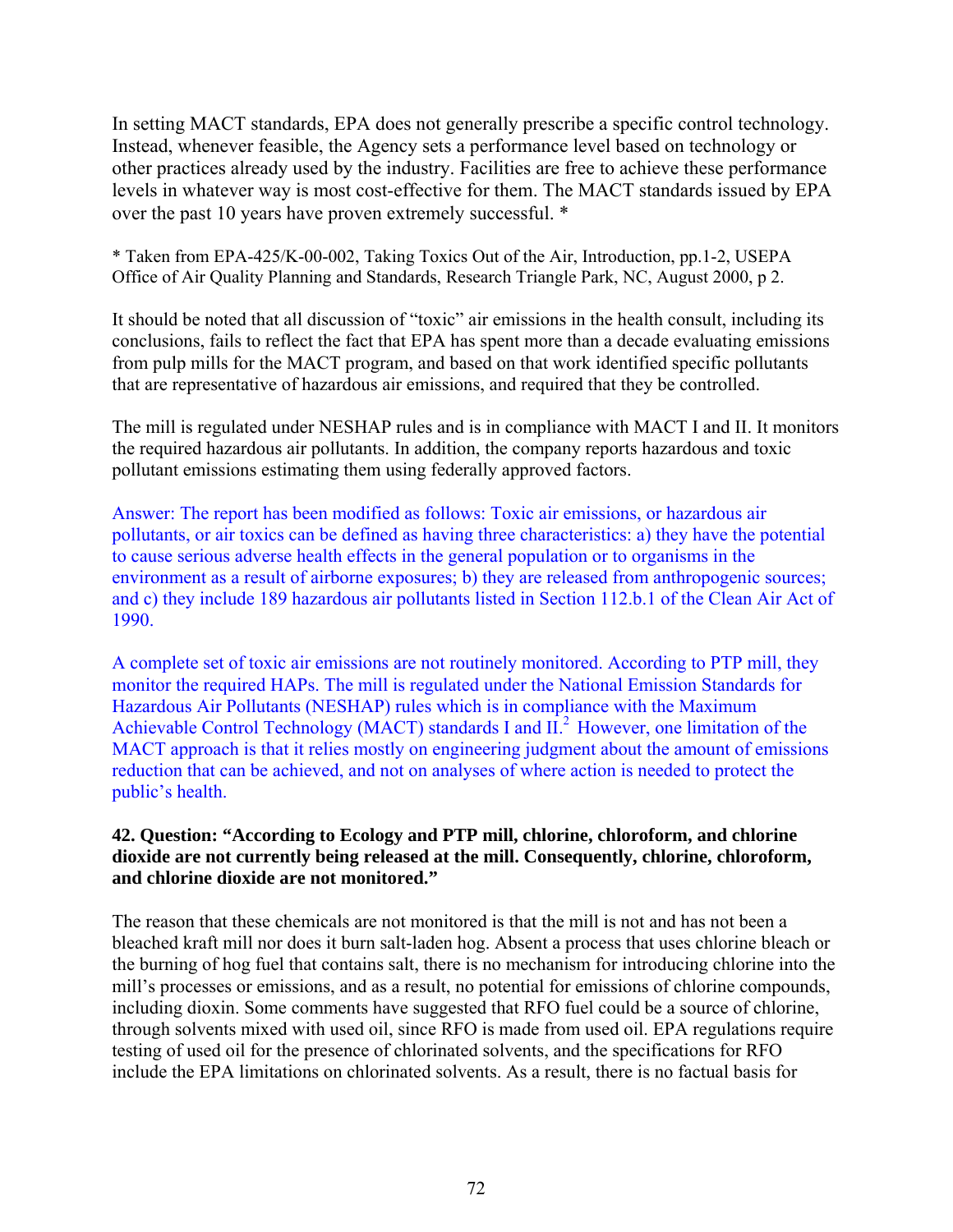concerns regarding RFO as a chlorine source. It is inappropriate and confusing to insert these sentences into a discussion of the Port Townsend Title V Air permit.

Answer: It's unknown what chemicals exactly are released from burning RFO. PTP mill has not provided a list of chemicals released from burning RFO. As a result, there is no analytical data and/or evidence to determine what chemicals are released from this process. This is one of the amendments to the permit that PTP Corporation must sample and test the recycled fuel oil it purchases from Conoco Phillips prior to burning it.

# **43. Question: Local air monitoring (p.6)**

The paragraph on local air monitoring is misleading. According to the EPA, local air monitors are placed for several reasons: (1) to judge compliance [of an airshed] with and/or progress made towards meeting ambient air quality standards, (2) to activate emergency control procedures that prevent or alleviate air pollution episodes, (3) to observe pollution trends throughout the region, including non-urban areas, and (4) to provide a data base for research evaluation of effects: urban, land-use, and transportation planning; development and evaluation of abatement strategies; and development and validation of diffusion models.\*

\* US EPA Air Quality and Standards, The Ambient Air Monitoring Program, http://www.epa.gov/air/oaqps/qa/monprog.html, last update May 6, 2008.

Additionally, fine particulate matter (PM2.5) is a pollutant often associated with woodstoves, motor vehicles, and other combustion sources, and thus is a logical pollutant to monitor in our area. It is also a pollutant that may not be localized – i.e., it may travel across state and national boundaries.

Answer: The report has been modified as follows: In Port Townsend, monitoring for air pollution occurs at Blue Heron Middle School, 3339 San Juan Avenue in Jefferson County. This monitor only collects information on particulate matter (PM2.5).<sup>6</sup> Additionally, it may not be sited in a place that is relevant (i.e., does not consistently capture emissions from PTP mill). Indeed, this monitoring station was sited to represent air quality conditions representing the overall air shed. It was never intended to capture emissions directly from the mill but many other sources such as woodstoves, motor vehicle emissions, and other combustion sources in Port Townsend.

According to the EPA, air quality samples are generally collected for several reasons: (1) to judge compliance [of an air shed] with and/or progress made towards meeting ambient air quality standards, (2) to activate emergency control procedures that prevent or alleviate air pollution episodes, (3) to observe pollution trends throughout the region, including non-urban areas, and (4) to provide a data base for research evaluation of effects: urban, land-use, and transportation planning; development and evaluation of abatement strategies; and development and validation of diffusion models.7

# **44. Question: Potential air pollution sources at the PTP mill (p.6)**

"Some limitations of the data collected in the TRI inventory include the following:"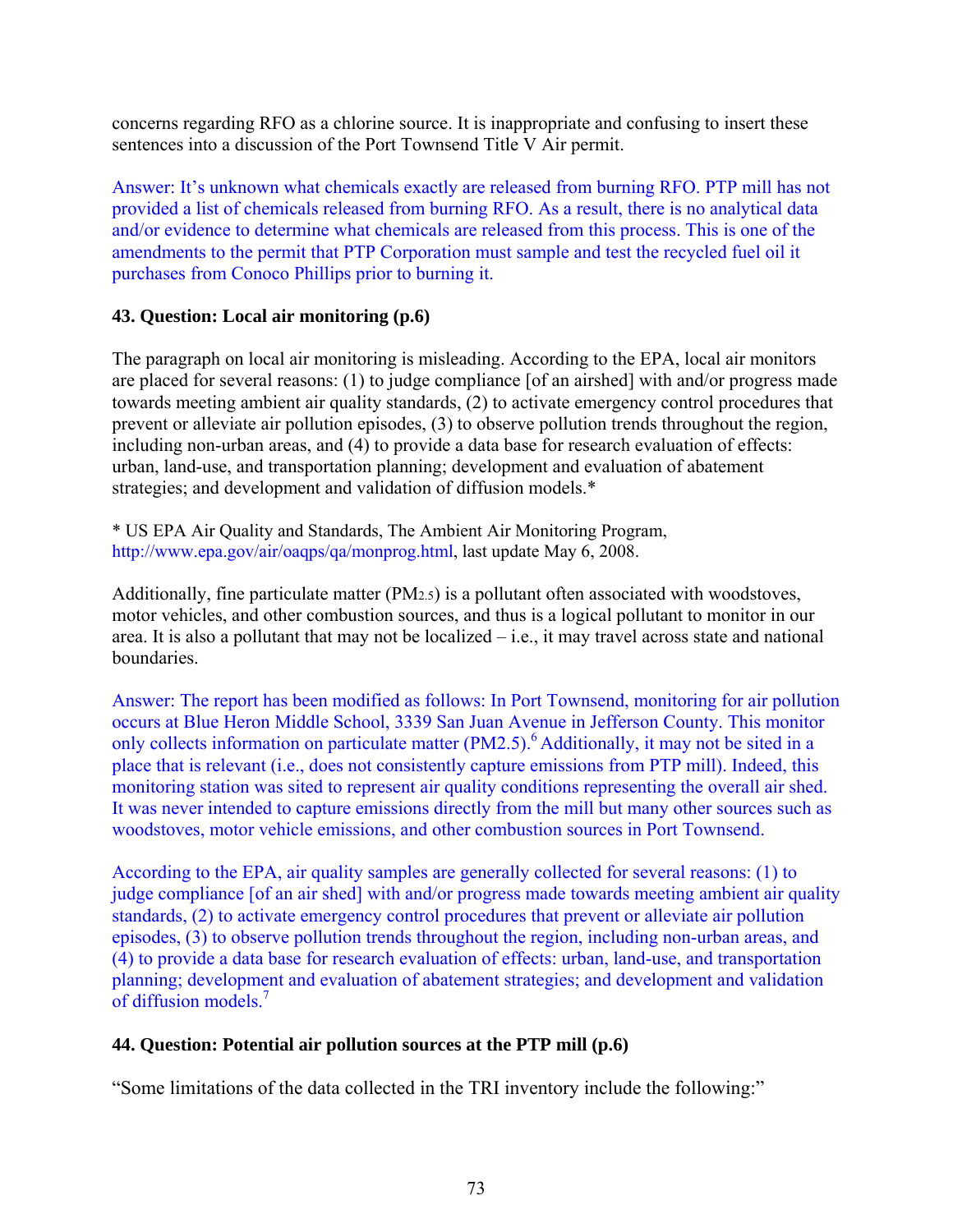This limitation should be added to the listed bullets.

• Year-to-year comparisons are nearly impossible given that the TRI rules and definitions for reporting change year-to-year.

You may want to refer the reader to your glossary for a description of the TRI.

Answer: Comment has been noted in the report. This bullet will be inserted in the report.

## **45. Question: Table 1 (p.7)**

Table 1 lists "Hog Fuel" and then "Boiler" as separate items, even though they represent the same unit. This results in listing 2002 data separately from 2005 & 2006. This leaves the appearance of not having the data available when it really is just further down the page. Also the smelt tank data for 2005 & 2006 is missing from Table 1. The package boiler data are also notably absent. These data were reported in the emissions inventories for those years.

It states in the footnotes of this table that the emission points were based on engineering judgments. There should be a reference to who did this work.

The footnotes also refer to nitrogen dioxide (NO2). The mill reports nitrogen oxides (NOX) which include both NO<sub>2</sub> and NO.

Answer: Comment has been noted.

#### **46. Question: Table 2 (p.8)**

The Annual Air Emissions and TRI data for the PTPC mill should come directly from the PTPC reports and not be derived from ORCCA estimated emissions inventories.

Attached are revised Tables 1  $\&$  2, corrected to reflect the emissions points and emissions reported by PTPC.

Answer: Comment has been noted.

#### **47. Question: Use of Reprocessed Fuel Oil (RFO) (p.9)**

In 2006, Port Townsend Paper combusted 13.2 million gallons of RFO, not 14 million.

**"RFO is essentially used oil blended with other fuels to achieve the desired specifications."** This statement is incorrect. Ecology notes that "most used oil in the state is reprocessed into fuel oil. Reprocessing removes the toxic components of the oil so it can be used as a fuel."

\* The used oil goes through processing (e.g., filtering, etc.) not just blending.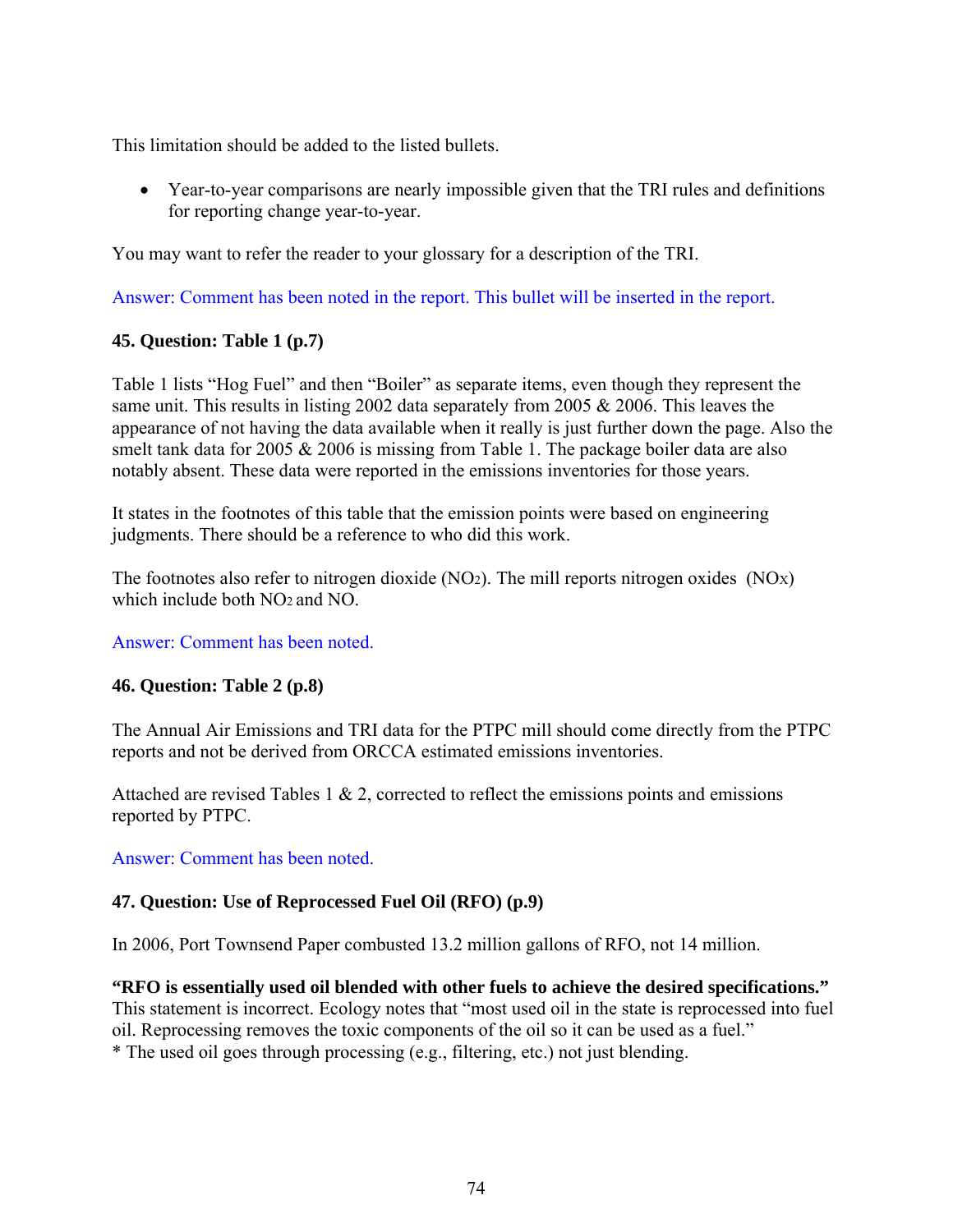\*Solid Waste & Financial Assistance Program, A Guide to The Used Oil Problem- - - What can you do? Washington State Department of Ecology, Publication #90-BR-10 Revised 3/94, <http://www.ecy.wa.gov/pubs/90br10.pdf>

## Answer: Comment has been noted.

**48. Question: "…but RFO creates significantly more ash."** This phrase is misleading. It may be true that a sample of the RFO could contain more ash than a given sample of #6 fuel oil. What isn't stated in this section is that RFO is a product that is subject to stringent WA state regulations (WAC 173-303-515). Additionally, the mill's use of RFO was a result of a NSPS/PSD review by Ecology & EPA and that the amount of particulate emitted from the emissions units is limited by permit regulations regardless of the fuel burned, and the mill has installed pollution control devices to limit particulate emissions.

## Answer: Comment has been noted.

# **49. Question: "Ash is a source of PTP particulate emissions that come from PTP.11"**

This statement is misleading. The way the paragraph is written implies that burning RFO results in ash and infers that not burning RFO would eliminate ash. There is a component of ash in the particulate catch regardless of which fuel is burned. The amount of particulate emitted is limited by the established standard for each emission unit (as listed in the Title V permit).

## Answer: This sentence has been deleted to clarify any confusion.

# **50. Question: Notice of violation at PTP mill (p.9)**

Including notices of violation seem irrelevant to the health consult. If left in the final report, at least the term "Notice of Violation" should be defined and the relevance explained.

Answer: DOH believes emitting pollutants in excess of what is normally allowed increases the potential for release of more particulate matter and/or chemicals which could be harmful to humans. This comment has been noted in the report.

#### **51. Question: Community health concerns (p.9)**

This would have been the appropriate place to also duly report that the DOH has received a petition from mill workers and several letters from the community reporting no ill effects.

Answer: Comment has been noted in the report as follows:

# **52. Question: Port Townsend employee non-health concerns**

DOH also received a list of 101 signatures from employees of Port Townsend Paper Corporation that feel do not suffer any health concerns from any emissions released from this mill. They believe the mill meets or exceeds all local, state, and federal laws concerning emissions.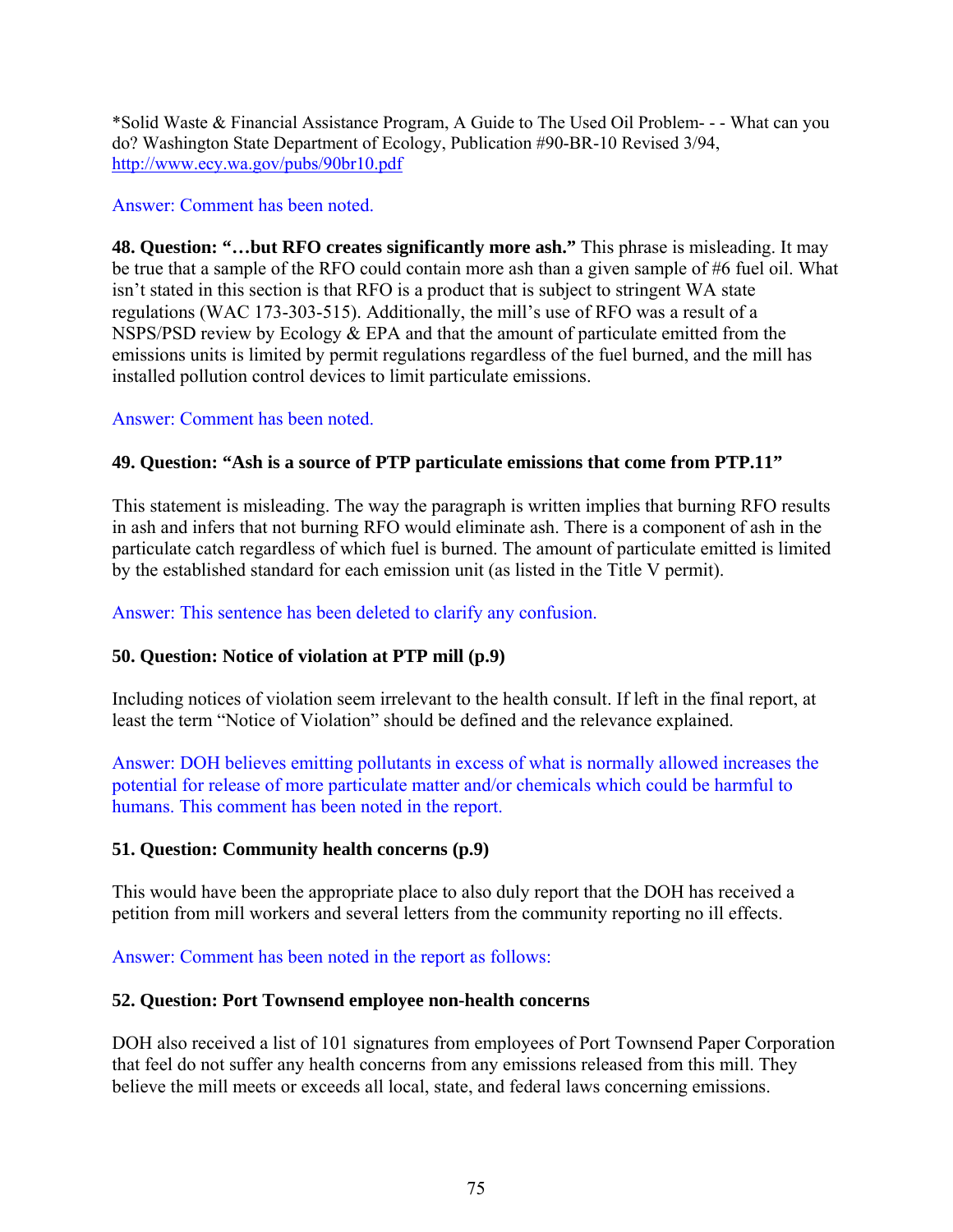"People living in close proximity to the pulp mill often complain…" Can the terms "close proximity" and "often" be quantified?

Answer: Some people from the community expressed they are breathing "toxic fumes" at least once per week. Some people expressed they can smell rotten egg odors within an approximately three to five mile radius from the mill.

## **53. Question: "Over ten residents also reported that they have left their homes…."**

DOH has included no viable reference for this statement. If this anecdotal information can not be substantiated, DOH should strike it from the study.

Answer: DOH has revised the document to state: DOH has been informed of at least one family that has left the area because of the impact of mill emissions on their health.

## **54. Question: Air pollution and health effects (p.10)**

There are several reports referenced throughout this section. Enclosed is a list of references that provide scientific data to support why Jefferson County's health statistics are found to be "…not significantly different from WA state overall."

Answer: In general, environmental health data at most pulp mills are not available. Without good quality data and a complete characterization of chemical releases emanating from the mill it is impossible and/or uncertain to determine that mill emissions are very unlikely to cause direct health effects, either alone or as a mixture. Many toxic substances and their interactions have not been tested and verified. Little is known about the synergistic interaction of various pollutants or the effects of multiple exposures. Most studies referenced here are old studies and thus most of them do not reflect worst-case exposure scenarios. These studies focus on low-level air pollution from malodorous sulfur compounds released by a pulp mill and associated respiratory illnesses. In addition, they do not describe the toxic effects of many chemicals released by mills – that is, criteria and hazardous air pollutants. Even with good data, the cause-and-effect relationships between environmental exposures and health consequences are uncertain.

**55. Question: A study done in Port Angeles "…showed that respiratory symptoms in children increased as levels of air pollution (i.e., SO2) increased."** The reference to this study is confusing and misleading. This study was published in 1996 and was conducted on a bleach sulfite mill. The PTP mill is an unbleached kraft mill that by virtue of its chemical process emits lower SO2. It has also undergone both NSPS/PSD review and MACT pollution control upgrades since that study was conducted. In addition, today's DOH report indicates that "Childhood (0-14 years old) asthma hospitalization rates are not significantly different in Jefferson County compared to Washington State overall between 2000 and 2005."

Answer: According to the annual air emissions inventory and TRI for the year 2002 and 2005, the mill emitted nearly 545 and 410 tons of  $SO<sub>2</sub>$  a year respectively. DOH considers this to be a significant amount since  $SO_2$  is a very stable atmospheric compound and is likely to be toxic.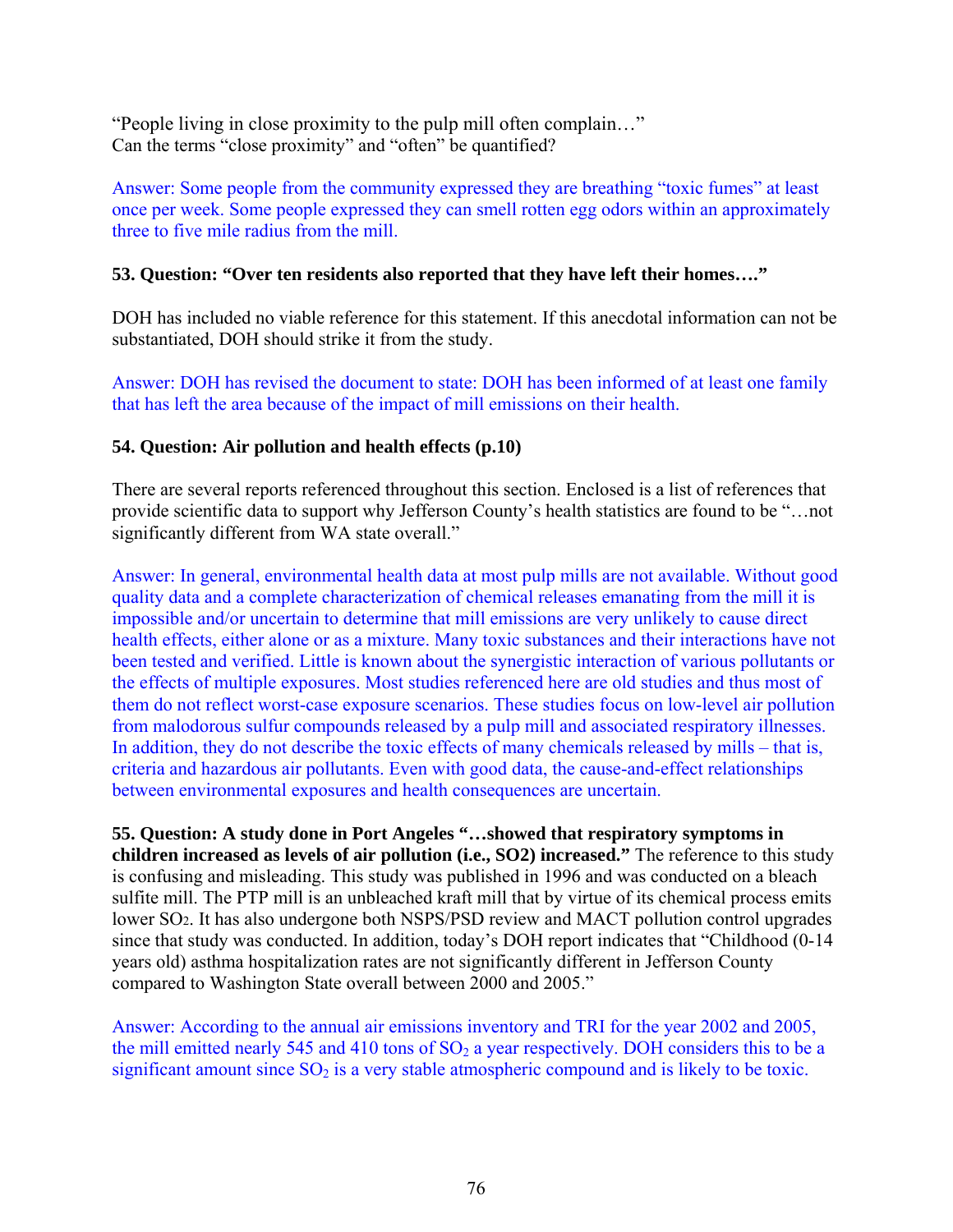A recent exposure investigation study conducted in 2007 at a kraft pulp and paper mill in Plymouth, North Carolina concluded that  $SO<sub>2</sub>$  levels found in Plymouth can cause respiratory irritation and, thus pose a health hazard. Elevated levels of other sulfur compounds, including carbonyl sulfide may contribute to respiratory irritation.<sup>47</sup> The Port Angeles study was mentioned here mainly to describe the significance of  $SO<sub>2</sub>$  and its potential to cause disease.

#### **56. Question: "Thus, the relationship of health effects to PTP emissions remains**

**undetermined."** The same can be said about the more dominant emission sources cited in the sentence that precedes this statement. There are a number of good quality studies that have been conducted in the US and other parts of the world that looked at the health of residents of communities near pulp and paper mills. None of these studies have provided any solid evidence that residence in a pulp mill community is associated with increased risk of cancer or other illnesses.\*

\*National Council for Air and Stream Improvement, Inc. (NCASI), 2001, A Review of Kraft Pulp Mill Community Health Studies, Technical Bulletin No. 835, Research Triangle Park, NC

Answer: Information about the health risks of people living near PTP mill and/or evidence of disease has not been conducted. The health outcome data review presented here is inconclusive and has many limitations. Health statistics reviews (HSRs) cannot establish a cause-and-effect relationship between an exposure and a health outcome for a variety of reasons. To establish a cause-and-effect relationship between exposure and illness, scientists consider many studies over a period of time and more evidence in addition to studies. While this review was conducted for Jefferson County with unknown documented exposures, current exposure and historical data was not available. Therefore, we can not be sure that all residents who were diagnosed with a respiratory disease or cancer lived in the area for a substantial duration and were exposed to mill emissions prior to the occurrence of their health outcome. Likewise, HSRs do not capture longtime residents who were potentially exposed to chemicals and moved away prior to a respiratory illness or cancer diagnosis. Also, the small population size of Jefferson County limited the ability to detect meaningful elevations or deficits in disease rates, hospitalization rates, and certain types of cancer.

#### **Discussion**

# **57. Question: Key pollutants at PTP mill (p.12)**

"Air pollution is not completely characterized." This statement appears to be general and it is hoped that was the intent. Air pollution from any source (e.g., automobiles, agriculture, volcanoes) is never completely characterized.

Answer: This comment has been noted in the report as: Air pollution is not completely characterized in most kraft pulp mills. In fact, Air pollution from any source (e.g., automobiles, agriculture, volcanoes, industry) is never completely characterized.

**58. Question: "PTP Corporation only monitors emissions specified in their Air Operating Permit.**" The mill is required to monitor emissions as specified by law. A permit is intended to be a summary of applicable law, but as regulations change or limits become tighter through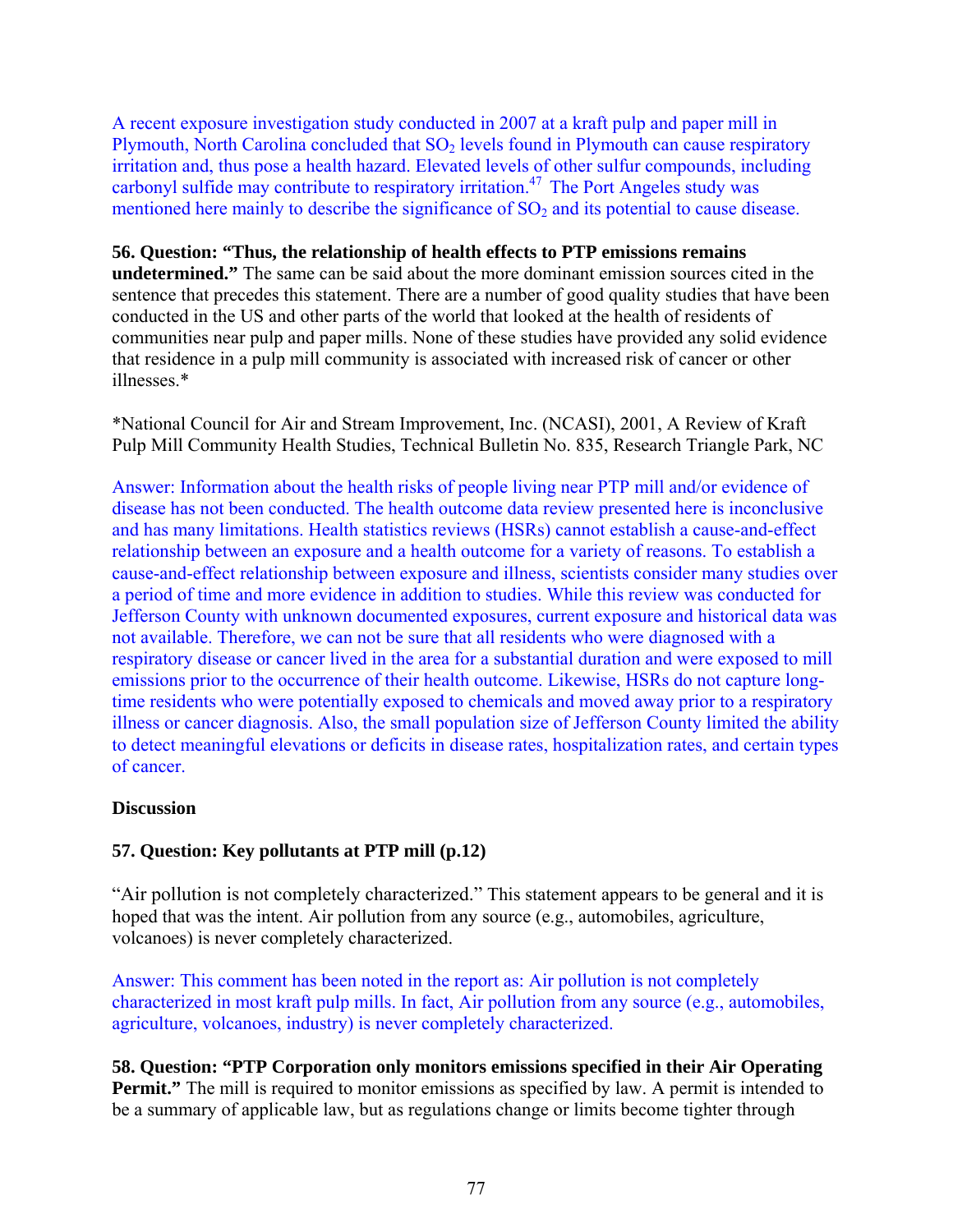rulemaking, the new laws apply regardless of whether they are reflected in the permit, which is updated only every five years.

**"Toxics emissions are not monitored."** As commented on previously, it is unclear how the author or DOH is defining the generic term "toxics emissions". The mill is required to track all emissions deemed appropriate by EPA & Ecology. These requirements have been developed over a 35-year period of rule-making to ensure that the mill is sufficiently protective of the airshed under the Clean Air Act, including hazardous air emissions.

**Answer:** Toxic air emissions are defined above.

Under the Federal Clean Air Act, EPA establishes health-based standards called National Ambient Air Quality Standards (NAAQS) for criteria air pollutants. Unlike criteria air pollutants, there are no national standards or guidelines to define *allowable concentrations* in the air of contaminants for air toxics. Identifying the significance of ambient concentrations of HAPs and human health would involve four steps:

- 1) Identify *pollutants of concern* based on their toxicity and the magnitude of releases or potential releases
- 2) Determine *ambient concentrations* of these pollutants and the number of people exposed at different concentrations
- 3) D*efine standards or guidelines* for allowable concentrations of these pollutants consistent with public health protection
- 4) C*ompare ambient concentrations to these health-based standards* or guidelines and identify populations at risk

By following these steps, regulatory agencies would be able to take action to reduce risks deemed to be unacceptably high.

# **59. Question: Hydrogen Sulfide (p.15)**

The last sentence in the TRS section presupposes that the mill emissions will have statistically significant health effects. A less biased statement would be, "However, the reported effects are not necessarily related to TRS gases or the mill, but may result from exposure to other sources of pollutants or chemicals, or may be associated with other personal factors (e.g., household chemicals or cigarette smoke)."

Answer: Comment has been noted. The document will be revised to state: "However, the reported effects are not necessarily related to TRS gases or the mill, but may result from exposure to other sources of pollution."

#### **60. Question: Other potential contaminants released at pulp mills (p.16)**

To end this section with a paragraph on dioxins implies that DOH has reason to believe that this is a problem at this site.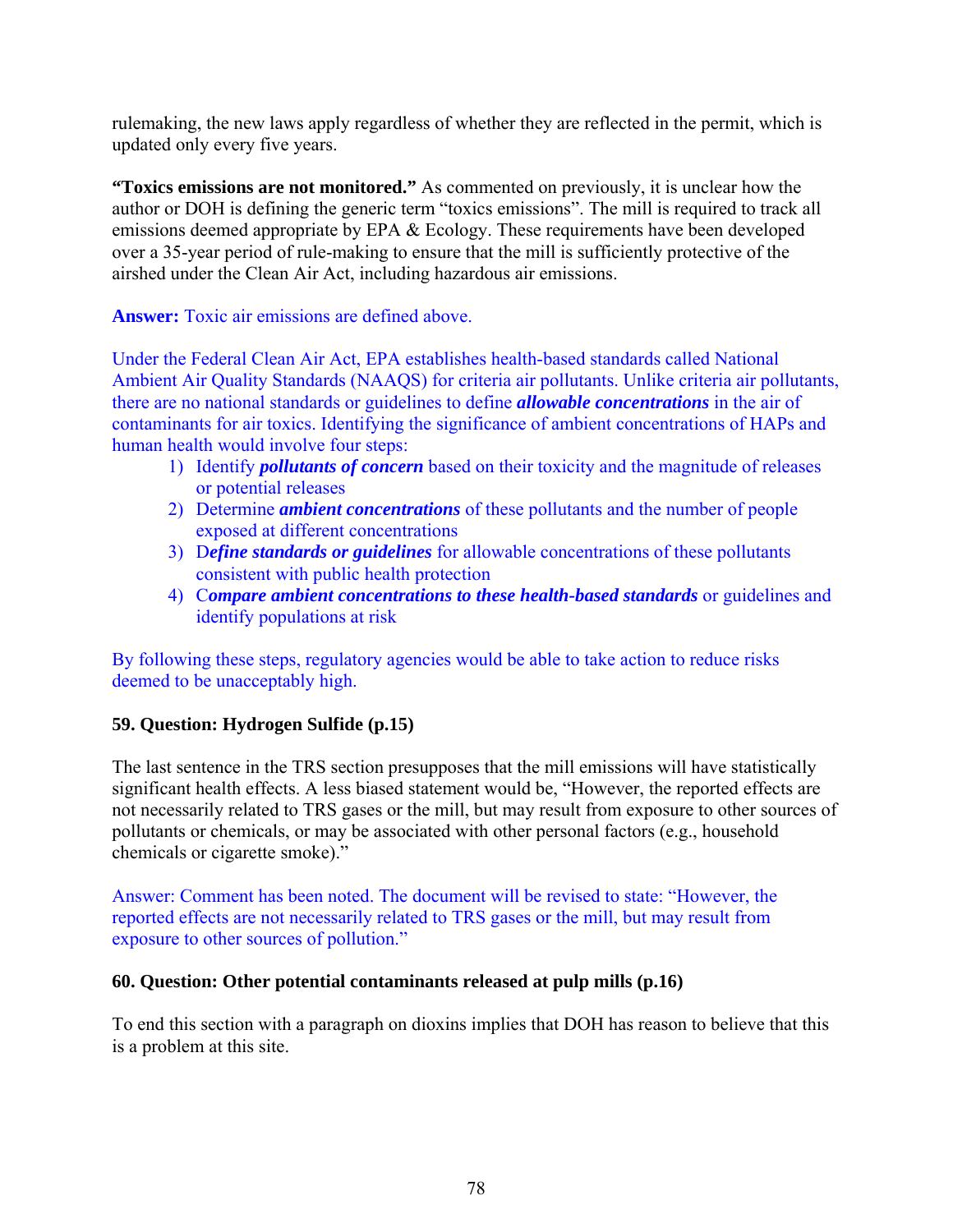#### **"Chlorinated organic compounds such as dioxin, however, may form as a byproduct of combustion if chlorine is present in hogged fuel.14**

This statement from the PTP Title V permit support document should be paired with the statement that follows it in the support document: "But the permit prohibits PTPC from burning such salty hogged fuel."

This mill is not a bleached kraft mill and is consequently NOT **"…burning sludge from bleached kraft pulp mills…."** PTPC is an unbleached kraft mill and does not receive sludge from bleached kraft mills. The air emissions for DLCs for  $2006 \& 2007$  were each approximately 0.4 grams per year.

This paragraph is immaterial and should be dropped.

Answer: DOH has clarified our statements regarding this issue in the report. Even though the TRI and air emissions data showed dioxins and dioxin-like compounds in very small quantities (0.4 g per year), there is a potential for dioxins to be released by burning reprocessed fuel oil. DOH considers this paragraph important and has included it to provide potentially relevant information to the community.

The document will be revised to state: "PTP Corporation has never been a bleaching mill, so it never used chlorine as a bleaching agent. There is no historical reason to associate dioxin with the mill's liquid effluent. Chlorinated organic compounds such as dioxin, however, may form as a by-product of combustion if chlorine is present in hogged fuel, <sup>20</sup> and/or halogenated materials are present in the combustion of reprocessed fuel oil. According to the mill under the PTP Title V permit it is prohibited to burn salty hogged fuel. However, it is likely that dioxins can be released if the analysis of RFO indicates the presence of halogenated materials in it. Any used oil exceeding any specification level when burned for energy recovery has the potential to release dioxins into the environment. The total halogens permitted in Washington are 4,000 ppm maximum."

# **61. Question: Review of Jefferson County health data (p.17)**

Cigarette smoke is noticeably missing from your list of exposures.

 "Based on published reports and the health concerns raised by residents, disease conditions that might be associated…" Anecdotal reports or concerns are unreliable sources of data.

Answer: Since evidence of disease and air emissions from PTP mill is not available, DOH relies on the best available information that exists. These reports are not anecdotal neither are they unreliable sources of data. *A great deal of research* shows there are positive correlations between criteria, hazardous air pollutants and respiratory chronic disease in people living near or downwind from a source of toxic emission. 23 ,24 ,25 ,26 ,27 ,28 ,29 ,30 ,31 ,32 ,33 59 ,25 ,32 ,31 ,27 ,28 ,60 ,61 ,30 ,62 ,63 ,64 ,65 ,66 ,67 ,68 ,69 ,24 ,70 ,71 ,72 ,73 ,74 ,75 The human health effects of criteria pollutants are welldefined by epidemiological studies, The National Ambient Air Quality Standards (NAAQS) are based on health studies. Thus, criteria pollutants are often monitored in the environment. In contrast, the health effects of air toxics are not as well documented (i.e., human health risks are generally derived from animal studies). There are no air quality standards for air toxics, and most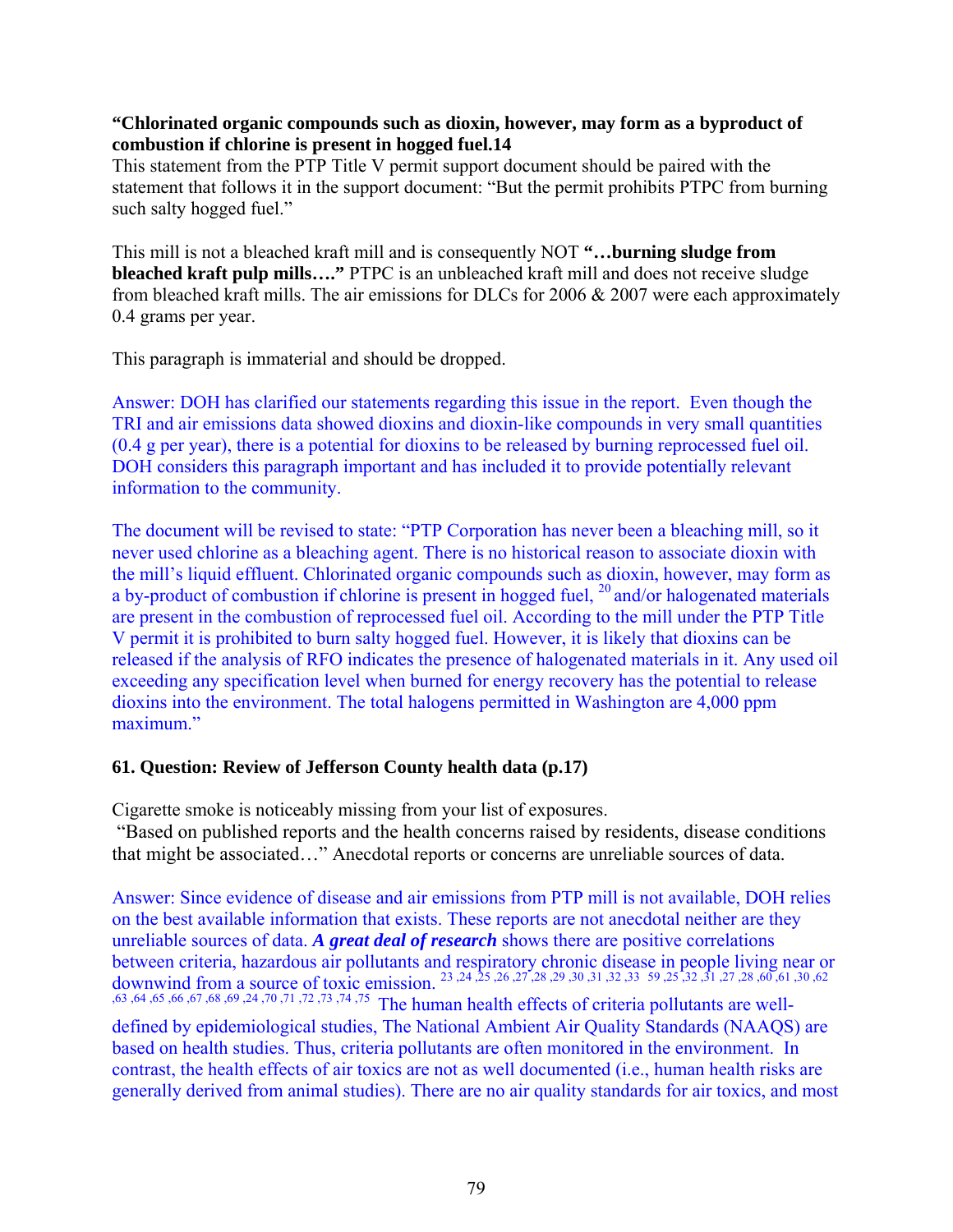monitoring data is aimed at estimating human health risks, either alone or in concert with modeling efforts.

It is not uncommon for communities to express concerns about the possible impact of hazardous air pollution on their health, especially when these emissions are visible or odorous. Cigarette smoke is not considered in this review because it is not what we were petitioned to address.

#### **62. Question: Conclusions (p.25)**

The third bullet of the conclusion is confusing. Your last statement on that subject in the review section was stated more clearly: "The overall observed pattern of the two conditions does not indicate Jefferson County as having an unexpected occurrence of ischemic heart disease and respiratory disease over the years."

Answer: This statement "The overall observed pattern of the two conditions does not indicate Jefferson County as having an unexpected occurrence of ischemic heart disease and respiratory disease over the years." has been deleted in the review section. The statistics show some significance of disease during these years. DOH believes this statement is correct.

#### **63. Question: "DOH cannot conclude whether air emissions from PTP mill could harm people's health because the information we need to make a firm conclusion is not available."**

PTPC is submitting a list of references that would help you assess the available science on the lack of health impacts from pulp mill emissions.

Firm conclusions are rare. However, these studies are available, and do address concern regarding potential health impacts.

The ORCAA 2005 Regional Risk Assessment estimates the greatest contributors of pollution in Jefferson County to be wood stoves and automobile exhaust. This Health Consult concludes that Jefferson County health statistics are not significantly different than Washington State overall.

Answer: Current understanding of the complex relationships between environmental exposures and health effects is limited. Experimental research on the respiratory effects of air toxics is largely limited to animal models or *in vitro* studies. Most of the research on air pollution has been conducted in large urban areas where air monitors routinely collect data on levels of ozone, particulate matter, and the other criteria pollutants. In most communities, air monitoring data for hazardous air pollutants is nonexistent or insufficient to evaluate health risks.<sup>109</sup> Most of the references listed here are old and do not address the health effects of hazardous air pollutants (HAPs) or toxic air emissions, which have the potential to cause serious adverse health effects (i.e., carcinogenic, reproductive, or neurological effects).

It is factual to state the information necessary to fully assess the health significance of criteria and hazardous air pollutants at Port Townsend are not currently available.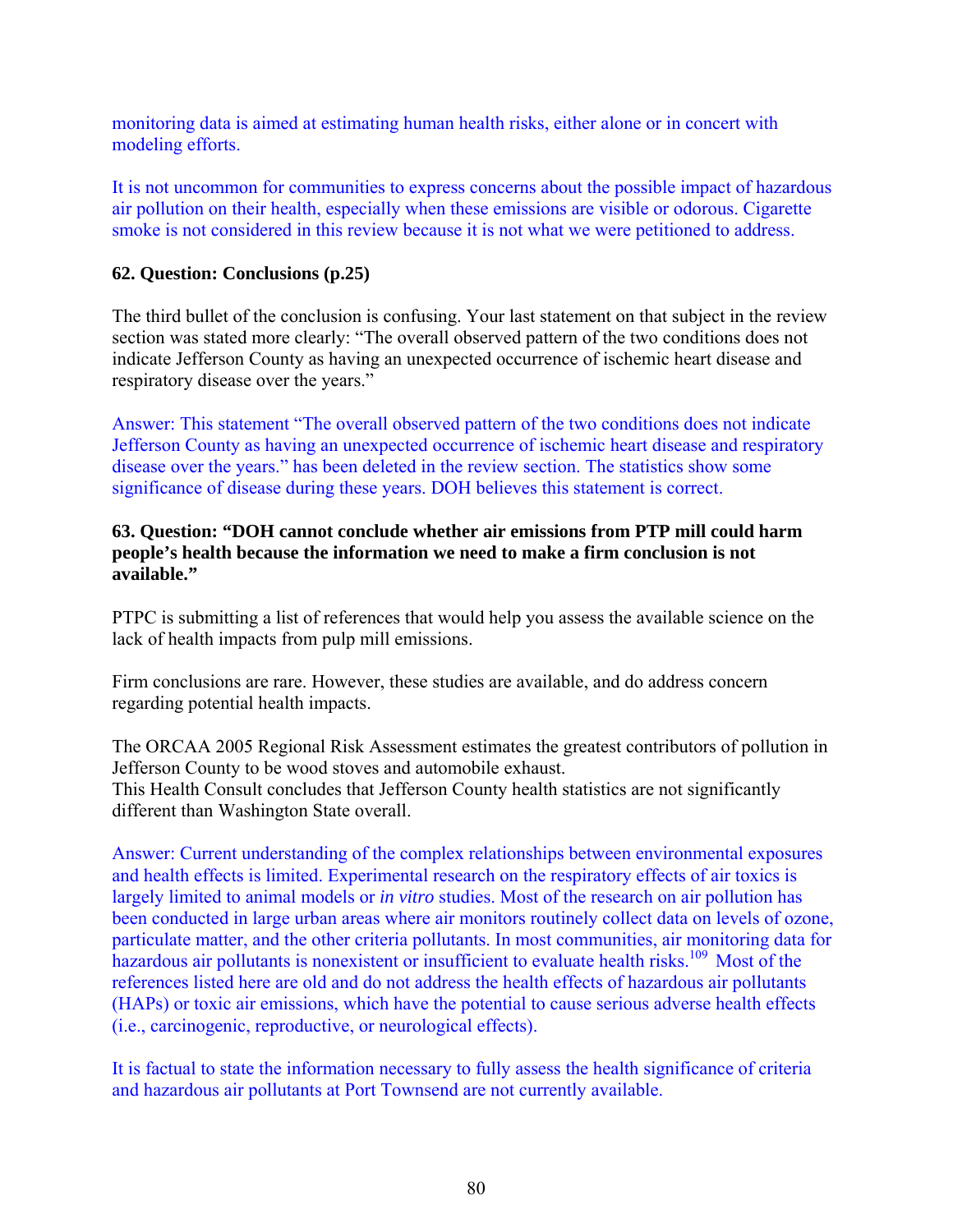#### **64. Question: Recommendations (p.26)**

"There may be other COCs released by the mill which can cause health impacts."

The "chemicals of concern" are currently regulated under the ongoing federal Maximum Achievable Control Technology (MACT) process under the National Emission Standards for Hazardous Air Pollutants (NESHAP). We currently report chemicals we emit in excess of the federal reporting threshold in the annual Toxics Release Inventory. Any work going forward needs to be framed in the context of existing rules and regulations laid out by the existing regulatory authority of EPA and Ecology.

Answer: As pointed out in the report there are limitations with TRI data. TRI information on releases of chemicals to the environment does not represent *measured concentrations* nor a *direct measure of exposure*. TRI data represents industry-reported estimates of emissions and the accuracy of these emission estimates is not known. TRI regulations only require facilities in certain industries to disclose releases for specific hazardous chemicals. The regulations do not require that all facilities report and address all chemicals.

As mentioned above, the health significance of ambient concentrations of hazardous air pollutants and their impact on the community has not been investigated. It's unknown what is in the emissions and/or what chemicals, and the air concentrations when odor events are reported.

In addition to the criteria pollutants and precursors, air toxic data are needed to characterize exposure levels and to help us understand temporal and spatial trends. This will also provide us with air quality measurement data to evaluate an air model.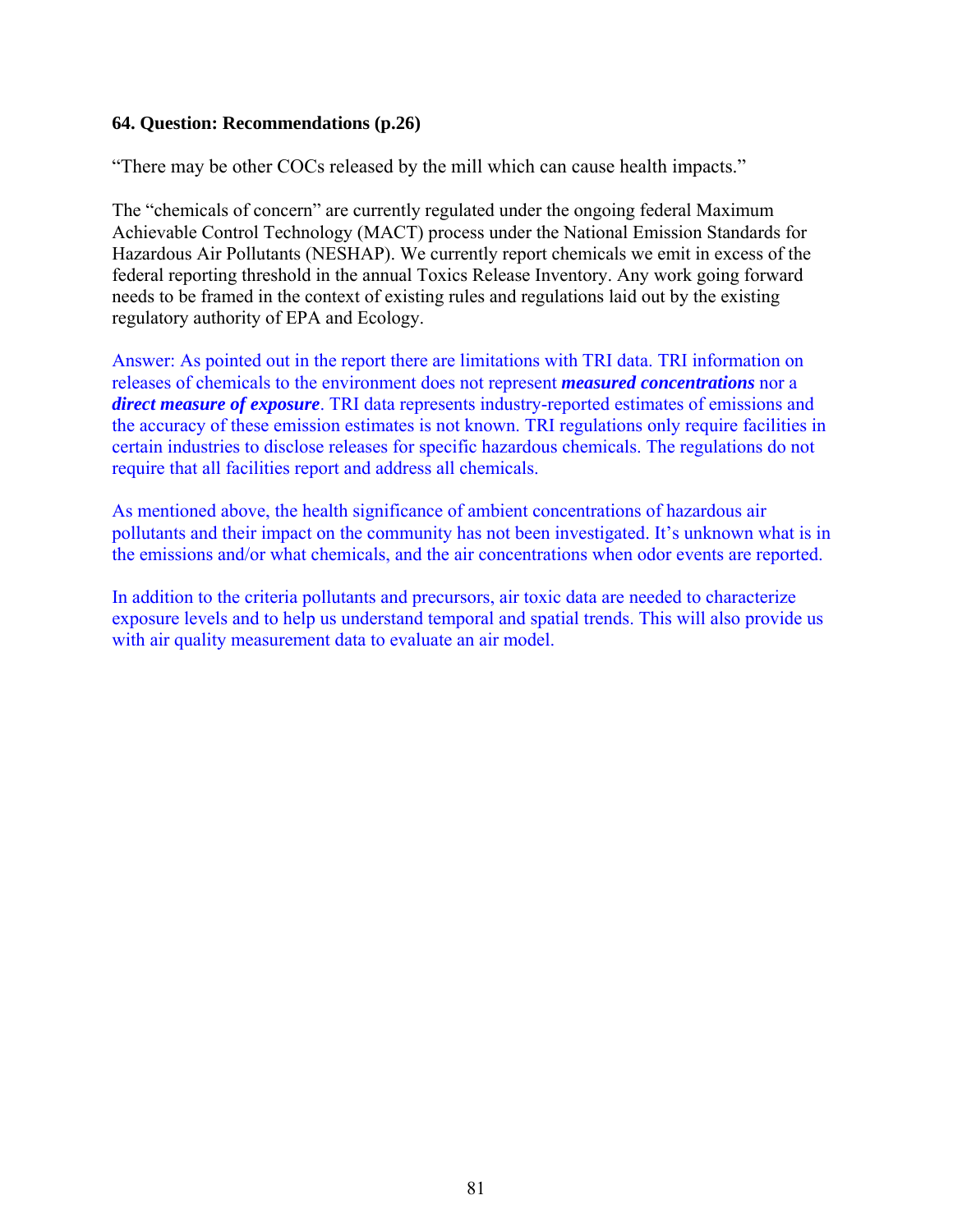# **National Council for Air and Stream Improvement, Inc. (NCASI) comments on April 2008 health consultation**

## **NCASI**

Comments on the April 2008 Health Consultation

65. Question: The discussion of dioxin and DLCs on page 16 is irrelevant and unnecessarily alarming. The Port Townsend mill (PTP) is not, nor has it ever been, a bleaching mill. It does not burn sludge from bleached kraft mills nor does it burn chlorine-containing hog fuel (i.e. by-products of logs floated/stored in salt water). There is no reason to believe dioxin or DLCs are emissions of concern from the PTP mill and the inclusion of a paragraph outlining their health effects in the DOH report is unwarranted.

Answer: Some members of the community expressed concern about dioxins being released from the burning of reprocessed fuel oil (RFO). This information has been provided to the community to explain that dioxins are not being released here in great quantities, but there could be a potential for release from the burning of RFO. DOH also stated that PTP mill is not a bleaching mill and does not burn bleaching material.

A more complete response to this concern was addressed earlier on page 58 (community comments, question # 19) and page 79 (PTP mil comments).

66. Question: The Health Consultation includes considerable verbiage on the subject of the reported health effects of air pollution in general. I do not believe this is necessary, but if DOH wished to retain this information, it needs to be clearly separated from any specific discussions of the PTP mill and surrounding areas. As currently written, readers might easily misinterpret general descriptions of adverse health effects as being descriptions of current conditions in Port Townsend.

Answer: The health consultation does address health effects in general terms. The purpose of this general review is to inform the public about the potential health effects of air pollution and not necessarily to implicate PTP mill emissions. The conclusions and recommendations clearly state that there are not enough data to associate any of the observed disease conditions in Port Townsend to chemical substances possibly emitted by the mill to the air.

67. Question: Some of the descriptions of adverse health effects, both in chemical-specific information or generic comments on air pollution, contain no information on dose-response. And, even in cases where some dose-response data are given, no attempt is made to put that information in context by providing any data on actual or estimated exposures around the PTP mill. The report should be clear about differences between exposure levels associated with specific adverse effects and the ambient concentrations measured or likely to exist in and around the PTP mill.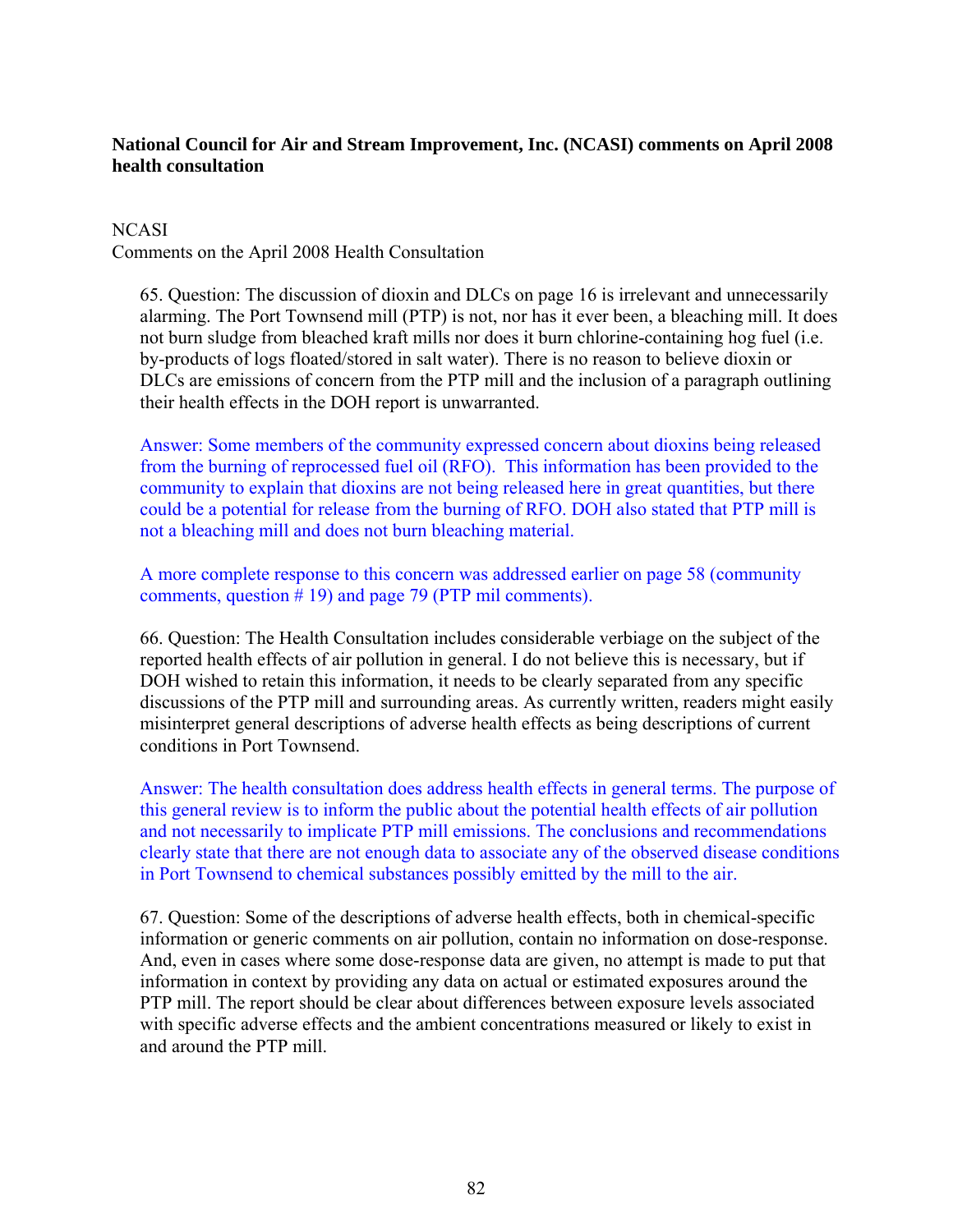Answer: Most studies on air toxics are inconclusive and lack information about human exposure pathways and human dose response. Most studies on air toxics have been conducted in non-human mammals such as rats, mice, rabbits, guinea pigs, hamsters, dogs, or monkeys and there are no national standards or guidelines to define allowable contaminant concentrations in the air other than the six criteria pollutants. For the six criteria pollutants, the EPA has adopted ambient air quality standards that have already established health benchmarks that reflect the toxicity of the pollutants. These health benchmarks have not been defined for hazardous air pollutants. Developing a health benchmark requires information about the toxicity of the compound, particularly the health outcomes the compound is thought to cause, and exposure levels associated with these effects. We have no information or data available on air toxics and DOH has not identified an exposed population to estimate exposure pathways and human dose response of chemicals around the mill.

68. Question: The Health Consultation is inadequately referenced. Some of the references that were cited did not appear to have been critically evaluated to ensure good quality and accurate data interpretation. Some relevant high quality publications from well-regarded journals were not cited, while other publications of questionable quality from less wellregarded journals were referenced.

Answer: Some feedback and suggestions were provided in the final draft by ATSDR on updating the literature review. The references have been updated by using the best available and most current information, and the specifics on some references were discussed in detail.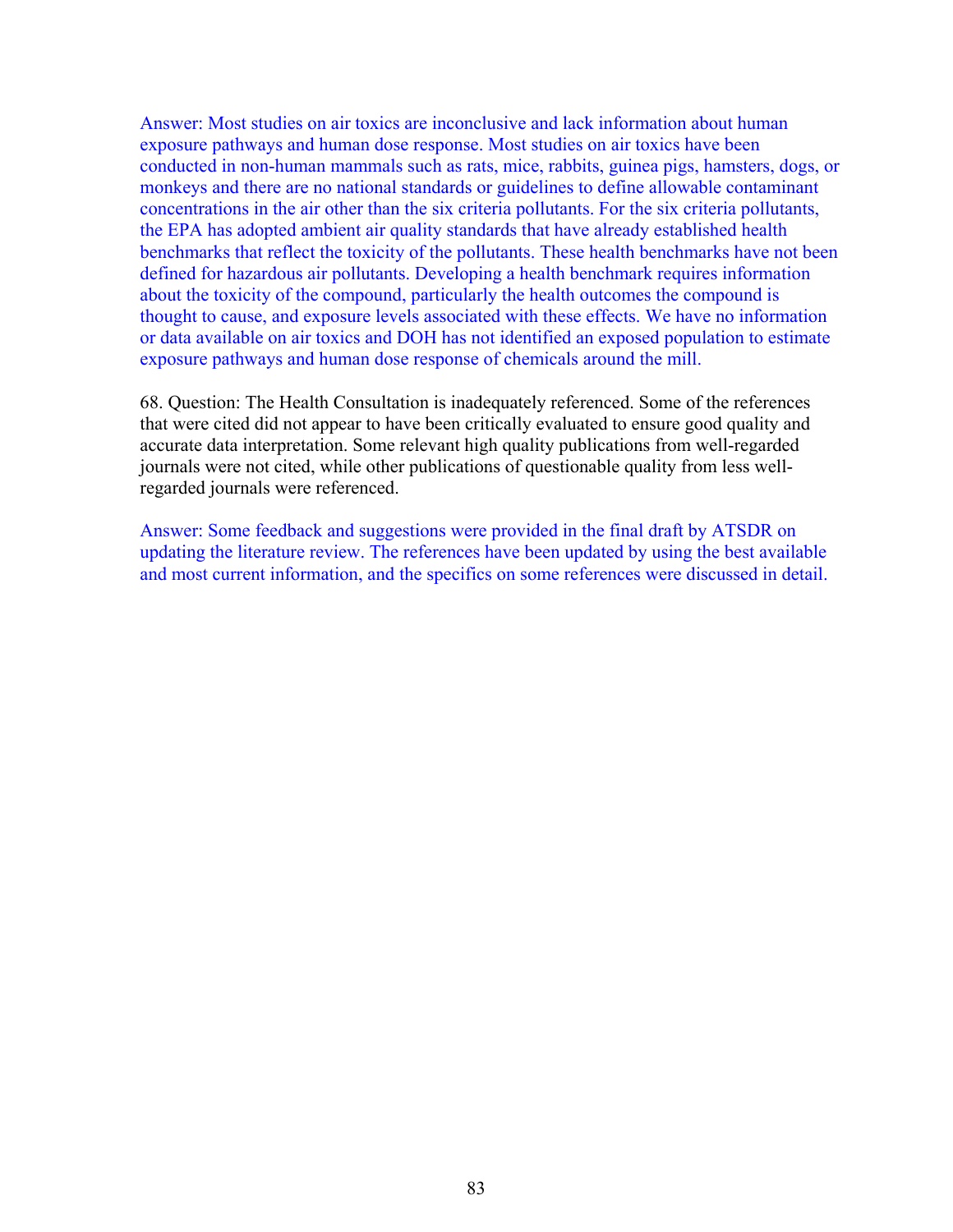# **Certification**

The Washington State Department of Health prepared this Evaluation of Air Exposure at Port Townsend in Washington, Washington Public Health consultation under a cooperative agreement with the federal Agency for Toxic Substances and Disease Registry (ATSDR). It was completed in accordance with approved methodologies and procedures existing at the time the health consultation were initiated. Editorial review was completed by the Cooperative Agreement partner.

> \_\_\_\_\_\_\_\_\_\_\_\_\_\_\_\_\_\_\_\_\_\_\_\_\_\_\_\_\_\_\_\_\_\_\_\_\_\_\_\_\_\_\_\_\_\_ Technical Project Officer, CAPEB, DHAC

The Division of Health Assessment and Consultation (DHAC), ATSDR, has reviewed this health consultation and concurs with its findings.

> \_\_\_\_\_\_\_\_\_\_\_\_\_\_\_\_\_\_\_\_\_\_\_\_\_\_\_\_\_\_\_\_\_\_\_\_\_\_\_\_\_\_ Team Lead, CAPEB, DHAC, ATSDR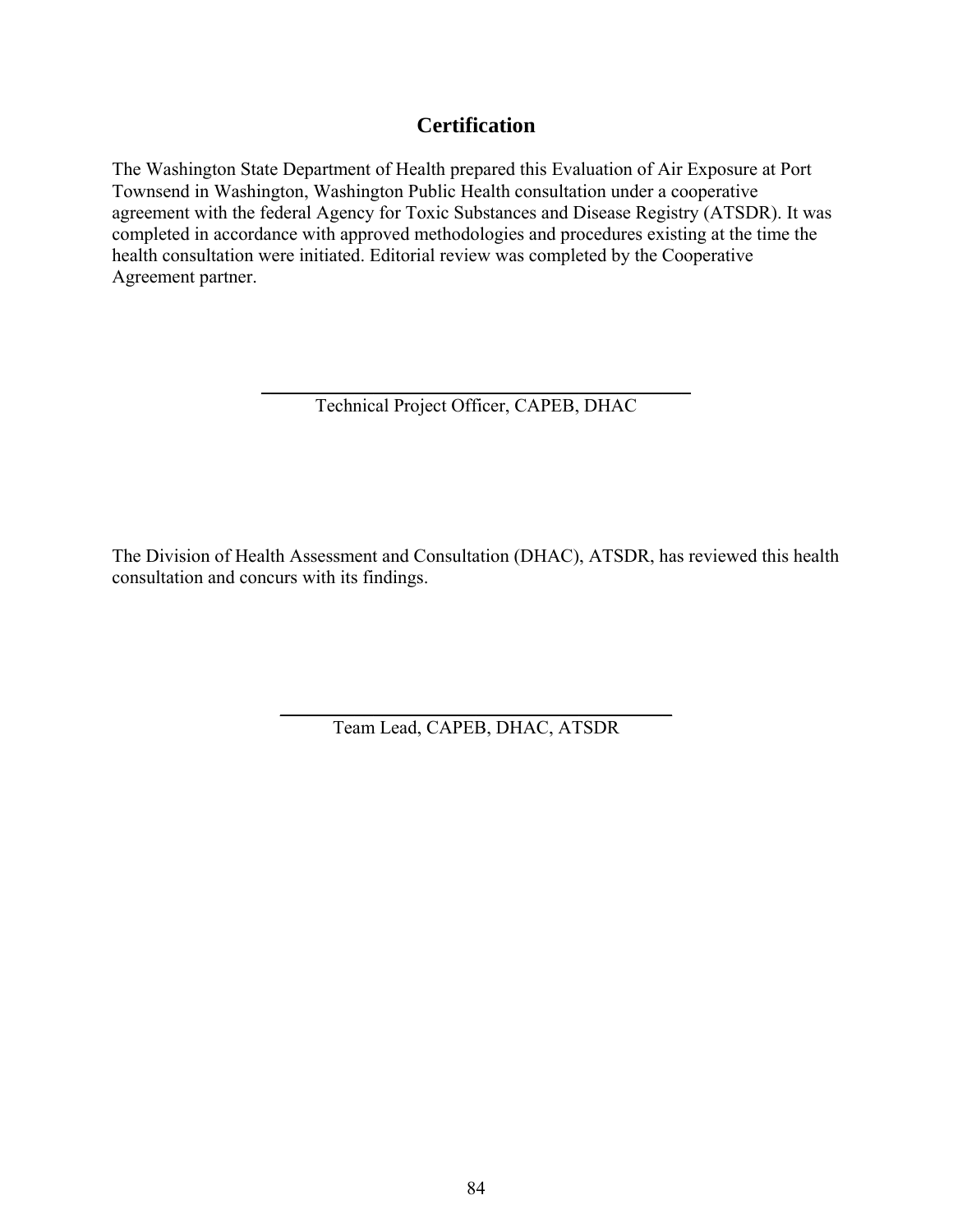#### Reference List

- 1. Port Townsend Paper Mill. 2003. Port Townsend Paper Company. <http://www.ptpc.com/community.shtml>
- 2. Port Townsend Paper Corp. Port Townsend Paper Corporation Comments on the April 2008 Health Consultation. 2008.
- 3. WA State Department of Ecology. 1-17-2007. Air Operating Permit WA 000092-2. 1-12- 2007. [http://www.ecy.wa.gov/programs/swfa/industrial/IND\\_PERMITS/AirPermits/PT\\_AOP0](http://www.ecy.wa.gov/programs/swfa/industrial/IND_PERMITS/AirPermits/PT_AOP07.pdf) [7.pdf](http://www.ecy.wa.gov/programs/swfa/industrial/IND_PERMITS/AirPermits/PT_AOP07.pdf)
- 4. (McCall, M., Carruthers, R., and Diaz, E., Washington Department of Ecology and Washington Department of Health, personal communication, 2007)
- 5. (Muehlethaler, E., Diaz, E., and Alexanian, D., Port Townsend Paper Corporation and Washington State Department of Health, personal communication, 12-11-2007)
- 6. Olympic Regional Clean Air Agency (ORCAA). 2007. Monitoring Site Telemetry Data. <http://www.orcaa.org/airQuality/currentaq.php>
- 7. U.S.Environmental Protection Agency. 2008. The Ambient Air Monitoring Program. <http://www.epa.gov/air/oaqps/qa/monprog.html>
- 8. USEPA. 1-11-2006. Final Report: Pulp, Paper and Paperboard Detailed Study. <http://www.epa.gov/guide/304m/pulp-final.pdf>
- 9. Olympic Regional Clean Air Agency (ORCAA). Emission Inventory. 2005.
- 10. Port Townsend Paper Corporation. Air Emissions Inventory, 2006. 4-17-2007.
- 11. Olympic Region Clean Air Agency (ORCAA). 2002. Data Excell file sent by ORCAA Port Townsend Paper Company, Emissions year 2002 - Emissions & Stack Data (see footnotes).
- 12. US EPA. 2008. Chemical Report, Toxics Release Inventory (TRI) Explorer. <http://www.epa.gov/triexplorer/>
- 13. (McCall, M., Carruthers, R., and Diaz, E., WA Department of Ecology and WA Department of Health, personal communication, 4-10-2007)
- 14. Port Townsend Paper Corp. and US Coast Guard Marine Safety Office Oil/Hazardous Materials. RFO Fuel Deliveries to Port Townsend Paper Corp. By Barge and Truck, Combined 2006. 2006.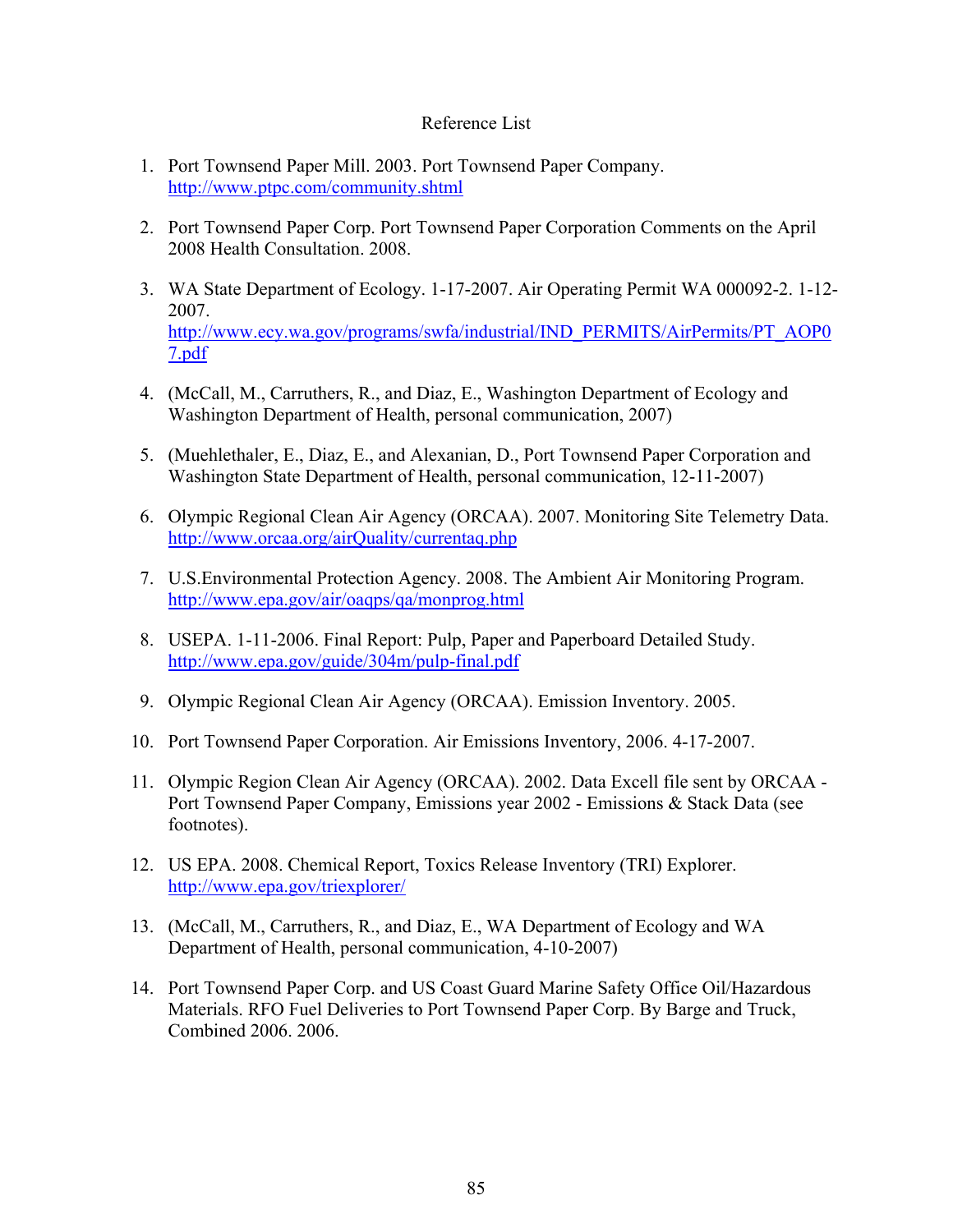- 15. WA Department of Ecology. 2006. Used Oil: Materials that may or may not be managed as used oil in Washington State.<http://www.ecy.wa.gov/biblio/060400x.html> <http://www.ecy.wa.gov/pubs/060400x.pdf>
- 16. WA Department of Ecology. 1994. A guide to The Used Oil Problem --- What can you do?<http://www.ecy.wa.gov/pubs/90br10.pdf>
- 17. WA Department of Ecology. 2008. WAC 173-303-515 Standards for the management of used oil. [http://www.ecy.wa.gov/programs/hwtr/reg\\_comp\\_guide/173-](http://www.ecy.wa.gov/programs/hwtr/reg_comp_guide/173-303.HTM.http://search.leg.wa.gov/wslwac/WAC%20173%20%20TITLE/WAC%20173%20-303%20%20CHAPTER/WAC%20173%20-303%20-515.htm) [303.HTM.http://search.leg.wa.gov/wslwac/WAC%20173%20%20TITLE/WAC%20173](http://www.ecy.wa.gov/programs/hwtr/reg_comp_guide/173-303.HTM.http://search.leg.wa.gov/wslwac/WAC%20173%20%20TITLE/WAC%20173%20-303%20%20CHAPTER/WAC%20173%20-303%20-515.htm) [%20-303%20%20CHAPTER/WAC%20173%20-303%20-515.htm](http://www.ecy.wa.gov/programs/hwtr/reg_comp_guide/173-303.HTM.http://search.leg.wa.gov/wslwac/WAC%20173%20%20TITLE/WAC%20173%20-303%20%20CHAPTER/WAC%20173%20-303%20-515.htm)
- 18. U.S.Washington State Department of Ecology. Port Town Send Corporation Excess emissions summary. 2007.
- 19. Port Townsend Paper Mill. Port Townsend Paper Corporation Community Complaints, 2004 through April 2007. 4-3-2007.
- 20. WA Department of Ecology. Support Document for the Air Operating Permit No. WA000092-2 issued to Port Townsend Paper Corporation. 2007.
- 21. (Waters, A., Buxton, C., and Diaz, E., Letters of Health complaints from mill emissions Port Townsend Paper Corporation, personal communication, 2008)
- 22. PTPC employees. Signatures from Port Townsend Paper Corporation Defending Port Townsend Paper. 2007.
- 23. Delfino, R. J., Murphy-Moulton, A. M., Burnett, R. T., Brook, J. R., and Becklake, M. R. 1997. Effects of air pollution on emergency room visits for respiratory illnesses in Montreal, Quebec. Am.J.Respir.Crit Care Med. 155:568-576.
- 24. Yu, O., Sheppard, L., Lumley, T., Koenig, J. Q., and Shapiro, G. G. 2000. Effects of ambient air pollution on symptoms of asthma in Seattle-area children enrolled in the CAMP study. Environ.Health Perspect. 108:1209-1214.
- 25. Liu, L. J., Box, M., Kalman, D., Kaufman, J., Koenig, J., Larson, T., Lumley, T., Sheppard, L., and Wallace, L. 2003. Exposure assessment of particulate matter for susceptible populations in Seattle. Environ.Health Perspect. 111:909-918.
- 26. Sioutas, C., Delfino, R. J., and Singh, M. 2005. Exposure assessment for atmospheric ultrafine particles (UFPs) and implications in epidemiologic research. Environ.Health Perspect. 113:947-955.
- 27. Pope, C. A., III, Thun, M. J., Namboodiri, M. M., Dockery, D. W., Evans, J. S., Speizer, F. E., and Heath, C. W., Jr. 1995. Particulate air pollution as a predictor of mortality in a prospective study of U.S. adults. Am.J.Respir.Crit Care Med. 151:669-674.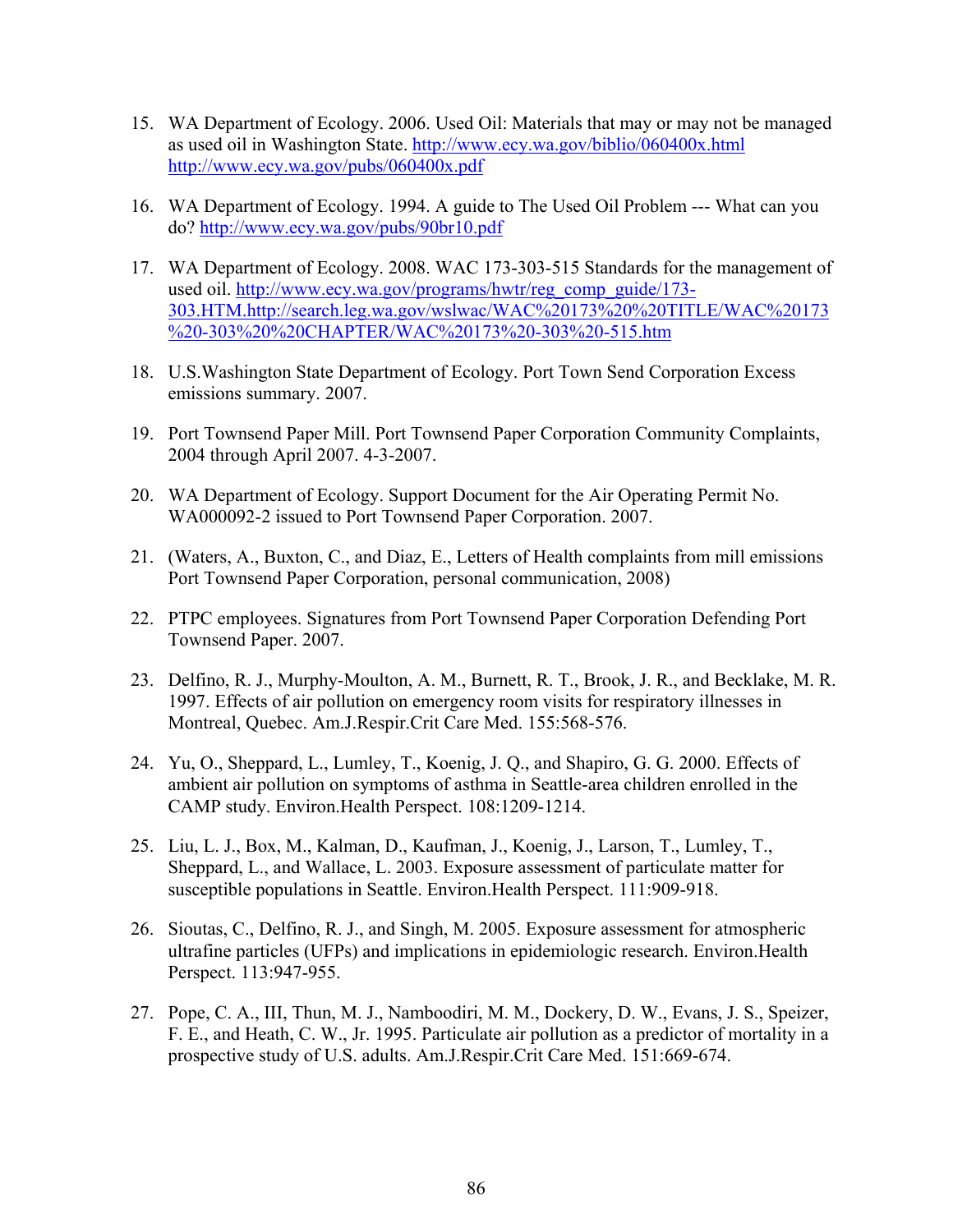- 28. Pope, C. A., III, Hill, R. W., and Villegas, G. M. 1999. Particulate air pollution and daily mortality on Utah's Wasatch Front. Environ.Health Perspect. 107:567-573.
- 29. Pope, C. A., III. 1996. Particulate pollution and health: a review of the Utah valley experience. J.Expo.Anal.Environ.Epidemiol. 6:23-34.
- 30. Ostro, B., Feng, W. Y., Broadwin, R., Green, S., and Lipsett, M. 2007. The effects of components of fine particulate air pollution on mortality in california: results from CALFINE. Environ.Health Perspect. 115:13-19.
- 31. Ostro, B., Broadwin, R., Green, S., Feng, W. Y., and Lipsett, M. 2006. Fine particulate air pollution and mortality in nine California counties: results from CALFINE. Environ.Health Perspect. 114:29-33.
- 32. Ostro, B. 1995. Fine particulate air pollution and mortality in two Southern California counties. Environ.Res. 70:98-104.
- 33. Abbey, D. E., Ostro, B. E., Petersen, F., and Burchette, R. J. 1995. Chronic respiratory symptoms associated with estimated long-term ambient concentrations of fine particulates less than 2.5 microns in aerodynamic diameter (PM2.5) and other air pollutants. J.Expo.Anal.Environ.Epidemiol. 5:137-159.
- 34. National Research Council of the National Academies. 2004. Air Quality Management in the United States. Washington, D.C.: The National Academies Press.
- 35. Samet, J. M. and Cohen, A. J. Air Pollution. In: Cancer Epidemiology and Prevention , Schottenfeld, D. and Fraumeni, J. F. Third edition: 2006. p. 355-381.
- 36. A Health-Based National Air Quality Index. 2007. A Health-Based National Air Quality Index. [http://www.hc-sc.gc.ca/ewh-semt/air/out-ext/air\\_quality\\_e.html](http://www.hc-sc.gc.ca/ewh-semt/air/out-ext/air_quality_e.html)
- 37. Jaakkola, J. J., Paunio, M., Virtanen, M., and Heinonen, O. P. 1991. Low-level air pollution and upper respiratory infections in children. Am.J.Public Health. 81:1060-1063.
- 38. Revich, B. A. 1-15-1995. Public health and ambient air pollution in arctic and subarctic cities of Russia. Sci.Total Environ. 160-161:585-592.
- 39. Jaakkola, J. J., Vilkka, V., Marttila, O., Jappinen, P., and Haahtela, T. 1990. The South Karelia Air Pollution Study. The effects of malodorous sulfur compounds from pulp mills on respiratory and other symptoms. Am.Rev.Respir.Dis. 142:1344-1350.
- 40. Haahtela, T., Marttila, O., Vilkka, V., Jappinen, P., and Jaakkola, J. J. 1992. The South Karelia Air Pollution Study: acute health effects of malodorous sulfur air pollutants released by a pulp mill. Am.J.Public Health. 82:603-605.
- 41. Marttila, O., Jaakkola, J. J., Vilkka, V., Jappinen, P., and Haahtela, T. 1994. The South Karelia Air Pollution Study: the effects of malodorous sulfur compounds from pulp mills on respiratory and other symptoms in children. Environ.Res. 66:152-159.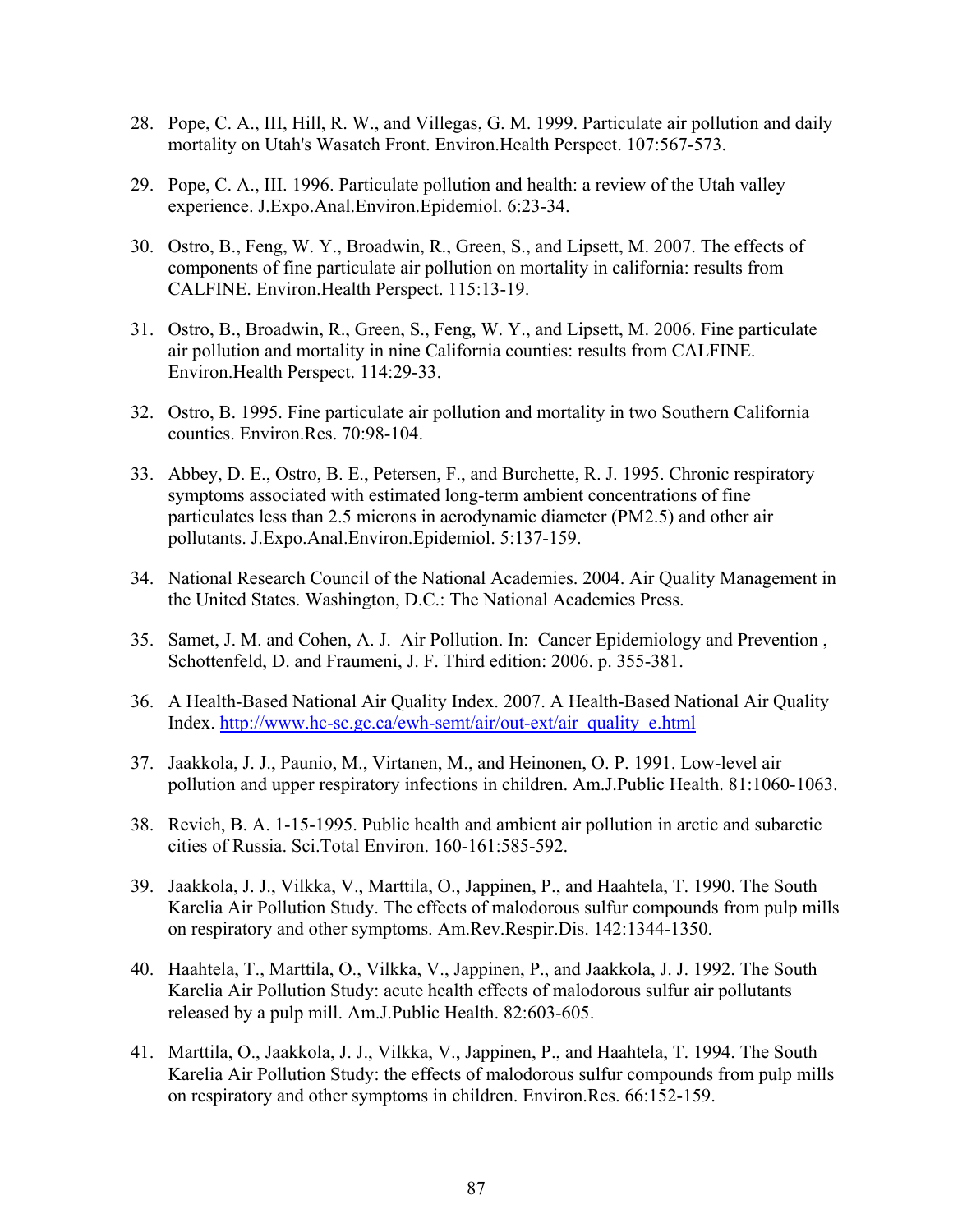- 42. Partti-Pellinen, K., Marttila, O., Vilkka, V., Jaakkola, J. J., Jappinen, P., and Haahtela, T. 1996. The South Karelia Air Pollution Study: effects of low-level exposure to malodorous sulfur compounds on symptoms. Arch.Environ.Health. 51:315-320.
- 43. Jaakkola, J. J., Partti-Pellinen, K., Marttila, O., Miettinen, P., Vilkka, V., and Haahtela, T. 1999. The South Karelia Air Pollution Study: changes in respiratory health in relation to emission reduction of malodorous sulfur compounds from pulp mills. Arch.Environ.Health. 54:254-263.
- 44. Sotir, M., Yeatts, K., and Shy, C. 2003. Presence of asthma risk factors and environmental exposures related to upper respiratory infection-triggered wheezing in middle school-age children. Environ.Health Perspect. 111:657-662.
- 45. WA State Department of Health. Phase I Port Angeles Health Study. 1995.
- 46. WA State Department of Health. Port Angeles Health Study, Phase II. 1996.
- 47. U.S.Department of Health and Human Services Public Health Service, Agency for Toxic Substances and Disease Registry. 3-22-2007. Exposure Investigation Report, Weyerhaeuser Pulp and Paper Mill Plymouth, North Carolina. [http://www.atsdr.cdc.gov/HAC/pha/WeyerhaeuserPulpPaper/WeyerhaeuserPulp+PaperM](http://www.atsdr.cdc.gov/HAC/pha/WeyerhaeuserPulpPaper/WeyerhaeuserPulp+PaperMillHC032207.pdf) [illHC032207.pdf](http://www.atsdr.cdc.gov/HAC/pha/WeyerhaeuserPulpPaper/WeyerhaeuserPulp+PaperMillHC032207.pdf)
- 48. Olympic Region Clean Air Agency (ORCAA). Olympic Region Regional Modeling and Health Risk Assessment. 9-14-2005.
- 49. Shusterman, D. 2001. Odor-associated health complaints: competing explanatory models. Chem.Senses. 26:339-343.
- 50. Dalton, P. 4-11-2003. Upper airway irritation, odor perception and health risk due to airborne chemicals. Toxicol.Lett. 140-141:239-248.
- 51. Schiffman, S. S. and Williams, C. M. 2005. Science of odor as a potential health issue. J.Environ.Qual. 34:129-138.
- 52. U.S.Environmental Protection Agency. 1-11-2002. Profile of the Pulp and Paper Industry, EPA Office of Compliance Sector Notebook Project. [http://www.epa.gov/Compliance/resources/publications/assistance/sectors/notebooks/pul](http://www.epa.gov/Compliance/resources/publications/assistance/sectors/notebooks/pulppasn.pdf) [ppasn.pdf](http://www.epa.gov/Compliance/resources/publications/assistance/sectors/notebooks/pulppasn.pdf)
- 53. International Program on Chemical Safety (IPCS), World Health Organization. 2003. Hydrogen Sulfide: Human Health Aspects. http://www.who.int/ipcs/publications/cicad/en/cicad53.pdf
- 54. ATSDR, Agency for Toxic Substances & Disease Registry. Toxicological Profile for Hydrogen Sulfide. 2006.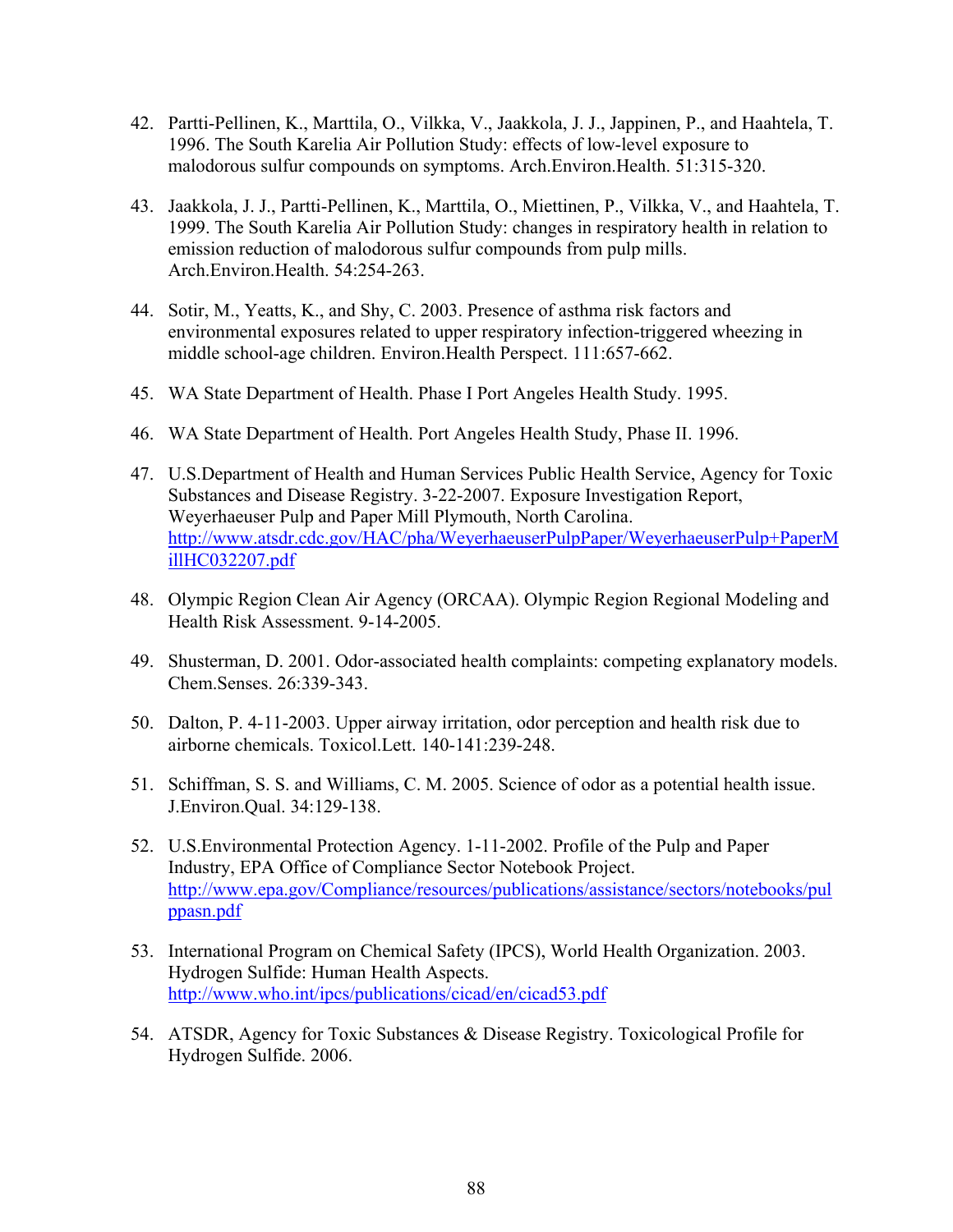- 55. Jappinen, P., Vilkka, V., Marttila, O., and Haahtela, T. 1990. Exposure to hydrogen sulfide and respiratory function. Br.J.Ind.Med. 47:824-828.
- 56. Hirsch, A. R. and Zavala, G. 1999. Long-term effects on the olfactory system of exposure to hydrogen sulphide. Occup.Environ.Med. 56:284-287.
- 57. WA State Department of Health. 2004. Jefferson County, 2002-2004 Average Annual Incidence and Death by Cancer, Washington State Residents. 1-16-0008. <http://www3.doh.wa.gov/WSCR/html/WSCR2004rpt.shtm> <http://www3.doh.wa.gov/WSCR/PDF/04REPORT/CancerCountyDataTables04.pdf>
- 58. Conneticut Department of Public Health. Health Consultation Hartford Landfill. 12-3- 1998.
- 59. Mar, T. F., Norris, G. A., Koenig, J. Q., and Larson, T. V. 2000. Associations between air pollution and mortality in Phoenix, 1995-1997. Environ.Health Perspect. 108:347-353.
- 60. Pope, C. A., III. 9-1-2000. Particulate matter-mortality exposure-response relations and threshold. Am.J.Epidemiol. 152:407-412.
- 61. Mar, T. F., Ito, K., Koenig, J. Q., Larson, T. V., Eatough, D. J., Henry, R. C., Kim, E., Laden, F., Lall, R., Neas, L., Stolzel, M., Paatero, P., Hopke, P. K., and Thurston, G. D. 2006. PM source apportionment and health effects. 3. Investigation of inter-method variations in associations between estimated source contributions of PM2.5 and daily mortality in Phoenix, AZ. J.Expo.Sci.Environ.Epidemiol. 16:311-320.
- 62. Dockery, D. W. and Pope, C. A., III. 1994. Acute respiratory effects of particulate air pollution. Annu.Rev.Public Health. 15:107-132.
- 63. Fusco, D., Forastiere, F., Michelozzi, P., Spadea, T., Ostro, B., Arca, M., and Perucci, C. A. 2001. Air pollution and hospital admissions for respiratory conditions in Rome, Italy. Eur.Respir.J. 17:1143-1150.
- 64. Ostro, B. D., Lipsett, M. J., Mann, J. K., Krupnick, A., and Harrington, W. 4-1-1993. Air pollution and respiratory morbidity among adults in southern California. Am.J.Epidemiol. 137:691-700.
- 65. Lin, C. A., Martins, M. A., Farhat, S. C., Pope, C. A., III, Conceicao, G. M., Anastacio, V. M., Hatanaka, M., Andrade, W. C., Hamaue, W. R., Bohm, G. M., and Saldiva, P. H. 1999. Air pollution and respiratory illness of children in Sao Paulo, Brazil. Paediatr.Perinat.Epidemiol. 13:475-488.
- 66. Vichit-Vadakan, N., Ostro, B. D., Chestnut, L. G., Mills, D. M., Aekplakorn, W., Wangwongwatana, S., and Panich, N. 2001. Air pollution and respiratory symptoms: results from three panel studies in Bangkok, Thailand. Environ.Health Perspect. 109 Suppl 3:381-387.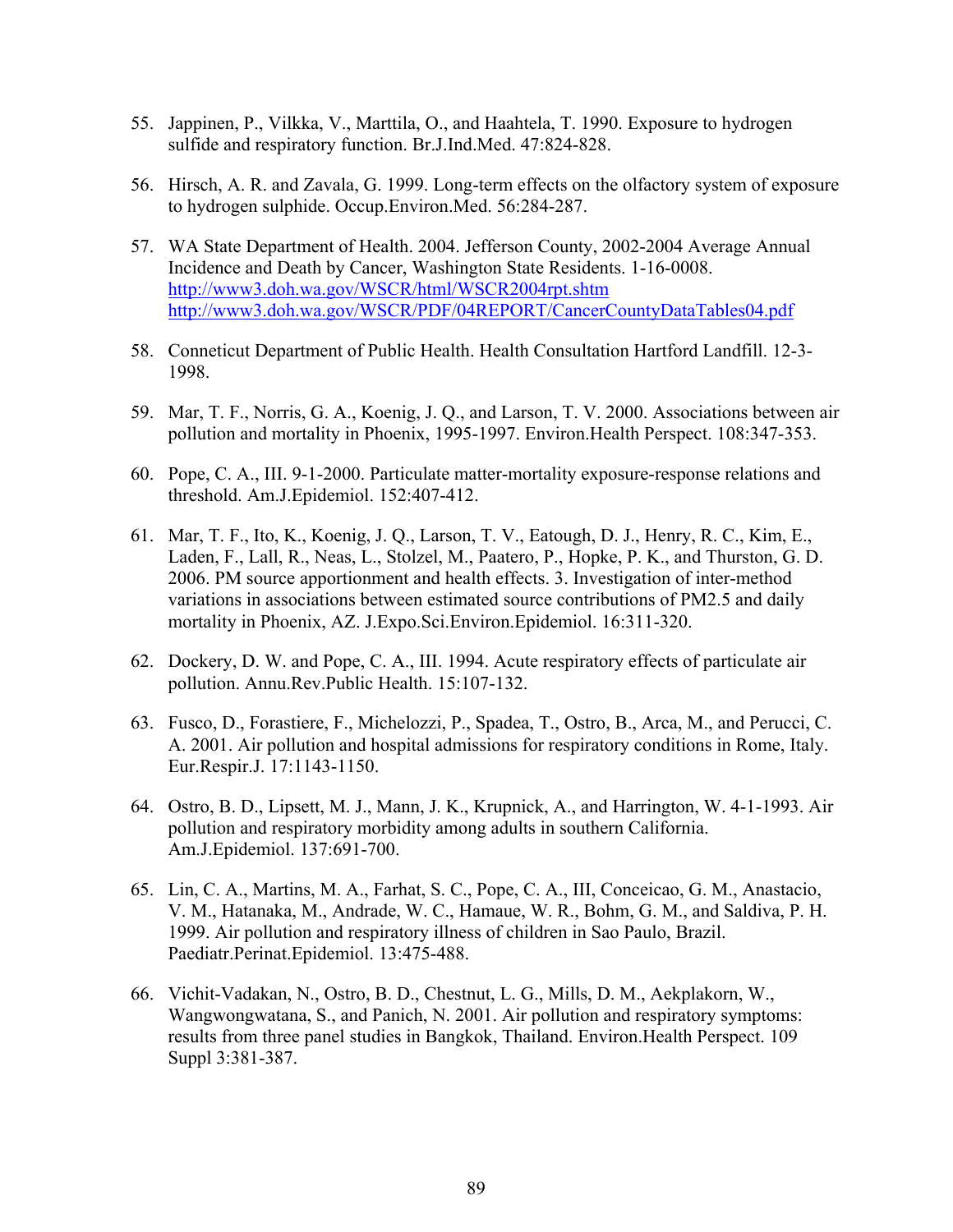- 67. Tolbert, P. E., Mulholland, J. A., MacIntosh, D. L., Xu, F., Daniels, D., Devine, O. J., Carlin, B. P., Klein, M., Dorley, J., Butler, A. J., Nordenberg, D. F., Frumkin, H., Ryan, P. B., and White, M. C. 4-15-2000. Air quality and pediatric emergency room visits for asthma in Atlanta, Georgia, USA. Am.J.Epidemiol. 151:798-810.
- 68. Norris, G., Larson, T., Koenig, J., Claiborn, C., Sheppard, L., and Finn, D. 2000. Asthma aggravation, combustion, and stagnant air. Thorax. 55:466-470.
- 69. Delfino, R. J., Gong, H., Jr., Linn, W. S., Pellizzari, E. D., and Hu, Y. 2003. Asthma symptoms in Hispanic children and daily ambient exposures to toxic and criteria air pollutants. Environ.Health Perspect. 111:647-656.
- 70. Delfino, R. J., Murphy-Moulton, A. M., and Becklake, M. R. 1998. Emergency room visits for respiratory illnesses among the elderly in Montreal: association with low level ozone exposure. Environ.Res. 76:67-77.
- 71. Delfino, R. J. 2002. Epidemiologic evidence for asthma and exposure to air toxics: linkages between occupational, indoor, and community air pollution research. Environ.Health Perspect. 110 Suppl 4:573-589.
- 72. Pope, C. A., III. 2000. Epidemiology of fine particulate air pollution and human health: biologic mechanisms and who's at risk? Environ.Health Perspect. 108 Suppl 4:713-723.
- 73. Delfino, R. J., Staimer, N., Gillen, D., Tjoa, T., Sioutas, C., Fung, K., George, S. C., and Kleinman, M. T. 2006. Personal and ambient air pollution is associated with increased exhaled nitric oxide in children with asthma. Environ.Health Perspect. 114:1736-1743.
- 74. Koenig, J. Q., Morgan, M. S., Horike, M., and Pierson, W. E. 1985. The effects of sulfur oxides on nasal and lung function in adolescents with extrinsic asthma. J.Allergy Clin.Immunol. 76:813-818.
- 75. Lin, M., Chen, Y., Burnett, R. T., Villeneuve, P. J., and Krewski, D. 2002. The influence of ambient coarse particulate matter on asthma hospitalization in children: case-crossover and time-series analyses. Environ.Health Perspect. 110:575-581.
- 76. U.S.Environmental Protection Agency. 4-28-2000. AP-42, Chapter 1: External Combustion Sources. <http://www.epa.gov/ttn/chief/ap42/ch01/>
- 77. Kopponen, P and et al. 1994. Chemical and biological 2,3,7,8-tetrachlorodibenzo-pdioxin Equivalents in Fly Ash from Combustion of Bleached Kraft Pulp Mill Sludge. Environmental Toxicology and Chemistry. 143-148.
- 78. International Agency for Research in Cancer (IARC). IARC Monographs on the evaluation of carcinogens risks to humans: Supplement 7, overall evaluations of carcinogenicity, an updating of IARC monographs. 1987.
- 79. National Toxicology Program. 2-18-2005. Report on Carcinogens. <http://ntp.niehs.nih.gov/ntp/roc/toc11.html>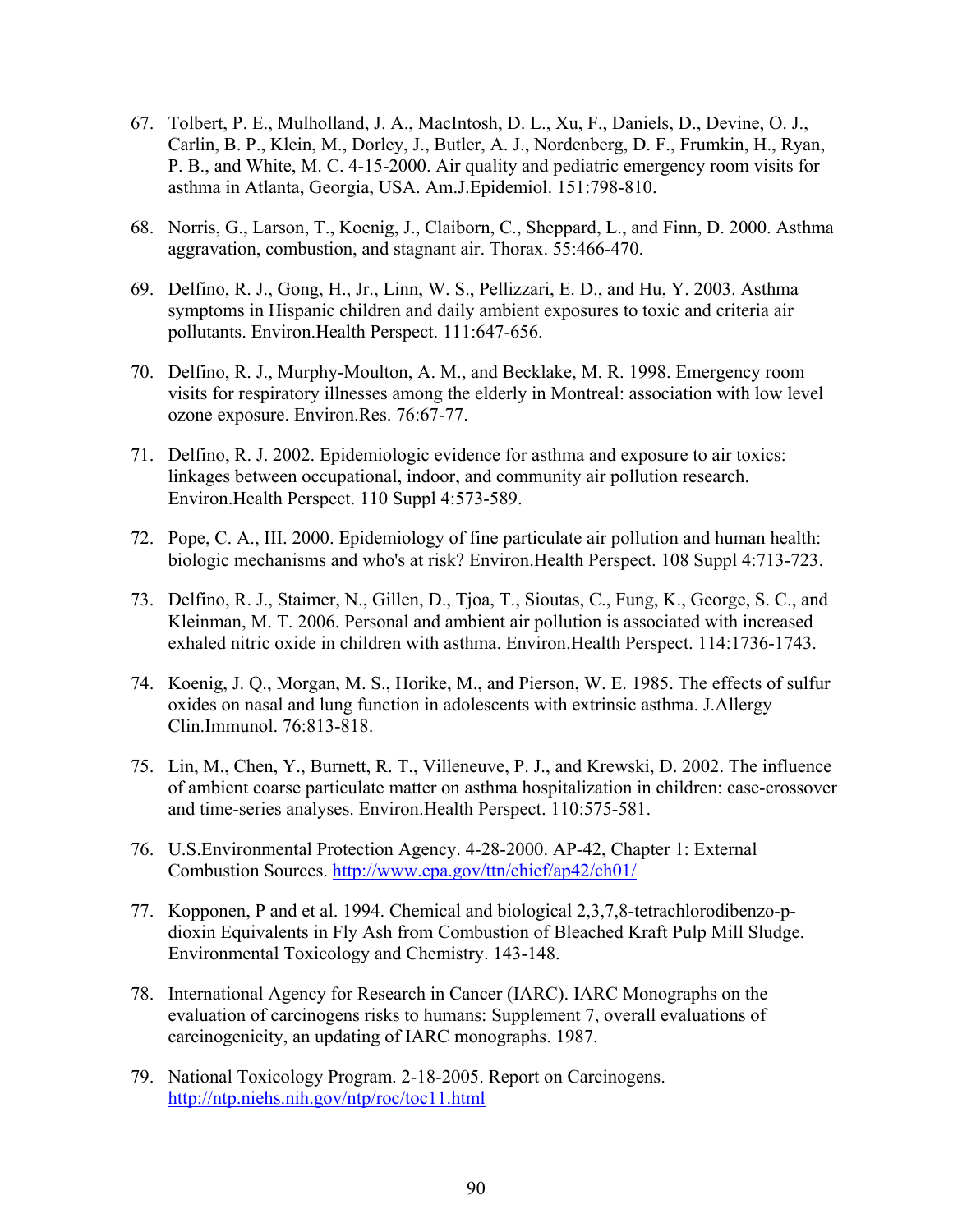- 80. Washington State Department of Health. 2001. Guidelines for Using and Developing Rates for Public Health Assessment. <http://www.doh.wa.gov/Data/Guidelines/WordDocs/Rateguide.doc>
- 81. Wardlaw, A. J. 1993. The role of air pollution in asthma. Clin.Exp.Allergy. 23:81-96.
- 82. Brunekreef, B., Hoek, G., Fischer, P., and Spieksma, F. T. 4-29-2000. Relation between airborne pollen concentrations and daily cardiovascular and respiratory-disease mortality. Lancet. 355:1517-1518.
- 83. Brunekreef, B. and Holgate, S. T. 10-19-2002. Air pollution and health. Lancet. 360:1233-1242.
- 84. Tobias, A., Galan, I., Banegas, J. R., and Aranguez, E. 2003. Short term effects of airborne pollen concentrations on asthma epidemic. Thorax. 58:708-710.
- 85. Washington State Department of Health. 12-7-2007. Asthma. 1-23-2008. [http://www.doh.wa.gov/HWS/doc/CD/CD\\_AST2007.pdf](http://www.doh.wa.gov/HWS/doc/CD/CD_AST2007.pdf)
- 86. (Gunnels, L. and Diaz, E., Washington State Department of Health, personal communication, 7-23-2007)
- 87. Washington State Department of Health. 7-24-2002. Asthma. [http://www.doh.wa.gov/HWS/doc/CD/CD\\_AST.doc](http://www.doh.wa.gov/HWS/doc/CD/CD_AST.doc).
- 88. Lin, M., Chen, Y., Burnett, R. T., Villeneuve, P. J., and Krewski, D. 2003. Effect of short-term exposure to gaseous pollution on asthma hospitalisation in children: a bidirectional case-crossover analysis. J Epidemiol.Community Health. 57:50-55.
- 89. Lin, M., Stieb, D. M., and Chen, Y. 2005. Coarse particulate matter and hospitalization for respiratory infections in children younger than 15 years in Toronto: a case-crossover analysis. Pediatrics. 116:e235-e240.
- 90. Washington State Department of Health. 2007. Centers for Health Statistics Death Data. [http://www.doh.wa.gov/ehsphl/chs/chs-data/death/dea\\_VD.htm](http://www.doh.wa.gov/ehsphl/chs/chs-data/death/dea_VD.htm)
- 91. Washington State Department of Health. 2007. Washington State Cancer Registry. <http://www3.doh.wa.gov/WSCR/>
- 92. Chou, S. 11-2-2000. Hydrogen sulfide issues. Presented at: Hydrogen Sulfide Health Research & Risk Assessment Symposium.
- 93. Amoore, J. E. 1985. The perception of hydrogen sulfide odor in relation to setting an ambient standard.
- 94. Collins J and Lewis, D. Hydrogen sulfide: Evaluation of current California air quality standards with respect to protection of children. Prepared for California Air Resources Board, California Office of Environmental Health Hazard Assessment. 9-1-2000.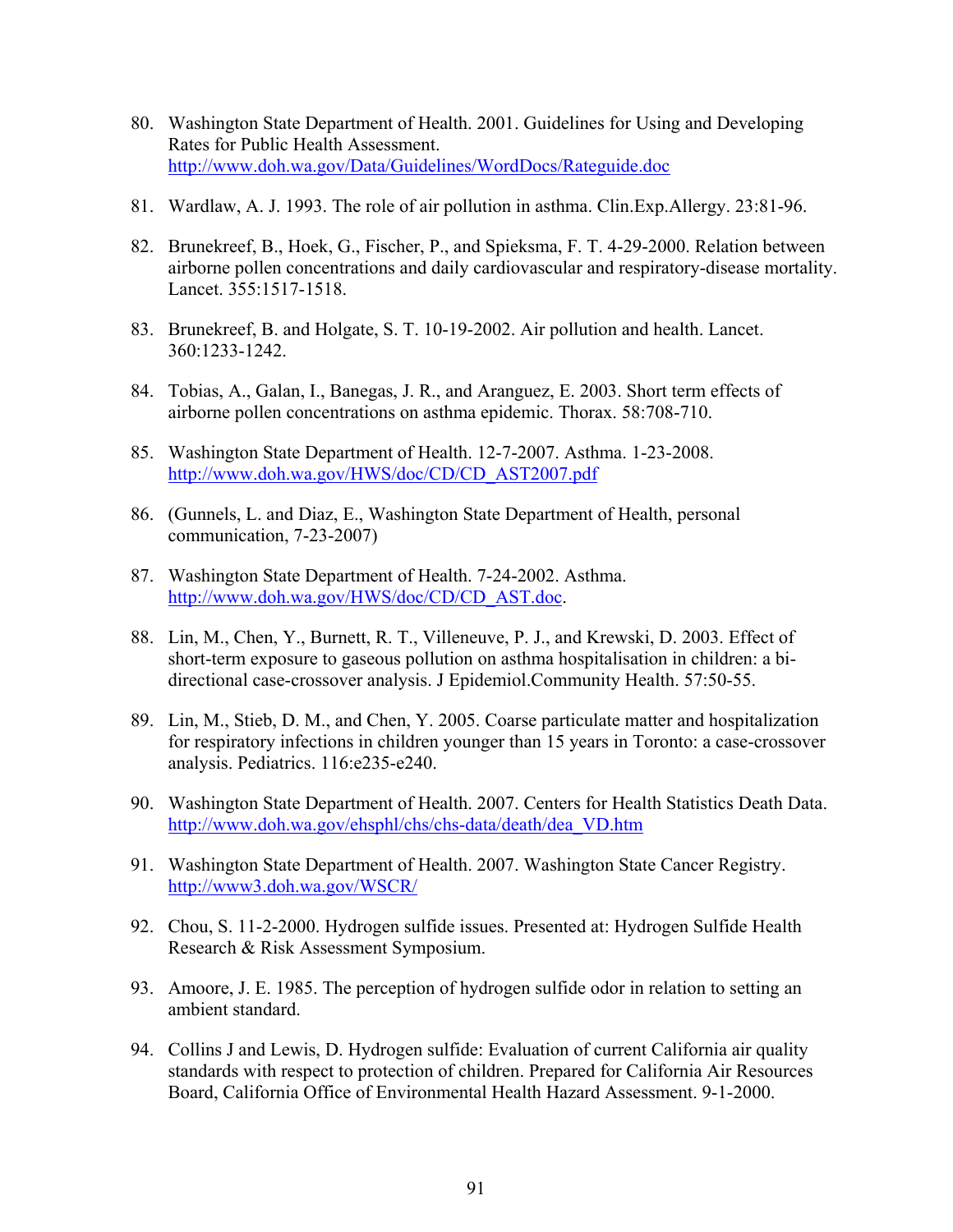- 95. Legator, M. S., Singleton, C. R., Morris, D. L., and Philips, D. L. 2001. Health effects from chronic low-level exposure to hydrogen sulfide. Arch.Environ.Health. 56:123-131.
- 96. Kilburn, K. H. and Warshaw, R. H. 1995. Hydrogen sulfide and reduced-sulfur gases adversely affect neurophysiological functions. Toxicol.Ind.Health. 11:185-197.
- 97. Inserra, S. G., Phifer, B. L., Anger, W. K., Lewin, M., Hilsdon, R., and White, M. C. 2004. Neurobehavioral evaluation for a community with chronic exposure to hydrogen sulfide gas. Environ.Res. 95:53-61.
- 98. Milby, T. H. and Baselt, R. C. 1999. Hydrogen sulfide poisoning: clarification of some controversial issues. Am.J.Ind.Med. 35:192-195.
- 99. Campagna, D., Kathman, S. J., Pierson, R., Inserra, S. G., Phifer, B. L., Middleton, D. C., Zarus, G. M., and White, M. C. 2004. Ambient hydrogen sulfide, total reduced sulfur, and hospital visits for respiratory diseases in northeast Nebraska, 1998-2000. J.Expo.Anal.Environ.Epidemiol. 14:180-187.
- 100. White, M. C., Berger-Frank, S. A., Middleton, D. C., and Falk, H. 2002. Addressing community concerns about asthma and air toxics. Environ.Health Perspect. 110 Suppl 4:561-564.
- 101. Inserra, S., Phifer, B., Pierson, R., and Campagna, D. 2002. Community-based exposure estimate for hydrogen sulfide. J.Expo.Anal.Environ.Epidemiol. 12:124-129.
- 102. Bhambhani, Y. and Singh, M. Effects of hydrogen sulfide on selected metabolic and cardiorespiratory variables during rest and exercise. Report submitted to Alberta Worker's Health and Safety and Compensation. 1985.
- 103. Agency for Toxic Substances and Disease Registry (ATSDR). 2006. Air Sampling and Modeling, Measuring and Estimating Levels of Air Pollution.
- 104. Schottenfeld, D. and Fraumeni, F. J. Jr. 2006. Cancer Epidemiology and Prevention. Oxford.
- 105. Boffetta, P., Jourenkova, N., and Gustavsson, P. 1997. Cancer risk from occupational and environmental exposure to polycyclic aromatic hydrocarbons. Cancer Causes Control. 8:444-472.
- 106. Ragan, K. Jefferson County Health and Human Services. Health of Jefferson County. 2003.
- 107. Department of Health and Human Services Centers for Disease Control and Prevention. Third National Report on Human Exposure to Environmental Chemicals. 7-21-2005.
- 108. Youngberg, M., Zimmerman, R., and Odor Survey Team. Port Townsend Paper Corporation, Odor Survey Report. 9-8-1993.